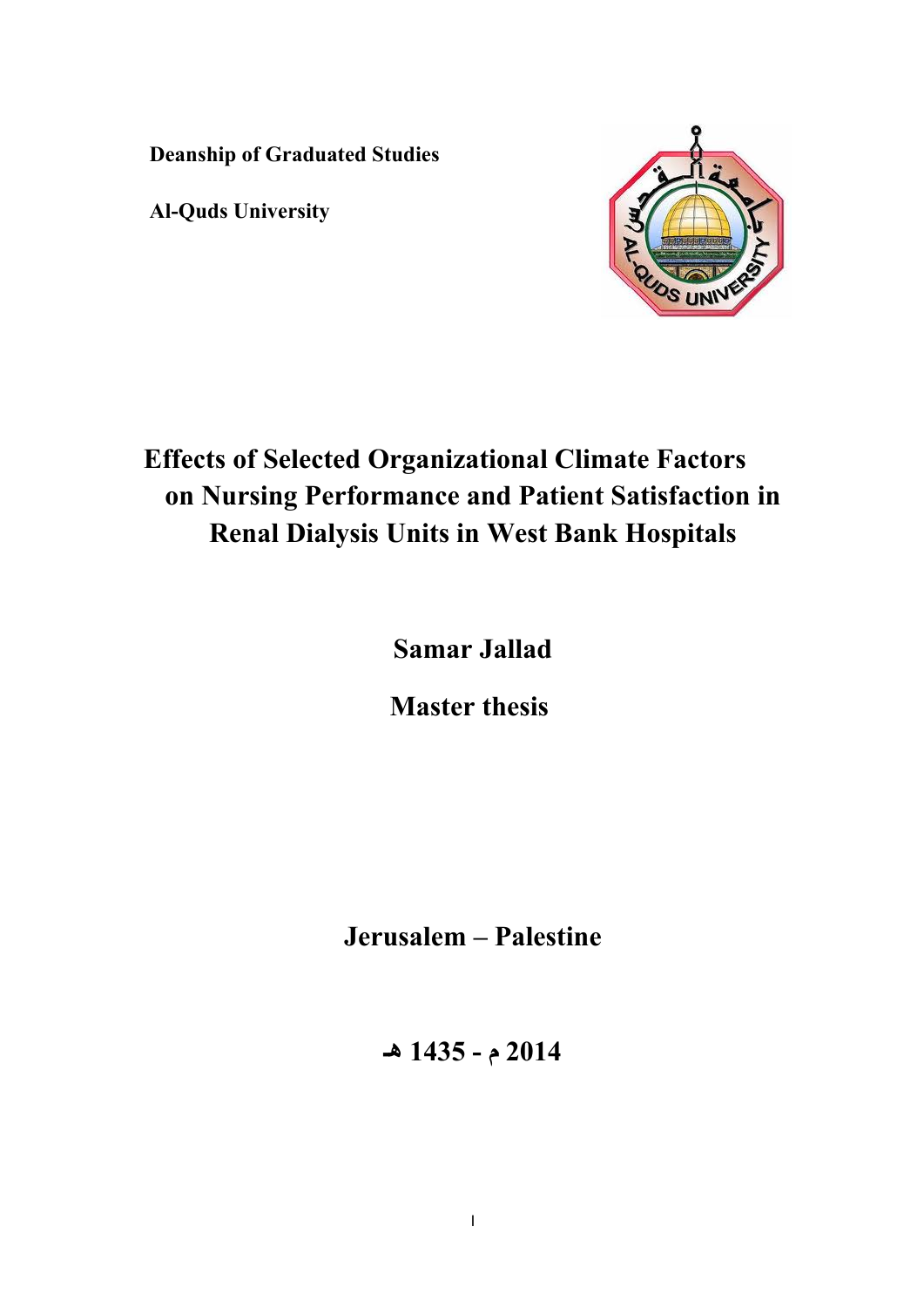**0Deanship of Graduated Studies** 

**Al-Quds University** 



# **Effects of Selected Organizational Climate Factors on Nursing Performance and Patient Satisfaction in Renal Dialysis Units in West Bank Hospitals**

 **Samar Jallad**

**Master thesis** 

**Jerusalem – Palestine**

**2014 م - 1435 هـ**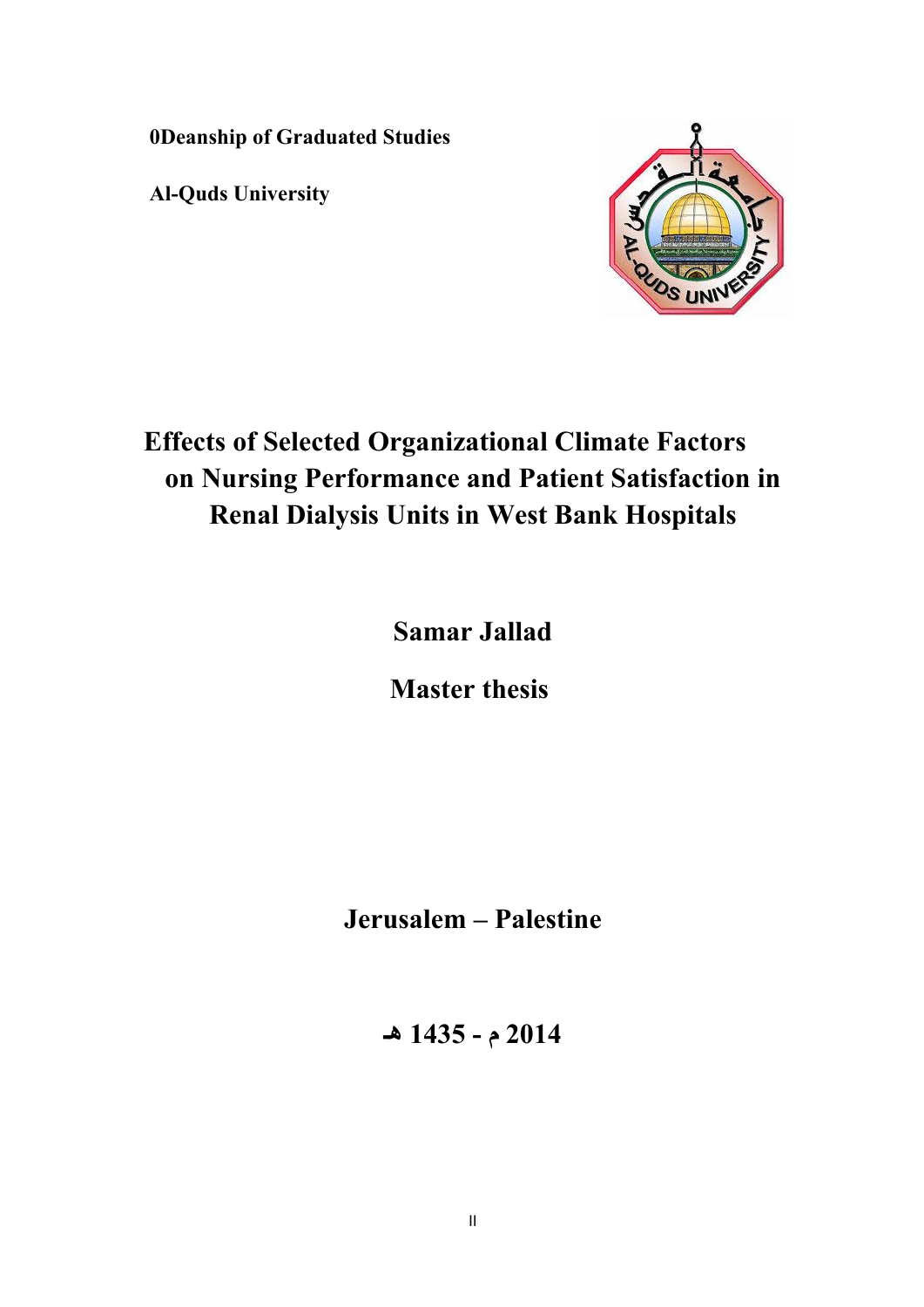# **Effects of Selected Organizational Climate Factors on Nursing Performance and Patient Satisfaction in Renal Dialysis Units in West Bank Hospitals**

**Submitted by** 

 **Samar Jallad**

**Supervisor** 

**Dr. Sumaya Sayej** 

# **A thesis submitted in partial fulfillment of the requirements for the degree of master in nursing management**

**Al Quds University** 

**2014**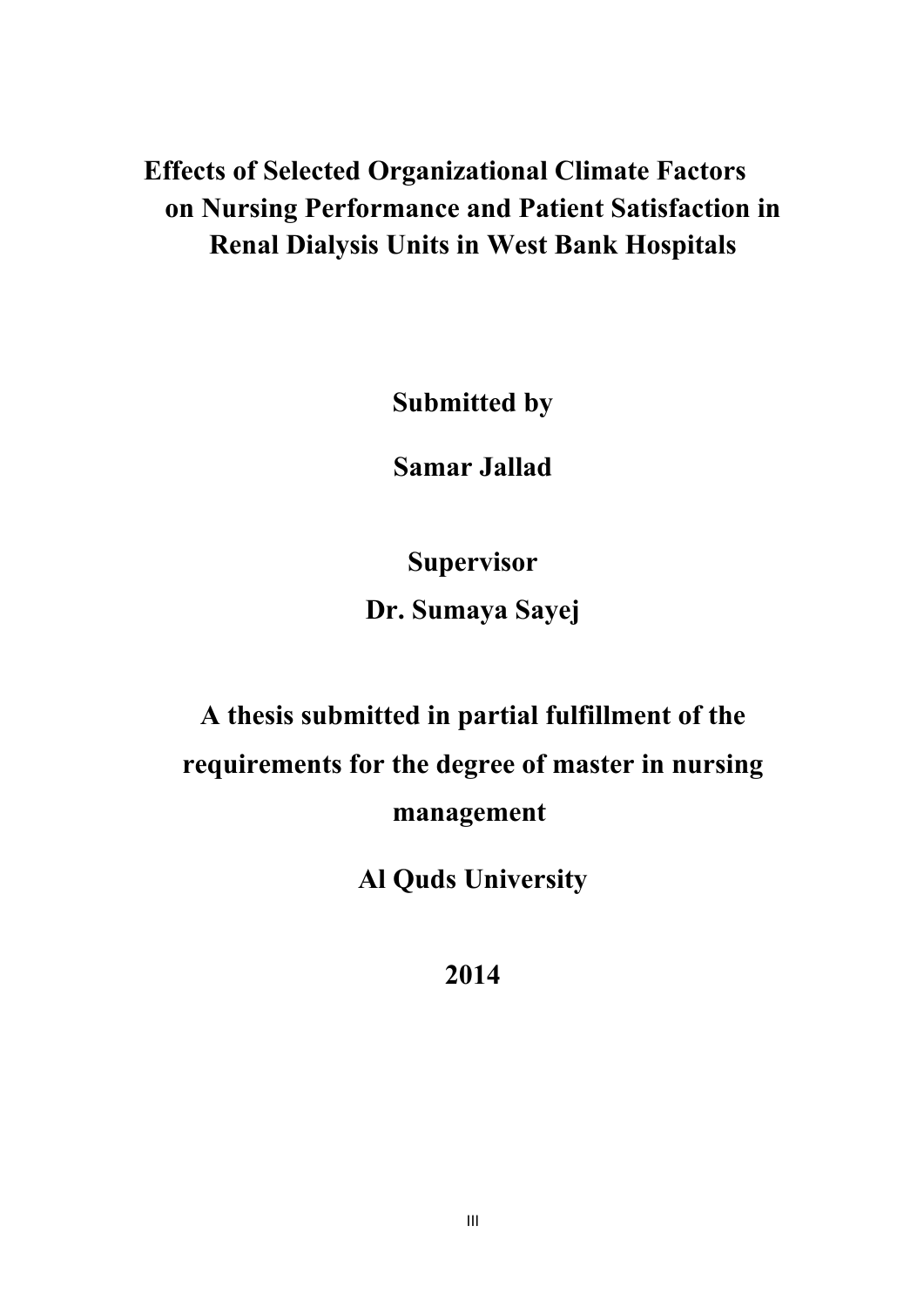# **Declaration**

The work contained in this dissertation has not been previously submitted for a degree at any other tertiary education institution. To the best of my knowledge and belief, the thesis contains no material previously published or written by another person, except where due reference is made.

Signed:…………..

Samar Thabet Ibrahim Jallad

Date : 27/5/2014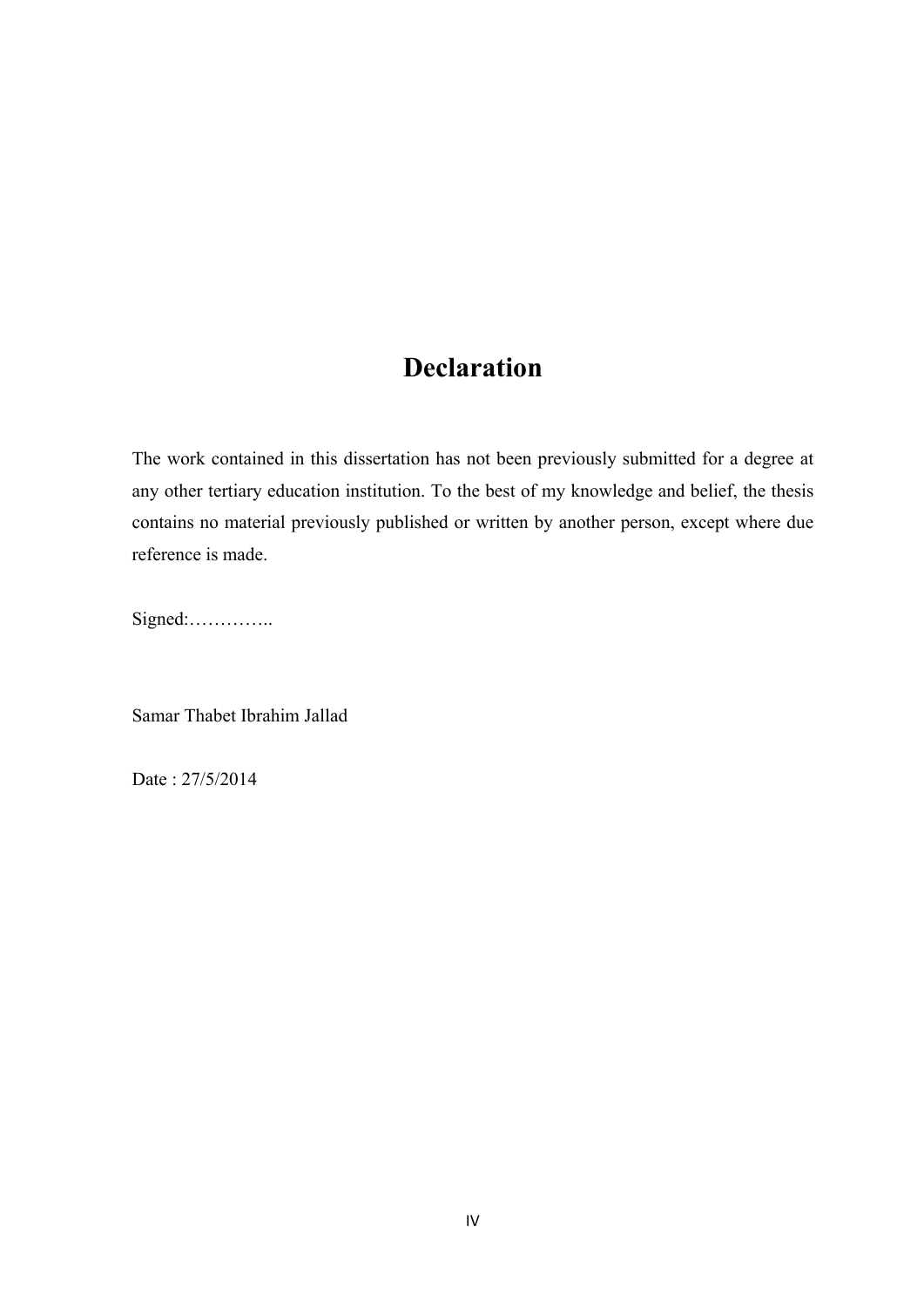

Al-Quds University

Deanship of Graduated Studies

Nursing Management / School of Nursing

# **Thesis Approval**

Effects of Selected Organizational Climate Factors on Nursing Performance and Patient Satisfaction in Renal Dialysis Units in West Bank Hospitals

Prepared By: Samar Thabet Ibrahim Jallad

Registration No: 21012023

Supervisor : Dr. Sumaya Sayej ph.D

Master Thesis submitted and accepts on

The names and signatures of the examining committee members are as follows:

- 1. Head of Committee Dr. Sumaya Sayej... Signature...
- 2. Internal Examiner Dr. Asmaa AL-Emam. Signature......
- 3. External Examiner Dr. Aidah AL-Kaissi. Signature. A Alaha.

Jerusalem - Palestine

 $1435 - 2014$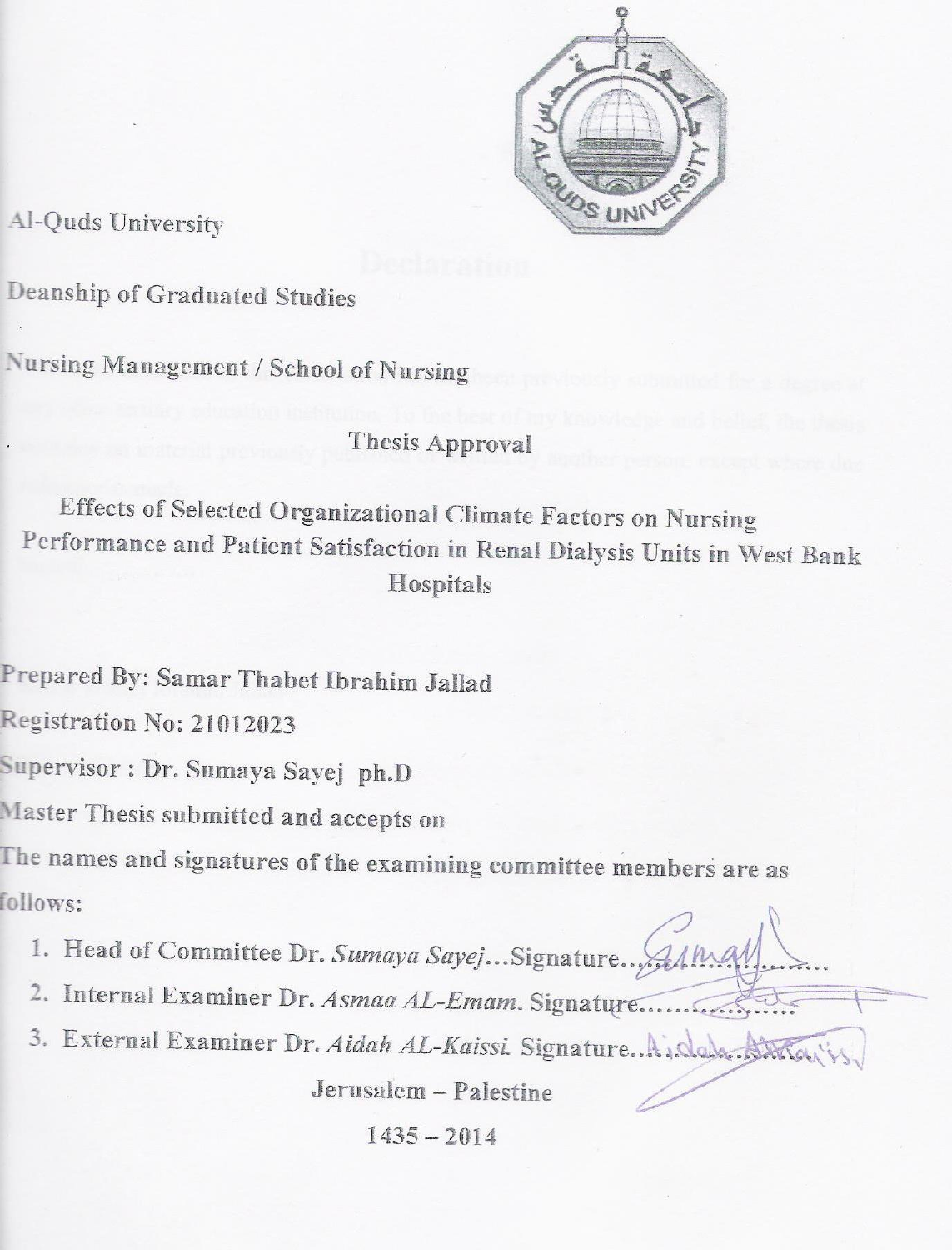# **Dedication**

To

## Family

My parents

My brothers and sisters

To the soul of our prestigious educator Dr. Hussein Al-Shyoukhi

And all my good friends who helped or supported

me even without knowing that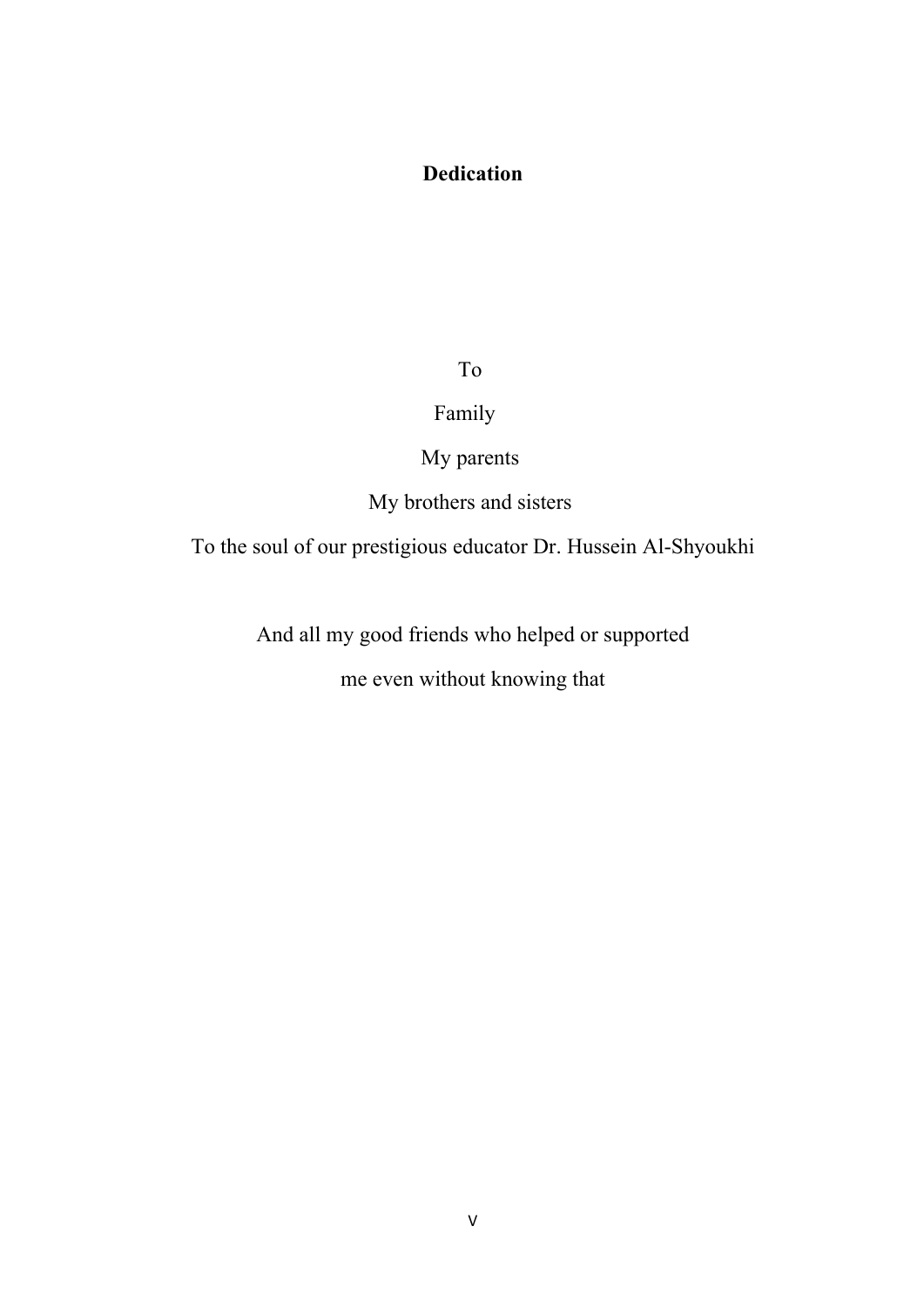### **Acknowledgement**

I would like to thank many people for their helpfulness and support.

Thanks to all my teachers in the master courses, and all the team members of Graduate College in Al-Quds University.

Special thanks to my supervisors Dr. Sumaya Sayej for guidance, vision and valuable comments, without them I couldn't complete this research.

Thanks and appreciation to the discussion committee members Dr. Aida alkaissi and Dr. Asmaa al-Imam for their acceptance of reading, discussing and giving me their valuable notes for this research.

To administrative staff and heads of departments of health professions, my dear colleagues at Modern University College.

To all employees in hospitals, health centers particularly the staff in Renal Dialysis Units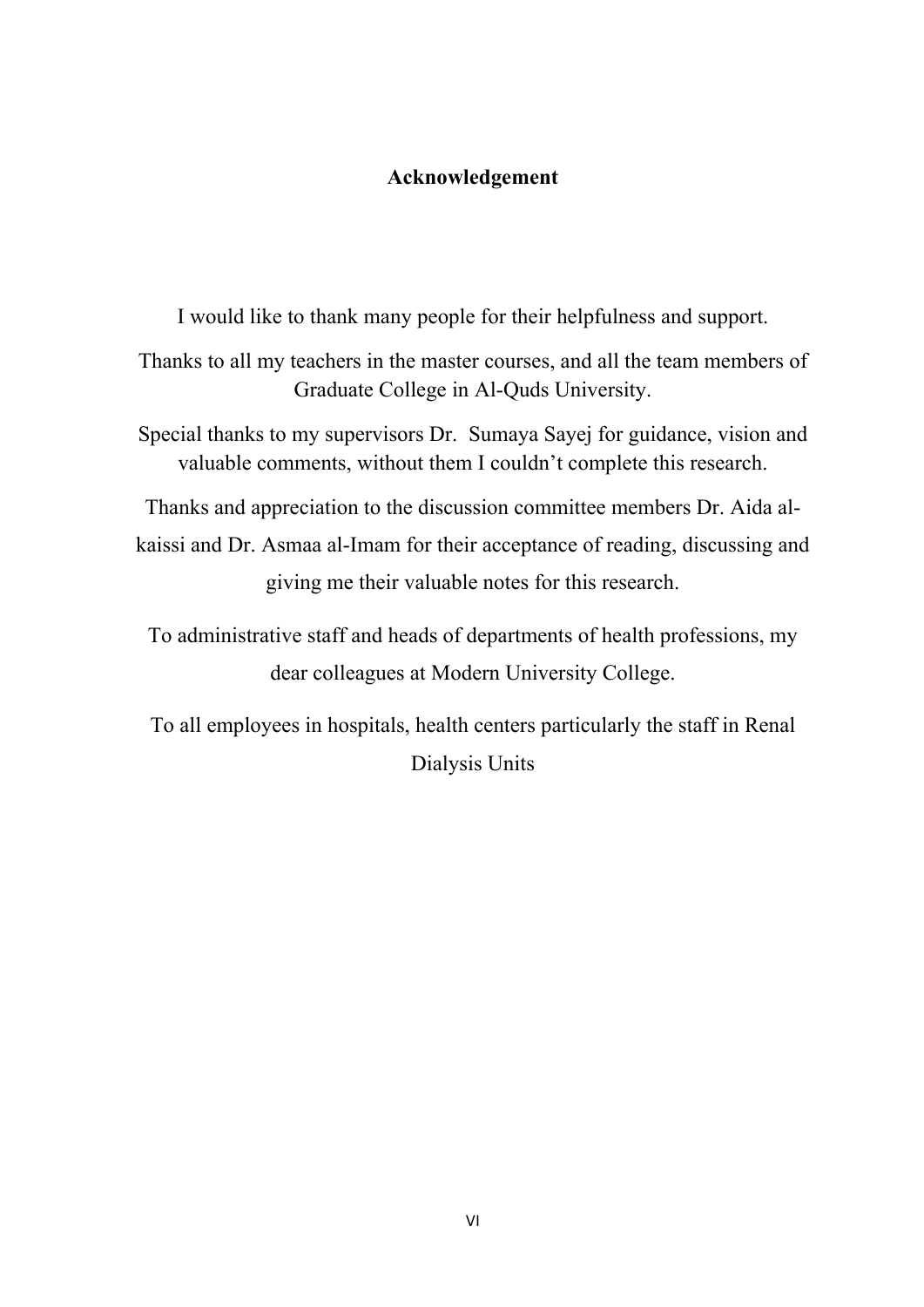## **List of Abbreviation**

- ANOVA Analysis of Variance
- CKD Chronic Kidney Disease
- ESRD End Stage Renal Disease
- ESRF End Stage Renal Failure
- MOH Ministry of Health
- PMOH Palestinian Ministry of Health
- PNA Palestinian National Authority
- OC Organizational Climate
- QoL Quality of Life
- SPSS Statistical Package of the Social Science
- WB West Bank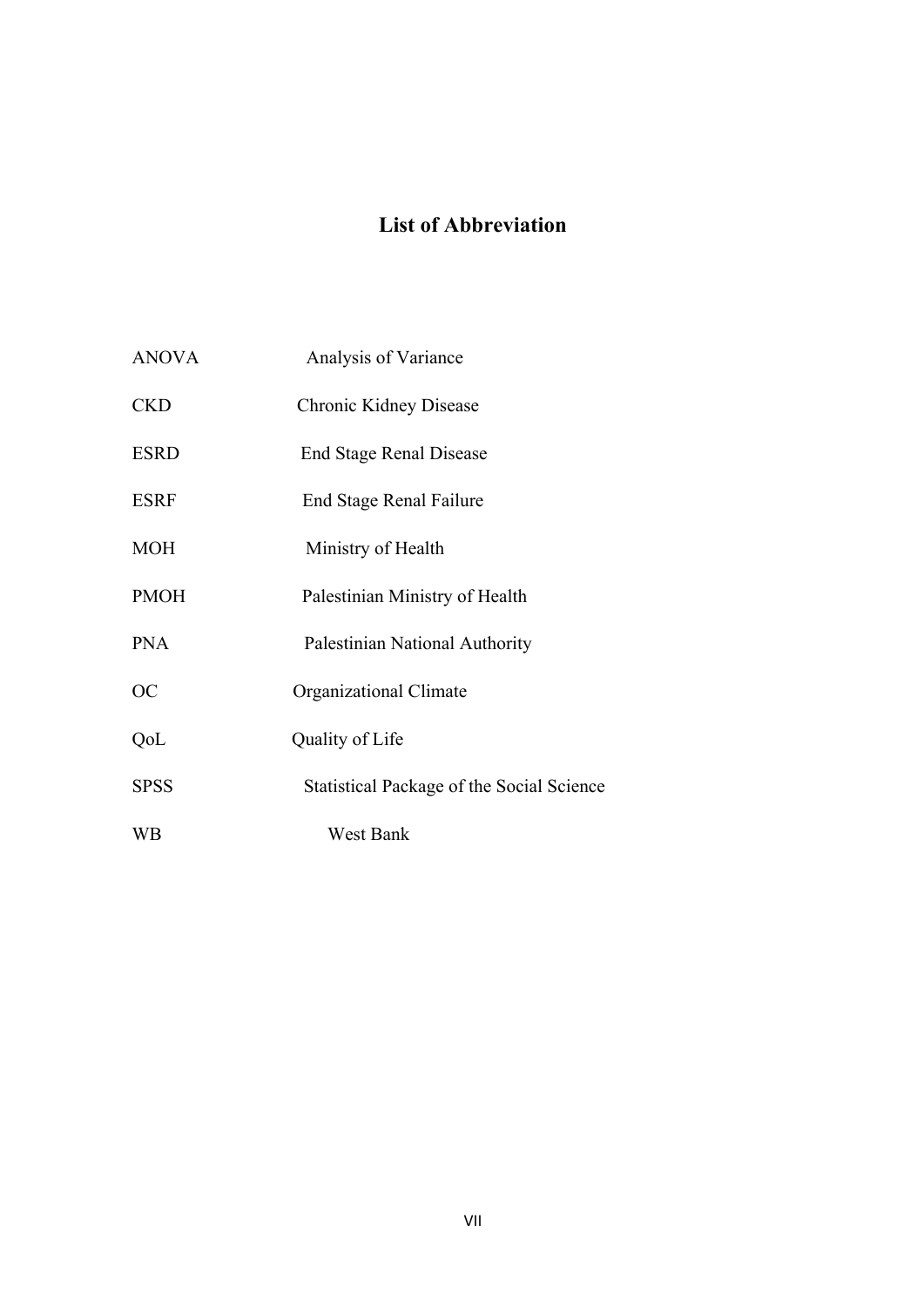## **Abstract**

Organizational climate is one of essential requirements for the success of health care institutions all over. Hospitals are considered a form of organizations that aim to provide quality health care of patients through providing good organizational climate, which based on the performance of employees in various departments of the hospital including renal dialysis unit. No doubt that the availability of good organizational climate in an institution positively effects on performance of employees and thus increase patient's satisfaction with service provided to them.

This study aimed to assess effect of selected organizational climate factors (motivation, social interpersonal relations and leadership style) on nurse's performance and patient's satisfaction in dialysis units in West Bank Hospitals.

This study was a descriptive analytic study. It described the relations between selected organizational climate factors and nursing performance and the effect of this performance on patient's satisfaction in renal dialysis units in West Bank governmental hospitals.

The respondents in this study was 69 nurses (29 male and 40 female) out of (100) nurses ( study population)who work in 10 dialysis units in West Bank governmental hospitals and 198 renal patients (113 male and 85 female) who were selected as a purposive sample.

Data collection was through 2 questionnaires, one for nurses which consisted of 2 sections; the first one consisted of socio-demographic variables and the second one consisted of 3 domains and 23 statements to identify effects of selected organizational climate factors on nurse's performance in dialysis units in West Bank Hospitals. In addition, there were 15 statements to investigate the nursing performance.

The second questionnaire for patients which consisted of 2 sections; the first one consisted of socio-demographic and health conditions of patients attending to dialysis units, the second one consisted of 17 statements identify patient's satisfaction.

Descriptive and inferential statistics were used to test relationship between organizational climate factors and nurses performance on the one hand, and the relationship between nurse's performance and patient's satisfaction on the other hand.

Nurses performance in dialysis units has moderate response (69.3%); for several reasons including insufficient number of nurses to number of patients which it leads to workload, fatigue, job dissatisfaction and insufficient time. Thus, nurses can do all nursing procedures (documentation, treating patients and giving medicine), lack of breaks during shifts period because increase number of patients, lack of knowledge, skills, experience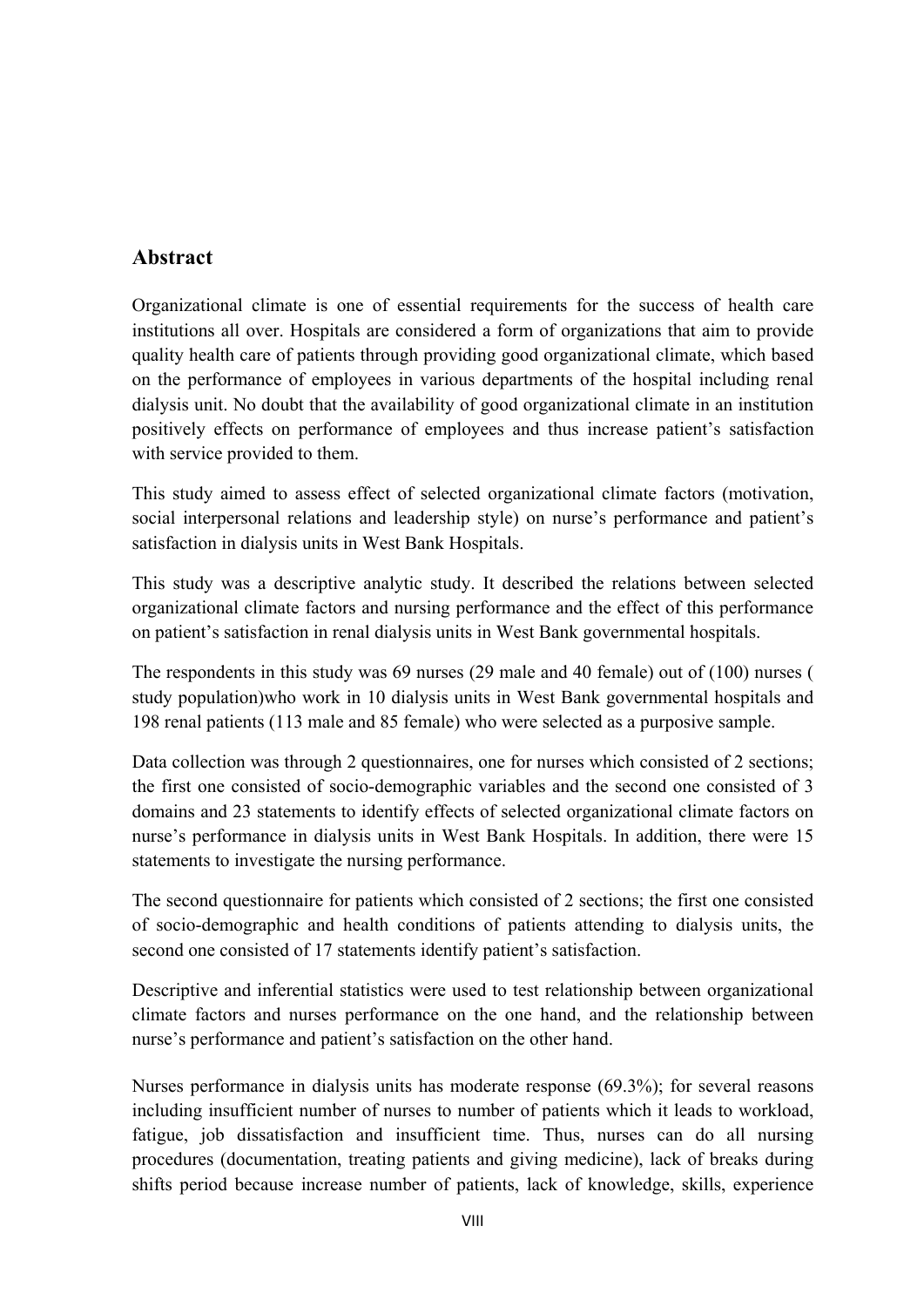about dialysis units for equipments and tools, and administration of dialysis unit does not adopt reward and punishment system for evaluation nurses performance.

Patient satisfaction dialysis units have moderate response (73.3%); for several reasons shortage the presence of renal specialists, social workers specialists and diet specialist, insufficient using for developed dialysis machines, tools and signs and inflexible of working hours in dialysis units in some cities because increase number of patients for decrease equipments, dialysis machines, specialist, and nurses. So the relationship between organizational climate factors and nurse's performance and patient's satisfaction effect moderate.

Recommendations of this study summarized as Palestinian Ministry of Health should to be interested the structure of dialysis units in West Bank governmental hospital, to meet the requirements of staff working as ( specialist, nurses, employees, workers) and patients, contributing to the improvement of performance and achieve satisfactions and goals, work to improve methods of decision- making, and involvement nurses in decision –making and problem solving, regardless of age, gender,….etc, giving the right of nurses to participate in the elaboration of strategic policies and plans for the future by providing suggestions by putting plans and programs that improving their performance and impact on job satisfaction, providing contact and communication between dialysis units and other units in hospitals, distribution nurses those occupying jobs that are fit with their qualifications and experiences, providing financial allocations and capabilities needed by Palestinian Ministry of Health to support and develop the performance of nurses and conducting a lot of studies and researches related to organizational climate factors and nurses performance in dialysis unit and other units in hospitals.

This study assessed selected organizational climate factors (motivation, social relationship and leadership style) effect on nurse's performance and patient's satisfaction in dialysis unit in West Bank hospitals. The socio-demographic variables not effect on organizational factors which are selected and nursing performance, except workplace dialysis units and academic degree of nurses which effect on social-interpersonal relations and the study give more result.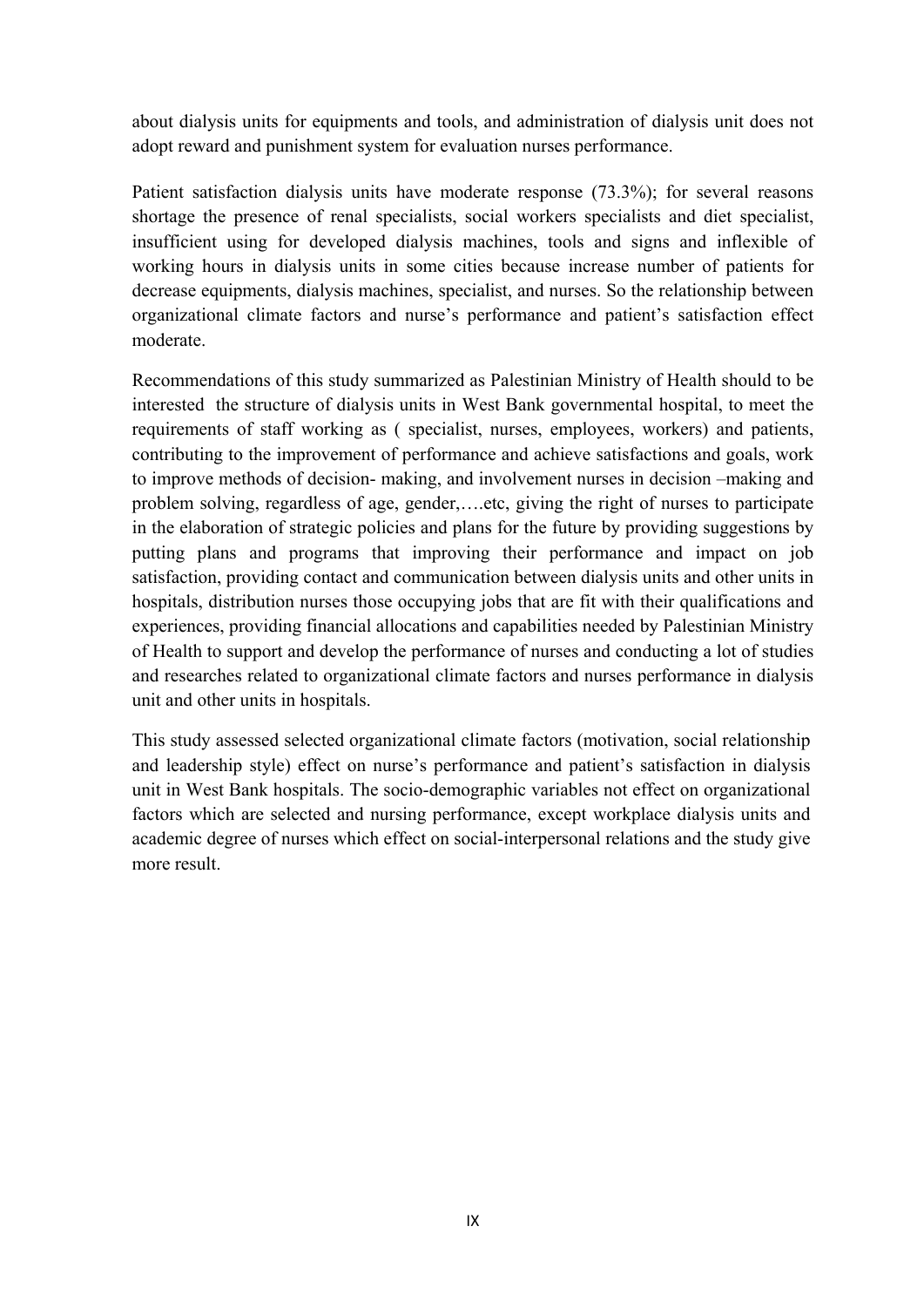# **أثر عوامل المناخ التنظيمي على اداء الممرضين و رضا المرضى في وحدة غسيل الكلى في مستشفيات الحكومة بالضفة الغربية إعداد : سمر ثابت الجلاد إشراف : د. سمية صايج**

#### **ملخص الدراسة**

المناخ التنظيمي هو أحد المتطلبات الاساسية لنجاح مؤسسات الرعاية الصحية في جميع انحاء العالم . تعتبر المستشفيات احد اشكال هذه المنظمات التي تهدف الى تقديم رعاية صحية جيدة للمرضى من خلال توفير مناخ تنظيمي جيد مبني على اداء جميع العاملين في مختلف الاقسام و من ضمنها وحدة غسيل الكلى . و لا شك في ان توفر مناخ تنظيمي جيد في المؤسسة يؤثر ايجابياً على اداء العاملين و يزيد من رضا المرضى.

تهدف هذه الدراسة إلى تقييم اثر عوامل المناخ التنظيمي ( الحوافز، العلاقات الاجتماعية و الشخصية بين الممرضين، نمط القيادة) على اداء الممرضين و رضا المرضى في وحدات غسيل الكلى في مستشفيات الضفة الغربية.

هذه دراسة وصفية تحليلية ، تم من خلالها وصف العلاقات بين عوامل المناخ التنظيمي و اداء الممرضين من ناحية، و اثر ذلك على رضا المرضى من ناحية اخرى في وحدات غسيل الكلى في مستشفيات الضفة الغربية.

تكونت العينة من 69 ممرض تم استهدافهم من عينة الدراسة الكلية ( 100) ممرض، يعملون في 10 وحدات غسيل الكلية في المستشفيات الحكومية في الضفة الغربية ، و 198 مريض فشل كلوي تم استهدافهم .

لقد تم جمع العينة من خلال استبيانتين، الاولى للممرضين ، و التي تتكون من قسمين : القسم الاول يتكون من المتغيرات الاجتماعية و الديموغرافية ، و القسم الثاني يتكون من ثلاث مجالات تبين اثر عوامل المناخ التنظيمي على اداء الممرضين في وحدات غسيل الكلى .

اما الاستبانة الثانية للمرضى ، و التي تتكون من قسمين : القسم الاول يتكون من الظروف الاجتماعية و الديموغرافية و الصحية للمرضى و القسم الثاني يبين مدى رضا المرضى .

تم استخدام الوصف و التحليل الاحصائي لمعرفة العلاقة بين عوامل المناخ التنظيمي و اداء الممرضين من جهة ، و علاقة اداء الممرضين و رضا المريض من جهة اخرى.

جاءت استجابة اداء الممرضين في وحدات غسيل الكلى متوسطة (%69.3) لاسباب عديدة اهمها ; النقص الكبير في عدد الممرضين بالمقارنة مع عدد المرضىي ، و الذي يؤدي الى عبء العمل و عدم الرضا الوظيفي ، عدم كفاية الوقت اللازم للقيام بالاجراءات التمريضية مما يحول ذلك الى عدم وجود وقت كافي للراحة ، عدم توفر المعرفة والخبرة و المهارات الكافية حول استخدام اجهزة و معدات القسم ، عدم قيام ادارة وحدة غسيل الكلى باعتماد اسلوب الثواب و العقاب لتقييم الاداء.

جاءت استجابة رضا المرضى في وحدات غسيل الكلى متوسطة( %73.3) لاسباب عديدة; تفتقر وحدات غسيل الكلى لأخصائيي الكلى، اخصائيي اجتماعيين و اتباع نظام غذائي متخصص ، نقص في استخدام المعدات و الاجهزة المتطورة ، بالاضافة الى لوحات ارشادية و تعليمية في القسم ، عدم تناسب ساعات العمل مع زيادة عدد المرضى في بعض المدن و قلة المعدات و المتخصصين .

توصيات هذه الدراسة تتلخص في الاهتمام من وزارة الصحة الفلسطينية لهيكلية وحدات غسيل الكلى في المستشفيات الحكومية في الضفة الغربية ؛ لتلبية متطلبات العاملين ( اخصائيين، ممرضين، موظفين، عاملين ) ، و المساهمة في تحسين الاداء و تحقيق الرضا ، العمل على تحسين طرق اتخاذ القرار و مشارآة الممرضين في صنع القرار و حل المشكلات ، بغض النظر عن العمر او الجنس او ... الخ، اعطاء حق للممرضين في وضع خطط مستقبلية و سياسات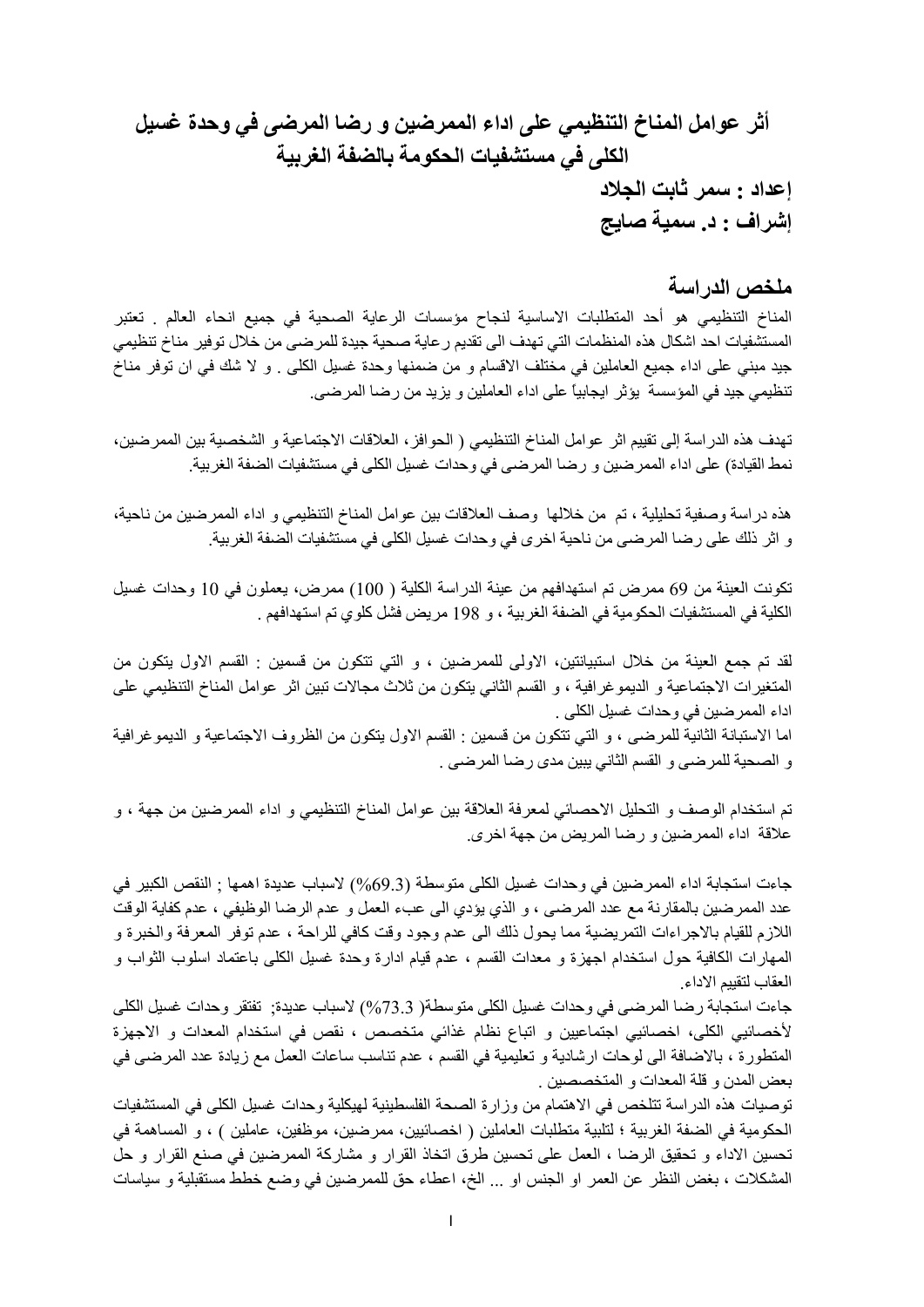استراتيجية من خلال تقديم الاقتراحات و الخطط و البرامج التي تحسن الاداء و تحقق الرضا الوظيفي ، توفير الاتصال و التواصل بين وحدات غسيل الكلية و بين الاقسام الاخرى داخل المستشفيات، توزيع الممرضين بما يتناسب مع مؤهلاتهم و خبراتهم ، ان تقوم وزارة الصحة الفلسطينية بتوفير المخصصات المالية لدعم و تطوير اداء الممرضين و اجراء الكثير من البحوث و الدراسات المتعلقة بالمناخ التنظيمي و اداء الممرضين و وحدة غسيل الكلى و الاقسام الاخرى في المستشفيات.

اوجدت هذه الدراسة ان عوامل المناخ التنظيمي التي تم تحديدها و هي (الحوافز ، و نمط القيادة ، و العلاقات الاجتماعية بين الطاقم التمريضي) لها تأثير على اداء الممرضين و رضا المرضى في وحدات غسيل الكلية في المستشفيات الحكومية في الضفة الغربية ، و ان الخصائص الاجتماعية و الديموغرافية التي تتعلق بالممرضين لا تؤثر على عوامل المناخ التنظيمي و اداء الممرضين ، باستثناء مكان العمل و الدرجة العلمية للممرضين و اللتان تؤئران على عامل العلاقات الاجتماعية بين الطاقم التمريضي .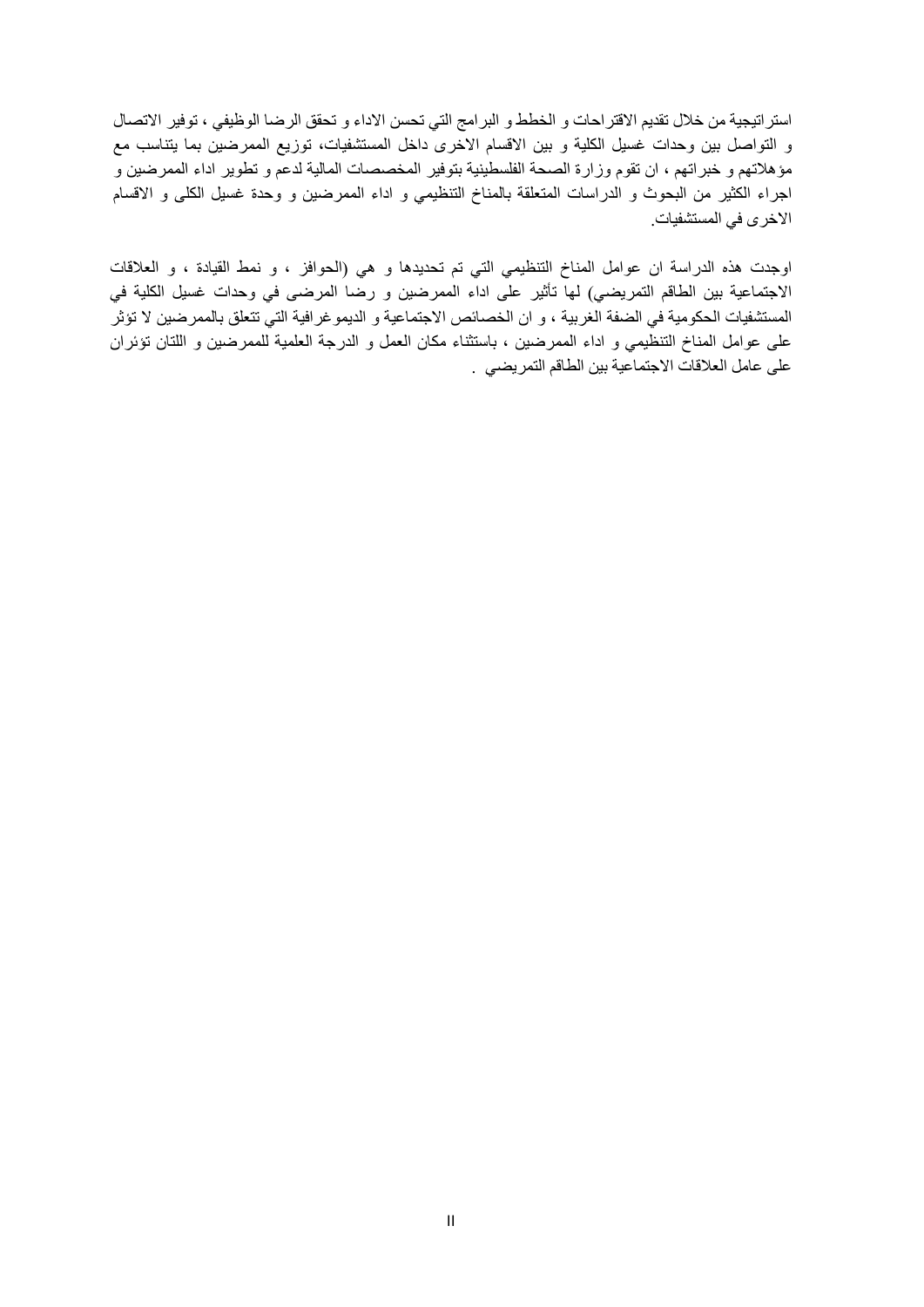# **Table of Contents**

| <b>Contents</b>                                                                |  |
|--------------------------------------------------------------------------------|--|
|                                                                                |  |
|                                                                                |  |
|                                                                                |  |
|                                                                                |  |
| Results and Recommendations:  Error! Bookmark not defined.                     |  |
|                                                                                |  |
|                                                                                |  |
| Figure 2.5.1 organizational climate factors and nurses performance and patient |  |
|                                                                                |  |
|                                                                                |  |
|                                                                                |  |
|                                                                                |  |
|                                                                                |  |
|                                                                                |  |
|                                                                                |  |
|                                                                                |  |
|                                                                                |  |
|                                                                                |  |
|                                                                                |  |
|                                                                                |  |
|                                                                                |  |
|                                                                                |  |
|                                                                                |  |
|                                                                                |  |
|                                                                                |  |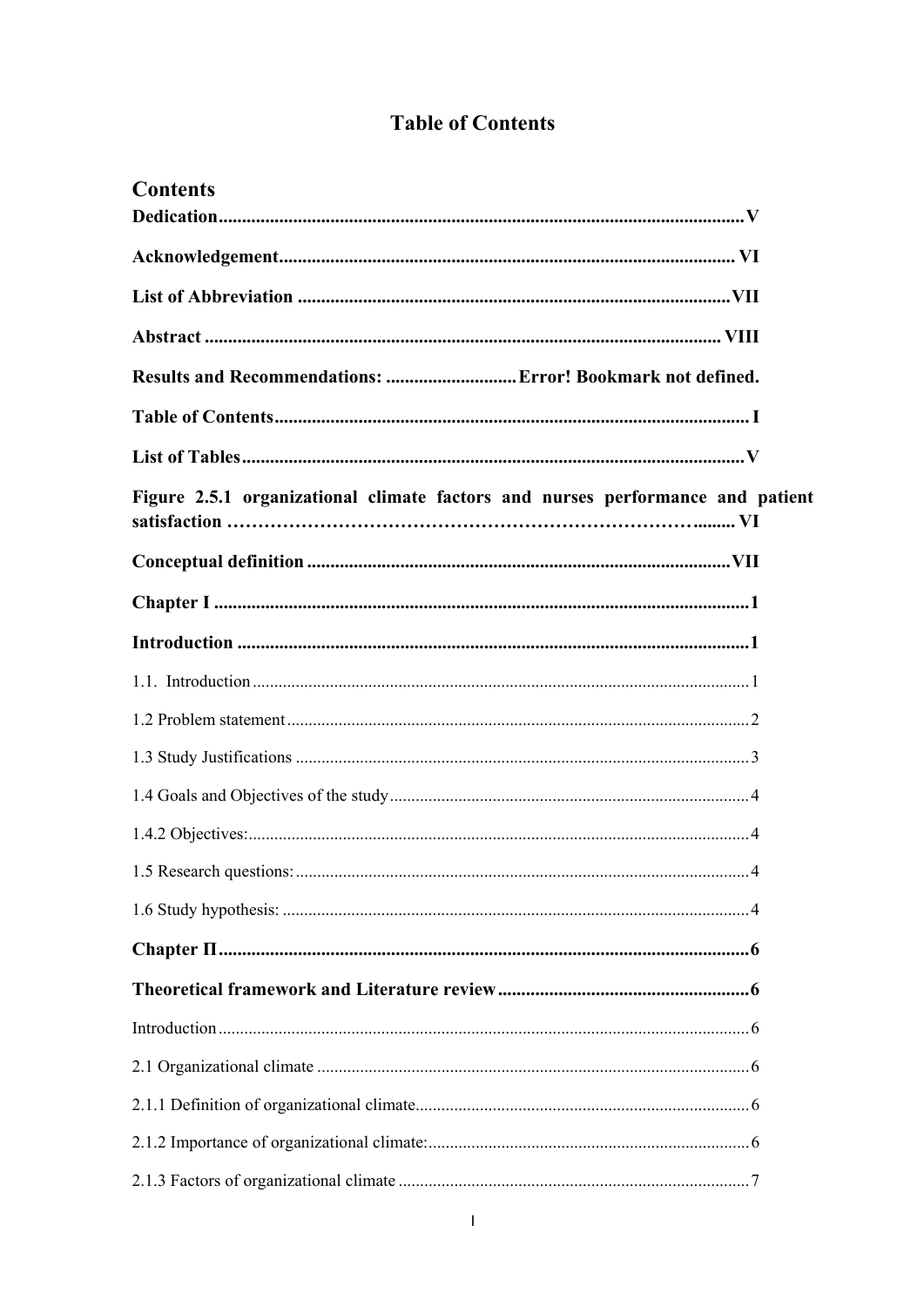| 2.4.1 Effects of organizational climate on performance and satisfaction of nurses.  12 |    |
|----------------------------------------------------------------------------------------|----|
| 2.4.2 Effect of organizational climate on patient satisfaction in dialysis unit 15     |    |
|                                                                                        |    |
| Figure 2.5.1 organizational climate factors and nurses performance and patient         |    |
|                                                                                        |    |
|                                                                                        |    |
|                                                                                        |    |
|                                                                                        |    |
|                                                                                        |    |
|                                                                                        |    |
|                                                                                        |    |
|                                                                                        |    |
|                                                                                        |    |
|                                                                                        |    |
|                                                                                        | 26 |
|                                                                                        |    |
|                                                                                        |    |
|                                                                                        |    |
|                                                                                        |    |
|                                                                                        |    |
|                                                                                        |    |
|                                                                                        |    |
|                                                                                        |    |
|                                                                                        |    |
|                                                                                        |    |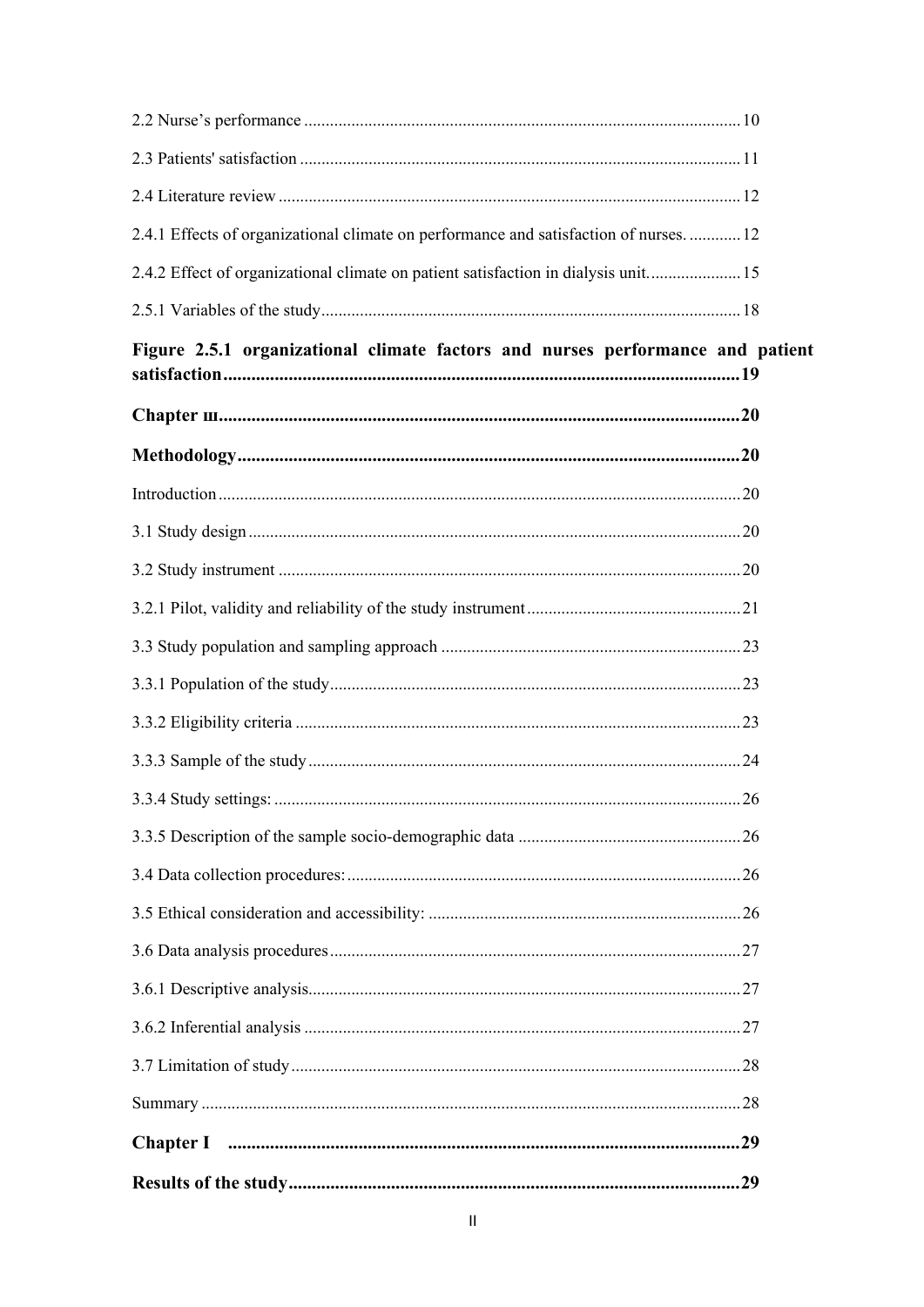| 4.3 Description of Selected organizational climate factors on nurses performance32 |  |
|------------------------------------------------------------------------------------|--|
|                                                                                    |  |
|                                                                                    |  |
|                                                                                    |  |
|                                                                                    |  |
|                                                                                    |  |
|                                                                                    |  |
|                                                                                    |  |
|                                                                                    |  |
|                                                                                    |  |
|                                                                                    |  |
|                                                                                    |  |
|                                                                                    |  |
|                                                                                    |  |
|                                                                                    |  |
|                                                                                    |  |
|                                                                                    |  |
|                                                                                    |  |
|                                                                                    |  |
|                                                                                    |  |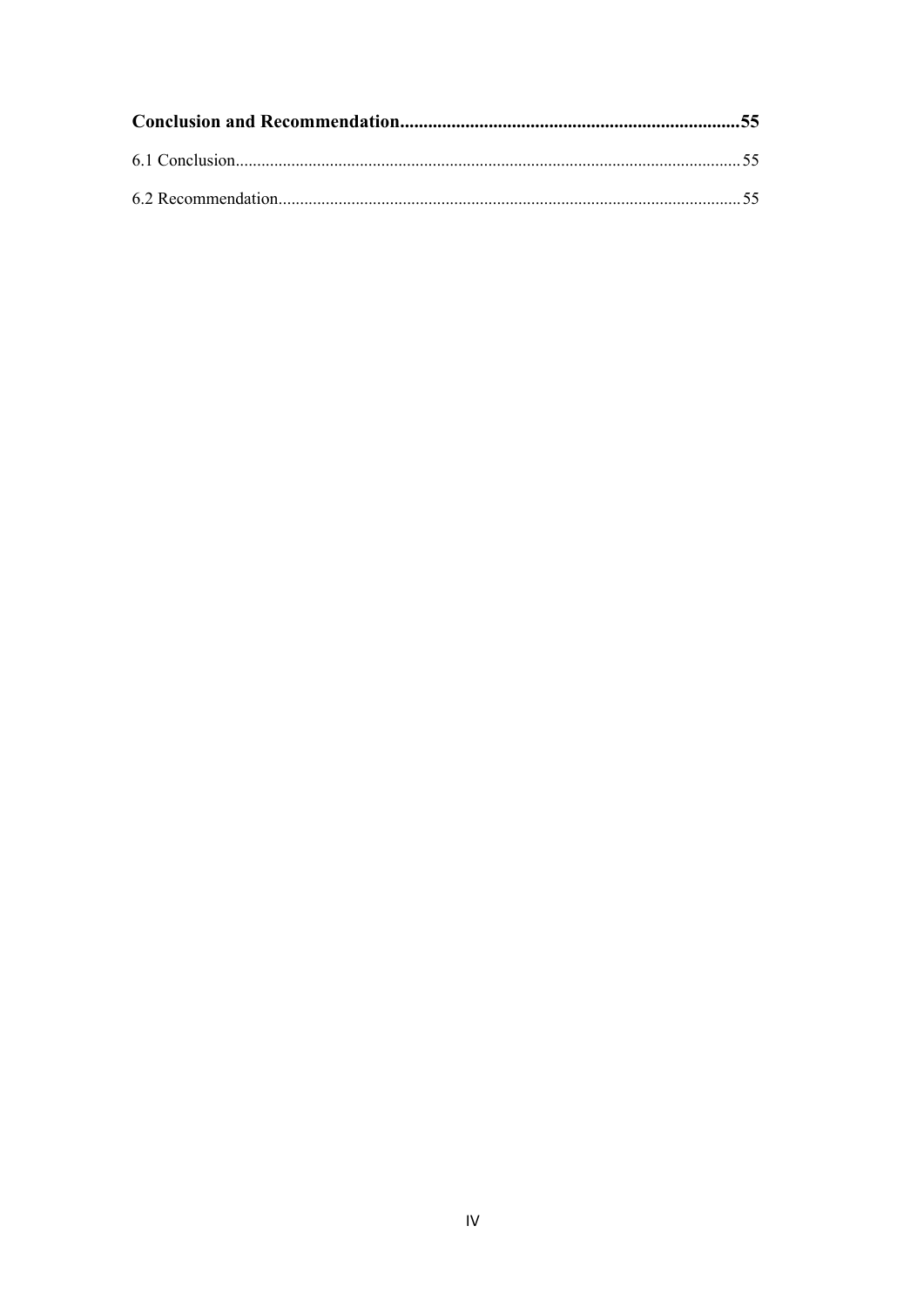# **List of Tables**

# **No. Page**

| Table (3.2.1) Reliability coefficients for study instrument and its standards21                                                                                  |        |
|------------------------------------------------------------------------------------------------------------------------------------------------------------------|--------|
| Table (3.3.3.1) Total number of nurses' population and study sample 23                                                                                           |        |
| Table (3.3.3.2) Total number of patient population and study sample24                                                                                            |        |
| Table (4.2) Frequency of socio-demographic data of nurses in dialysis unit30                                                                                     |        |
| Table (4.3) Total Score of Selected Organizational climate Factors on nurses                                                                                     |        |
|                                                                                                                                                                  |        |
|                                                                                                                                                                  |        |
|                                                                                                                                                                  |        |
|                                                                                                                                                                  |        |
| Table (4.5) Total Score of Selected Organizational climate Factors on patient                                                                                    |        |
| Table (4.5.1) description of Selected Organizational climate Factors on patient                                                                                  |        |
| Table (4.6.1.1). One way ANOVA Test of the Effect organizational climate factors in                                                                              |        |
| Table (4.6.1.2). Independent Sample T-Test for gender Variable40                                                                                                 |        |
| Table (4.6.1.3). One way ANOVA Test of the Effect organizational climate factors in                                                                              |        |
| Table (4.6.1.4). One way ANOVA Test of the Effect organizational climate factors in<br>dialysis unit in West Bank according to years of experience42             |        |
| Table (4.6.1.5). One way ANOVA Test of the Effect organizational climate factors in                                                                              |        |
| Table (4.6.2.1). Independent Sample T-Test for gender Variable44                                                                                                 |        |
| Table (4.6.2.2). One way ANOVA Test of the Effect nurses performance in dialysis unit in<br>West Bank according to age, Workplace, Years of experience, Academic |        |
| Table (4.6.3) Correlation between organizational climate factors and                                                                                             | nurses |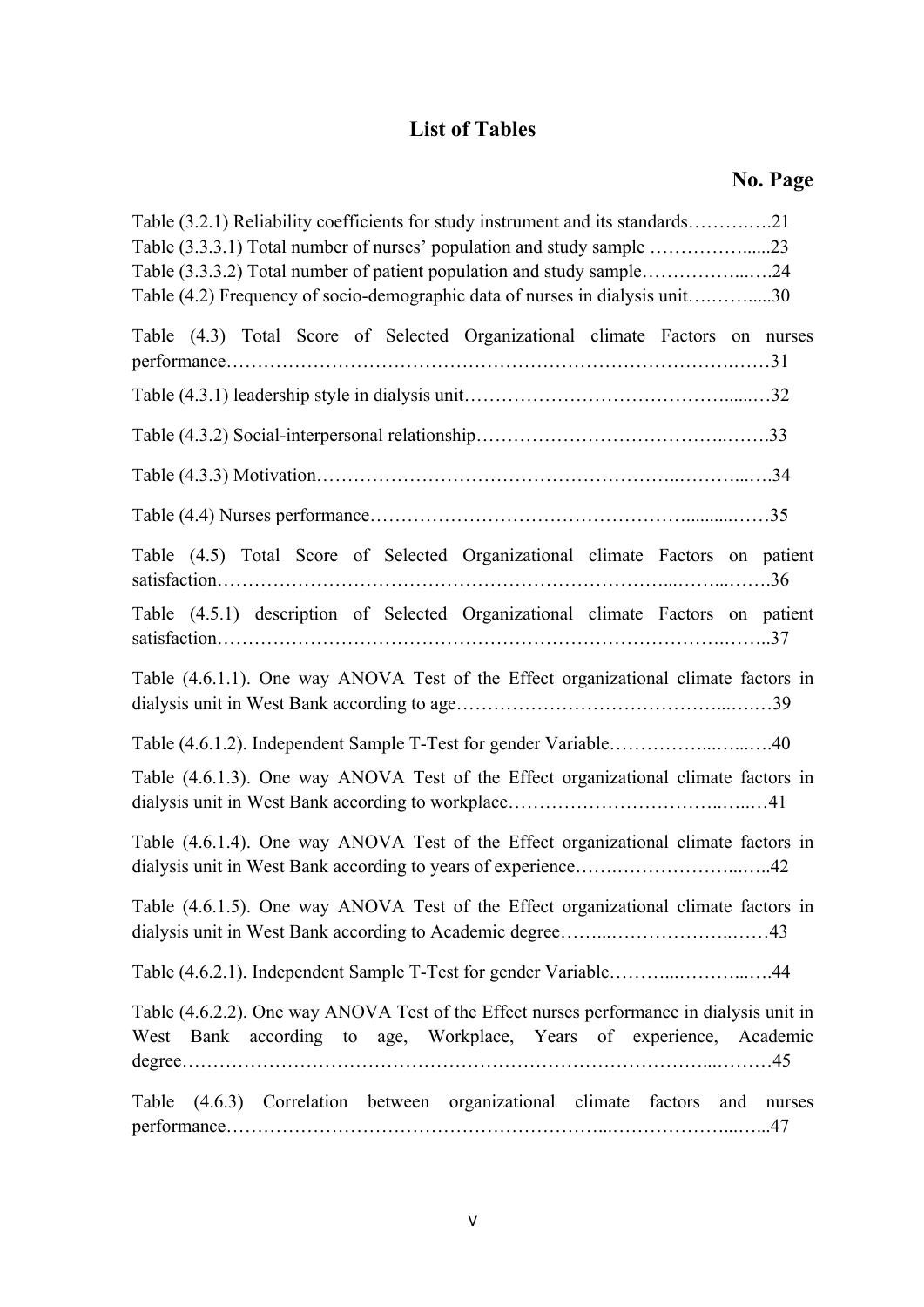|  |  | Table (4.6.4) Correlation between organizational climate factors and patient |  |  |
|--|--|------------------------------------------------------------------------------|--|--|
|  |  |                                                                              |  |  |

# **List of Figures**

**Figure 2.5.1 organizational climate factors and nurses performance and patient satisfaction …………………………………………………………………**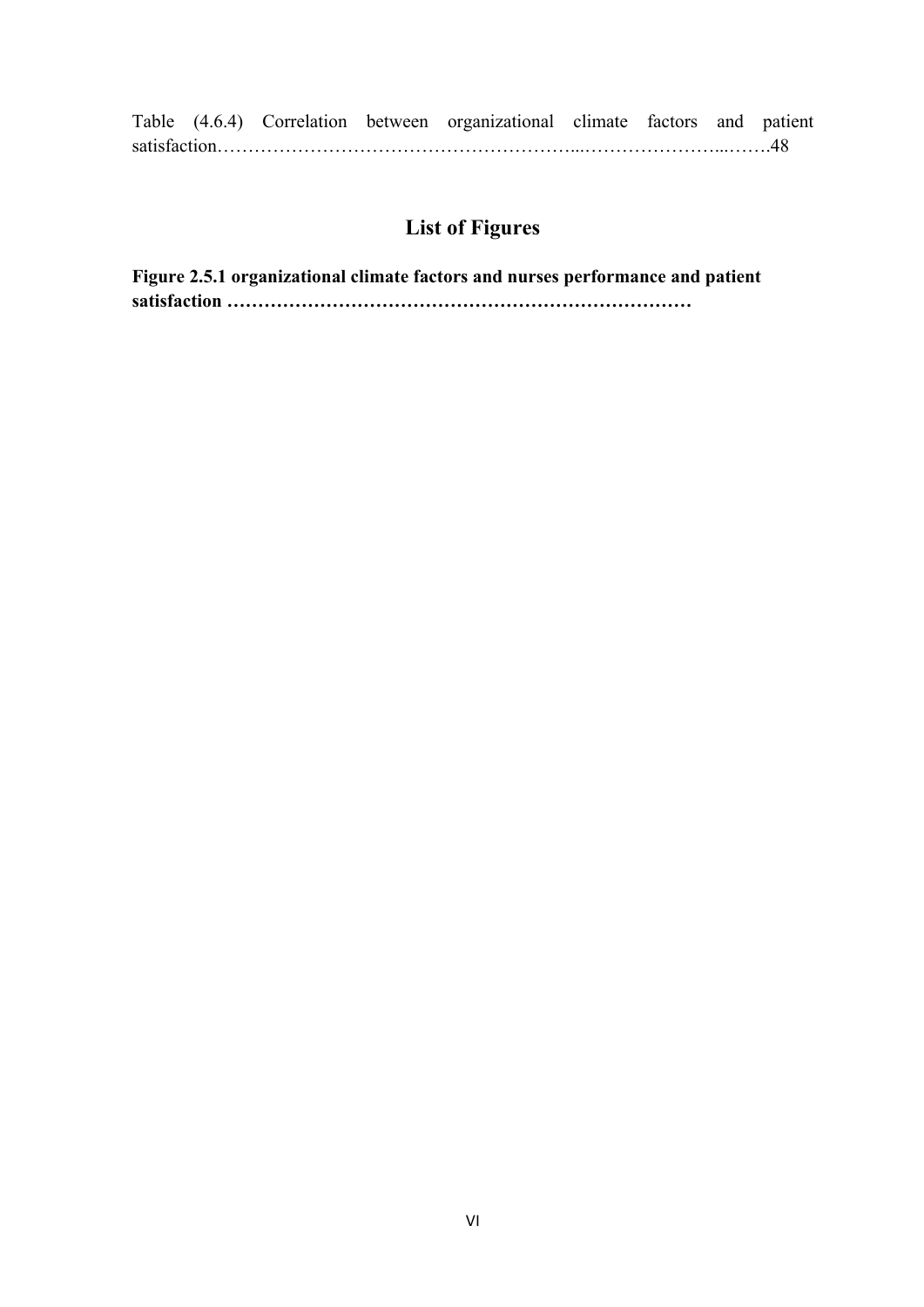## **Conceptual definition**

**Organizational climate**: is a multidimensional phenomenon that describe the nature of perception that employees have of their experiences within their organization, perceptions of the general organizational climate develop as individuals attribute meaning to their organizational context, based on the significance of the environment for individual values(James et al. 2008, P5-32).

**Performance**: is actual conducting of activities to meet responsibilities according to standards, and it is an indication of what is done and how well it is done (Winch, et al., 2003, P2)

**Nursing**: is the protection, promotion, and optimization of health and abilities, prevention of illness and injury, alleviation of suffering through the diagnosis and treatment of human response, and advocacy in the care of individuals, families, communities, and populations (American Nurses Association, 2012)

**Patient /Client satisfaction**: is an attitude – a person's general orientation towards a total experience of health care. Satisfaction comprises both cognitive and emotional facets and relates to previous experiences, expectations and social networks (Keegan et al, 2002, P128).

**Dialysis unit**: An in-hospital dialysis unit that is a special unit of a licensed hospital designed, equipped and staffed to offer dialysis therapy on an out-patient basis, and to provide training for home dialysis and renal transplantation as appropriate (Public Health, 2007).

**Leadership style**: is the manner and approach of providing direction, motivating people and achieving objectives. Leadership styles are behavioral models used by leaders when working with others (Amirul, & Daud, 2012, P93-201).

**Motivation:** is a concept used to describe both the extrinsic conditions that stimulate certain behavior and the intrinsic responses that demonstrate that behavior in human beings (Swansburg and Swansburg, 1999, P479).

**Social-interpersonal relations:** It is a multidimensional construct thought to include a behavioral component active engagement in a wide range of social activities or relationships and a cognitive component a sense of communality and identification with one's social roles (Brissette et al., 2000, P53-85)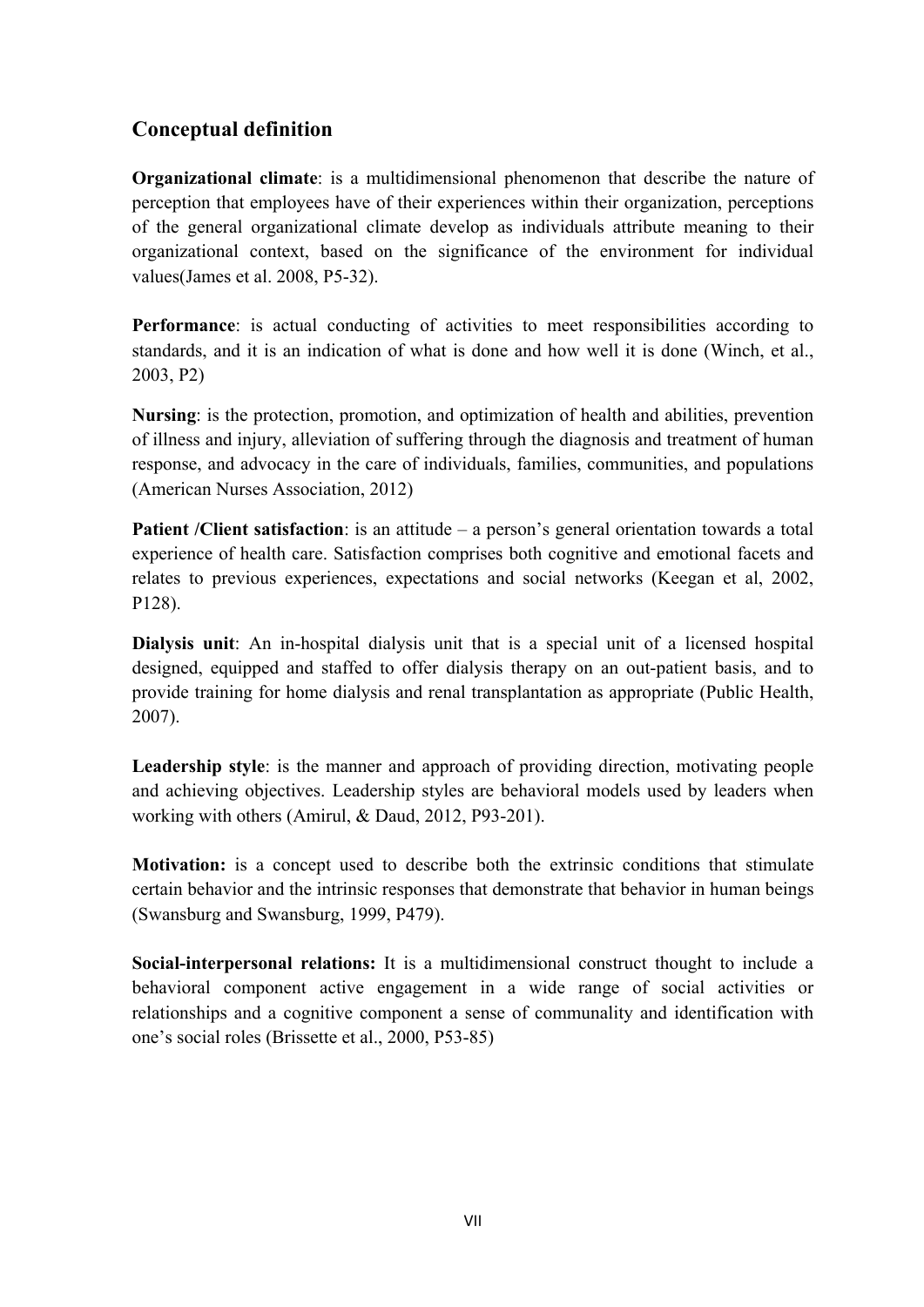#### **Chapter Ι**

#### **Introduction**

#### **1.1.Introduction**

Organizational climate is a multidimensional construct that encompasses a wide range of individual evaluations of work environment (James and James, 1989). Climate is organizational structure that refers to values, customs, traditions, social classes and their impact on administrative process and the behavior of employees in the organization (Schneider, 1990).

Organizational climate refers to general environmental factors including but not limited to leadership, motivation and social interpersonal relationship (James and McIntyre, 1996), where this study has focused on.

Leadership is a process whereby an individual influences a group of individuals to achieve a common goal (Northouse, 2007). Motivation describes sequences of events. It begins with choices about what motivates to satisfy. Motivation is followed by instrumental behavior and concluded with the motivate being satisfied (Ciccarelli & Meyer, 2006). Social relationship extent the warmth of human relations within the organization, it is based on respect, mutual trust and cooperation between workers each other or with superiors or management that their relations lead to achieve the organization's goals (Al-Qatawneh, 2000).

Nurses are the front line of health care system. They are the largest group among professionals; they play an important role in determining the quality and cost of health care. They have the potential to be part of solutions to key problems in health care system (Tonges, 1998). Performance of nurses in health organization depends on knowledge, skills and motivation of individuals (Horrocks, Anderson & Salisbury, 2002). Performance is defined as the actions and behaviors of individuals that contribute to organizational goals (Rotundo & Sackett 2002).

Satisfaction is achieved when the patient/client's perception of the quality of care and services, they receive positive and satisfying healthcare setting that meets their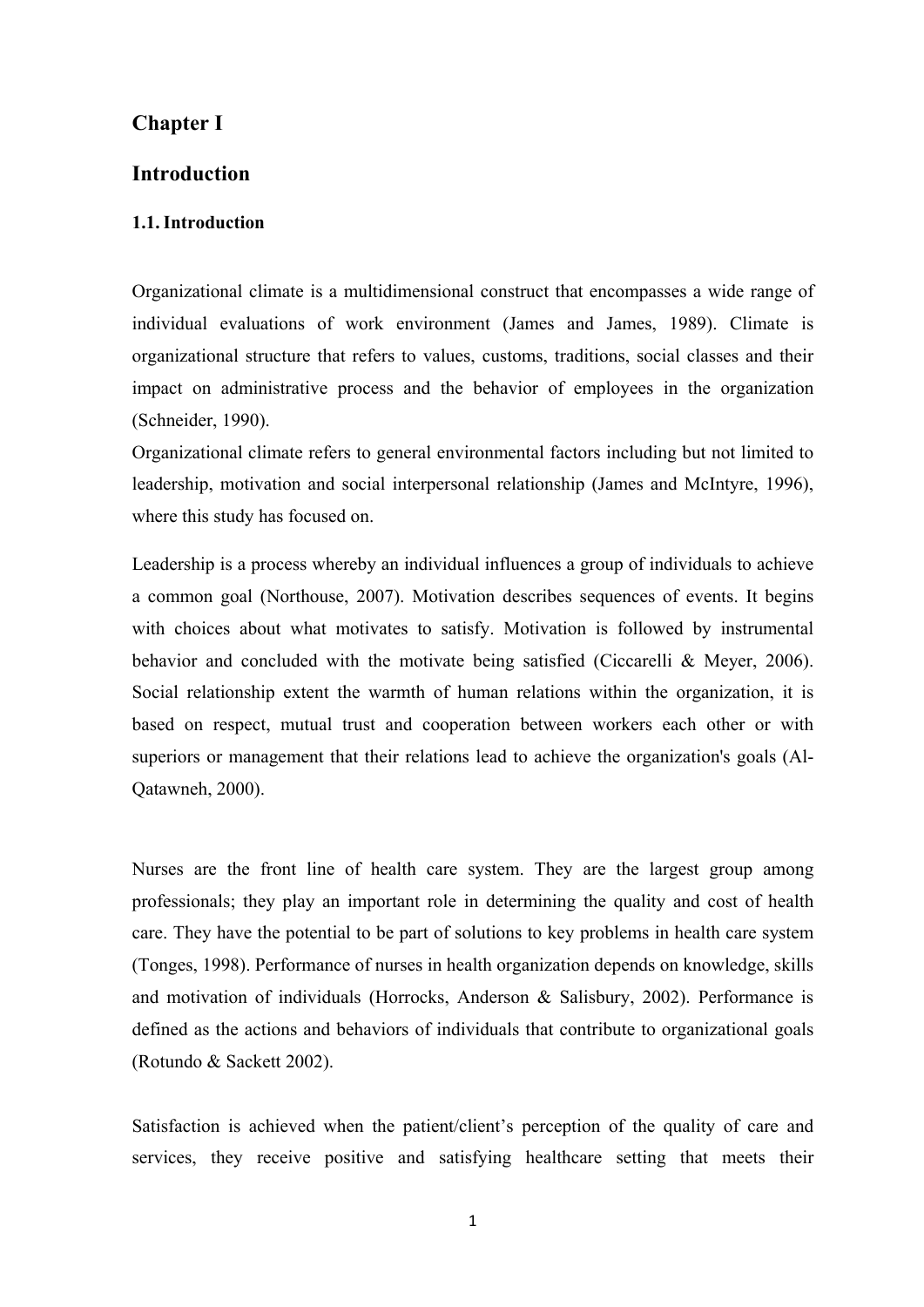expectations (Mc Laney & Hurrel, 1988). Patient satisfaction is a global outcome measure of health system performance (American Nurses Association, 1996). Patient satisfaction from nursing care has been found to be one of the most important predictors of overall satisfaction with hospital care (Kaissi, Kralewski & Curoe, 2004).

Patients in dialysis unit suffer from Chronic Kidney Disease and need hemodialysis. Chronic Kidney Disease (CKD) is now being recognized as a major public health problem that is threatening to reach epidemic proportions over the next decade as it affects 5-10% of the world population (Lysaght, 2002), and CKD influences 50 million patients worldwide (Dirks et al., 2005).

In Palestine, renal failure is one of the most important problems on health care delivery system. In 2012, the total of renal patients was 718 patients in West Bank governmental hospitals, while in 2011; the total of renal patients was 550 patients (Palestinian Ministry of Health, 2012). Renal patient needs hemodialysis, which is time consuming, and costly treatment. Renal patient needs more restrictions for diet, fluid, and long run dialysis which causes the patient to have loss of freedom, reliance on caregiver, disturbance of family, social life, and reduction of income. So, all of these factors impair Quality Of Life (QOL) (Mollaoglu, 2006; Sathvik et al., 2008). Dialysis services in Palestine were initiated in 1972 and are recently available in 10 dialysis centers in governmental hospitals (Nablus, Toulkarm, Jenein, Qalkelieh, Salfeit, Jericho, Ramallah, Bethlehem, Hebron and Yattah). These dialysis units consider with poor conditions as work environment, organizational climate, lack of sources (equipments, medications, machines, nurses) which affect nurse's performance and patient's satisfaction. Therefore, the aim of this study was to assess selected organizational climate factors (motivation, social-interpersonal relationship and leadership style) that effect on nurse's performance and patient's satisfaction in dialysis unit in West Bank hospitals.

#### **1.2 Problem statement**

Organizational climate is affecting many factors such as workloads, promotion opportunities, job security, physical environment, interactions etc (Schulte, Ostroff & Kinicki, 2006). This study, focused on three factors which are motivation, social relationship and leadership style, these affect on nurse's performance and patient satisfaction in dialysis unit in West Bank hospitals.

2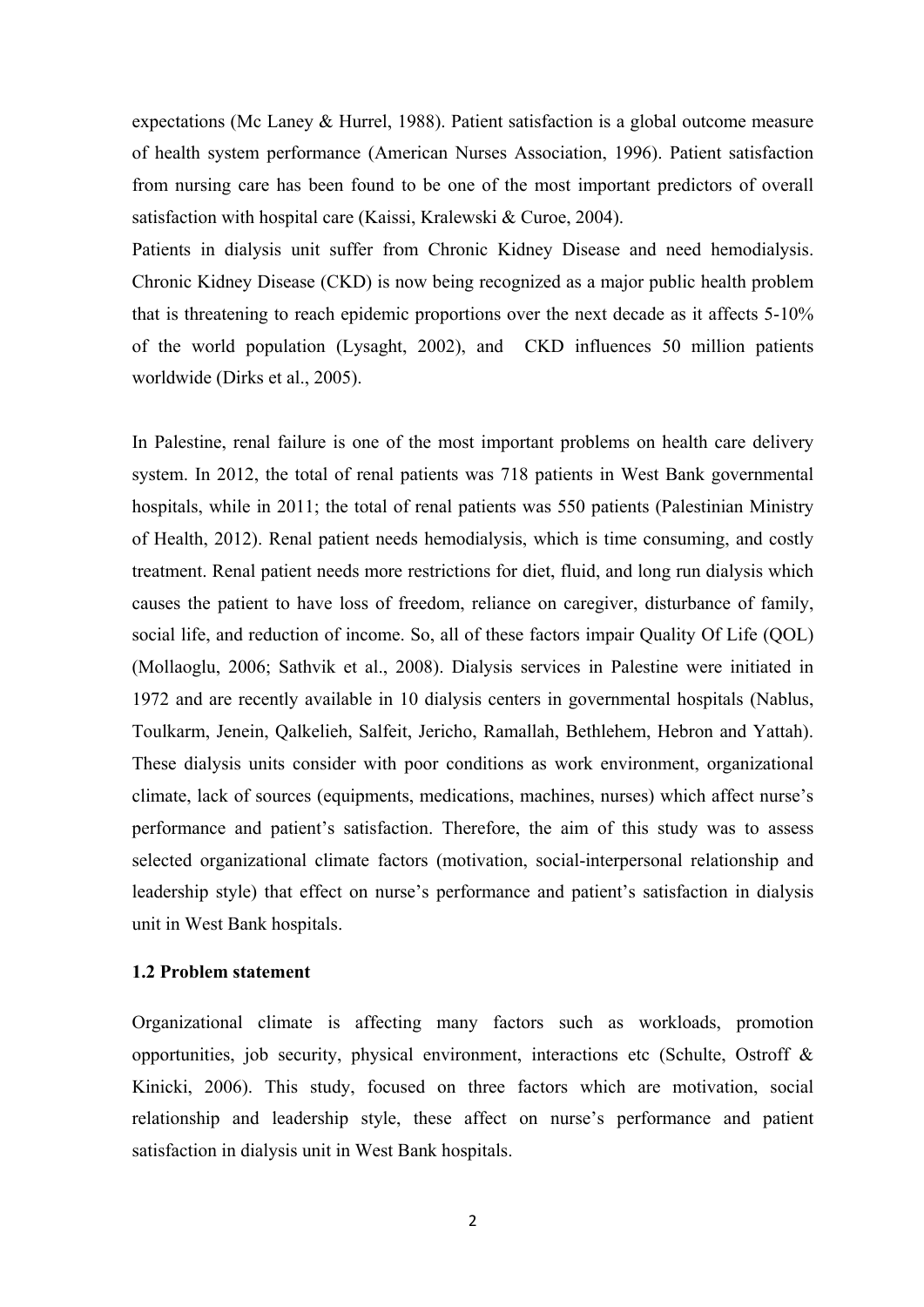organizational climate in dialysis units is affected inadequate staff levels, long working hours, shift work, role ambiguity, and exposure to infectious and hazardous substance (Hegney, et al., 2003), which lead to decreased motivation and employee satisfaction, increased turnover and absenteeism of nurses and decline in organizational performance (Gray, 2007). Interpersonal relationships at work, such as conflicts with the behavior of supervisors, colleagues, subordinates and management policies lead to decreased performance of nursing and job satisfaction (Spector, 2002). Therefore, the aim of this study is to assess selected organizational climate factors (motivation, social relationship and leadership style) effect nurses performance and patient satisfaction in dialysis unit in west bank hospitals.

#### **1.3 Study Justifications**

Organizational climate factors are important for organizational support, coworker support, participation with others and supervisors, communication and safety. They are related to increased job satisfaction, organizational commitment, efficacy, psychological health and decreased job stress (Wilson and colleagues, 2004). Climate is important because the way an employee views one's employer and work environment influences how one feels and behaves when working which will be reflected on performance of the organization (Knights, 2006).

The importance of dialysis units in West Bank hospitals are centered in structure and climate. They affect nurse's performance and patient's satisfaction. West Bank is undergoing transition state characterized by rapid urbanization and life style changes, as well as an epidemiological transition characterized by resisted burden of infectious diseases, rises in chronic disease such as chronic renal failure and chronic diseases which are responsible for 81% of the total deaths in Palestine, the end stage of renal disease is responsible for 4% (Husseini, Abu-Rmeileh, Mikki & Abu Ghosh, 2009). Therefore, this study aims to assess selected organizational climate factors (motivation, socialinterpersonal relationship, and leadership style) that affect nurse's performance and patient's satisfaction in dialysis unit in West Bank hospitals.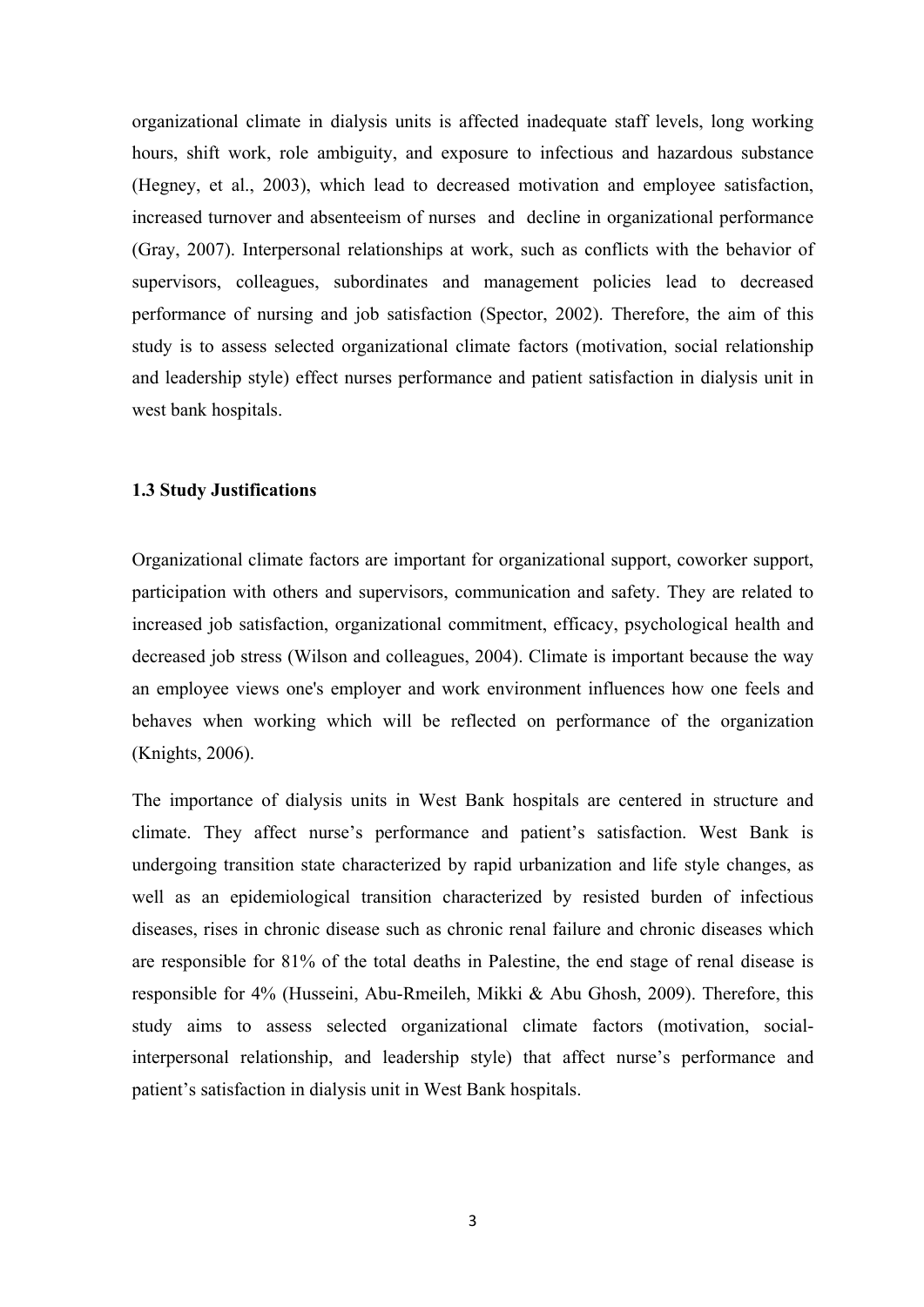#### **1.4 Goals and Objectives of the study**

#### **1.4.1 Goal:**

The goal of this study is to assess selected organizational climate factors (motivation, social-interpersonal relationship and leadership style) that affect nurse's performance and patient satisfaction in dialysis unit in West Bank.

#### **1.4.2 Objectives:**

To achieve this goal, the following objectives are set:

- 1. Explain the effects of socio-demographic variables of nurses on organizational climate factors and nurses performance.
- 2. Assess the influence of motivation and social relationship between nurses as an organizational factor on the performance of nurses in dialysis unit.
- 3. Assess the influence of leadership style as an organizational factor on the performance of nurses in dialysis unit.
- 4. Identify the effects of organizational climate factors on patient satisfaction in dialysis unit.

#### **1.5 Research questions:**

 "What is the effect of selected organizational climate factors on nurse's performance and patient's satisfaction in dialysis unit in West Bank?"

#### **1.6 Study hypothesis:**

- 1. There are no significant differences at  $(\alpha \le 0.05)$  between the means of selected organizational climate factors (motivation, social-interpersonal relations and leadership style)in dialysis unit in West Bank attributed to socio-demographic variables (gender, age, Workplace, Years of experience, Academic degree)
- 2. There are no significant differences at  $(\alpha \le 0.05)$  between the means of effective nurses performance in dialysis unit in West Bank attributed to socio-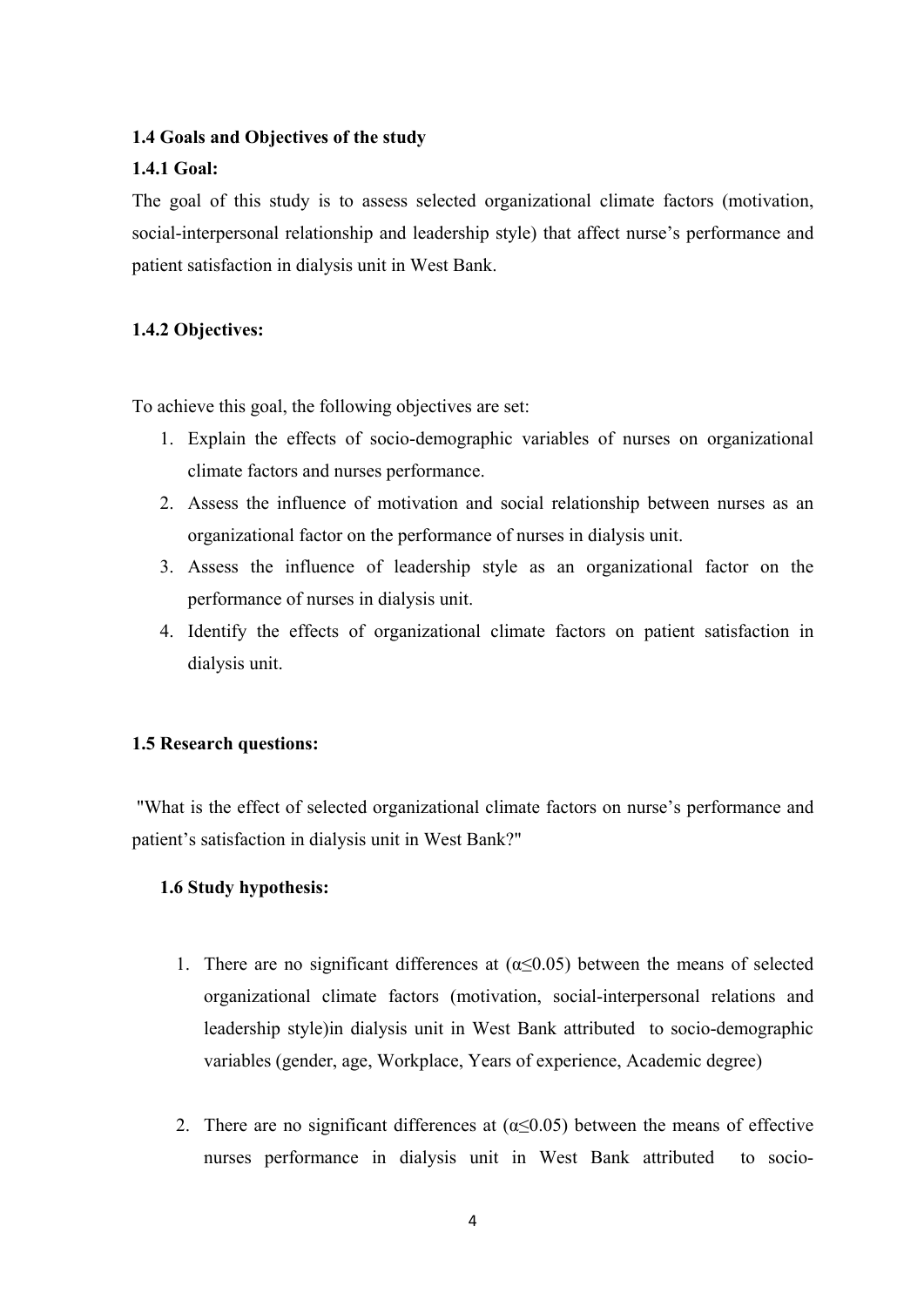demographic variables (gender, age, Workplace, Years of experience, Academic degree)

- 3. There are no significant differences at  $(\alpha \le 0.05)$  between the means of selected organizational climate factors (motivation, social-interpersonal relations and leadership style) in dialysis unit in West Bank and nurses performance.
- 4. There are no significant differences at  $(\alpha \le 0.05)$  between the means of selected organizational climate factors (motivation, social-interpersonal relations and leadership style) in dialysis unit in West Bank and patient satisfaction.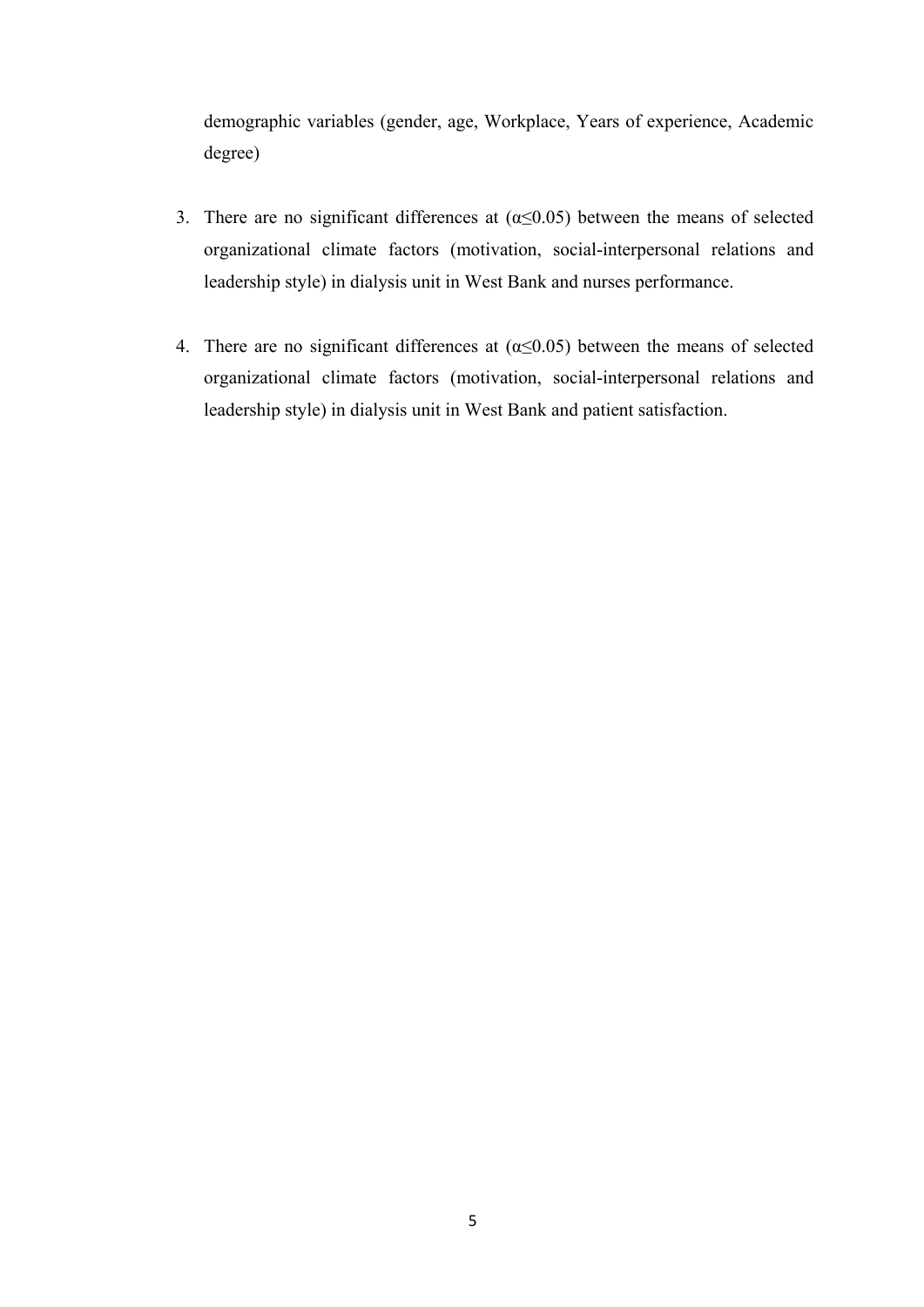## **Chapter П**

#### **Theoretical framework and Literature review**

#### **Introduction**

This chapter shows studies related to organizational climate, nurse's performance and patient satisfaction. The theoretical framework of this study has been based on the factors of organizational climate that affect nurse's performance and patient satisfaction within the health services provided in renal dialysis units.

The literature review is collected from global and regional studies, internet research, books and journals which focused on: 1) effect of organizational climate on job performance and satisfaction of nurses, 2) effect of organizational climate on patient satisfaction in dialysis unit.

#### **2.1 Organizational climate**

#### **2.1.1 Definition of organizational climate**

Organizational climate is the featured characteristics of the working environment which focus on arousing the behavior of individuals, it is considered important for motivation and behavior (Kozlowsks & Doherty, 1989). This definition is not limited to the organizational climate but represents the internal characteristics of the environment. It explains how the relationship of individuals and its impact on motivation and behavior.

#### **2.1.2 Importance of organizational climate**:

 Organizational climate plays an important role in influencing the output behavioral factors in any organization where the climate is to build and develop a behavior career, moral, values and the attitudes that workers hold (Qatawneh, 2000). Qatawneh considered a process of organizational development which an important indicator can measure the degree of satisfaction of individuals in the organization. Awamleh, (1994) considered organizational climate as the key to successful for effective management, and continued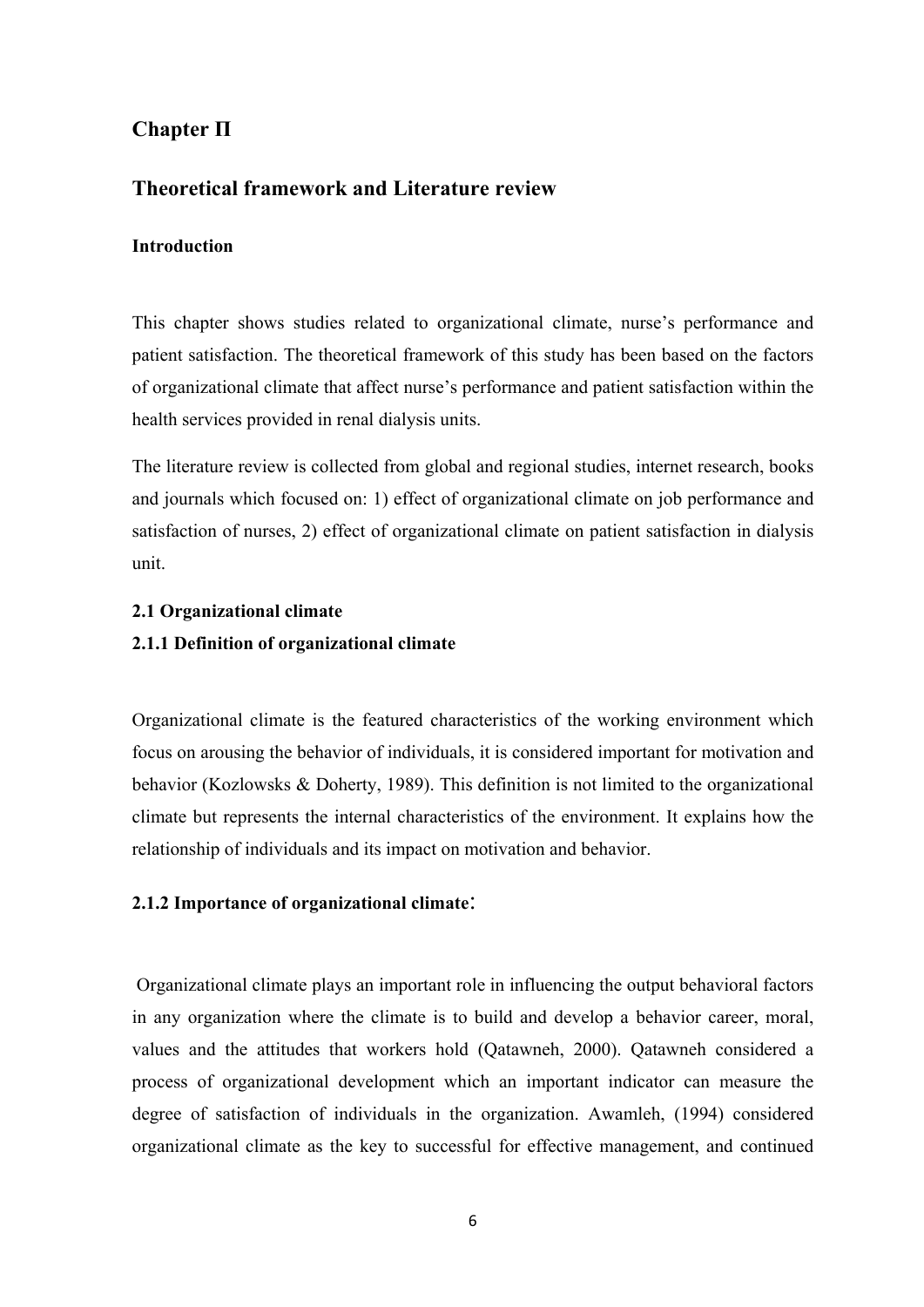attention to provide the dimensions and elements of institutional environment that contributes to improve performance and achieve organizational goals effectively.

#### **2.1.3 Factors of organizational climate**

There are many factors of organizational climate that affect nurse's performance and patient satisfaction; these include: work conditions, employee and employer relationship, training opportunity, job security, institution's overall policies and procedures for rewarding employees (Hafiza, Shah, Jamseheed & Zamam,2011). Organizational climate refer to general factors of the environment which are selected as leadership, motivation and social interpersonal relations (James and McIntyre, 1996).

#### **2.1.3.1 Leadership style**

Health care organizations need ability to evaluate and measure how leadership is impacting nursing practice and ultimately affect patient outcomes. Leadership can be defined as a process which includes events occurring between individuals who create the ability for a transformation to occur (Thyer, 2003). The leader in leadership style is the person who directs the activities of the group, raises the level of performance and makes effort to achieve the objectives of the organization, establishes structures, manages and motivates personnel (Daresh, 2002). Nurse leaders who positively influence nurse's work environments can foster a more successful unit, affect nursing staff and organizations success by increasing organizations ability to achieve its goals (McGuire & Kennerly, 2006). Nursing leaders are capable of creating, nurturing a healthy work environment and empowering frontline staff nurses to provide quality nursing care (Best & Thurston, 2004; Formella & Sheldon, 2004; Parsons, 2004) and transforming environments to support more open communication, increase educational opportunities, nurse empowerment and autonomy, and share responsibility in decision-making processes that improve nurse and patient outcomes (Wesorick, 2004; Wilson, 2004).

Nursing unit characteristics are different , every acute care unit depends on good leadership, positive environments which do not simply occur, but are created and supported by leaders who value excellence. So, effective nurse leaders are supportive,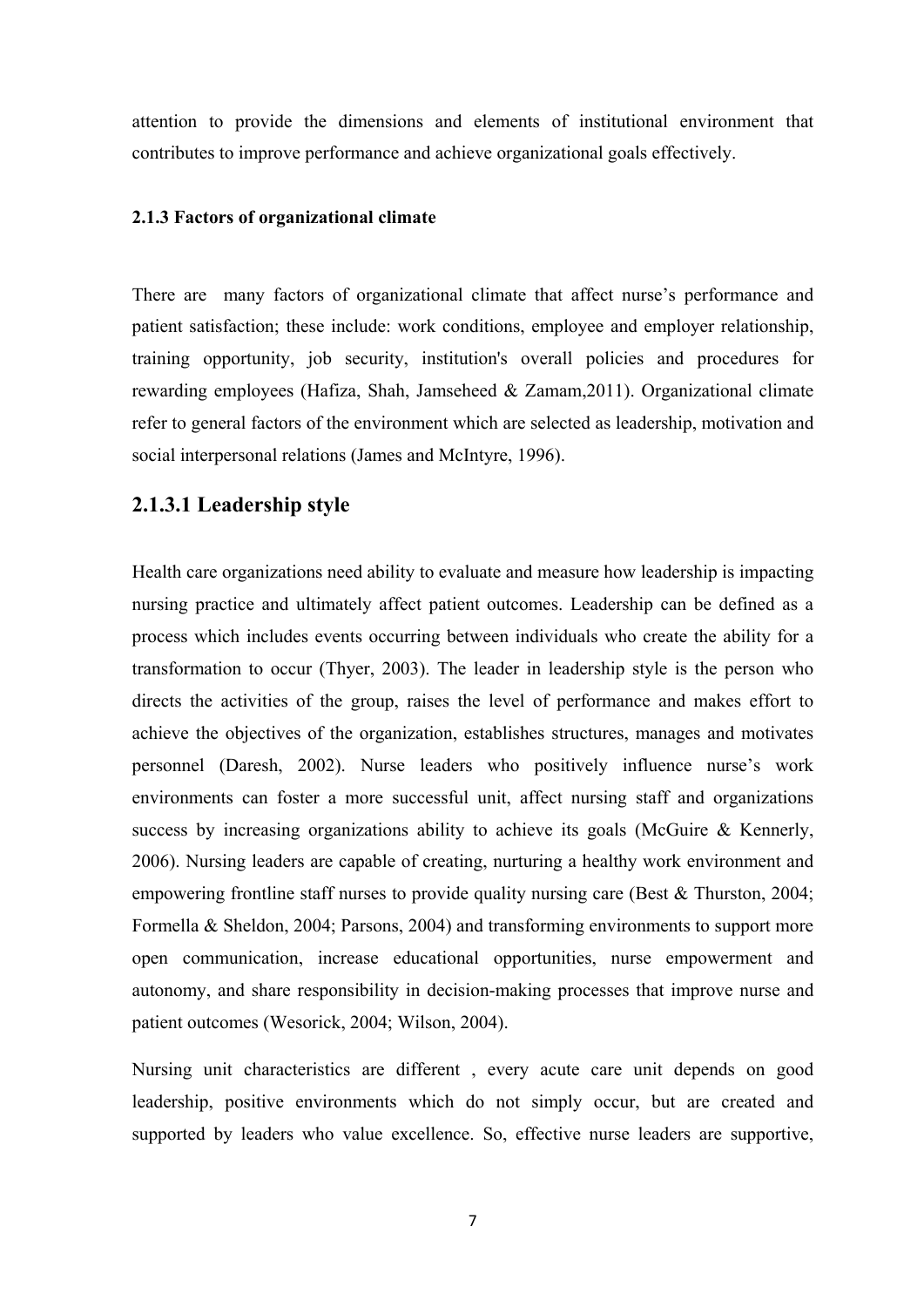visionary, knowledgeable, visible to staff nurses, and responsive to their concerns (Upenieks, 2000).

Essentially there are three distinct different styles of leaders: 1) authoritarian, 2) democratic, and 3) laissez faire, with many other variations in between, they have advantages and disadvantages, depending on the situation, type of organization or business and the leader's personality. Leadership can be articulated using more than one style depending on the situation (Daft  $&$  Noe, 2001). The authoritarian leader is the one who has absolute decision making over his employees. This type of leader does not allow employees to have decision making power rather creates an environment of well-defined group actions that are usually driven by the leader (Marquis  $\&$  Huston, 2006). At the opposite end of the spectrum is the democratic leader who practices leadership by taking the time to consult with others, he is appropriate for groups of people who work together and promotes autonomy and growth in individual workers, this not only increases job satisfaction by involving employees or team members in processes and procedures, but also helps to develop people's skills (Marquis & Huston, 2006). The third most known leadership style is the laissez-faire leader, this type of leader is the most no directed style of the three in that an apathetic or indifference is demonstrated by the leader and this type of leader provides very little direction to others (Marquis & Huston, 2006).

#### **2.1.3.2 Social and interpersonal relations**

Human relations are the study of people interacting of each other at work not as individuals but as members of groups, business friendly, men implementation of the management, members of the union and members of the organizations with economic goals, which these relations improve leader ability, situation arise between employees in the work environment and affect the level of functionality within the framework of regulations informal that helps management in many cases to raise the level of performance that has been affected of organizational climate (Seltonstal, 1966).

Interpersonal Relations in Nursing theory are one of the most popular theories on nursing (Peplau theory), it focuses on the critical therapeutic value of the nurse– patient encounter, her collaborative, capacity-building interpersonal process includes "presenting" with patients to address unique health needs effectively (Peplau, 1989). The quality of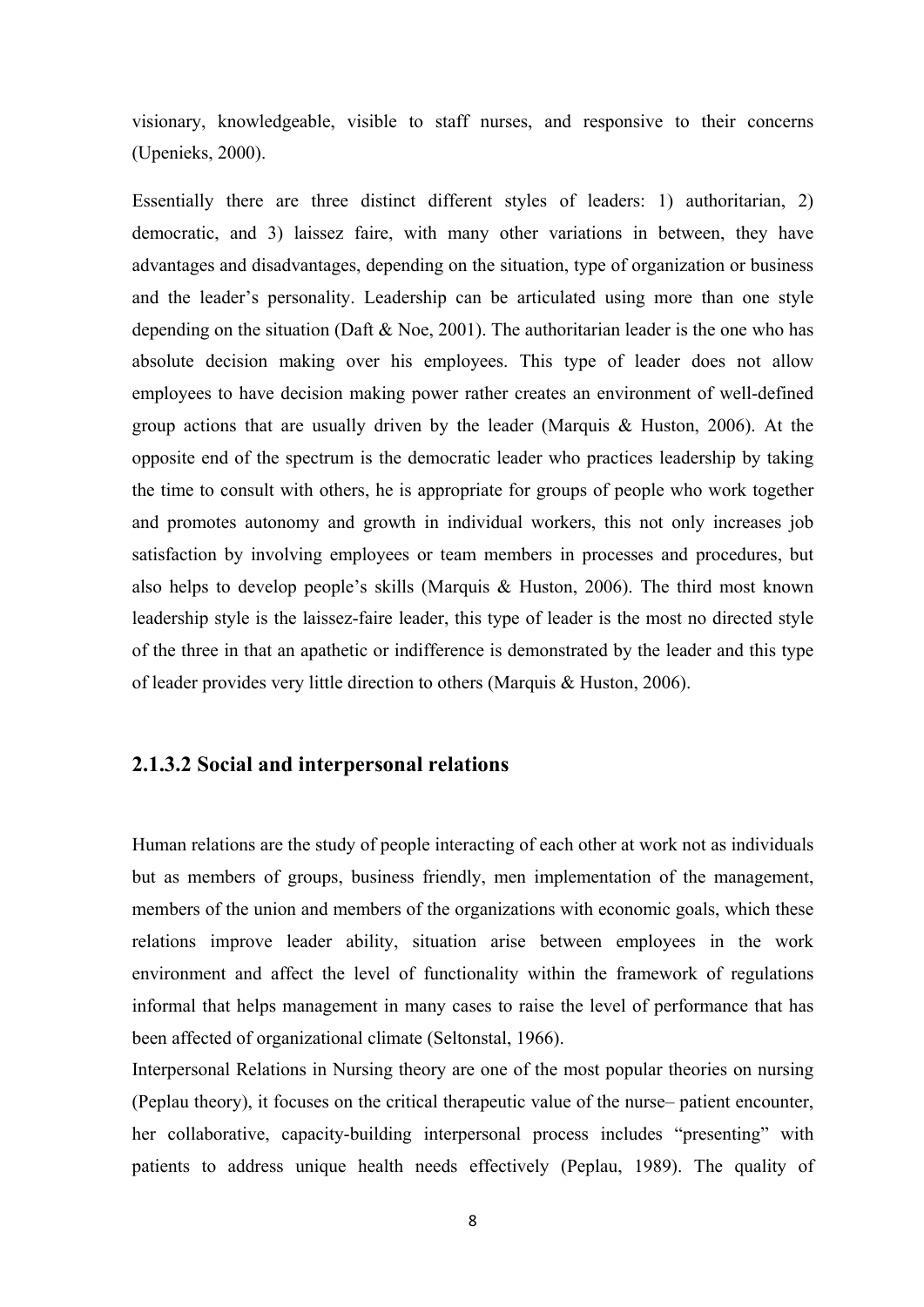interpersonal relationships between nurses and patients has been shown to be a crucial aspect of nursing behavior that influences patient satisfaction (Laschinger, et al., 2011). Patients' perceptions of nurses' interpersonal, communication skills, friendliness, and ability to attend to the specific needs of the patient also have been found to be associated with higher satisfaction (Cleary et al., 1992; Larrabee et al., 2004).

#### **2.1.3.3 Motivation**

Motivation that comes with rewards is the most important. It affects employees' performance (Hafiza, Shah, Jamseheed & Zamam, 2011); motivation and performance seem to be obvious, if individuals are highly motivated, they will improve. In turn, better performance may lead to a sense of achievement and result in greater motivation, thus the relationship between motivation and performance can be a mutually reinforcing one (Sunila, 2009).

Motivation defined as a process which begins with physiological or psychological need deficiency which triggers behavior or a drive that is aimed at a goal or an incentive (Fred luthans, 2005). Nurse motivation refers to the way wages, drives, desires, aspiration, strivings or needs and controls or explains nurse behavior (Likert, 1961). Success of a health care organization depends on the establishment of a workplace that will ignite nurse's commitment or in other word, nurse's motivation. Thus, motivation is the key factor of organizational success.

Herzberg, (1959) recognizes two separate sets of factors that influences motivation of the workers in an organization namely the Hygiene factors and Motivational factors. Hygiene factors are those factors whose presence need not motivate, but whose absence will demotivate, he also called them maintenance factors or dissatisfies. Hygiene factors include organizational policy, administration, technical supervision, Pay, relationship with supervisors, relationship with the subordinates, relationship with the peers, job security, personal life, status and working conditions. Motivational factors are also known as satisfies which motivate, they are work itself, achievement recognition, advancement growth and responsibility.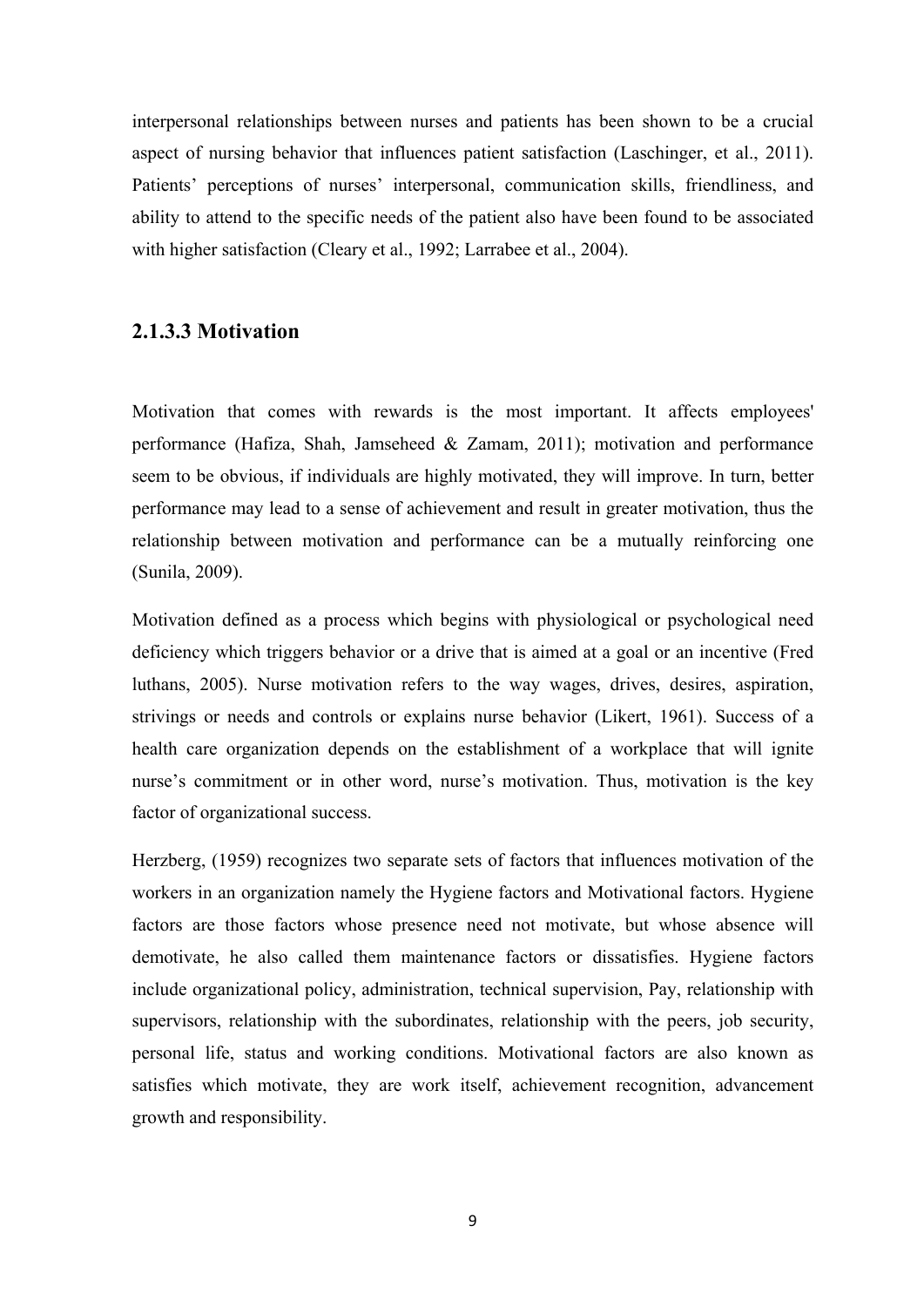#### **2.2 Nurse's performance**

Organizational climate factor influencing job performance and variables are controllable or manageable by the organizations. Many individual and social variables may also affect the job performance (Josten, Ngatham &Thierry, 2003). Organizational climate influences employees performance (Kane and Lawler, 1979); performance as a complete system that encompasses goal, education, communication and continuous feedback that can be helpful and lead to the recognition of performers for those who need further support (Helm, Holladay & Tortorella, 2007). Performance can be defined as those actions or behaviors that are relevant to the organization's goals and can be scaled in terms of each individual's proficiency (Campbell, 1993), performance is the process of evaluating how well employees perform their jobs when compared to a set of standards, then communicating that information to those employees (Mathis & Jackson, 2000).

The importance of performance in the health workforce is regarded as essential to improving efficiency, productivity and quality of care (South Africa, 2011). Often performance is measured by using the Schwerin Six-Dimension Scale of Nursing Performance, which is comprised of subscales measuring leadership, teaching/ collaboration, planning, interpersonal relationships/ communication, professional development and critical care (Schwirian, 1978). Performance appraisal or nursing development plan is an opportunity to review how well a nurse is doing, it takes time and effort which are put into setting new goals and objectives for the coming year and can identify any emerging concerns (Falcone & Sachs, 2007; Duncan, 2007). Good performance appraisals/nursing development plans assist nurses to learn about their strengths as well as their weaknesses, ensure the nurse is an active participant in the process, identify agreed goals and objectives, enable work teams to be deployed in a manner that builds on each member's individual strengths, recognize that people are a valuable resource for an organization and ensure nurses' voices are heard in workplace planning (Falcone &Sachs, 2007). Therefore, good performance provides quality of care for patient then achieves suitable patient satisfaction in organization.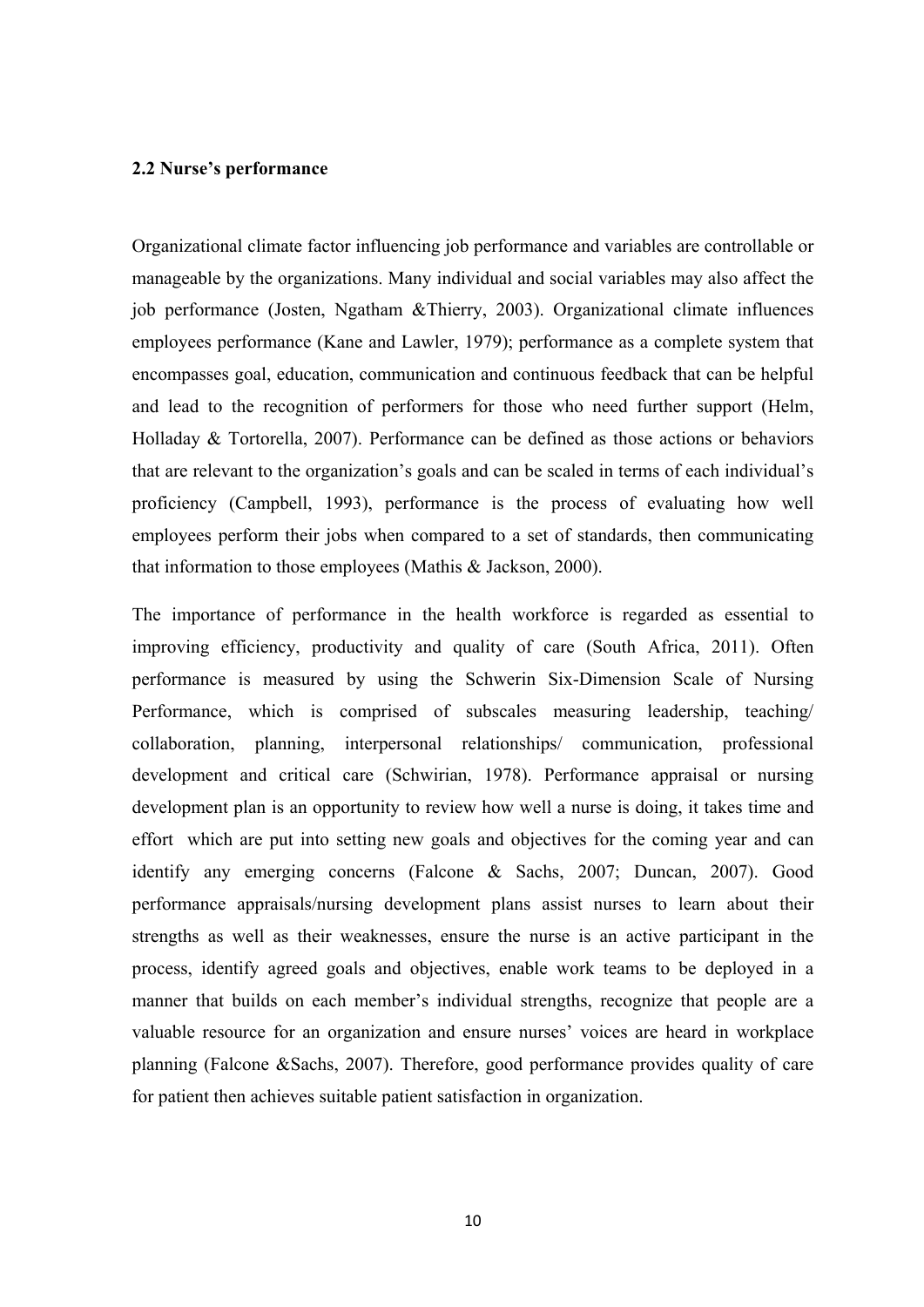#### **2.3 Patients' satisfaction**

Organizational and environmental climate factors that influence patient satisfaction included cleanliness, food, noise, fellow patients, and comfort (Johansson, Oleni & Fridlund, 2002). Organizational climate could affect satisfaction for persons with disabling conditions. Furthermore, health services which limit patient access to certain providers posed logistical barriers to patients wishing to obtain care (Lezzoni, Davis, Soukup & O'Day, 2002). Nurses who are satisfied with their jobs exhibit higher levels of patient safety and help increase patient satisfaction (Rathert and May, 2007). Factors that contribute to patient satisfaction are complex and there is no consensus on the important factors contributing to patient satisfaction. Several determinants of patient satisfaction with nursing care include: socio demographic background of the patient, expectation of nursing care, organizational and physical environment, communication and information, participation and involvement, interpersonal relationships, medical and technical skills (Chaaya, Rabal, Morou & Kaiss 2003).

Patient satisfaction with nursing care has been found to be one of the most important predictors of overall satisfaction with hospital care. It has consistently been found to be correlated with overall satisfaction with care (Abramowitz, Cote & Berry, 1987), it is regarded as one of the desired outcomes of care, an element in the health status and an important indicator of a measure of quality of care (Westaway, Rheeder, Van Zyl  $\&$ Seager, 2003). Patient satisfaction is the degree of congruency between a patient's expectations of ideal care and his /her perception of the real care him /her receives (Aragon & Gesell, 2003), but particularly as concerns the interpersonal process which related to technical and interpersonal behavior, partnership building, immediate and positive non verbal behavior, more social observation, courtesy, consideration, clear communication and information, respectful treatment, frequency of contact, length of consultation, service availability and waiting time (Westaway, et al., 2003).

Patients satisfaction in nursing care in the context of health care, it was stated that patient satisfaction is an important indicator of quality care. It has become an important indicator of the quality of care because it brings a consumer viewpoint policy to health care in addition to safeguarding patients' rights and taking their views into account. It is known that a satisfied patient is more likely to comply with treatment and advice he or she receives from health care professionals. There is a high likelihood of a satisfied patient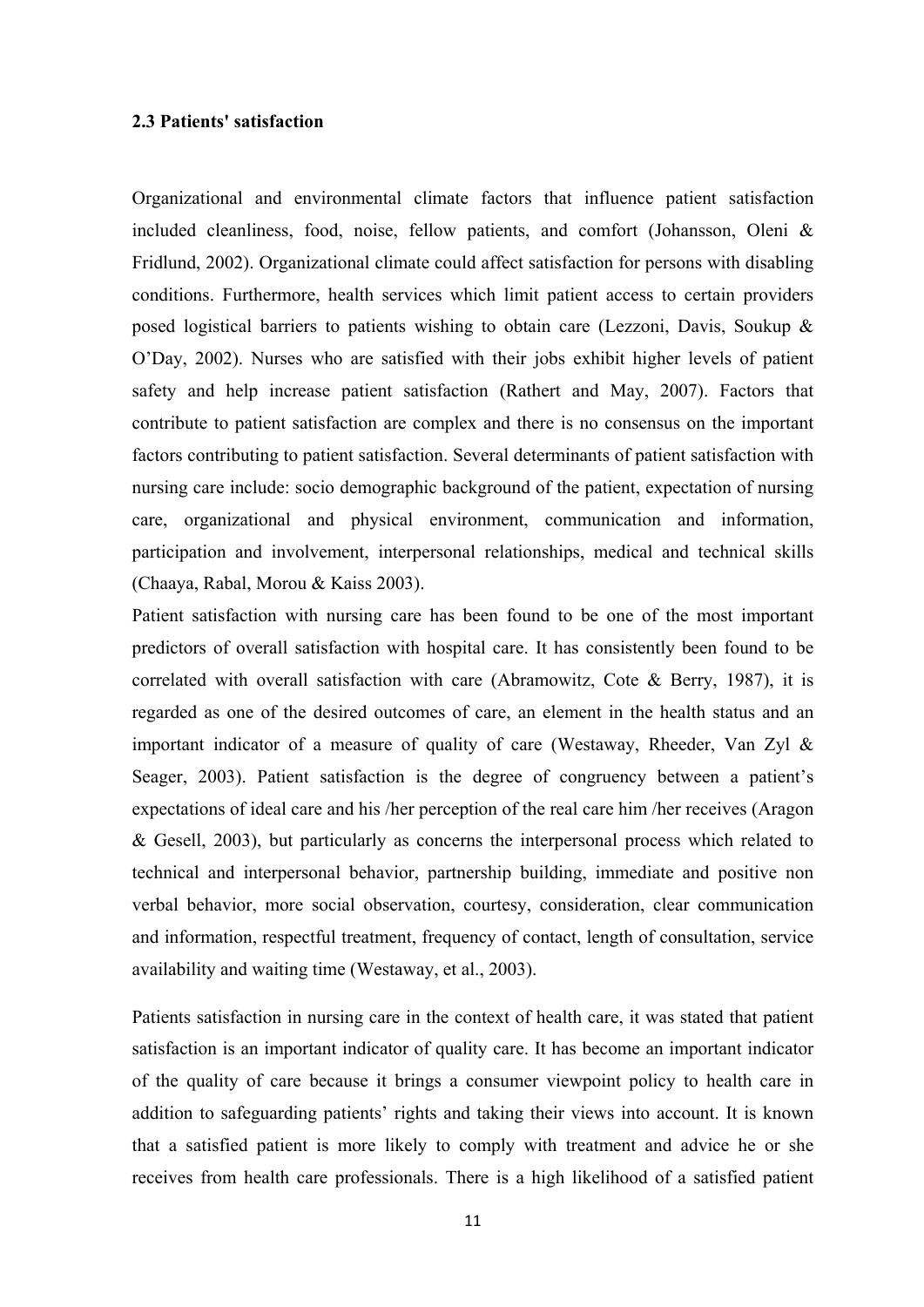returning to the same health facility when in need of health care and a satisfied patient is more willing to recommend to the hospital that provided his or her care Organizational and Environmental Factors (Oleni and Fridlund, 2002).

#### **2.4 Literature review**

Organizational climate in organizations is becoming more important than ever before because organizations need to ensure that those individuals who add value to their bottom line want to stay in the organization and want to continue dedicating their effort to their work to the benefit of the organization (Brown & Leigh, 1996). Organizational Climate (OC) is a fundamental construct in work and organizational settings, as it provides an appropriate context for studying organizational behavior, allowing the exploration of individual and group behaviors (Denison, 1996) and it is a set of measurable properties for work environment that is directly or indirectly perceived by the people who live and work in a particular environment and is assumed to influence their motivation and behavior (Litwin and Stringer, 1968). Several studies have been conducted to examine the theoretical link between climate, performance and satisfaction. The results indicate that where perception of employees was positive in terms of increased participation in decision making, greater information sharing and management support, there is increased corporate effectiveness (Kangis & Williams, 2000).

#### **2.4.1 Effects of organizational climate on performance and satisfaction of nurses.**

In U.S, Dawson, et al., (2008) study aimed to determine the organizational climate in British hospitals in the United Kingdom; the strength of climate directly affecting performance. The study selected random sample consists of 500 people from various organizations and hospitals. The result showed that there is a clear relationship between performance and climate, the more the climate is better the performance is best.

In Iran, Rizi, et al., (2013) study aimed at examining the relationship between leadership styles and job satisfaction among physical education organization employees in Isfahan. A total of 125 employees in physical education organization from Isfahan participated in this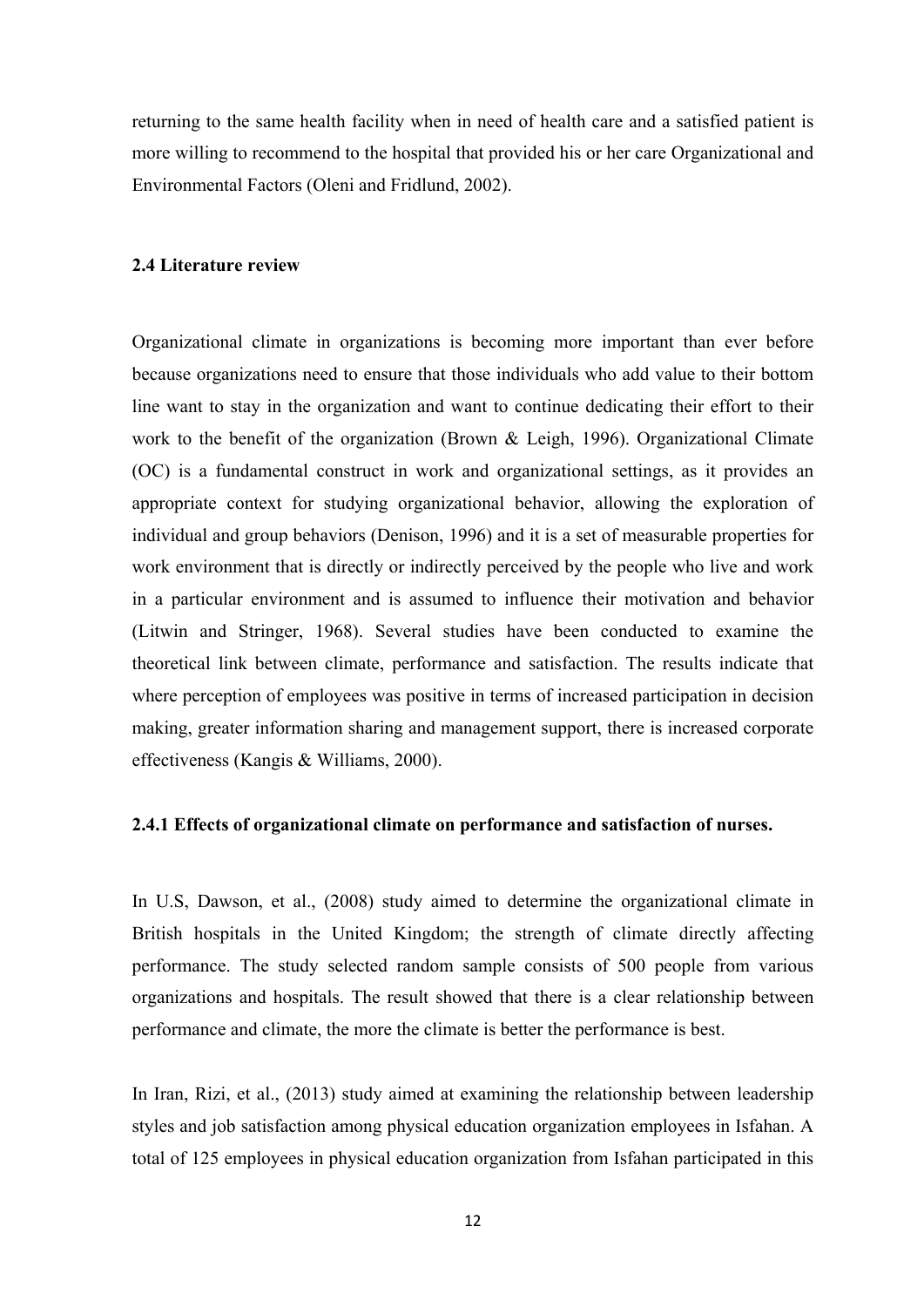research. Result of this study showed among determinants of job satisfaction, leadership is viewed as an important predictor and plays a central role. Leadership is a management function, which is mostly directed towards people and social interaction, as well as the process of influencing people so that they will achieve the goals of the organization.

In India, Bhattacharya, (2013) studied Organizational climate and work motivation. It is considered as a vital component that is essential for the progress of the organization. The organizational climate is a key to corporate success which determines the actions and behaviors of workers; it comprises a set of attitudes, values and practices that characterize the members of a particular organization. Work motivation is a set of related behavior which determines its form, direction, intensity and duration. The aim of the present investigation is to study the organizational climate and work motivation as perceived by a group of employees engaged in private sector organization in India. Study sample include a group of 100 employees of Private sector organizations. The findings of this study showed that there is a positive relationship between perceived organizational climate and work motivation for female group of employees who have more favorable attitude towards organizational climate than that of male group. Besides this, work motivation is also better among female group than that of male group. Duration of service has also significant impact in this regards.

In Saudi Arabia, AL-Ahmadi, (2009) studied factors that affect performance of hospital nurses in Riyadh. This study aimed to identify factors influencing performance of hospital nursing, to estimate self-reported performance, and determine whether differences in employee demographics, job satisfaction, organizational commitment and influence performance. 15 hospitals were randomly selected, the questionnaire was sent to all nurses (1,834) in these facilities and 923 nurses responded. The study showed that job performance is positively correlated with organizational commitment, job satisfaction, personal and professional variables. Both job satisfaction and organizational commitment are strong predictors of nurses' performance. Job performance is positively related to some personal factors, including years of experience, nationality, gender, and marital status. Level of education is negatively related to performance and highlights the impact of national culture on job performance and work attitude among nurses in Saudi Arabia, and other countries facing the issue of multi-national work force.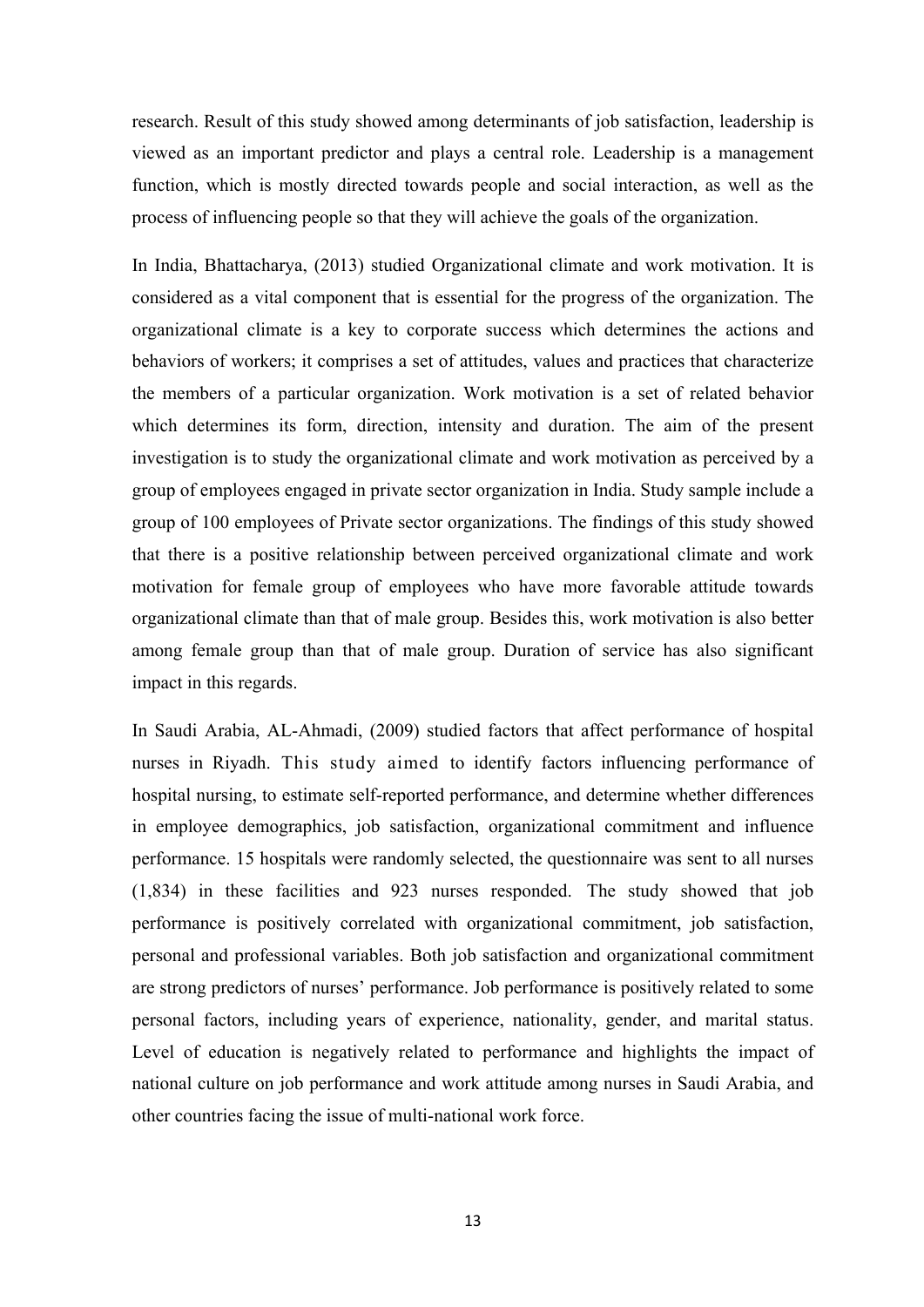In Jordan, Allawzi, (1994) studied satisfaction in organizational climate among individuals working in the public sector hospitals in Jordan. It aimed to measure and analyze satisfaction with organizational climate among workers in the public sector hospitals in Jordan and its relationship to socio-demographic data (sex, marital status, educational qualification, age, Job Title, and the workplace). The study sample included (545) workers. He concluded that the highest satisfaction degrees were concentrated in performance standards, regulatory environment and belonging. While the lowest levels of satisfaction are in the area of incentives, responsibilities, human relationships and risks.

In Palestine, Ayyash, (2011) pointed out that work motivation plays an important role in enhancing job performance to maintain effectiveness and development. Managers need to adopt a clear and attainable motivational system in their organization. This study aimed to examine the relationships between motivation and performance among nurses working at European Gaza Hospital (EGH). The sample of this study consisted of 170 nurses (96 male and 74 female). The study concluded that nurses working at EGH are generally motivated and their performance is high. The results of the study raised the need of training and equitable work schedule to enhance motivation and reinforce.

Al-Shanty, (2006) studied the effect of organizational climate dimension on the level of human resource performance. This study aimed to recognize the effect of organizational climate dimension present on Palestinian authority ministries on the level of human resource performance and to evaluate such climate on level of performance. 620 stratified random samples were selected from the study population. The result showed that there is a positive attitude of study sample toward organizational climate at the Palestinian National Authority (P.N.A), positive effect of organizational climate at PNA on the level of PNA level of performance. There is a defect on organizational structure of PNA ministries, a defect on decision making methods and irrelevant relation between qualifications and job responsibilities at the PNA ministries. This study recommended more attention to organizational structure at PNA ministries which should be taken to reflect a good ability to fulfill the ministries present and future needs and to help achieve their goals, more participation of employees in decision making, and more attention to improve decision making methods should be taken, more decentralization and authority delegation to improve goals that should be considered to overcome these factors which lead to a negative attitude toward organizational climate.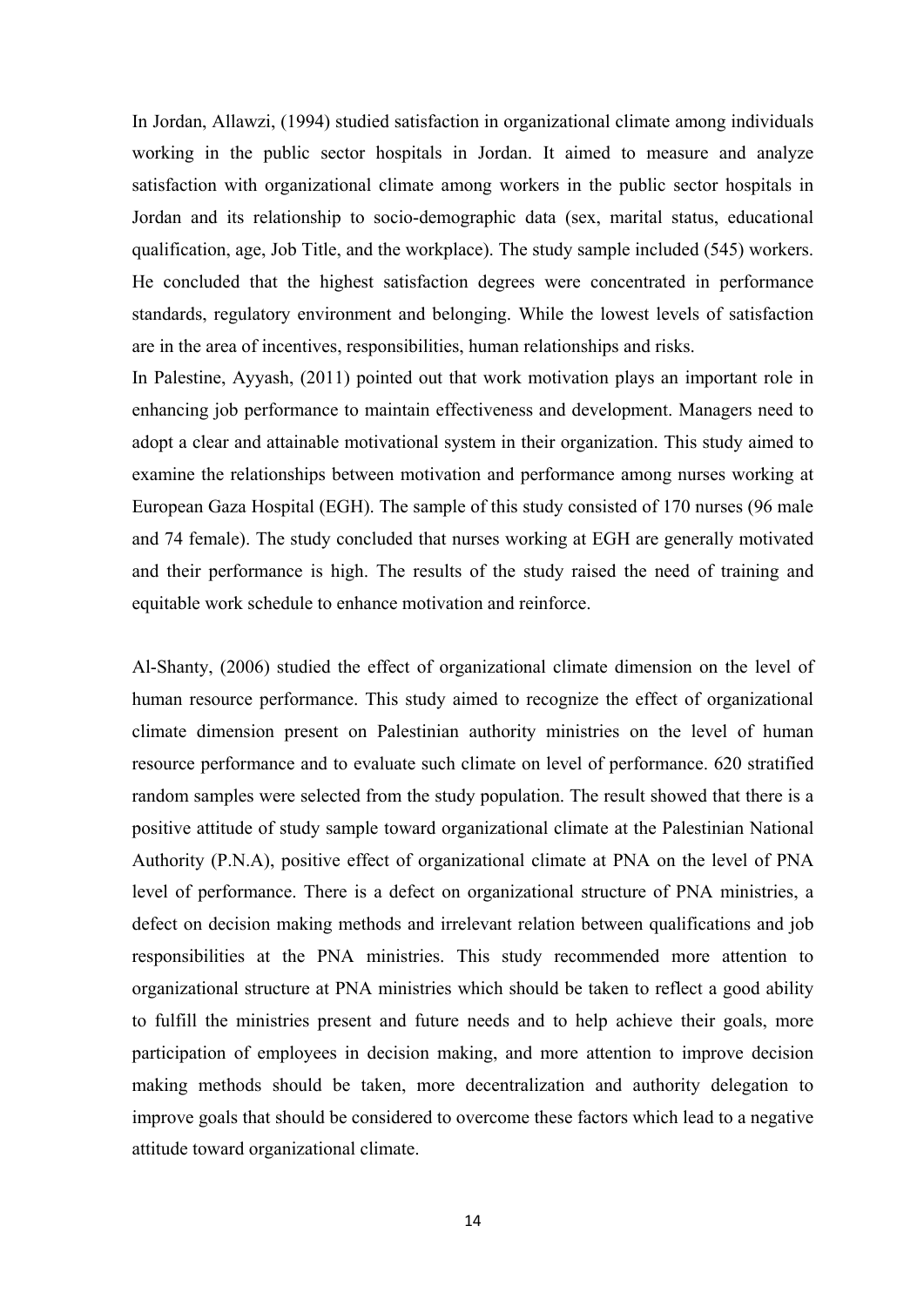#### **2.4.2 Effect of organizational climate on patient satisfaction in dialysis unit.**

In Japan, Eleuch, (2011) study recognized the quality of health services in Japan. This study aimed to assess the perceptions of Japanese patients for quality of service and health care and to highlight the service most obvious features. Study used non-linear programming, and relied on a scattered model to detect the importance of health care and health service features for judging the quality of service. The results showed that Japanese patients look to health care services through the written compensatory operation, for example, the quality of technical features and staff behavior compensate each other to determine the quality of service. This study also highlighted the need to adopt a development that enhances technical quality and medical practices in Japanese health care centers.

In U.S, Doris, (2004) studied high levels of nurse burnout that could adversely affect patient outcomes. This study examines the effect of the nurse work environment on nurse burnout and the effects of the nurse work environment on patients' satisfaction with their nursing care. The study sample conducted cross-sectional surveys of 820 nurses and 621 patients from 40 units in 20 urban hospitals across the United States. The result of study Patients cared for on units that nurses characterized as having adequate staff, good administrative support for nursing care, and good relations between doctors and nurses were more than twice likely as other patients to report high satisfaction with their care, and their nurses reported significantly lower burnout. The overall level of nurse burnout on hospital units also affected patient satisfaction which concluded, in this study Improvements in nurses' work environments in hospitals have the potential to simultaneously reduce nurses' high levels of job burnout and risk of turnover and increase patients' satisfaction with their care.

In Australia, Greenslade & Jimmieson, (2011) studied the Organizational factors impacting patient satisfaction. The purpose of this study was to test the model that service climate would increase the effort and performance of nursing groups and increase patient satisfaction. This study incorporated data from 156 nurses, 28 supervisors, and 171 patients. The result showed that service climate was associated with the effort that nurses directed towards technical care and extra-role behaviors. In turn, the effort that nurses exerted predicted their performance, as rated by their supervisors. Finally, task

15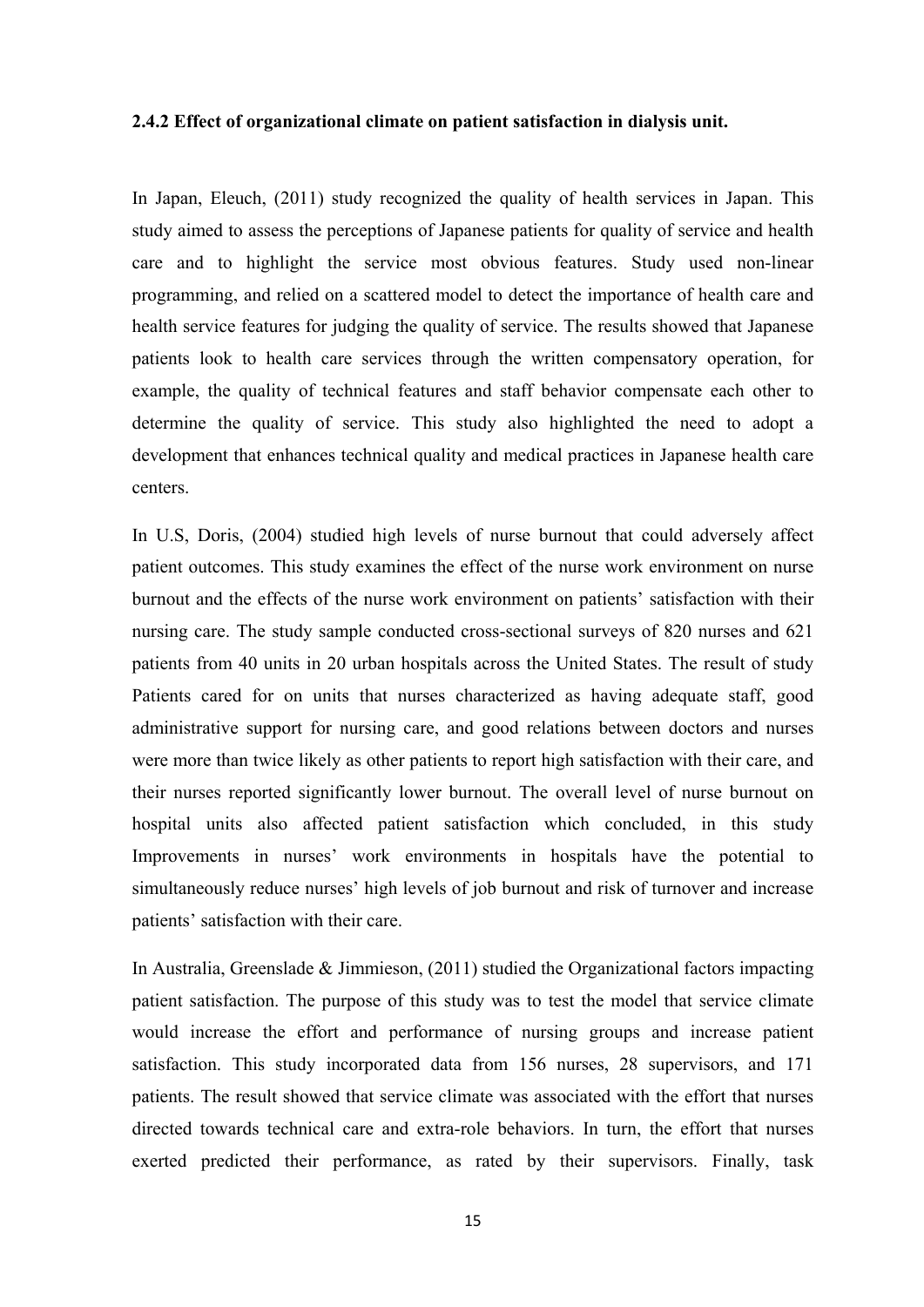performance was a significant predictor of patient satisfaction which focused on creating a climate for service, health care managers that can improve nursing performance and patient satisfaction with care.

In Turkey, Ezgi, Parlar, and Ozgur, (2013) studied the relationship between fatigue and social support in hemodialysis patients. The aim of this study was to evaluate the relationship between fatigue and social support in hemodialysis patients in Turkey. This study was conducted on 73 patients receiving hemodialysis treatment in a hemodialysis unit in the province of Malatya. The result of this study concluded that patients with severe fatigue had low mean scores for support from family, friends, a special person and overall, whereas a high level of social support decreased the level of fatigue, when giving care to patients on hemodialysis nurses should consider the effect of social support on fatigue and approach their patients from this perspective.

In Jordan, Shdaifat, (2012) studied Quality of life (QOL) has become an important aspect in assessing the burden of chronic disease. The aims of the study are to measure the patients' and caregivers' QOL, and subsequently to compare QOL of patients and caregivers with general population. The study sample consists of 138 patients and 49 caregivers. While patients' QOL score was less than their caregiver and both have poorer QOL compared to general population. The result of study patients' and caregivers' QOL were found to be considerable impaired compared to general population.

Al-Husban and Abu al-Rub, (2009) study assessed the level of expertise of patients for nursing care provided to them to identify the important aspects that concern their satisfaction. It has been applied according to several demographic variables related to patients; the research was designed according to the conditions of the hospitals in Jordan (cross-sectional study) on a sample size of 300. The study showed that the level of satisfaction among Jordanians patients was moderate, and that females are more satisfied than males, and the level of education was irrelevant regarding satisfaction with the service. The recommendations concluded that the nursing team can reinforce the positive experiences of patients through spending more time on them and respond to their needs.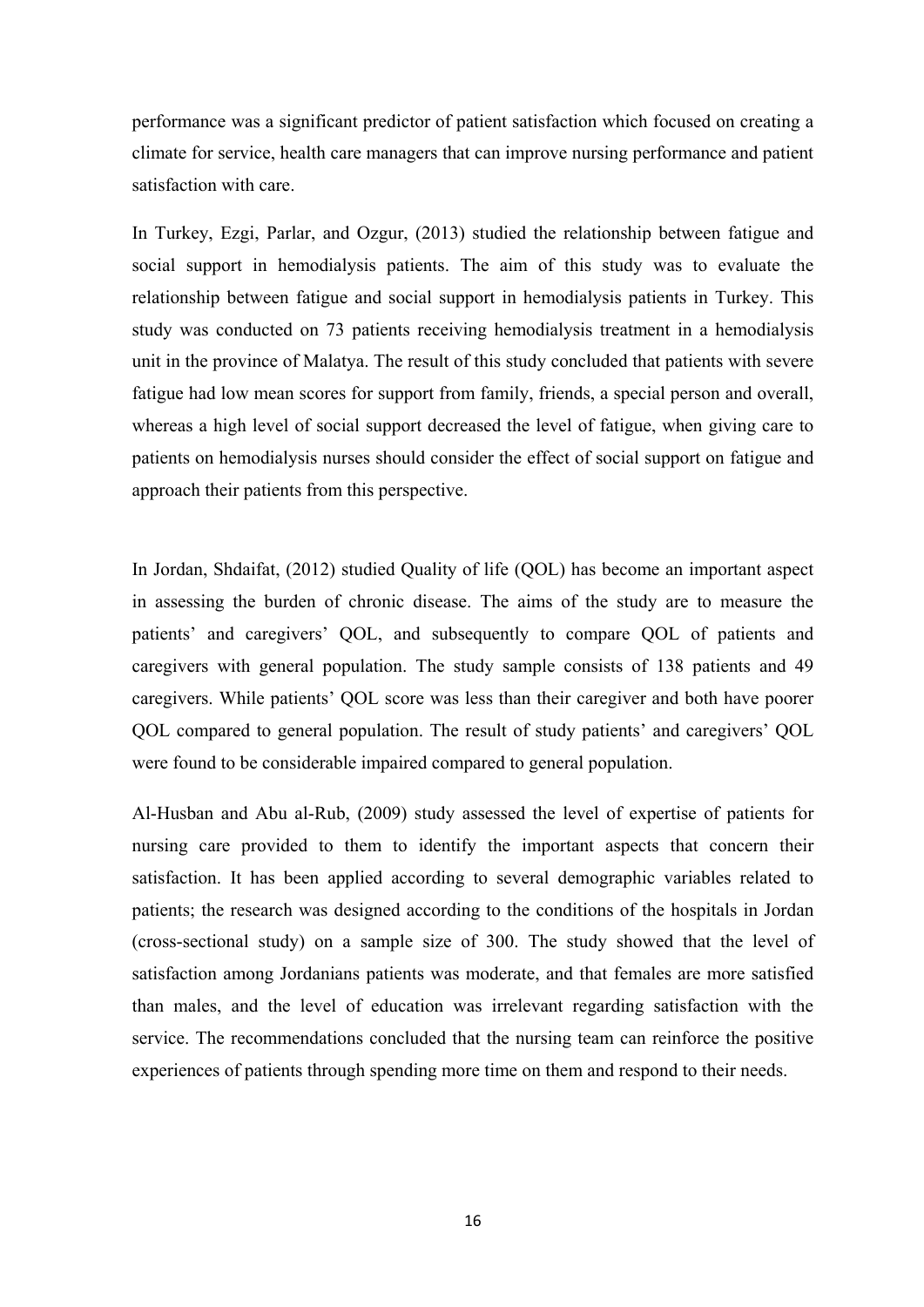In Palestine, Al- Sharif, (2008) studied patients satisfaction in services in hospitals. The study has been carried out in Nablus public hospitals and private hospitals in West Bank. The research was designed in accordance to (cross-sectional study), in order to measure the extent of patient satisfaction with the provided services. The research adopted measurement factors such as room patient services, technical and self aspects of service providers, and its availability to patients. Data was collected through interviewes and distribution of 365 questionnaires on patients, residents and visitors to the hospital, using preview random sample and analyzed using the programs of statistical processers. The most important results are: patients in private hospitals are more satisfied than those in the government. The results of the study differed on age, income and degree of the disease with minor or severe disease. Many recommendations were incorporated such as: reducing waiting time in the reception area, the improve of the level of satisfaction with the services in the room, including the development of policies to guide good hygiene and food preparation, and update building hospital furniture, good training for staff rooms and dealing with patients.

#### **Summary**

Job performance is positively correlated with organizational commitment, job satisfaction, personal and professional variables and some personal factors, including years of experience, nationality, gender, and marital status except Level of education (AL-Ahmadi, 2009). There is positive relationship between organizational climate and performance, when climate is better the performance is best (Dawson, et al., 2008).on the other hand, there is positive relationship between organizational climate and work motivation (Bhattacharya, 2013), it plays an important role in enhancing job performance to maintain effectiveness and development, managers need to adopt a clear and attainable motivational system in their organization (Ayyash, 2011). The highest satisfaction degrees were concentrated in performance standards, regulatory environment and belonging. While the lowest levels of satisfaction are in the area of incentives, responsibilities, human relationships and risks (Allawzi, 1994). There is relationship between leadership styles and job satisfaction. Leadership is viewed as an important predictor and plays a central role; it is a management function, which is mostly directed towards people and social interaction, as well as the process of influencing people so that they will achieve the goals of the organization (Rizi, et al., 2013).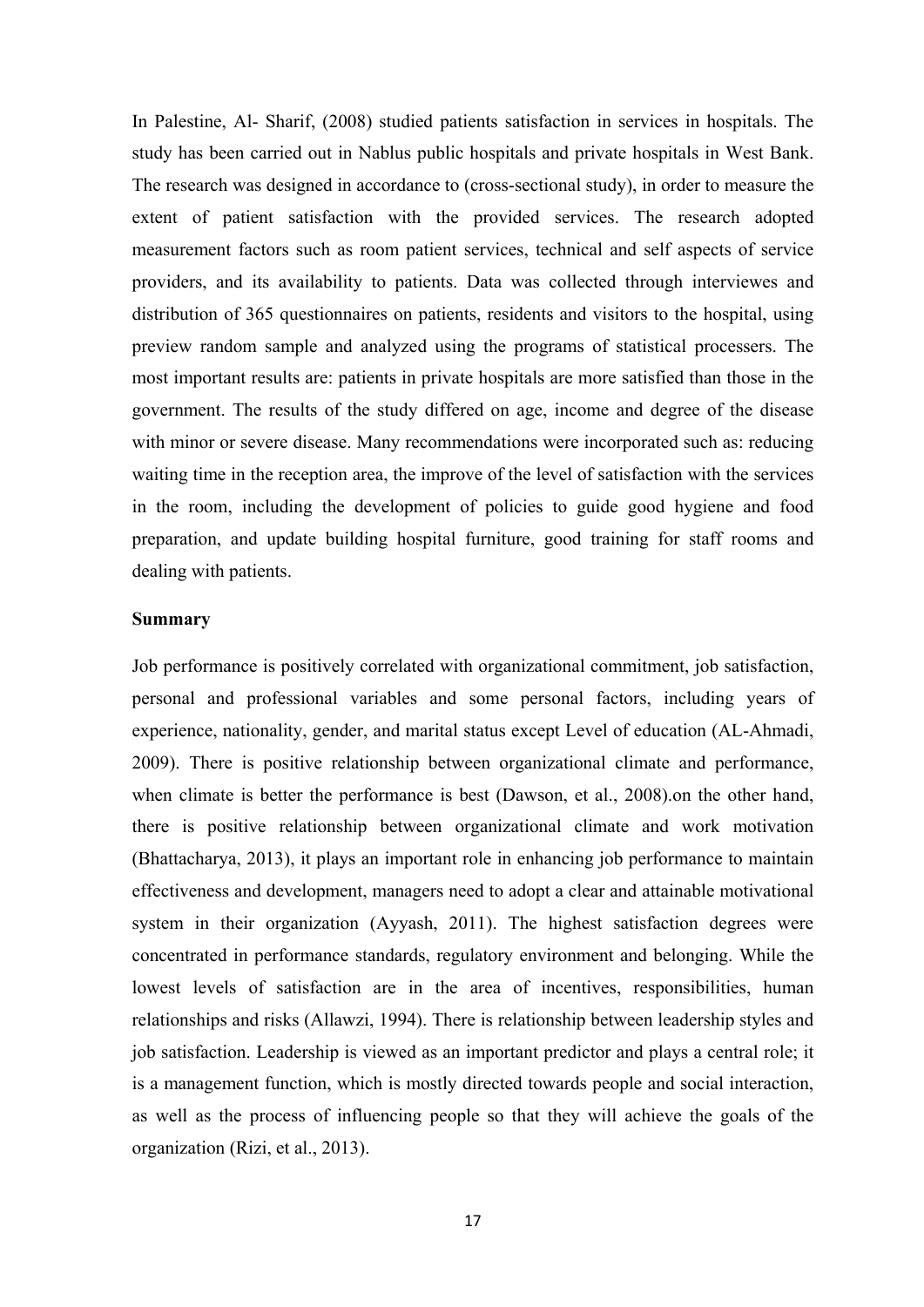Improvements in nurses' work environments in hospitals have the potential to simultaneously reduce nurses' high levels of job burnout and risk of turnover and increase patients' satisfaction with their care (Doris, 2004). The level of satisfaction among Jordanians patients was moderate, and that females are more satisfied than males, and the level of education was irrelevant regarding satisfaction with the service (Al-Husban and Abu al-Rub, 2009). The quality of health services in Japan depend on technical quality and medical practices in Japanese health care centers (Eleuch, 2011). Patients in private hospitals are more satisfied than those in the government. The results of the study differed on age, income and degree of the disease with minor or severe disease (Al- Sharif, 2008).

### **2.5 Conceptual framework**

### **2.5.1 Variables of the study**

#### **Independent variables**

Age: less than 25, 26-35, 36-45, 46-55**.** 

Gender: Male and female.

Years of experience: less than five years, 5-9, 10-14, and 15 and above.

Academic degree: Diploma (2 years), Diploma (Three years), Bachelor degree (four years), Master degree.

Workplace: all dialysis units in the West Bank.

# **Dependent variables**

Selected organizational climate factors (leadership style, social-interpersonal relationship and motivation), nurse's performance and patient satisfaction.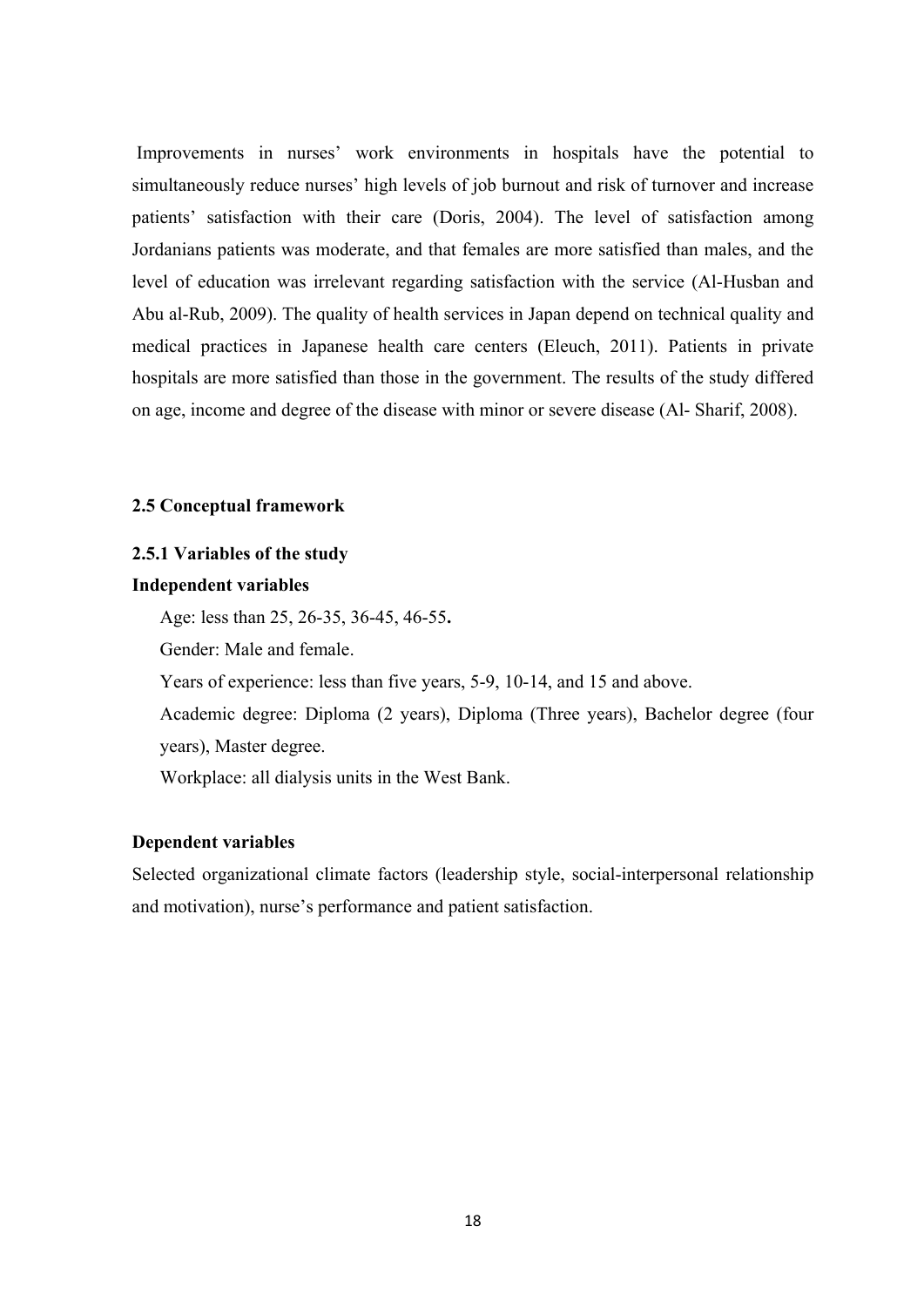

**Figure 2.5.1 organizational climate factors and nurses performance and patient satisfaction**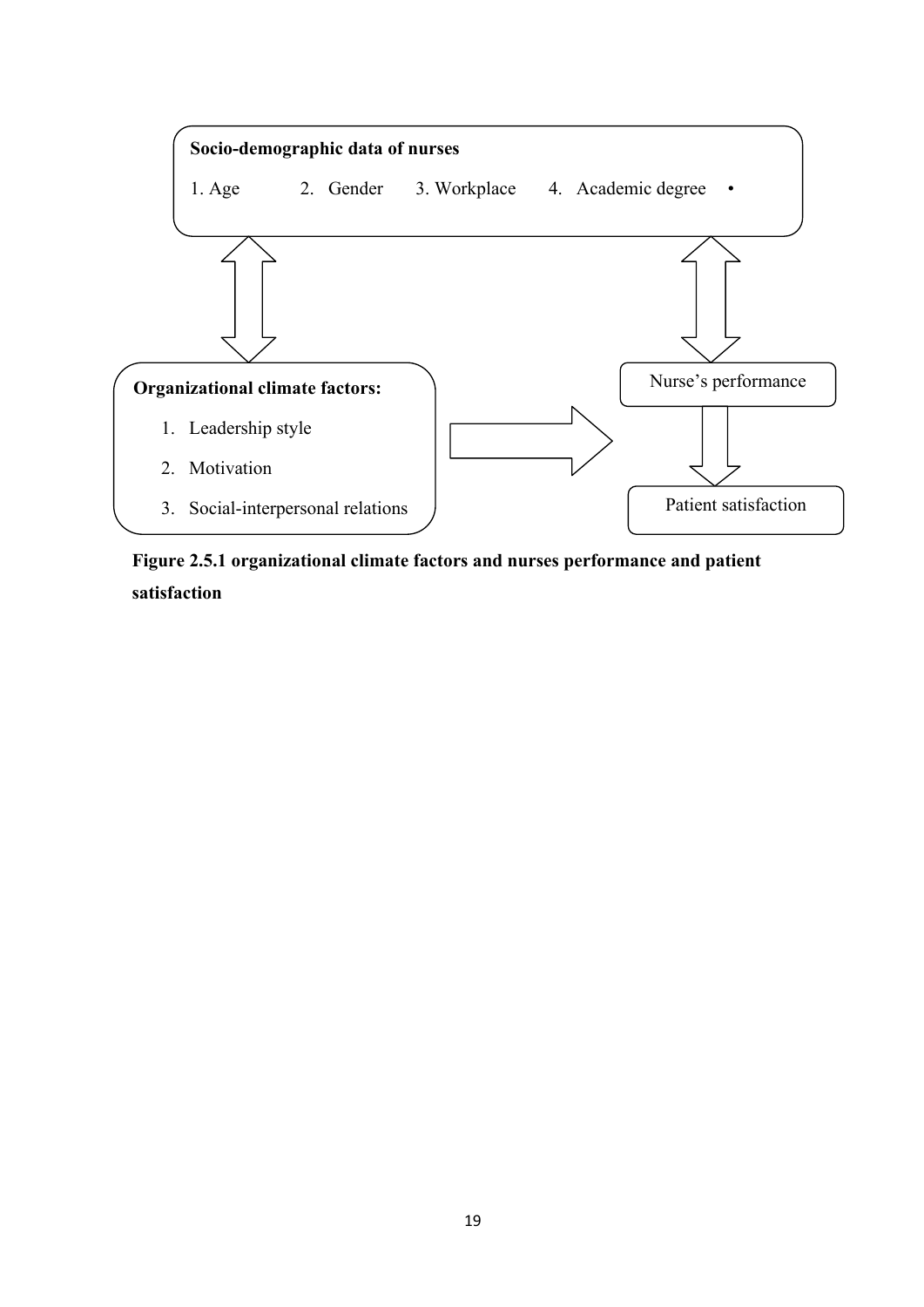# **Chapter ш**

# **Methodology**

# **Introduction**

This chapter describes the methodology used in this study. It also includes the study design, study population, accessibility and ethical considerations, study period and eligibility criteria. In addition, it illustrates the validity and reliability of the instrument constructed, data collection and data analysis procedures implemented.

### **3.1 Study design**

Descriptive analytical method was constructed to describe, analyze and compares the collected data in this study, in order to generalize the results and demonstrate the strengths and weaknesses about the effects of organizational climate factors on nurse's performance and patient's satisfaction, in which in turn, will result in useful recommendation to improve nurse's performance and increase patient's satisfaction.

This study was quantitative and used numerical data, quantitative research and analysis of numeric information that is typically conducted within the traditional scientific method which is systematic and control (Polit and Beck, 2004). It is design that provides information about the phenomenon through observation, picture of situation as naturally happen, and identifies problems with current practice (Burns and Grove, 1997).

### **3.2 Study instrument**

Questionnaire was constructed to identify the effect of organizational climate factors on nurse's performance and patient's satisfaction, through the perspective of nurses and patients; this tool is practical way, associable, important and effective of purpose of the study, which it is used widely to get the facts about the circumstances and methods which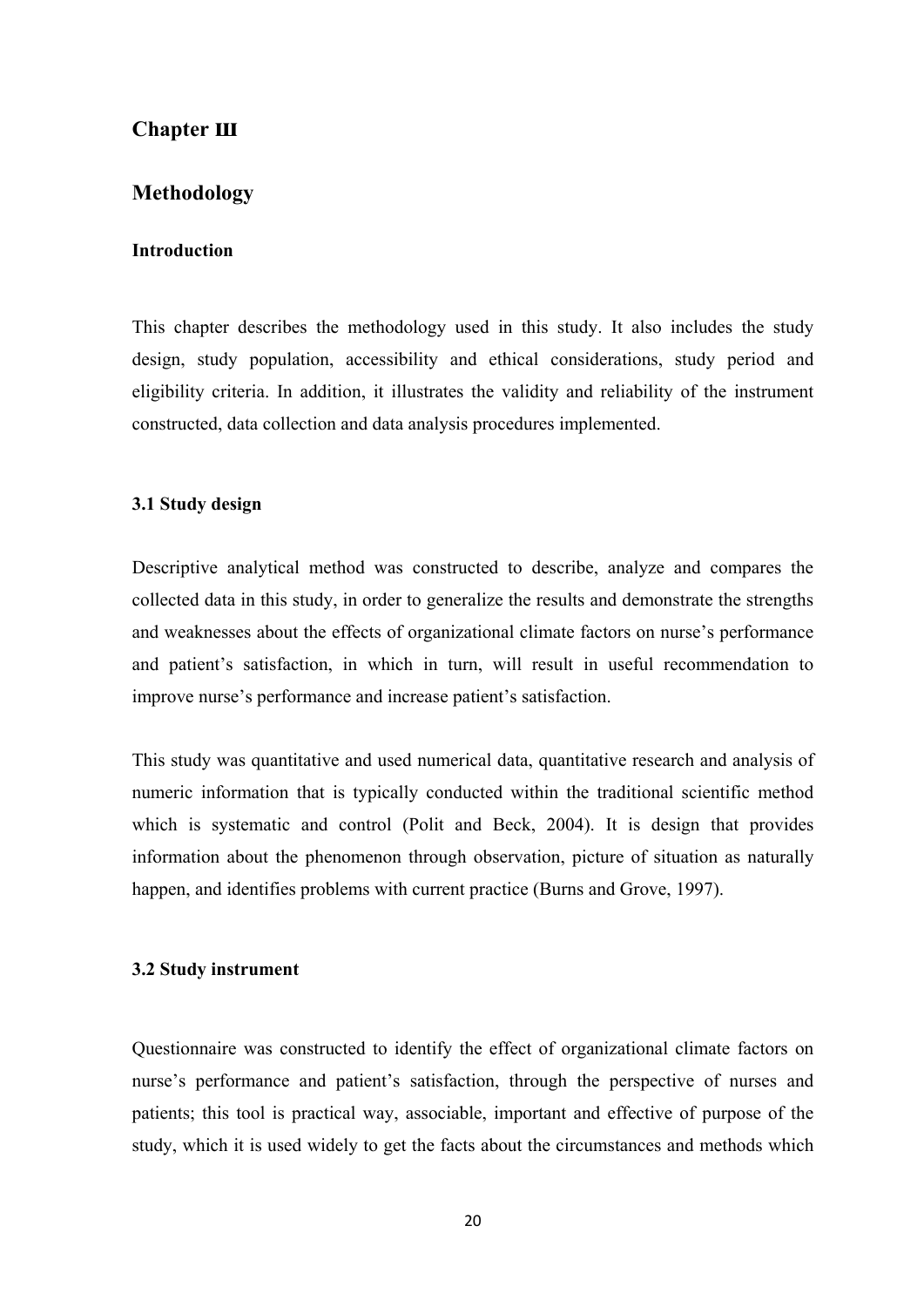related to trends and opinions intent collect the data needed, which it will confirm the hypotheses or denied, that provides suggested solutions to the problem of study.

This study utilizes two types of questionnaires, first questionnaire for nurses and consisted of two sections: The first section consisted of socio-demographic variables (nurse's age, gender, work place, years of experience and academic degree). The second section consisted of (3) domains and (23) statements to identify the organizational climate factors affecting performance of nurses in dialysis units in West Bank governmental Hospitals. The domains of the study are; leadership style with (6) statements, social-interpersonal relations with (6) statements, motivation (11) statements, nurses performance (15) statements (Annex 1). Second questionnaire for patients and consisted of two sections: the first section consisted of socio-demographic and health condition of patients attending the dialysis units, the second section consist of (17) statements to identify the organizational climate factors that affect satisfaction patients in dialysis units in West Bank governmental Hospitals (Annex 2).

Both questionnaire items were constructed using a 5-point likert –scale. According to Polit and Beck (2012), Likert- scale consists of several items that express a viewpoint of a topic to indicate the degree to which the respondent agree or disagree with each statement. Accordingly, the scores of responses of the nurses and patients to each statement were calculated according to the five-point-scale, "Likert scale", in which strongly agree  $= 4$ points, agree  $= 3$  points, uncertain  $= 2$  points, disagree  $= 1$  point, strongly disagree  $= 0$ point.

|                 | 5-point likert   Strongly disagree   disagree   uncertain   agree   Strongly agree |    |     |
|-----------------|------------------------------------------------------------------------------------|----|-----|
| Likert scale    |                                                                                    |    |     |
| Percent $(\% )$ |                                                                                    | 50 | 100 |

### **3.2.1 Pilot, validity and reliability of the study instrument**

#### **Pilot study**

Before starting data collection process, a pilot study was conducted to test for the questionnaire in order to assess the appropriateness of the instrument and to detect if there is need for any modification to be done. A sample consisted of 7 nurses and 21 patients in Ramallah hospital dialysis unit to ensure the validity of the study where no changes or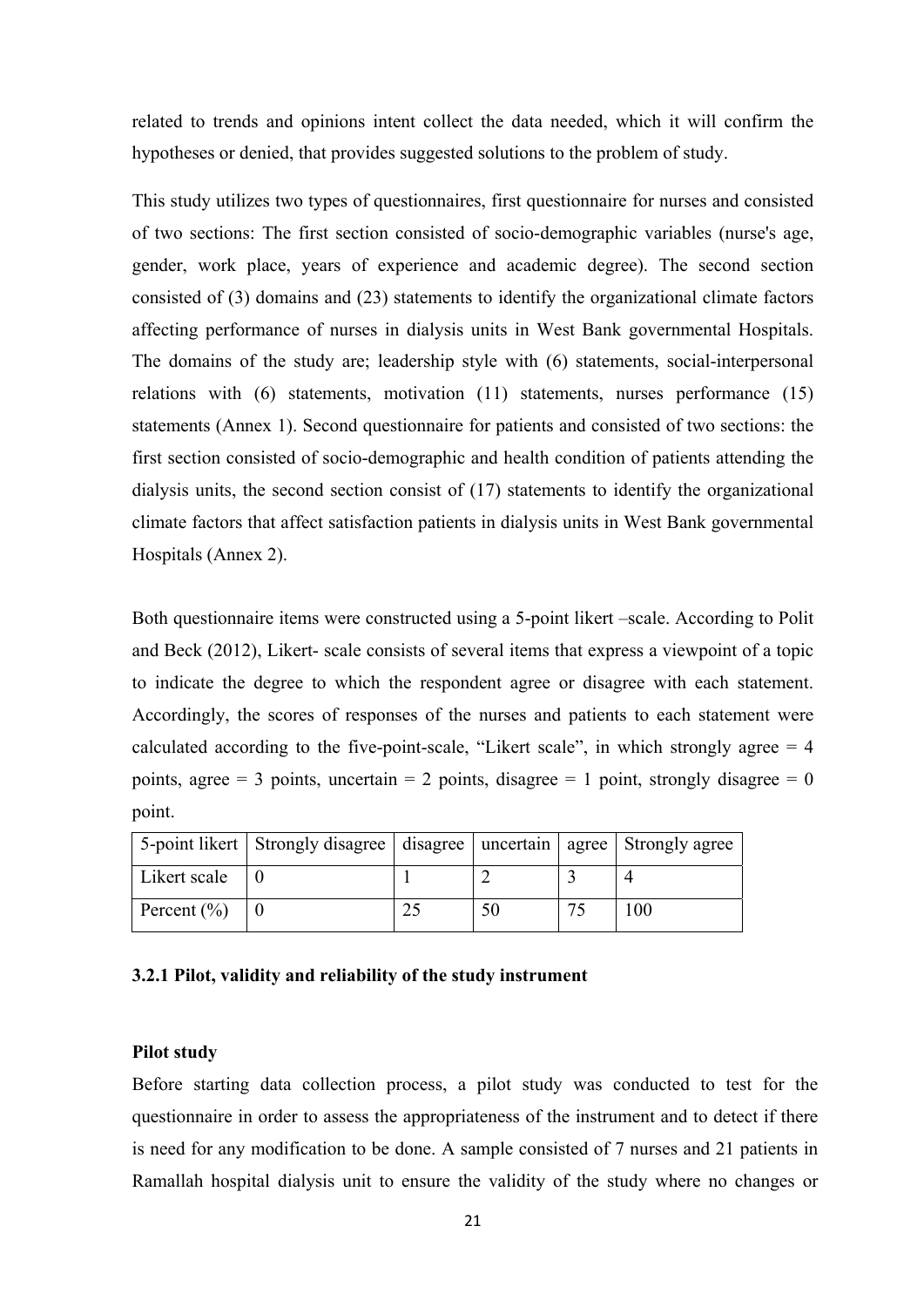modification was needed for this sample dedicated for the study; it was calculated of the study sample as whole.

### **Validity**

Validity refers to the degree to which an instrument has an appropriate sample of items for the construct being measured and adequately covers the construct domain (Polit & Beck 2012:p336). Content validity refers to how relevant to questions for the subject under study. In this study, the content validity of instruments was ensured including all the key concepts relevant to the research topic.

Experts included the researcher's thesis adviser, nursing educators (Annex3), they evaluated the instrument for wording, adequacy, coverage of items and approved the contents of both nurses and patients questionnaires. After revising the items in questionnaire and summarizing the expert's suggestions, modifications were made in wording and content where some items were added and others were deleted.

#### **Reliability**

The reliability of a quantitative instrument is a major criterion for assessing quality and adequacy of an instrument which can be equated to clarity, stability, consistency and accuracy of a measuring tool; it is the major criterion for assessing its quality and adequacy (Polit and Beck 2012).

Reliability of the questionnaire ensured by using Coefficient alpha (or Cronbach's alpha). The normal range between 0.00 and 1.00, where the higher value reflected a higher internal consistency (Polit & Beck, 2004). The Cronbach's alpha obtained from questionnaire reliability for organizational climate factors was 0.861 and nursing performance was 0.682 and patient satisfaction was 0.898 which is considered high and suitable for research purpose (please refer to table 3.2.1 for reliability coefficient values for all items).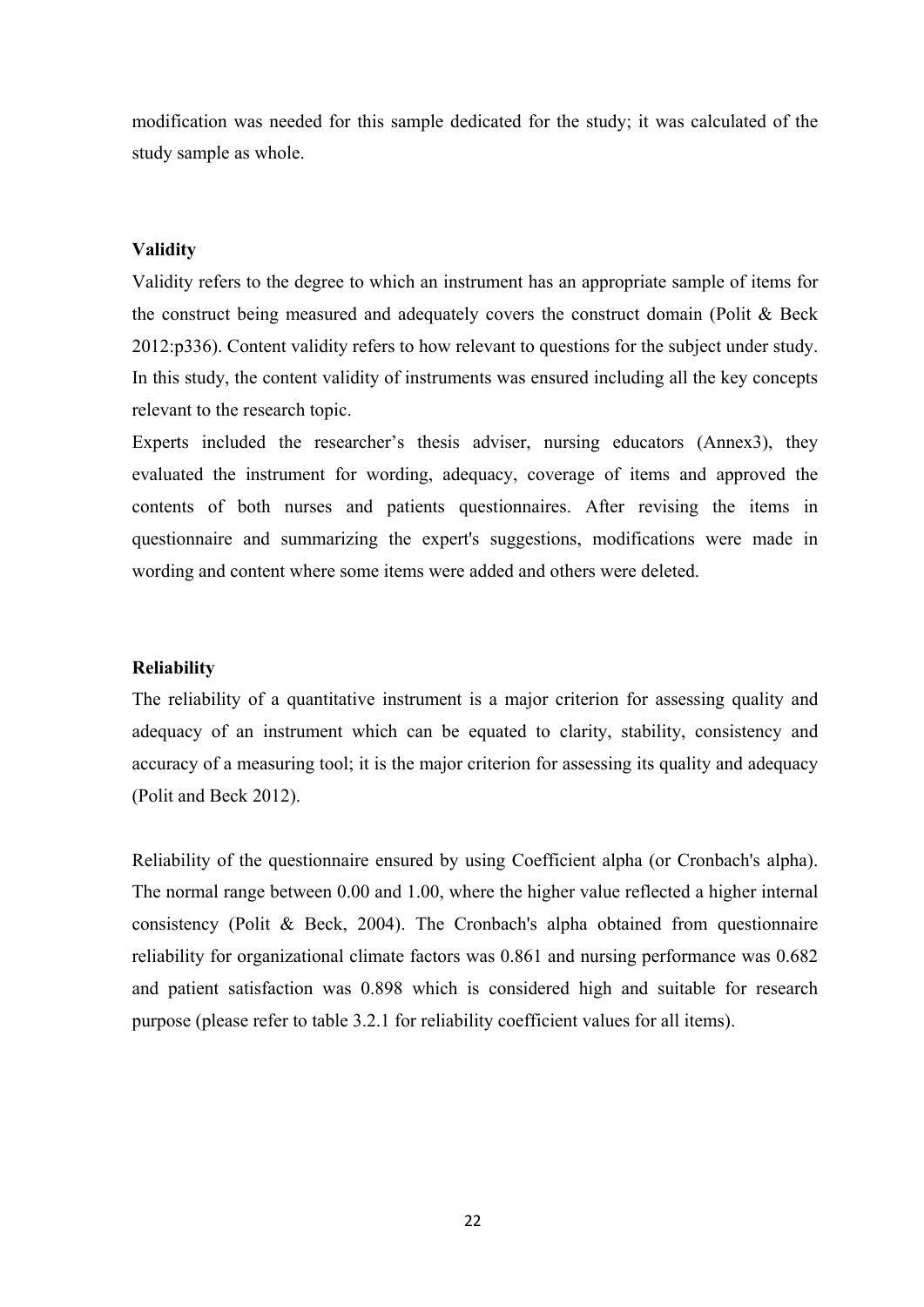| <b>Standard</b>                             | No. of items | <b>Reliability coefficient</b> |
|---------------------------------------------|--------------|--------------------------------|
| Leadership style in dialysis unit           | 6            | 0.823                          |
| Social relationship                         | 6            | 0.733                          |
| Motivation                                  | 11           | 0.714                          |
| Total score(organizational climate factors) | 23           | 0.861                          |
| Nurses performance                          | 15           | 0.682                          |
| Patient satisfaction                        | 17           | 0.898                          |

**Table 3.2.1: reliability coefficients for study instrument and its standards** 

# **3.3 Study population and sampling approach**

# **3.3.1 Population of the study**

According to MOH report (2012) there were 100 nurses in all dialysis units (10 units) and 718 renal failure patients utilizing these units in governmental hospitals in West Bank. The study targeted all nurses working in dialysis units and patients receiving renal dialysis care. The study setting included nurses and patients in the dialysis units in 10 hospitals; Dr. Thabet Thabet Hospital(Tulkarm), Dr. Khalil Suleiman Hospital(Jenin), Dr. Darweesh Nazal Hospital(Qalqelieh), Al-Watani Hospital(Nablus), Dr.Yasser Arafat Hospital(Salfeit), Jericho Public hospital(Jericho), Ramallah Public Hospital(Ramallah), Alia Public Hospital (Hebron), Abu Hassan Qasem Public Hospital(Yattah), Al-Hussein Public Hospital(Beit Jala).

### **3.3.2 Eligibility criteria**

Inclusion criteria: Participants included in this study were purposive of all nurses working in dialysis unit in governmental hospitals in West Bank and used purposive and random sample of patients who existed in renal dialysis unit.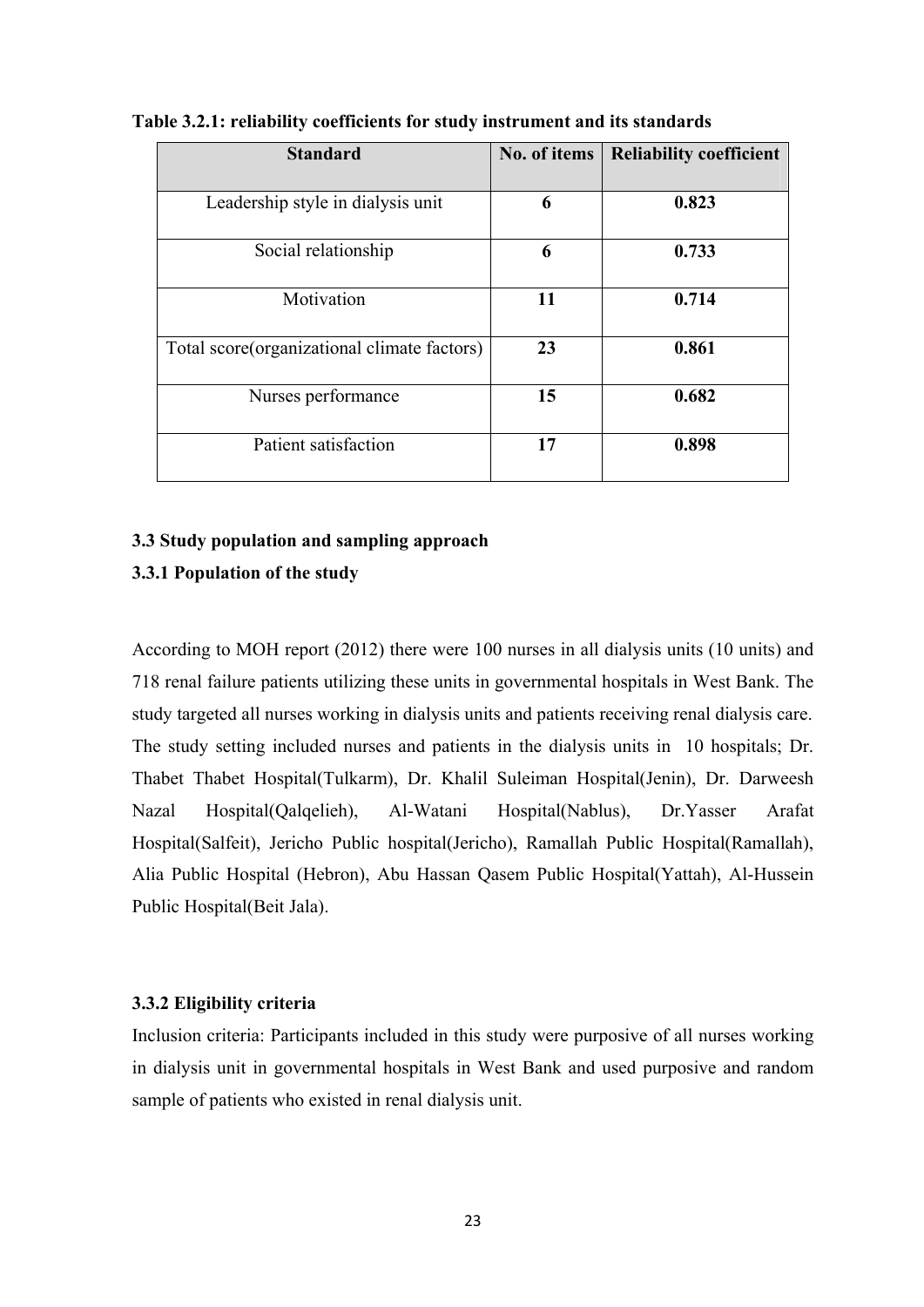# **3.3.3 Sample of the study**

According to Polit and Beck, (2012) purposive sampling involves the researcher's intentional choice of individuals or groups of people who will help the study.

One hundred nurses who work in all dialysis units in 10 governmental hospitals were targeted the whole population (100) nurses (see table 3.3.3.1).

| Workplace                  | <b>City</b>   | No. of nurses<br>(Population) | <b>Respondents</b> | Percentage |
|----------------------------|---------------|-------------------------------|--------------------|------------|
| Dr. khaleel Suleiman       | Jenin         | 10                            | 6                  | 8.7%       |
| Dr. Thabet Thabet          | Tulkarim      | 11                            | 8                  | 11.6%      |
| Dr. Darweesh Nazal         | Qalqelyah     | 6                             | 6                  | 8.7%       |
| Al-Watani                  | <b>Nablus</b> | 19                            | 13                 | 18.8%      |
| Yasser Arafat              | Sulfeet       | $\overline{4}$                | 4                  | 5.8%       |
| Jericho public hospital    | Jericho       | 5                             | $\overline{4}$     | 5.8%       |
| Alia public hospital       | Hebron        | 21                            | 17                 | 24.6%      |
| Ramallah public hospital   | Ramallah      | 15                            | $\overline{7}$     | 10.1%      |
| Al-Hussein Public Hospital | Bethlehem     | 9                             | 4                  | 5.8%       |
| <b>Total</b>               |               | 100                           | 69                 | 100%       |

**Table (3.3.3.1) Total number of nurses' population and study sample** 

The study showed other sample of renal failure patients consisted of (198) who were selected as purposive sample from renal failure patients (256) who is setting in dialysis unit from (718) patients in all dialysis unit in governmental hospital at research period (Oct.17- Nov.23 in the year 2012). The researcher and the statistician agreed to target (27.6%) of the study population of renal failure patients in dialysis units (see table 3.3.3.2).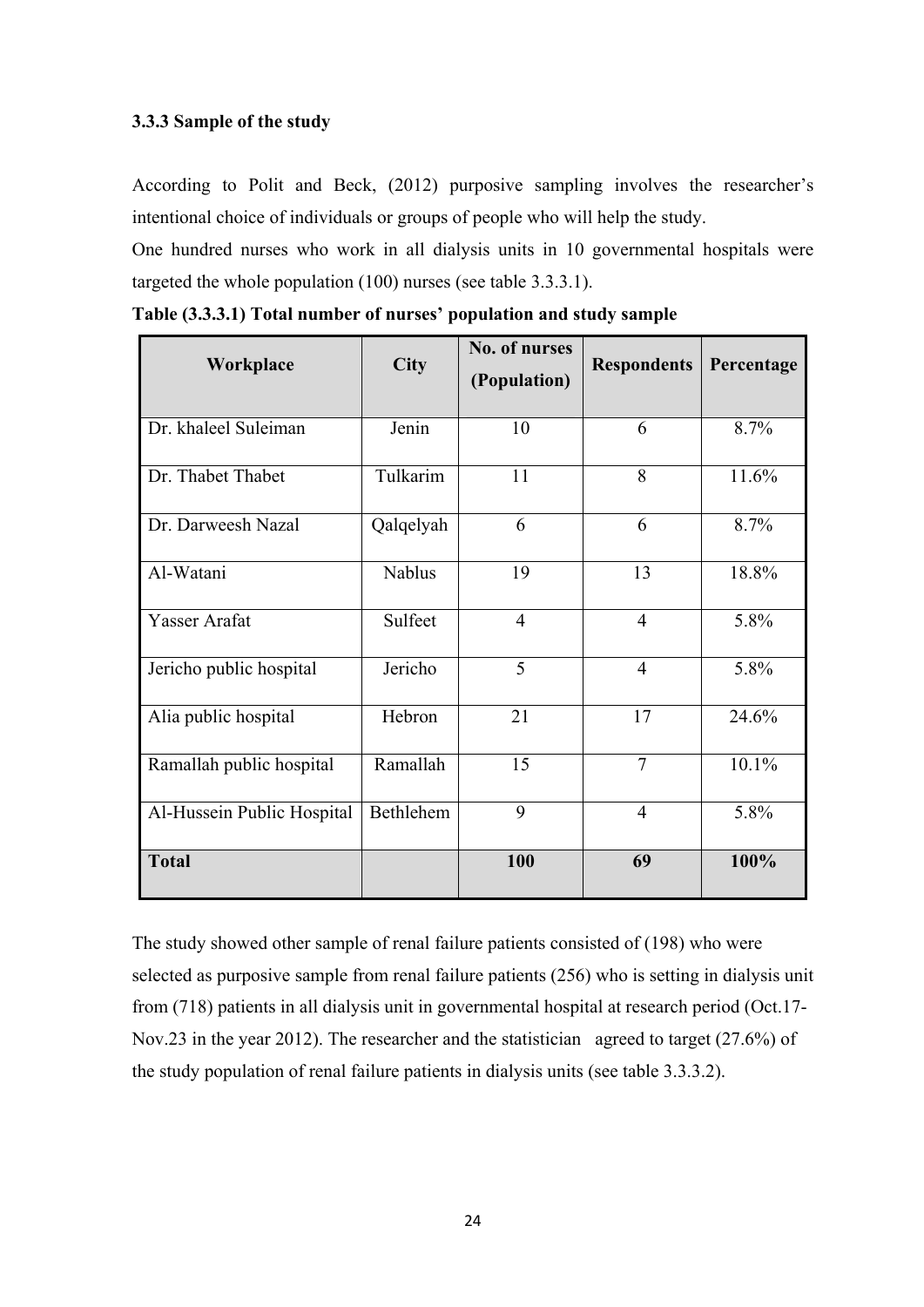| Workplace            | City          | No. of<br>patients<br>(Population) | No. of<br>patients<br>selected | Response | Percentage | Response%<br>from<br>selected | Response<br>$\frac{0}{0}$ |
|----------------------|---------------|------------------------------------|--------------------------------|----------|------------|-------------------------------|---------------------------|
|                      |               |                                    |                                |          |            |                               |                           |
| Dr. Khaleel          | Jenin         | 83                                 | 25                             | 14       | $7.1\%$    | 56 %                          | 17%                       |
| Suleiman             |               |                                    |                                |          |            |                               |                           |
| Dr. Thabet<br>Thabet | Tulkarim      | 65                                 | 19                             | 19       | $9.6\%$    | 100%                          | 29%                       |
| Dr. Darweesh         |               | 33                                 |                                |          |            | 100%                          | 48%                       |
| Nazal                | Qalqelyah     |                                    | 16                             | 16       | 8.1%       |                               |                           |
| Al-Watani            | <b>Nablus</b> | 142                                | 42                             | 24       | 12.1%      | 57 %                          | 16%                       |
|                      |               |                                    |                                |          |            |                               |                           |
| Yasser Arafat        | Sulfeet       | 18                                 | 12                             | 12       | 6.1%       | 100%                          | 67%                       |
| Jericho              |               | 17                                 |                                |          |            | 100%                          | 76%                       |
| public               | Jericho       |                                    | 13                             | 13       | $6.6\%$    |                               |                           |
| hospital             |               |                                    |                                |          |            |                               |                           |
| Alia public          |               | 167                                |                                |          |            | 80 %                          | 34%                       |
| hospital and         | Hebron        |                                    | 70                             | 56       | 28.3%      |                               |                           |
| Yattah               |               |                                    |                                |          |            |                               |                           |
| Palestine            |               | 120                                |                                |          |            | $60\,\%$                      | $18\%$                    |
| Medical              | Ramallah      |                                    | 35                             | 21       | $10.6\%$   |                               |                           |
| Complex              |               |                                    |                                |          |            |                               |                           |
|                      |               |                                    |                                |          |            |                               |                           |
| Al-Hussein           |               | 73                                 |                                |          |            | 95 %                          | 32%                       |
| Public               | Bethlehem     |                                    | 24                             | 23       | $11.6\%$   |                               |                           |
| Hospital             |               |                                    |                                |          |            |                               |                           |
| <b>Total</b>         |               | 718                                | 256                            | 198      | $100 \%$   | 77.3%                         | 27.6%                     |

# **Table (3.3.3.2) Total number of patient population and study sample**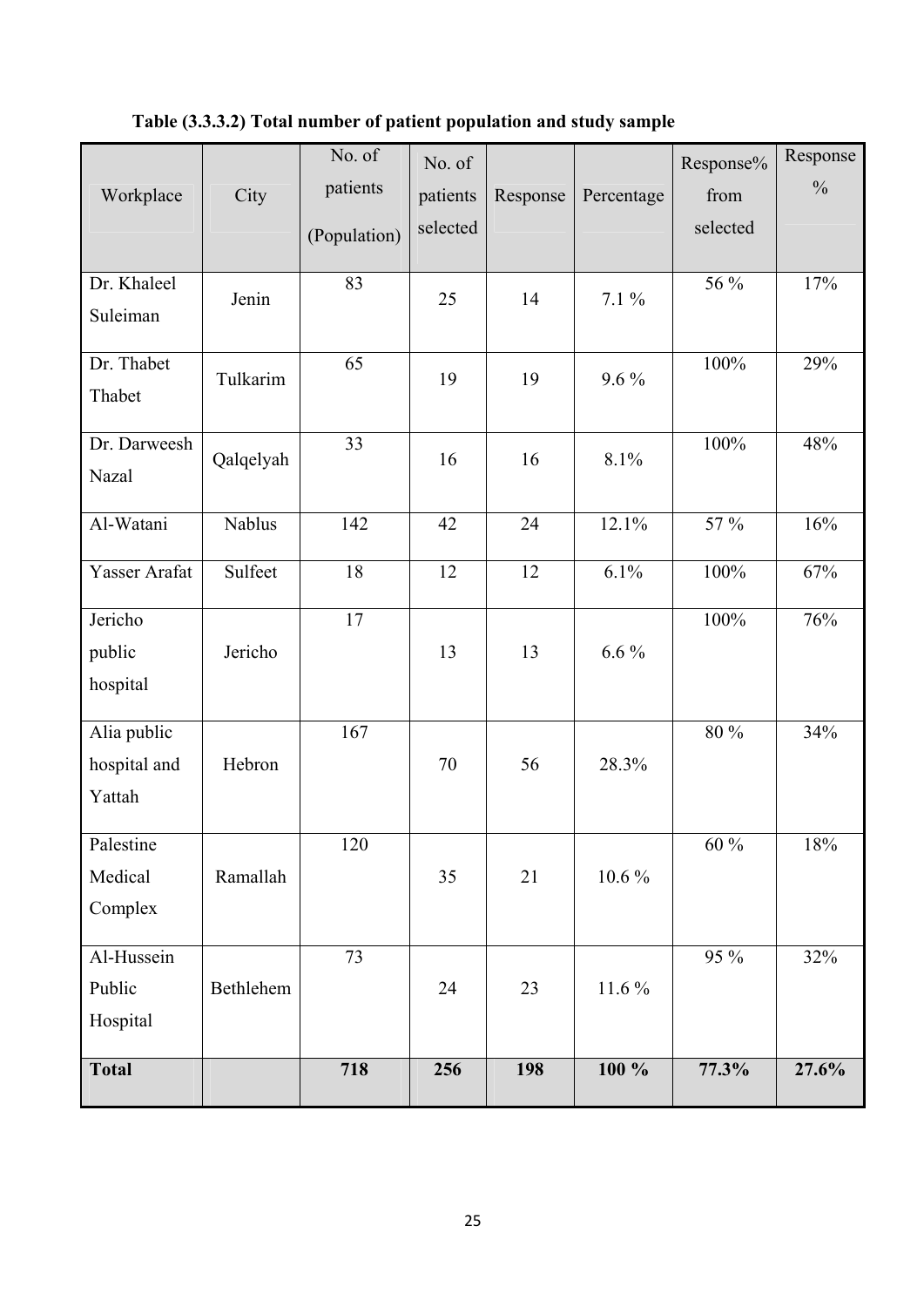### **3.3.4 Study settings:**

This study was conducted in all governmental hospitals equipped with dialysis units in West Bank, these were Dr. Thabet Thabet Hospital (Tulkarm), Dr. Khalil Suleiman Hospital (Jenin), Dr. Darweesh Nazal Hospital(Qalqelieh), Al-Watani Hospital(Nablus), Dr. Yasser Arafat Hospital(Salfeit), Jericho Public hospital (Jericho), Ramallah Public Hospital (Ramallah), Alia Public Hospital (Hebron), Abu Hassan Qasem Public Hospital (Yattah), Al-Hussein Public Hospital (Beit Jala).

#### **3.3.5 Description of the sample socio-demographic data**

The study sample consisted of 69 nurses affiliated to targeted governmental hospitals. This sample represented the study population in ten dialysis unit in governmental hospitals. These nurses participated in the study according to **(**age**,** gender, work place, years of experience and academic degree).

#### **3.4 Data collection procedures:**

The questionnaire was given to purposed nurses who work in dialysis unit in the targeted hospitals and patients who exist in this unit. Accordingly, the researcher was distributed the questionnaire to a sample of study in all dialysis units in governmental hospitals in West Bank, explained the purpose and discussed their right to answer or not (voluntary). The data was collected in two months period from 17 October 2012 to 23 November 2012.

#### **3.5 Ethical consideration and accessibility:**

The title and research methods were approved by the higher studies and nursing committee of the faculty of health professions at Al-Quds University. Permission obtained to access the MOH hospitals and Ramallah hospital when approval of the director of hospital services was granted.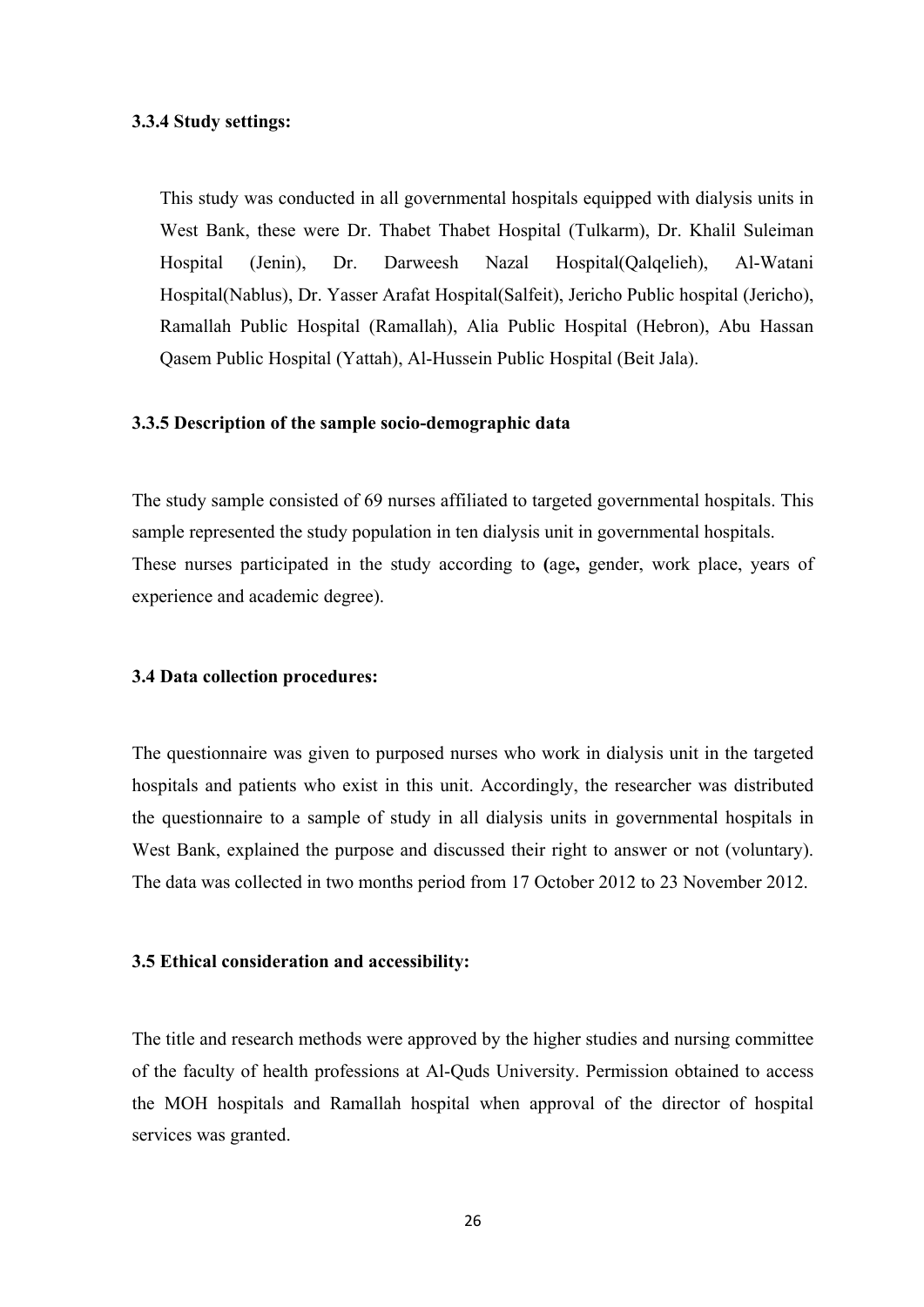The study participants received explanations about the purpose of the study, confidentially and honestly. In addition, the participants were informed about his/her right to refuse or to withdraw at any time during the study through the informed consent attached with each questionnaire.

#### **3.6 Data analysis procedures**

Kruger, et.al, (2005) stated that the purpose of analysis is to reduce data to an intelligible and interpretable form so that the relations of research problems can be studied and tested and conclusions can be dawn. After data collection, the compiled data was refined, entered and analyzed using the Statistical Package for Social Science program (computer soft ware SPSS V.17) for descriptive and inferential statistics.

#### **3.6.1 Descriptive analysis**

Descriptive statistics used to describe and summarize data as means, frequencies were used to present the distribution of study variables and standard deviation (Polit and Beck, 2012). In this study used Means, frequencies, percentages, and standard deviations to estimate the nurse's and patients responses towards the study statements.

#### **3.6.2 Inferential analysis**

Inferential statistics means statistics that permit inferences about whether results observed in a sample are likely to occur in the larger population (Polit and Beck, 2012). According to Polit and Beck (2012), the t-test and analysis of variance (ANOVA), are both parametric tests which are used to test the significance of the difference between group means; t- test is used for two group and ANOVA is used for more than two groups. Parametric test is used of interval or ratio- level data, and assumption of normally distributed variables.

In this study, the researcher and statistician used Cronbach's Alpha, to measure the questionnaire reliability and to test the data collection instrument for reliability. Prior to analysis data were cleaned and questionnaires were coded. T-Test for Independent samples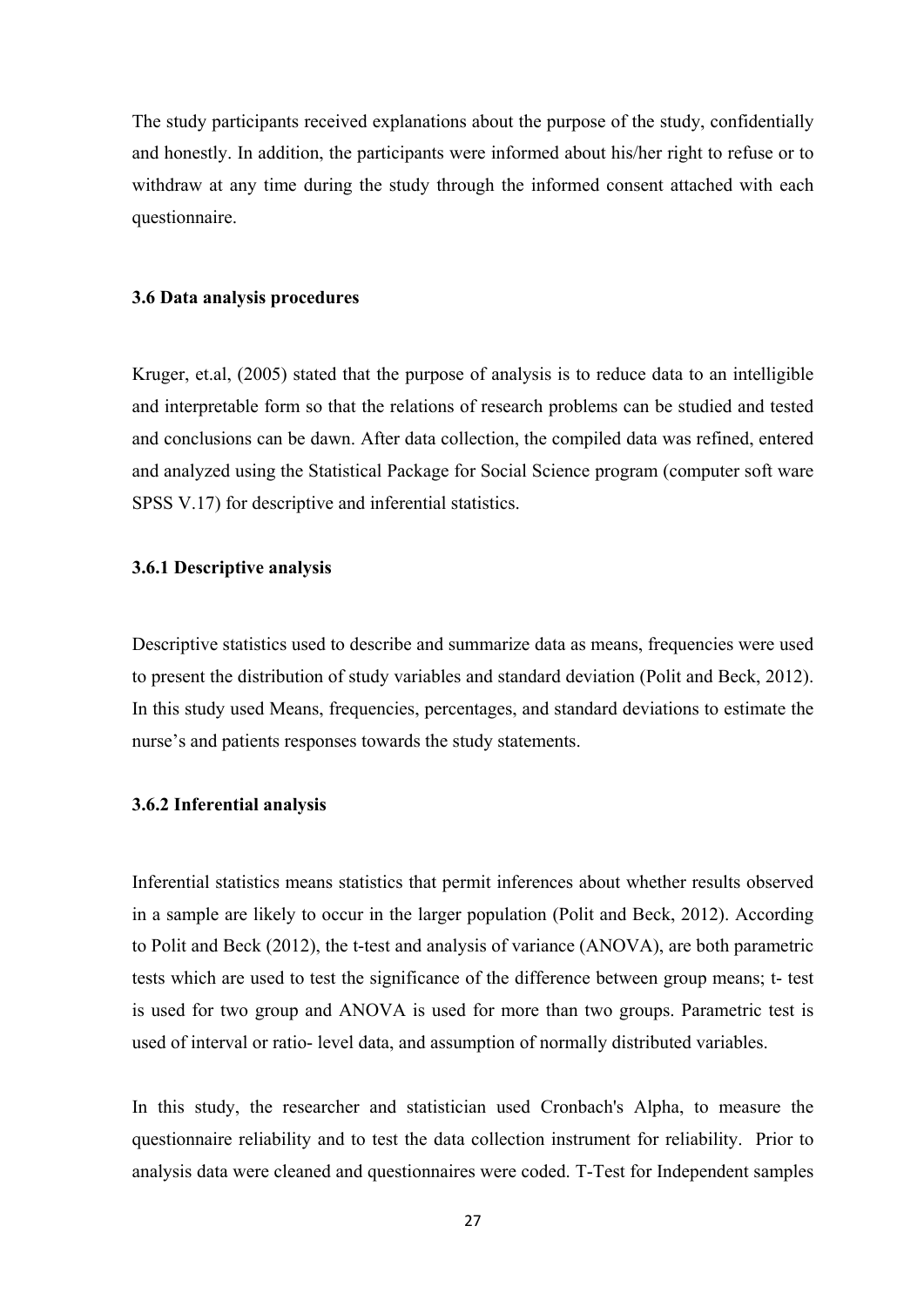to test the hypothesis related to gender, One-Way Analysis of Variance (ANOVA) to test the hypotheses related to age, workplace, years of experience and academic degree and Pearson chi square to test the correlation between organizational climate factors and nurses performance and patients satisfaction .

# **3.7 Limitation of study**

There were some limitations faced researcher, as insufficient detections of nurses and patients names, the researcher obtains their by dialysis unit, disallowing some of nurses and patients to response questionnaire; regardless, workload and insufficient time, lack of Palestinian resources in this field (thesis, literature review, journal), the study setting in ten dialysis in all West Bank, although there are 12 governmental hospital in west bank but there are not include dialysis unit in addition researcher not take sample from Gaza Strip because constraints for this. There was also the financials limitation since the study was self funded and the researcher face financial problem.

#### **Summary**

This study was quantitative in nature; it utilized the descriptive analytical design. The respondents in this study was 69 nurses ( 29 male and 40 female) out of 100 nurses ( study population), and (198) renal failure patients who were selected a purposive sample from the whole population (718) in the study with a 27.6% response rate. It was validated by experts and researcher in the field of nursing. The questionnaire reliability was measured by using coefficient alpha of 0.682 of nurse's performance and 0.898 of patient's satisfaction questionnaire; there was a high degree of reliability and high internal consistency.

For data analysis, the researcher utilized the SPSS program. Frequency distribution was used to present results of study variables. Means and standard deviation were computed for continuous numeric variables. The Independent t-test and one-way ANOVA statistical test were also used. Pearson chi square to test the correlation between organizational climate factors and nurse's performance and patient's satisfaction in dialysis units in West Bank.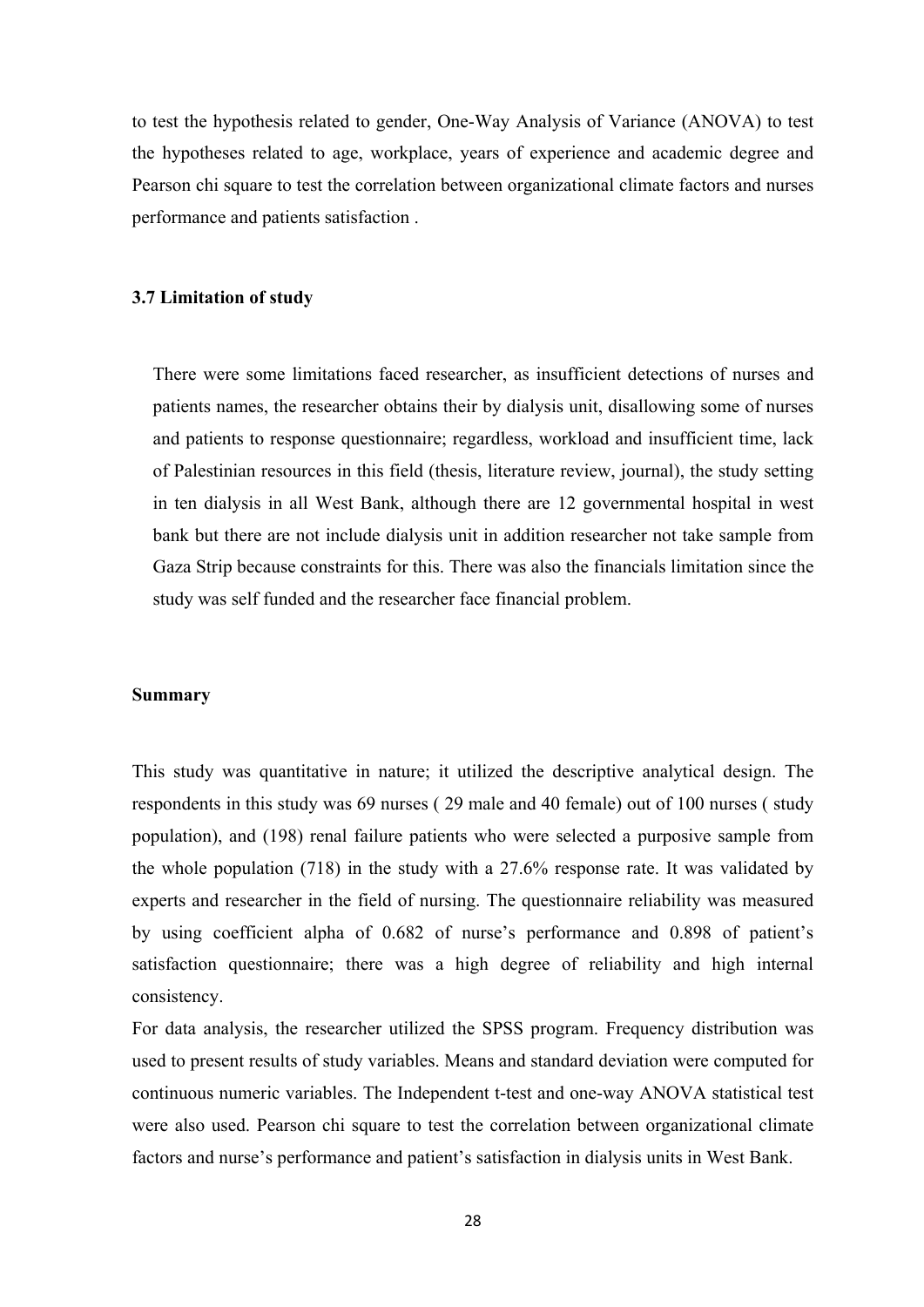# **Chapter Ι**

# **Results of the study**

#### **Introduction**

This chapter present analysis and interpretation of the data result, analytical statistic utilized the Frequencies and Percentages, Mean, Standard Deviation, Independent Sample T-Test, One way ANOVA, Qi – square, items presented into tables for each section of the questionnaire.

The purpose of this study is to measure the effects of organizational climate on nursing performance and patient satisfaction in dialysis unit in West Bank.

### **4.1 Description of demographic data**

The baseline data included 69 nurses, who are working in 10 dialysis units in West Bank in governmental hospitals. This part consists of socio-demographic data of nurses (Age, Gender, Workplace of dialysis, Years of experience, Qualification (Academic degree)).

# **4.1.1. Age**

We notice from table (4.1), 62.3% nurses between 26-35 years who are working in dialysis unit in west bank governmental hospitals, followed by nurses between 36-45 years 30.4% and 1.4% less than 25 years.

# **4.1.2. Gender**

We notice from table (4.1), 58% of nurses who are working in dialysis unit in West Bank governmental hospitals female and 42% of respondents were males.

# **4.1.3. Workplace of dialysis**

Table (4.1), shows among 10 dialysis unit in West Bank governmental hospitals, 24.6% nurses from Hebron and Yatta, followed by nurses working in Nablus 18.8%, Tulkarem 11.6%, Ramallah 10.1%, 8.7% nurses from Qalqiliy and Jenin, the least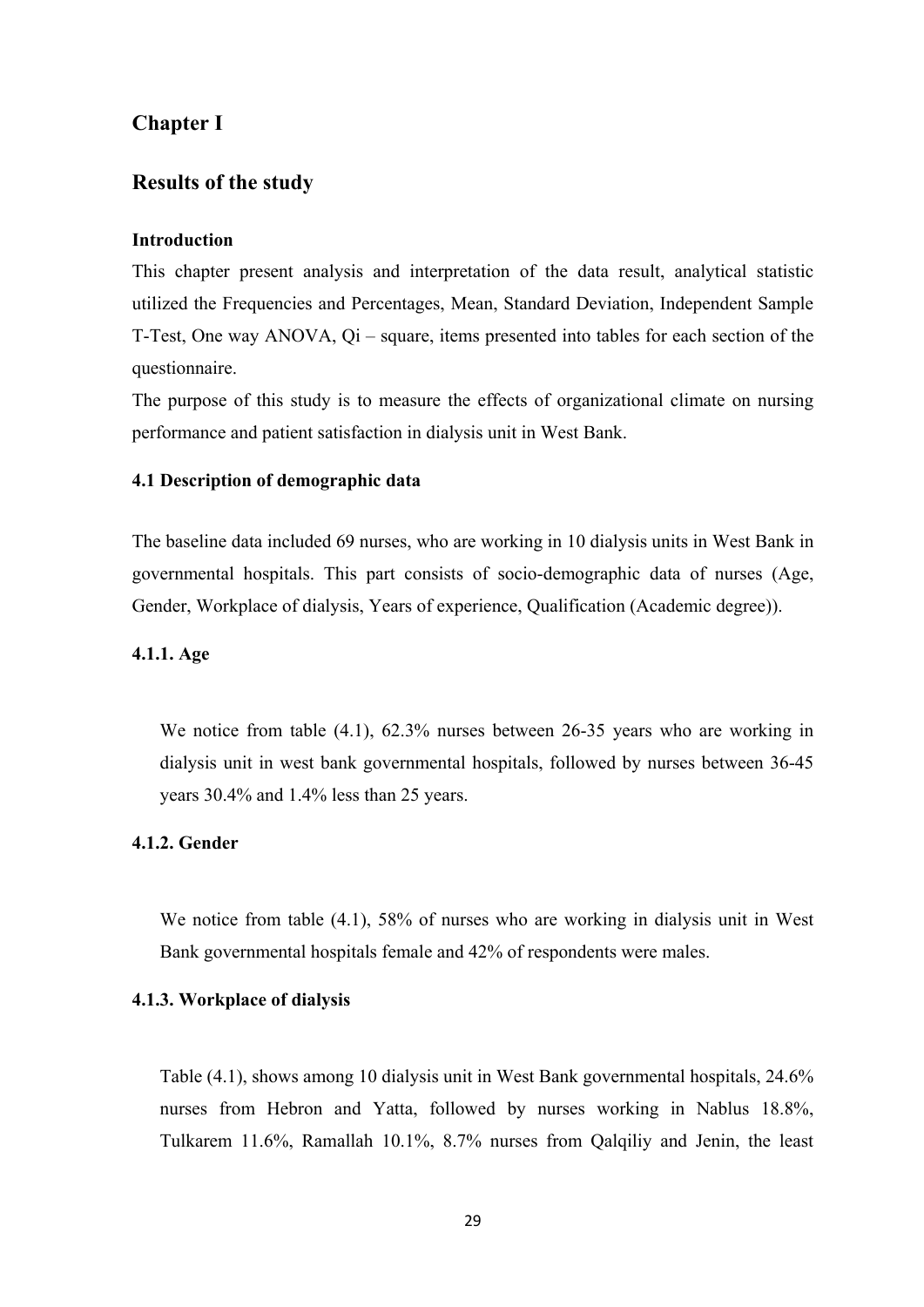degree of nurses who are working in dialysis unit 5.8% from Bethlehem, Jericho, Salfit.

# **4.1.4. Years of experience**

We notice from table (4.1), 34.8% nurses are from 5 to 9 years of experience and 7% less than 5 years.

## **4.1.5. Qualification (Academic degree)**

We notice from table (4.2), 59.4% nurses who are working in dialysis unit in West Bank governmental hospitals hold diploma(2 years), followed by nurses who hold bachelors degree 30.4%.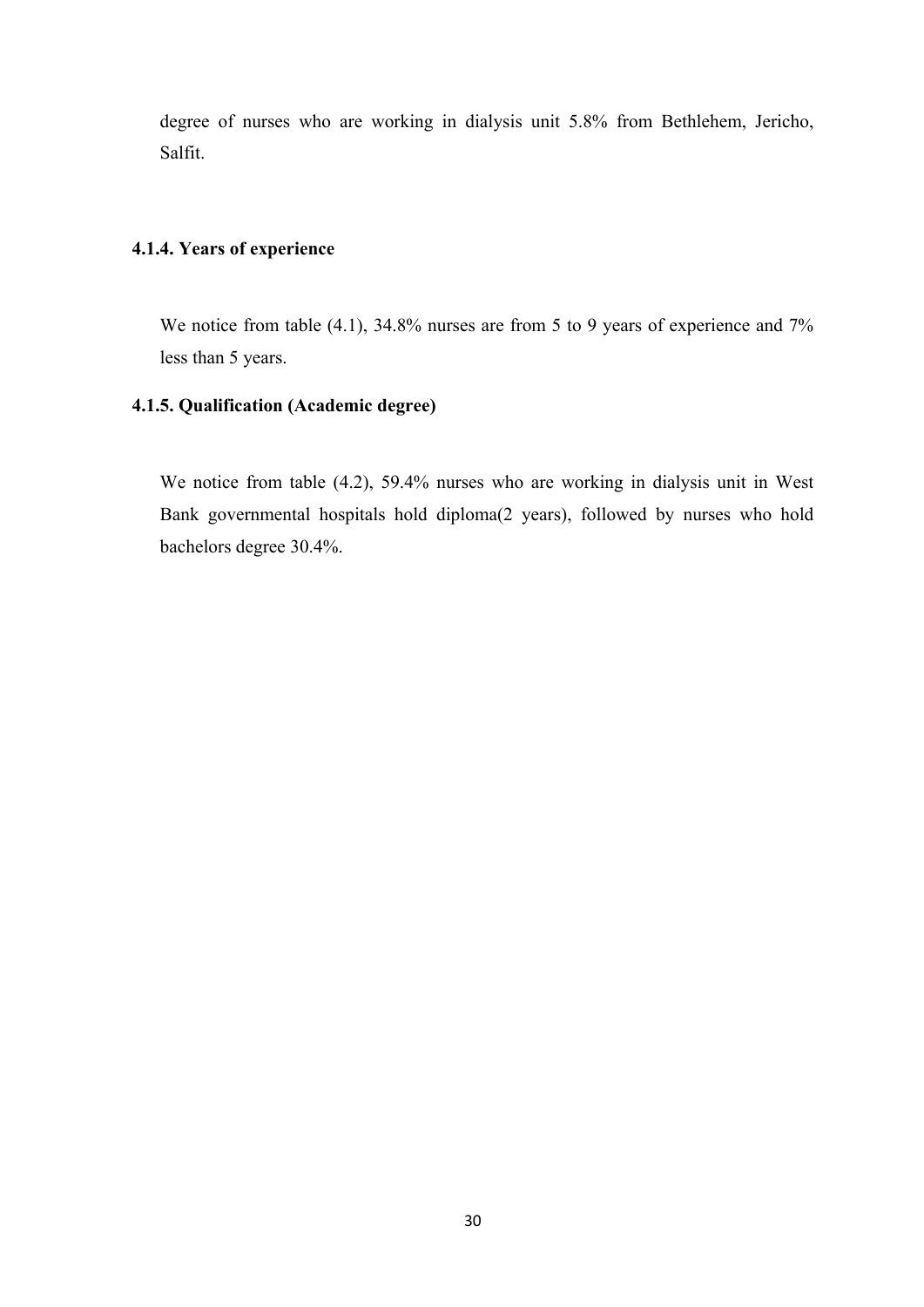| $\#$ | Demographic data                 | Category           | Repetition     | Percentage |
|------|----------------------------------|--------------------|----------------|------------|
|      |                                  | Less than 25       | $\mathbf{1}$   | 1.4%       |
| 1.   | Age                              | $26 - 35$          | 43             | 62.3%      |
|      |                                  | $36 - 45$          | 21             | 30.4%      |
|      |                                  | 46-55              | $\overline{4}$ | 5.8%       |
|      |                                  |                    |                |            |
| 2.   | Gender                           | Male               | 29             | 42%        |
|      |                                  | Female             | 40             | .58%       |
|      |                                  |                    |                |            |
|      |                                  | Bethlehe           | $\overline{4}$ | 5.8%       |
|      |                                  | Hebron, Yatta      | 17             | 24.6%      |
|      | Workplace<br>of<br>dialysis unit | Jenin              | 6              | 8.7%       |
|      |                                  | Jericho            | $\overline{4}$ | 5.8%       |
| 3.   |                                  | Nablus             | 13             | 18.8%      |
|      |                                  | Qalqiliy           | 6              | 8.7%       |
|      |                                  | Ramllah            | $\overline{7}$ | 10.1%      |
|      |                                  | Salfit             | $\overline{4}$ | 5.8%       |
|      |                                  | Tulkarem           | 8              | 11.6%      |
|      |                                  |                    |                |            |
|      |                                  | Less than 5 years  | $\overline{7}$ | $7\%$      |
| 4.   | Years of experience              | 5-9 years          | 24             | 34.8%      |
|      |                                  | $10-14$ years      | 20             | 29%        |
|      |                                  | More than 15 years | 18             | 26.1%      |
|      |                                  |                    |                |            |
|      |                                  | Diploma(2 years)   | 41             | 59.4%      |
| 5.   | Qualification                    | Diploma(3 years)   | 6              | 8.7%       |
|      | (Academic degree)                | <b>Bachelors</b>   | 21             | 30.4%      |
|      |                                  | Graduate degree    | $\mathbf{1}$   | 1.4%       |

# **Table (4.1) Frequency of socio-demographic data of nurses in dialysis unit**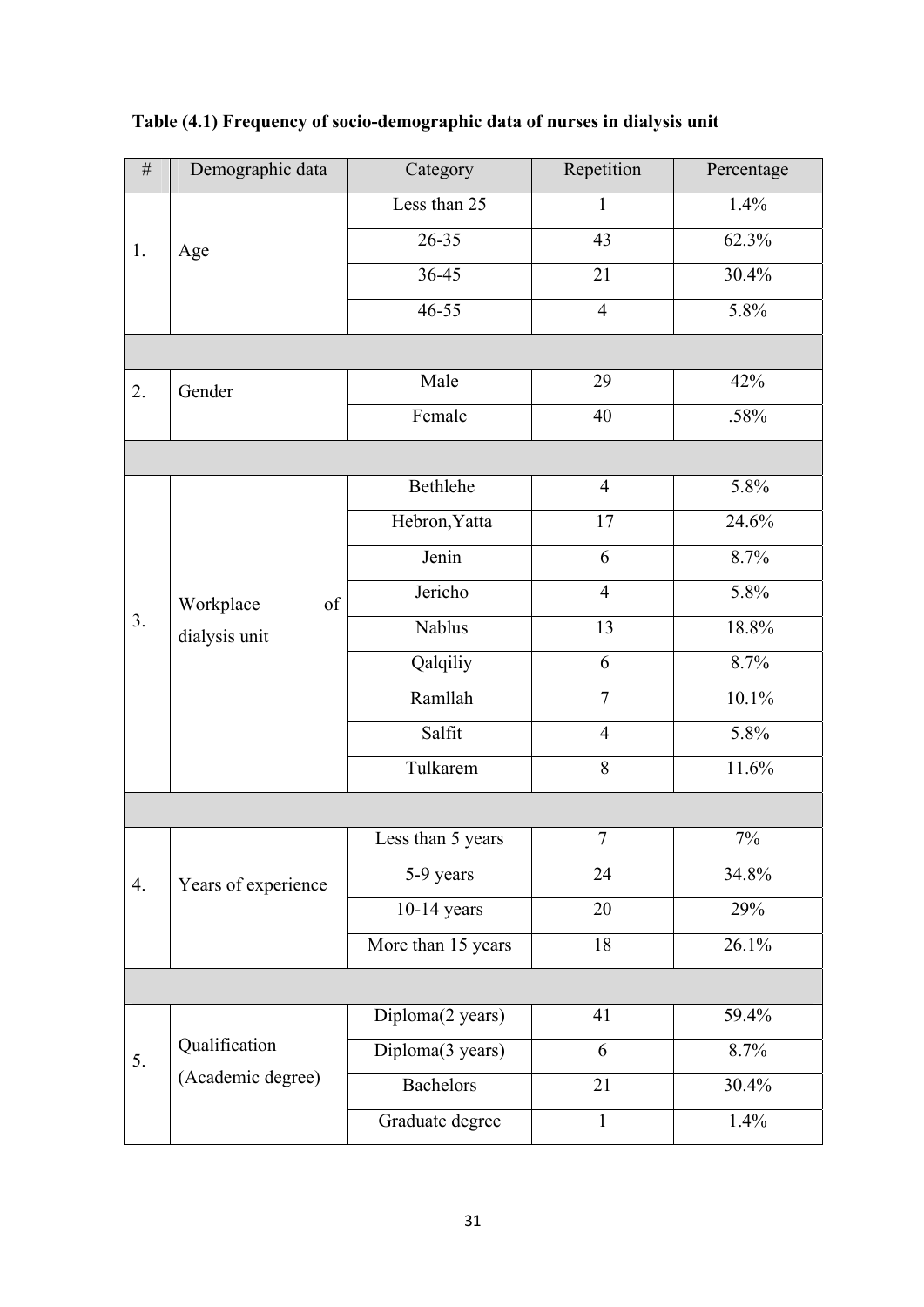#### **4.2 Research question**

"What are the effects of selected organizational climate factors on performance of nurses and patient satisfaction in dialysis unit in West Bank governmental Hospitals?"

In order to answer this question, the researcher calculated the means, percentages and Standard Deviations for descriptive data and utilized five-level lickret scale to evaluate the degree of agreement of the respondents regarding the use of each item: when mean above 3.70 (high) 2.30-3.70 (moderate) Less than 2.30 (low). The results are presented in a descending form from the highest rank of responses to the lowest.

### **4.3 Description of Selected organizational climate factors on nurses performance**

This part shows selected organizational factors of 23 items distributed in three variables which are (leadership style, socio-interpersonal relationship between team of health workers and motivation) affecting nurses performance.

The results in table (4.3) show the leadership style received the highest level of organizational climate factors 74.1% (mean=3.70, SD=.73), followed by sociointerpersonal relationship between team of health workers 71% (mean=3.55, SD=.63), the lowest level of organizational climate factors is motivation 54.5 %( mean=2.73, SD=.58). The average of organizational climate factors is 3.36, SD=.47, at ratio 67.2%, which are effecting on nurses performance in dialysis unit.

| Serial | Term                                                               | Mean | S.D | <b>Percent</b> |
|--------|--------------------------------------------------------------------|------|-----|----------------|
|        | Leadership style in dialysis unit                                  | 3.70 | .73 | 74.1           |
| 2      | socio-interpersonal relationship between team of health<br>workers | 3.55 | .63 | 71.0           |
| 3      | Motivation                                                         | 2.73 | .58 | 54.5           |
|        | Total Questionnaire of organizational climate factor               | 3.36 | .47 | 67.2           |

**Table (4.3) Total Score of Selected Organizational climate Factors on nurses performance**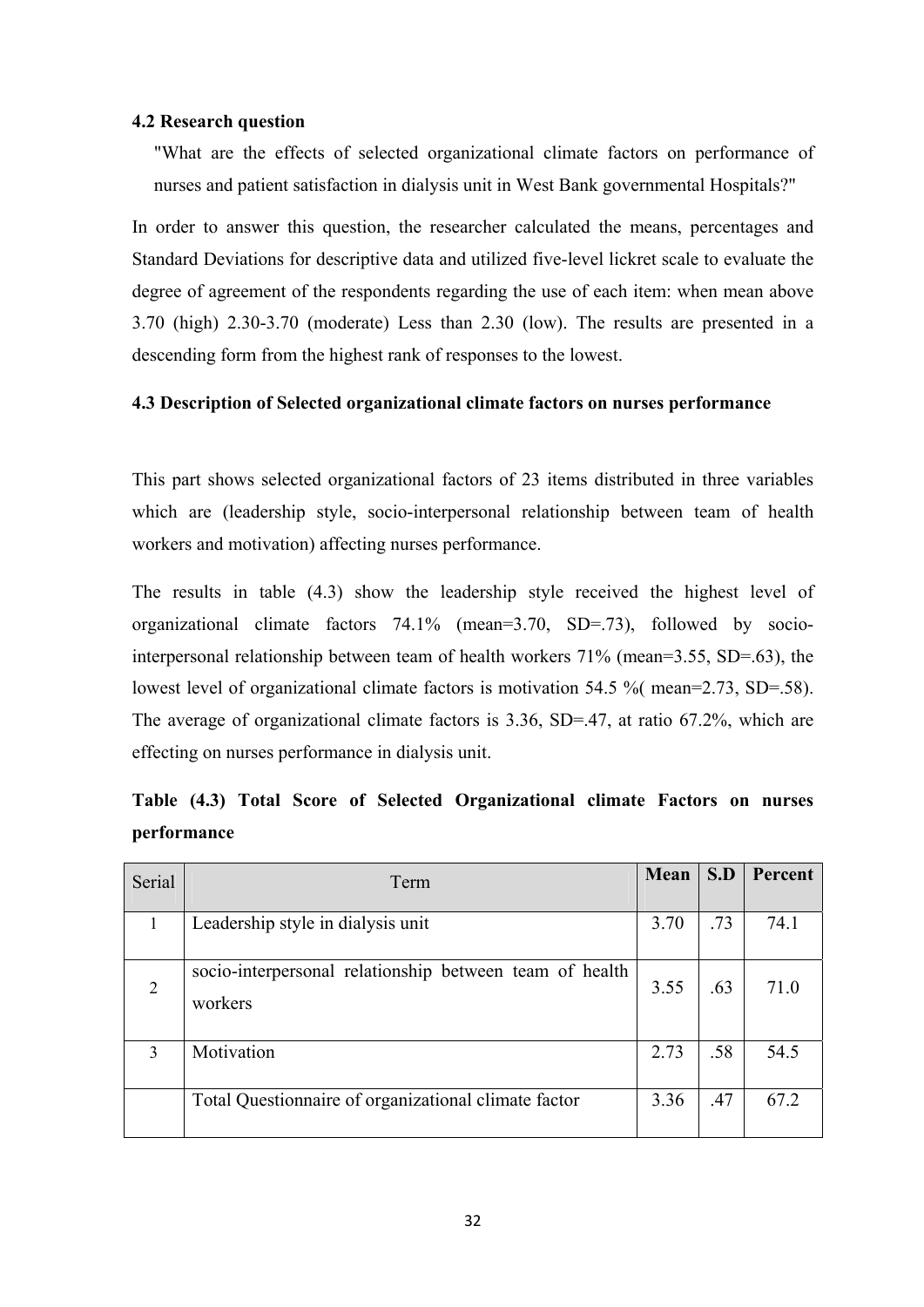# **4.3.1 Leadership style**

This section consists of sex items. The statistician used the mean score, Standard Deviation, and percentage to assess the extent of leadership style, its high level 74.1% (mean=3.70,SD=.73), statement (1) (There is a clear goal ,vision and mission for kidney's department) is the highest level 86.4%(mean=4.32,SD=.70), followed by statement(2) (The kidney's department management determines the rules and regulations required from the employees)82.9%(mean=4.32,SD=.70), statements (6,5,3) responses moderate level, and the lowest level statement (4) (The administration cares for encouraging, innovation and change)64.1% which average 3,20 and SD=1.17 (see

table 4.3.1).

| Serial         | Term                                                                                                                         | <b>Mean</b> | S.D  | Percent | Rank     |
|----------------|------------------------------------------------------------------------------------------------------------------------------|-------------|------|---------|----------|
| $\mathbf{1}$   | There is a clear goal , vision and mission for<br>kidney's department                                                        | 4.32        | .70  | 86.4    | High     |
| $\overline{2}$ | kidney's<br>department<br>The<br>management<br><b>1S</b><br>concerned in applying the required policies and<br>instructions. | 4.14        | .71  | 82.9    | High     |
| $\overline{3}$ | The administration cares for the participation of<br>employees in decision making.                                           | 3.30        | 1.17 | 66.1    | moderate |
| $\overline{4}$ | administration<br>The<br>for<br>cares<br>encouraging,<br>innovation and change.                                              | 3.20        | 1.26 | 64.1    | moderate |
| 5              | The head of kidneys department encourages the<br>progress of work.                                                           | 3.58        | 1.01 | 71.6    | moderate |
| 6              | There is a trust and cooperation between the<br>head of the department and the employees                                     | 3.67        | 1.02 | 73.3    | moderate |
|                | Leadership style in dialysis unit                                                                                            | 3.70        | .73  | 74.1    | High     |

# **Table (4.3.1) Leadership style in dialysis unit**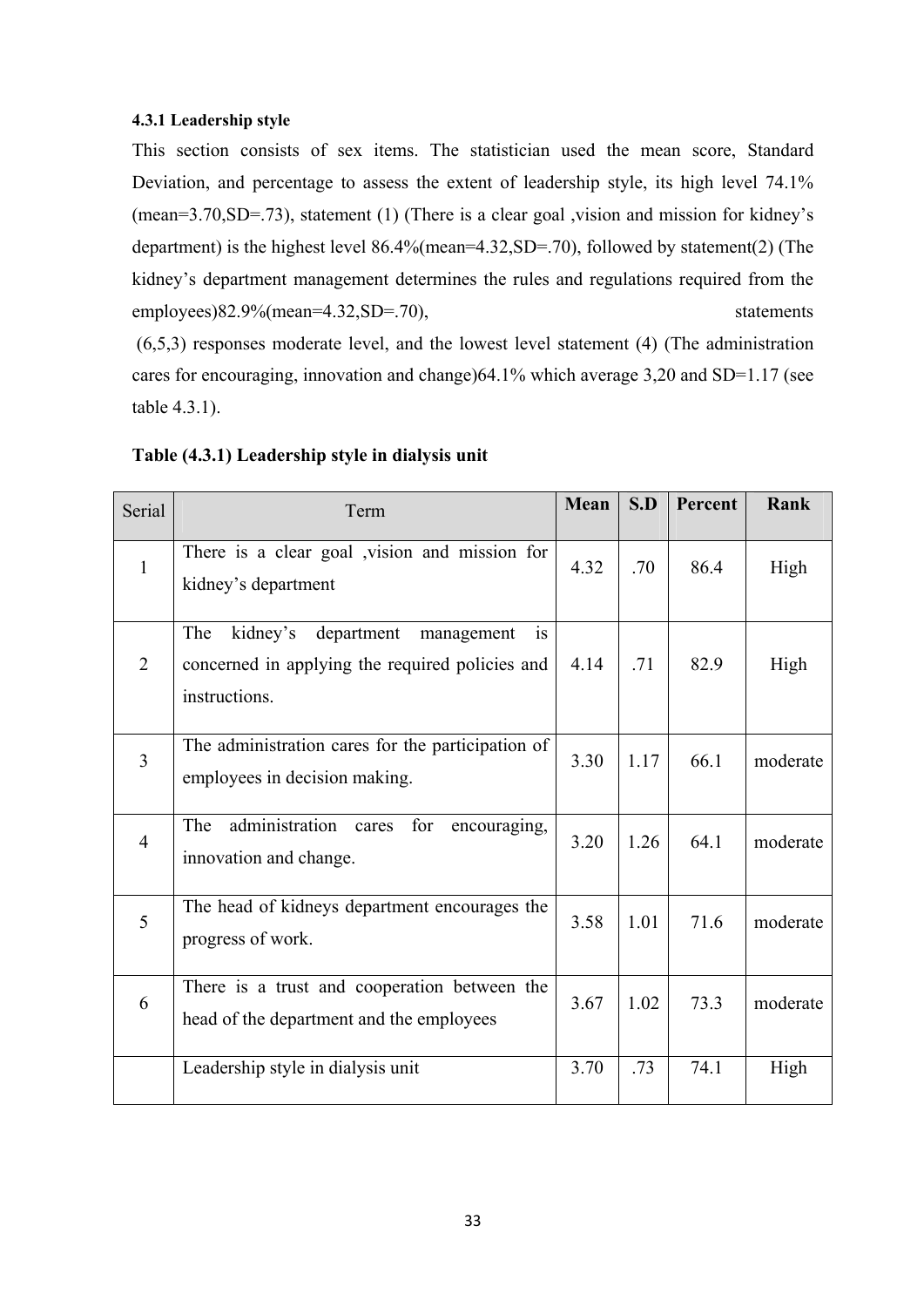### **4.3.2 Socio-interpersonal relationship between team of health workers**

This section consists of six items. Its moderate level 71% (mean=3.55,SD=.63), statement (3) (The relationships in the department support the work and do not crash.) is the highest level 75.9%(mean=3.80,SD=.74), followed by statement (1) (The atmosphere of friendship and fellowship in the department makes me feel relieve)74.8% which higher level than statement (6)( I have a good relation with head of department) that 74.5%, statements (2,4) responses moderate level, and the lowest level statement (5) (There is satisfaction from administration of the social relation between the employees)62.9% which average 3.14 and SD=1.02 (see table 4.3.2).

| Serial         | Term                                                                                       | Mean | S.D  | Percent | Rank     |
|----------------|--------------------------------------------------------------------------------------------|------|------|---------|----------|
| 1              | The atmosphere of friendship and fellowship in the<br>department makes me feel relieve.    | 3.74 | 1.02 | 74.8    | High     |
| $\overline{2}$ | The relationship in the department encourages<br>challenge and competition                 | 3.48 | 1.02 | 69.6    | moderate |
| $\mathfrak{Z}$ | The relationships in the department support the work<br>and do not crash.                  | 3.80 | .74  | 75.9    | High     |
| 4              | There is a coordination between the department<br>employee and other departments           | 3.41 | 1.05 | 68.1    | moderate |
| 5              | There is satisfaction of the social relation between<br>the employees from administration. | 3.14 | 1.02 | 62.9    | moderate |
| 6              | I have a good relation with head of department.                                            | 3.72 | .92  | 74.5    | High     |
|                | Socio-interpersonal relationship between team of health<br>workers.                        | 3.55 | .63  | 71.0    | moderate |

# **Table (4.3.2) Social-interpersonal relationship**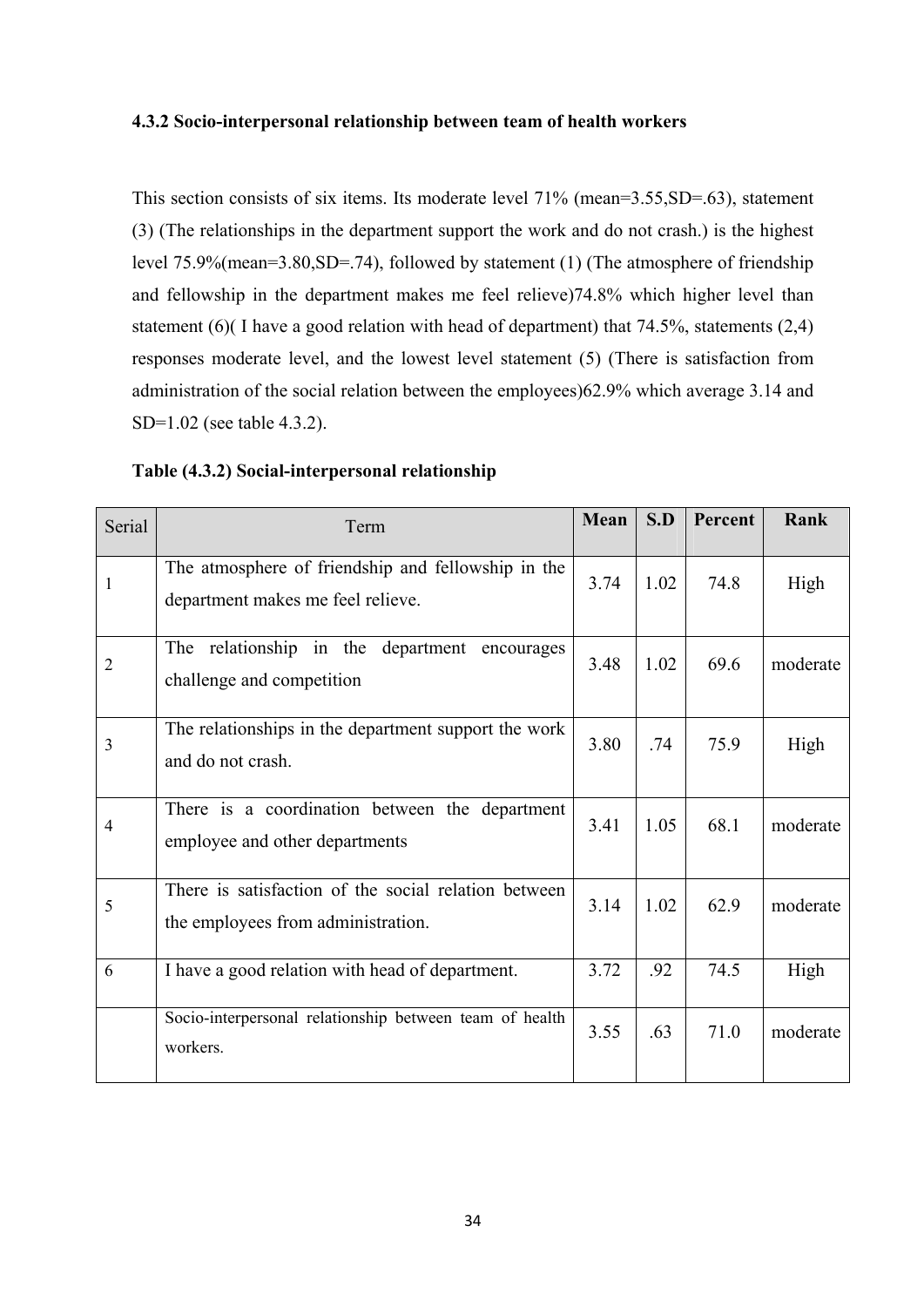# **4.3.3 Motivation**

This section consists of eleven items. Its moderate level 54.5% (mean=2.73,SD=.58), statement (7) (I feel in important and humanitarian aspects of my job) is the highest level 84.3%(mean=4.22,SD=.98), followed by statements (5,4,6,8,9,10,1) which responses moderate level, and the lowest level statement (2) (The dues given commensurate the size of tender efforts)39.7% which average 1.99 and SD=1.09 (see table 4.3.3).

| Serial         | Term                                                                               | Mean | S.D  | Percent | Rank     |
|----------------|------------------------------------------------------------------------------------|------|------|---------|----------|
| $\mathbf{1}$   | I feel satisfied about the salary that I get                                       | 2.33 | 1.22 | 46.7    | moderate |
| $\overline{2}$ | The dues given commensurate the size of tender efforts.                            | 1.99 | 1.09 | 39.7    | Low      |
| 3              | Equal promotion opportunities for all.                                             | 2.00 | 1.07 | 40.0    | Low      |
| $\overline{4}$ | Retirement and insurance system prompts me to hold on to<br>work.                  | 3.33 | 1.15 | 66.7    | moderate |
| 5              | I want to keep working in the department                                           | 3.67 | 1.09 | 73.3    | moderate |
| 6              | Offered working vacations, Transportation allowance, Risk<br>allowance for nurses  | 2.83 | 1.27 | 56.5    | moderate |
| $\overline{7}$ | I feel that the job which I carry out as a nurse is important<br>and humanitarian. | 4.22 | .98  | 84.3    | High     |
| 8              | The administration cares for the moral side and encourages it                      | 2.55 | 1.21 | 51.0    | moderate |
| 9              | Administration<br>suggestions<br>submitted<br>for<br>and<br>cares<br>initiatives   | 2.57 | 1.16 | 51.3    | moderate |
| 10             | I get the benefits of participating in training sessions                           | 2.35 | 1.04 | 47.0    | moderate |
| 11             | Provide scholarships for nurses                                                    | 2.17 | 1.14 | 43.5    | Low      |
|                | motivation                                                                         | 2.73 | .58  | 54.5    | moderate |

# **Table (4.3.3) Motivation**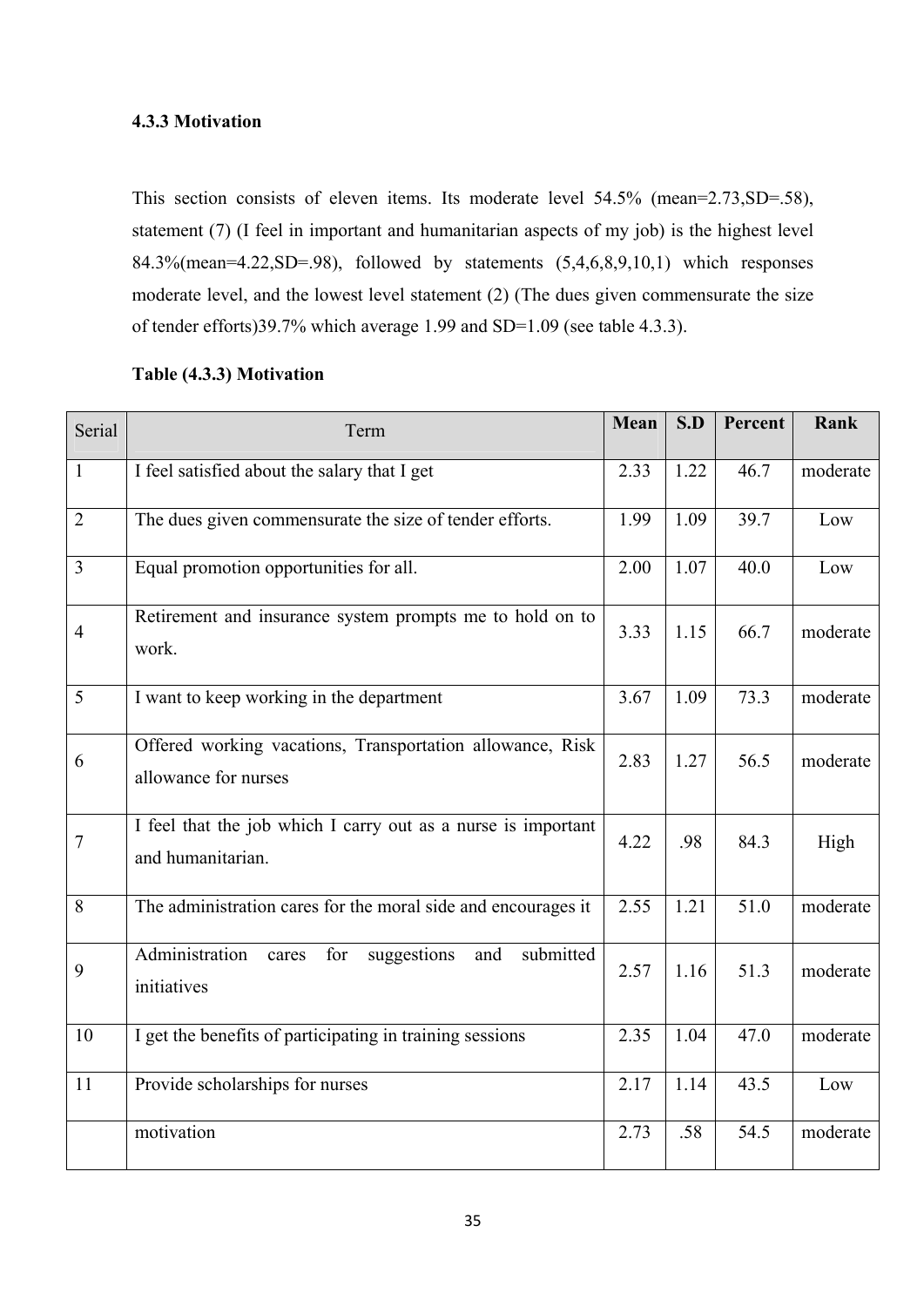## **4.4 Nurse's performance**

This section consists of fifteen items. Its moderate level 69.3% (mean=3.47,SD=.47), statement (1) (Committed to working time within the department) is the highest level 89.3%(mean=4.46,SD=..81), followed by statements (4,2,3,13,12,15) which responses high level, and statements (6,9,11,14,8.10.7) responses moderate level, the lowest level responses of nurses performance statement (5) (There is suitable number of employees to the number of patients in the department) that  $48.7\%$  (mean=2.43, SD=1.37) (see table 4.4).

| Serial         | Term                                                                                       | Mean | S.D  | Percent | Rank     |
|----------------|--------------------------------------------------------------------------------------------|------|------|---------|----------|
| $\mathbf{1}$   | Committed to working time within the department.                                           | 4.46 | .81  | 89.3    | High     |
| $\overline{2}$ | I carry out the duties and requirements of the job.                                        | 4.10 | .91  | 82.0    | High     |
| $\overline{3}$ | I complete my work with enthusiasm and desire                                              | 4.10 | .84  | 82.0    | High     |
| $\overline{4}$ | I can work in urgent circumstances.                                                        | 4.13 | .91  | 82.6    | High     |
| 5              | There is suitable number of employees to the number of patients in the<br>department       | 2.43 | 1.37 | 48.7    | Low      |
| 6              | I can do all nursing procedures (documentation, treating patients and<br>giving medicine)  | 3.54 | 1.36 | 70.7    | moderate |
| $\overline{7}$ | The department provides a suitable time for relaxing.                                      | 2.55 | 1.18 | 51.0    | moderate |
| 8              | There is suitable working hours to the number of patients during the<br>shifts.            | 2.93 | 1.32 | 58.6    | moderate |
| 9              | suitable experience of employees for the work in the department                            | 3.39 | 1.17 | 67.8    | moderate |
| 10             | The training and workshops that offered to nurses affect my job.                           | 2.55 | 1.41 | 51.0    | moderate |
| 11             | Dialysis unit has a developed and new tools and equipment's.                               | 3.17 | 1.22 | 63.5    | moderate |
| 12             | Using of the kidney's tools and equipments in a highly experienced<br>and professional way | 3.94 | .82  | 78.8    | High     |
| 13             | Cooperation is dominated by my relation with others for the benefit of<br>public interest. | 3.99 | .76  | 79.7    | High     |

### **Table (4.4) Nurses performance**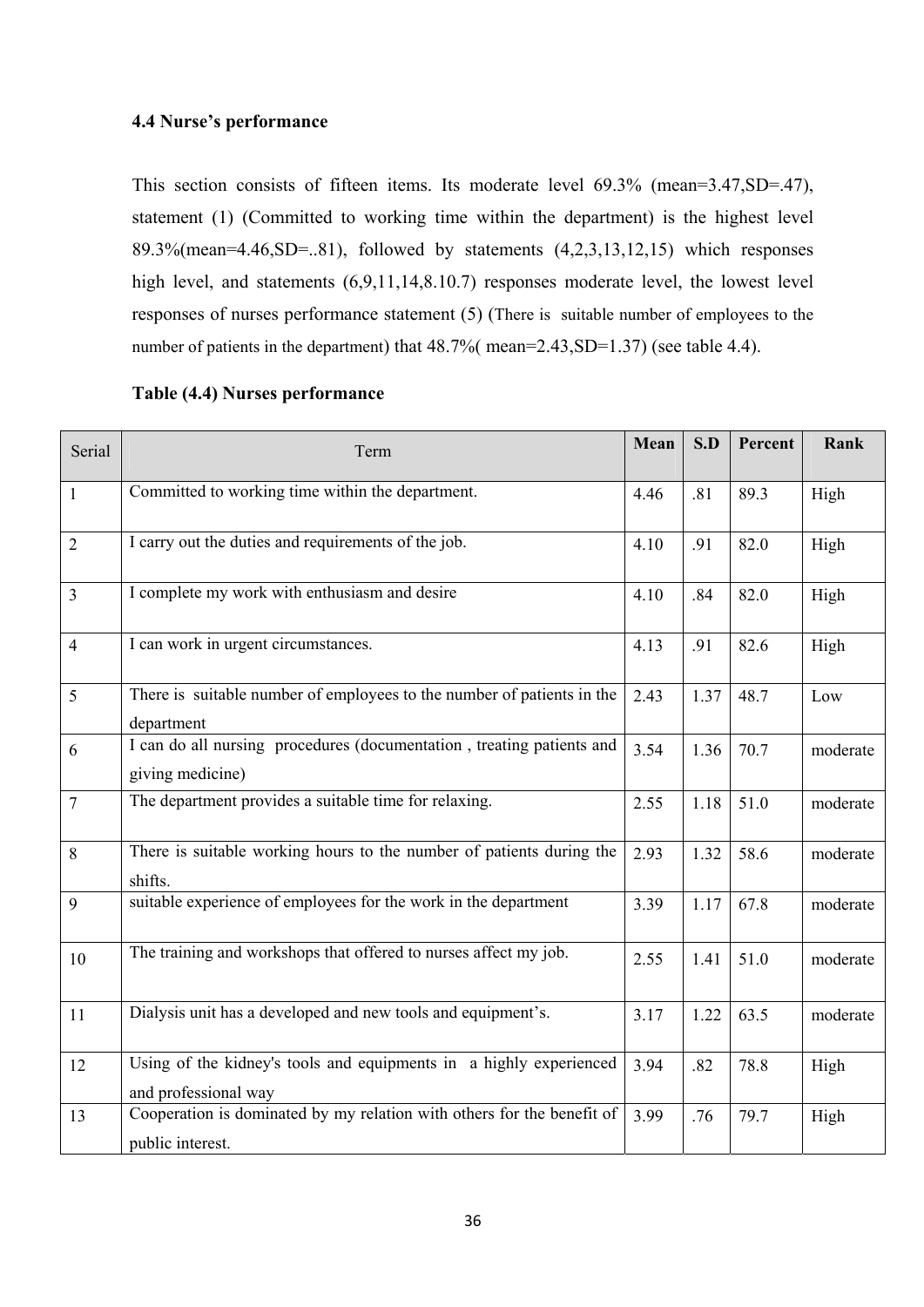| 14 | The administration adopts reward and punishment system for $\vert 3.00 \rangle$ |      | 1.21 | 60.0 | moderate |
|----|---------------------------------------------------------------------------------|------|------|------|----------|
|    | evaluating performance.                                                         |      |      |      |          |
|    | I feel that the head is satisfied with the level of our performance.            | 3.70 | .75  | 73.9 | High     |
|    |                                                                                 |      |      |      |          |
|    | Nurses performance                                                              | 3.47 | .47  | 69.3 | Moderate |
|    |                                                                                 |      |      |      |          |

# **4.5 Patient satisfaction**

The baseline data included 198 renal failure patients in dialysis units in West Bank governmental hospitals. This section consists of seventeen items.

The table (4.5) signifies the total selected organizational climate factors which are effecting on patient satisfaction in dialysis unit.

**Table (4.5) Total Score of Selected Organizational climate Factors on patient satisfaction** 

| Serial | Term                                                      |     | Mean   S.D   Percent |
|--------|-----------------------------------------------------------|-----|----------------------|
|        | Total Questionnaire of organizational climate factor 3.66 | .62 | 73.3                 |

patients response is moderate 73.3 (mean=3.66, SD=.62); statement (4) (A department other advantages, the presence of social specialists to care for my case) is the least level  $46.8\%$ (mean=2.34, SD= 1.17), followed by statements  $(5, 11, 3, 6)$  which are response moderate, statement (16) (The employees in the department are characterized by the spirit of humor and friendship in dealing with me) is the highest level 84.2% (mean=4.21, SD=.74), and followed by statement (1) (The department is committed to provide health service to me on time)which response high level 82.4%(mean=4.12, SD= .85),followed by statements (12,8, 9, 14, 15, 17, 7,2,13) which response high(see table 4.5.1).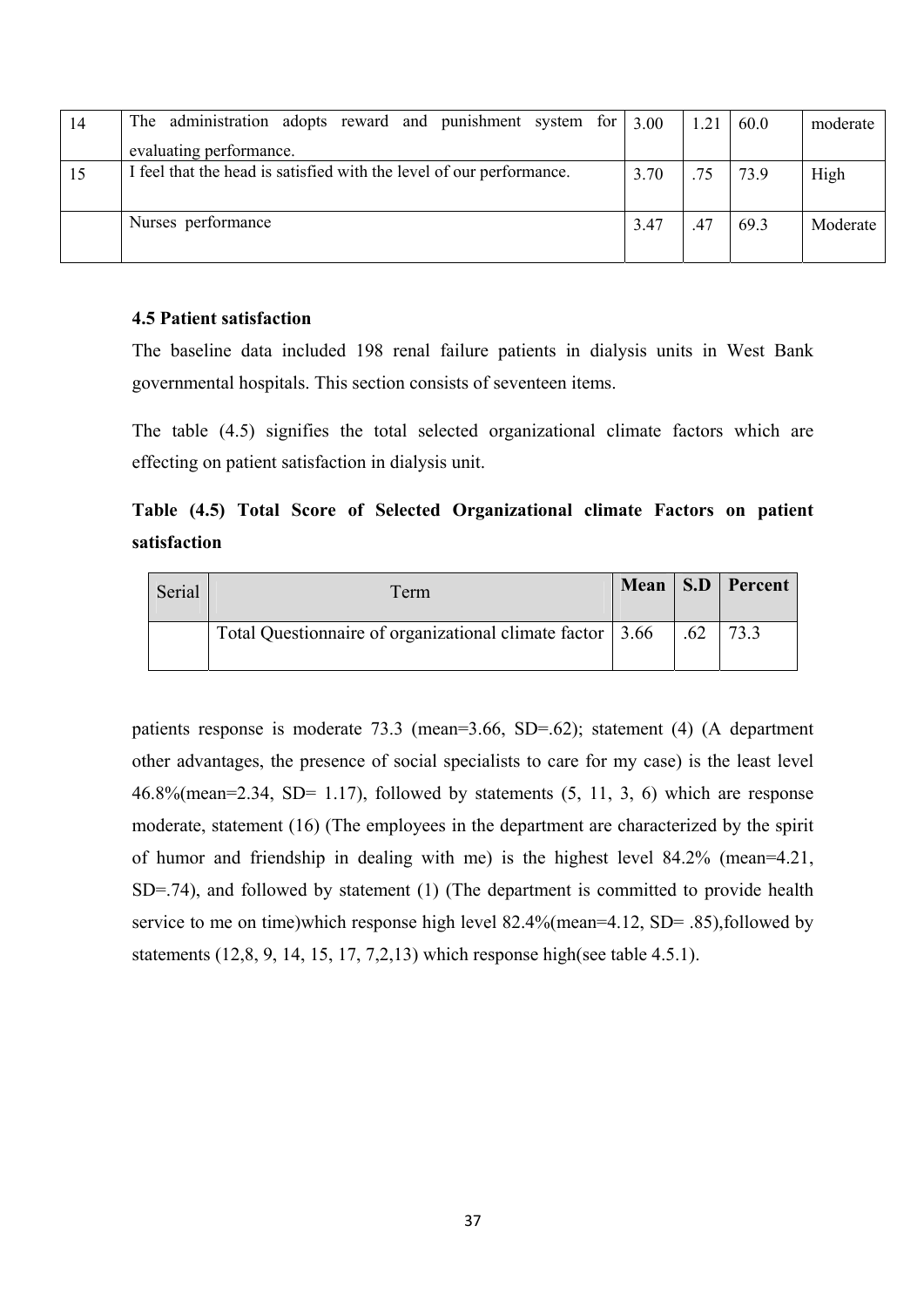|              |  | Table (4.5.1) Description of Selected Organizational climate Factors on patient |  |  |
|--------------|--|---------------------------------------------------------------------------------|--|--|
| satisfaction |  |                                                                                 |  |  |

| Serial         | Term                                                  | Mean | S.D  | Percent | Rank     |
|----------------|-------------------------------------------------------|------|------|---------|----------|
| 1.             | The department is committed to provide health         | 4.12 | .85  | 82.4    | High     |
|                | service to me on time                                 |      |      |         |          |
| 2.             | The department is keen to solve the problems          | 3.82 | .92  | 76.4    | High     |
|                | associated as providing drugs that I need.            |      |      |         |          |
| 3 <sub>1</sub> | There is presence of specialists in kidney's and      | 3.14 | 1.27 | 62.8    | Moderate |
|                | renal failure diseases                                |      |      |         |          |
| 4.             | There is presence of social specialists to care for   | 2.34 | 1.17 | 46.8    | Low      |
|                | my case.                                              |      |      |         |          |
| 5.             | There is presence of diet specialist to follow up the | 2.58 | 1.26 | 51.6    | Moderate |
|                | kinds of provided.                                    |      |      |         |          |
| 6.             | Working hours in the department is flexible and       | 3.68 | 1.11 | 73.5    | Moderate |
|                | that enables me to check over any time                |      |      |         |          |
| 7.             | I feel the department administration is ready to      | 3.90 | 1.00 | 78.1    | High     |
|                | respond to my requests and inquires.                  |      |      |         |          |
| 8.             | I trust doctors, nurses and specialists working in    | 4.10 | .83  | 81.9    | High     |
|                | the department.                                       |      |      |         |          |
| 9.             | The employees in the department are highly            | 4.09 | .77  | 81.8    | High     |
|                | qualified and posses knowledge to answer all of       |      |      |         |          |
| 10.            | The department is equipped with the developed         | 3.51 | 1.19 | 70.1    | Moderate |
|                | machines and tools that are sufficient for my case.   |      |      |         |          |
| 11.            | The department uses signs, and educational plates     | 2.86 | 1.32 | 57.2    | Moderate |
| 12.1           | Employees in the department are highly organized,     | 4.11 | .73  | 82.2    | High     |
|                | and professionals in handling their works             |      |      |         |          |
| 13.            | The department is clean and waiting area is           | 3.79 | 1.06 | 75.9    | High     |
| 14.            | Employees in the department deal with information     | 4.07 | .78  | 81.4    | High     |
|                | related to my case confidentially.                    |      |      |         |          |
| 15.            | Employees in the department are concerned to          | 4.04 | .83  | 80.7    | High     |
|                | follow up my case.                                    |      |      |         |          |
| 16.            | The employees in the department are characterized     | 4.21 | .74  | 84.2    | High     |
|                | by the spirit of humor and friendship in dealing      |      |      |         |          |
|                | with ma                                               |      |      |         |          |
| 17.            | Employees in the department respond to my             | 3.94 | .88  | 78.8    | High     |
|                | requests quickly and effectively.                     |      |      |         |          |
|                | <b>Total of patient satisfaction</b>                  | 3.66 | .62  | 73.3    | Moderate |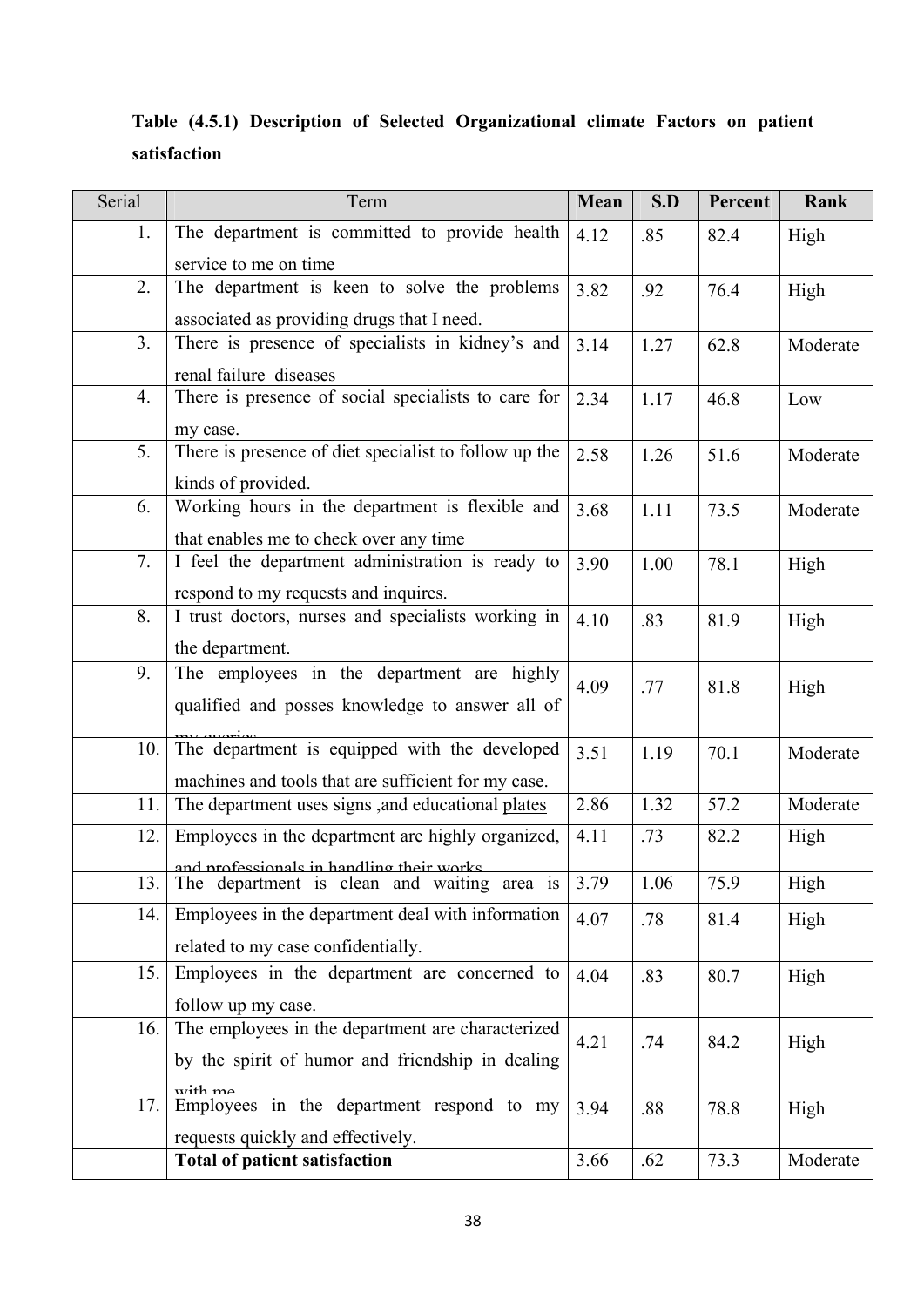# **4.6 Hypothesis Analysis 4.6.1 Result of the First Hypothesis: Hypothesis 1**

There are no significant differences at  $(\alpha \le 0.05)$  between the means of selected organizational climate factors (motivation, social-interpersonal relationship and leadership style)in dialysis unit in West Bank attributed to socio-demographic variables (age, gender, Workplace, Years of experience, Academic degree)

# **4.6.1.1 There are no significant differences at (α≤0.05) between the means of selected organizational climate factors in dialysis unit in West Bank attributed to age variable.**

We use one way ANOVA in the variable of the age. The table  $(4.6.1.1)$  shows the result of the test.

# **Table (4.6.1.1). One way ANOVA Test of the Effective organizational climate factors in dialysis unit in West Bank according to age.**

| <b>Factors</b>       | Age     | Sum of         | df             | Mean          | $\mathbf{F}$ | Sig. |
|----------------------|---------|----------------|----------------|---------------|--------------|------|
|                      |         | <b>Squares</b> |                | <b>Square</b> |              |      |
| leadership style     | Between | 2.490          | $\overline{3}$ | .830          | 1.607        | .196 |
|                      | Groups  |                |                | .516          |              |      |
|                      | Within  |                |                |               |              |      |
|                      | Groups  | 33.559         | 65             |               |              |      |
|                      | Total   |                |                |               |              |      |
|                      |         | 36.048         | 68             |               |              |      |
| social-interpersonal | Between | .683           | $\overline{3}$ | .228          | .555         | .647 |
| relationship         | Groups  |                |                | .410          |              |      |
|                      | Within  |                |                |               |              |      |
|                      | Groups  | 26.656         | 65             |               |              |      |
|                      | Total   |                |                |               |              |      |
|                      |         | 27.339         | 68             |               |              |      |
| Motivation           | Between | 1.201          | $\overline{3}$ | .400          | 1.218        | .310 |
|                      | Groups  |                |                | 220           |              |      |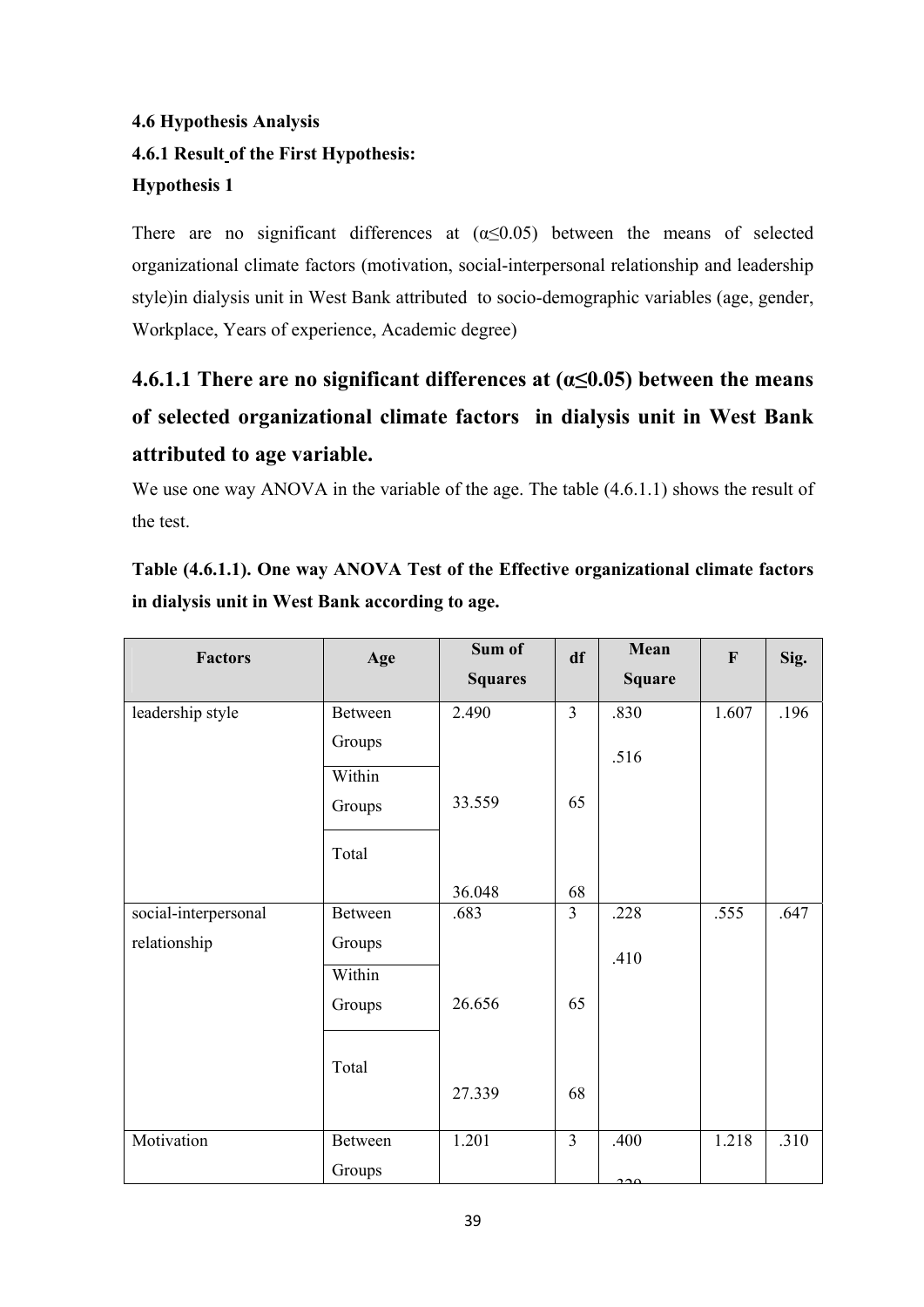| Within |  |  |  |
|--------|--|--|--|
| Groups |  |  |  |
| Total  |  |  |  |
|        |  |  |  |

 $*$ , in the significance level 0.05,

Since the total level of significance for (leadership style .196, social-interpersonal relationship .647 and motivation .310) are higher than 0.05. So we accept the hypothesis and conclude that "There are no statistically significant differences, in the significance level 0.05, of Effective organizational climate factors in dialysis unit in West Bank according to age".

# **4.6.1.2 There are no significant differences at (α≤0.05) between the means of selected organizational climate factors in dialysis unit in West Bank attributed to gender variable.**

We use Independent Sample T-Test in the variable of the gender because compares the means between two unrelated groups on the same continuous and the table (4.6.1.2) shows the result of the test.

| <b>Factors</b>       | Gender | N  | Mean   | S.D.   | t       | df | Sig. (2-tailed) |
|----------------------|--------|----|--------|--------|---------|----|-----------------|
|                      |        |    |        |        |         |    |                 |
| leadership style     | male   | 29 | 3.6207 | .80413 | $-.796$ | 67 | .429            |
|                      | female | 40 | 3.7625 | .67187 | $-.774$ |    |                 |
| social-interpersonal | male   | 29 | 3.6092 | .56743 | .676    | 67 | .501            |
| relationship         | female | 40 | 3.5042 | .68197 | .697    |    |                 |
| Motivation           | male   | 29 | 2.6708 | .47388 | $-.690$ | 67 | .493            |
|                      | female | 40 | 2.7682 | .64314 | $-.724$ |    |                 |

**Table (4.6.1.2) Independent Sample T-Test for gender Variable** 

\*, in the significance level 0.05,

Since the total level of significance for (leadership style .429, social-interpersonal relationship .501 and motivation .493) are higher than 0.05. So we accept the hypothesis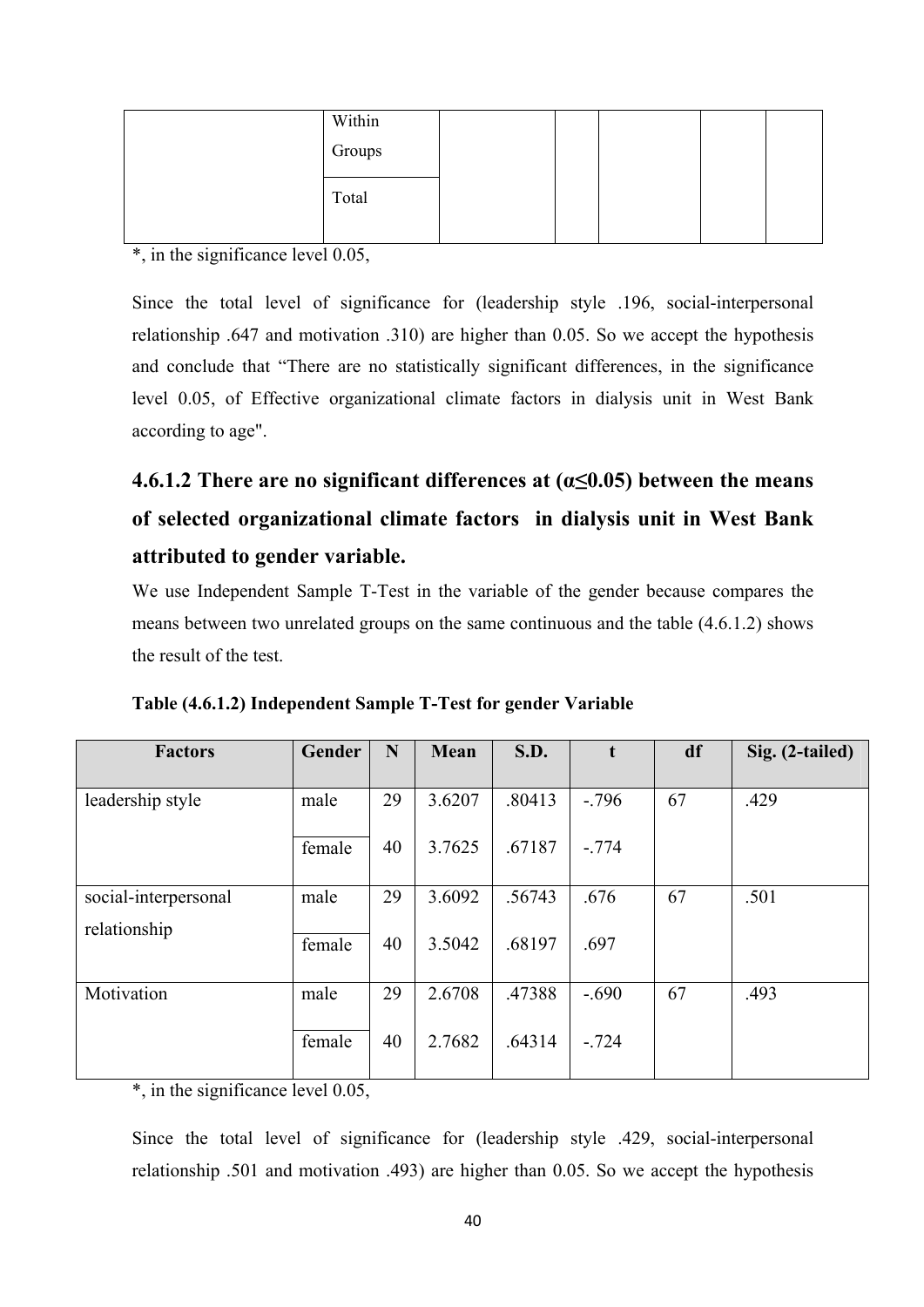and conclude that "There are no statistically significant differences, in the significance level 0.05, of Effective organizational climate factors in dialysis unit in West Bank according to gender ".

# **4.6.1.3 There are no significant differences at (α≤0.05) between the means of selected organizational climate factors in dialysis unit in West Bank attributed to workplace dialysis unit variable.**

We use one way ANOVA in the variable of the workplace the table (4.6.1.3) shows the result of the test.

**Table (4.6.1.3). One way ANOVA Test of the Effective organizational climate factors in dialysis unit in West Bank according to workplace.**

| <b>Factors</b>       | workplace     | Sum of | df | Mean | F     | Sig. |
|----------------------|---------------|--------|----|------|-------|------|
| leadership style     | Between       | 5.842  | 8  | .730 | 1.450 | .195 |
|                      | Within Groups |        |    |      |       |      |
|                      | Total         | 30.207 | 60 | .503 |       |      |
|                      |               | 36.048 | 68 |      |       |      |
| social-interpersonal | Between       | 6.345  | 8  | .793 | 2.267 | .034 |
| relationship         | Within Groups |        |    |      |       |      |
|                      | Total         | 20.994 | 60 | .350 |       |      |
|                      |               | 27.339 | 68 |      |       |      |
| Motivation           | Between       | 2.860  | 8  | .357 | 1.088 | .384 |
|                      | Within        |        |    |      |       |      |
|                      | Total         | 19.719 | 60 | .329 |       |      |
|                      |               | 22.579 | 68 |      |       |      |

\*, in the significance level 0.05,

Since the total level of significance for (leadership style .195 and motivation .384) are higher than 0.05. So we accept the hypothesis and conclude that "There are no statistically significant differences ,in the significance level 0.05, of Effective organizational climate factors(leadership style and motivation) in dialysis unit in West Bank according to workplace ", while social-interpersonal relations between health worker team in dialysis unit according to workplace is less than 0.05, so we reject the hypothesis.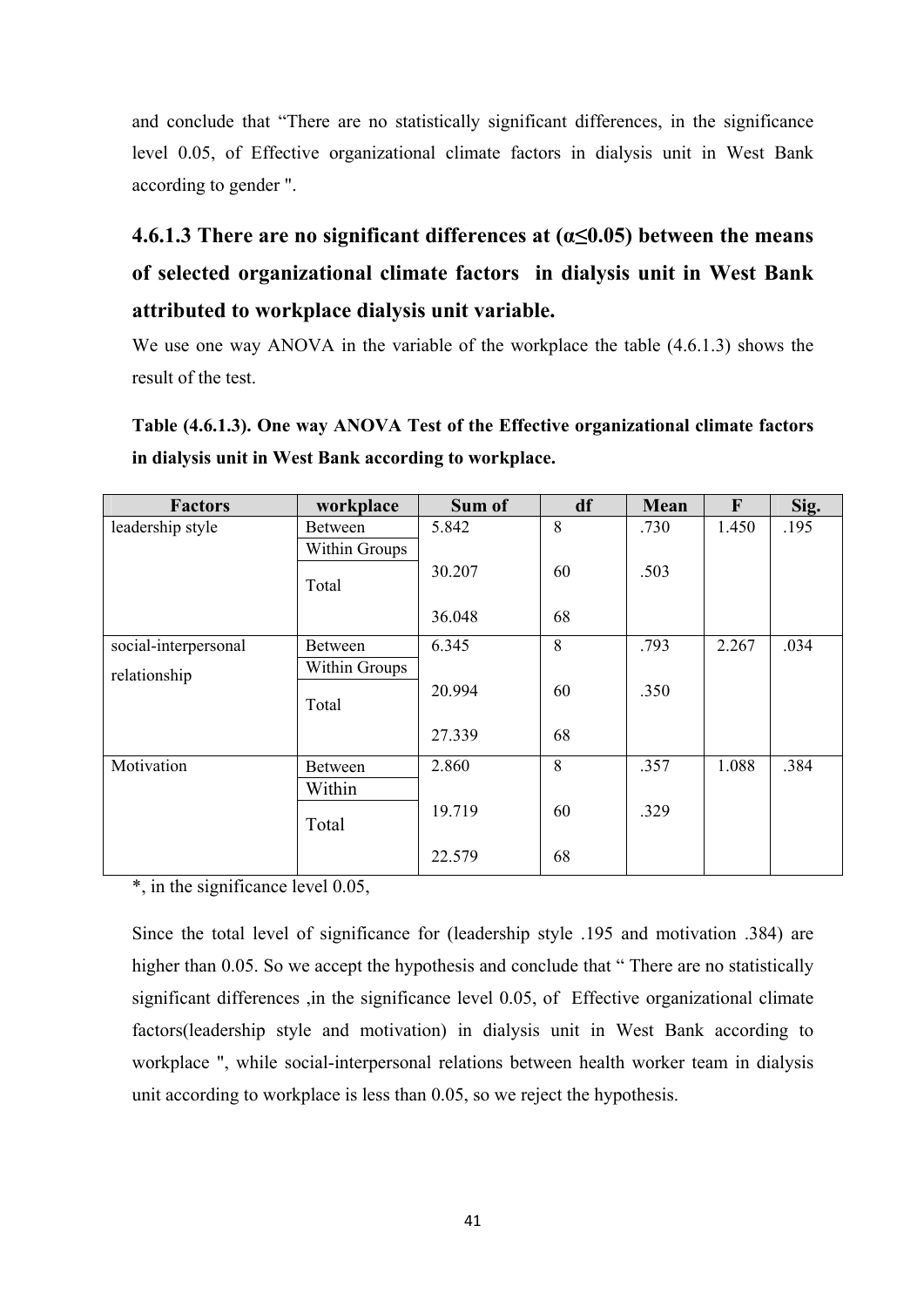# **4.6.1.4 There are no significant differences at (α≤0.05) between the means of selected organizational climate factors in dialysis unit in West Bank attributed to years of experience variable.**

We use one way ANOVA in the variable of the years of experience, the table  $(4.6.1.4)$ shows the result of the test.

| <b>Factors</b>       | years of<br>experience | Sum of<br><b>Squares</b> | df                      | Mean<br><b>Square</b> | $\mathbf{F}$ | Sig. |
|----------------------|------------------------|--------------------------|-------------------------|-----------------------|--------------|------|
| leadership style     | <b>Between Groups</b>  | .138                     | $\overline{3}$          | .046                  | .083         | .969 |
|                      | Within Groups          | 35.910                   | 65                      | .552                  |              |      |
|                      | Total                  | 36.048                   | 68                      |                       |              |      |
| social-interpersonal | <b>Between Groups</b>  | .307                     | $\overline{3}$          | .102                  | .246         | .864 |
| relationship         | Within Groups          | 27.032                   | 65                      | .416                  |              |      |
|                      | Total                  | 27.339                   | 68                      |                       |              |      |
| Motivation           | <b>Between Groups</b>  | .049                     | $\overline{\mathbf{3}}$ | .016                  | .047         | .986 |
|                      | Within Groups          | 22.530                   | 65                      | .347                  |              |      |
|                      | Total                  | 22.579                   | 68                      |                       |              |      |

# **Table (4.6.1.4). One way ANOVA Test of the Effective organizational climate factors in dialysis unit in West Bank according to years of experience.**

\*, in the significance level 0.05,

Since the total level of significance for (leadership style .969, social-interpersonal relationship .864 and motivation .986) are higher than 0.05. So we accept the hypothesis and conclude that "There are no statistically significant differences, in the significance level 0.05, of Effective organizational climate factors in dialysis unit in West Bank according to years of experience".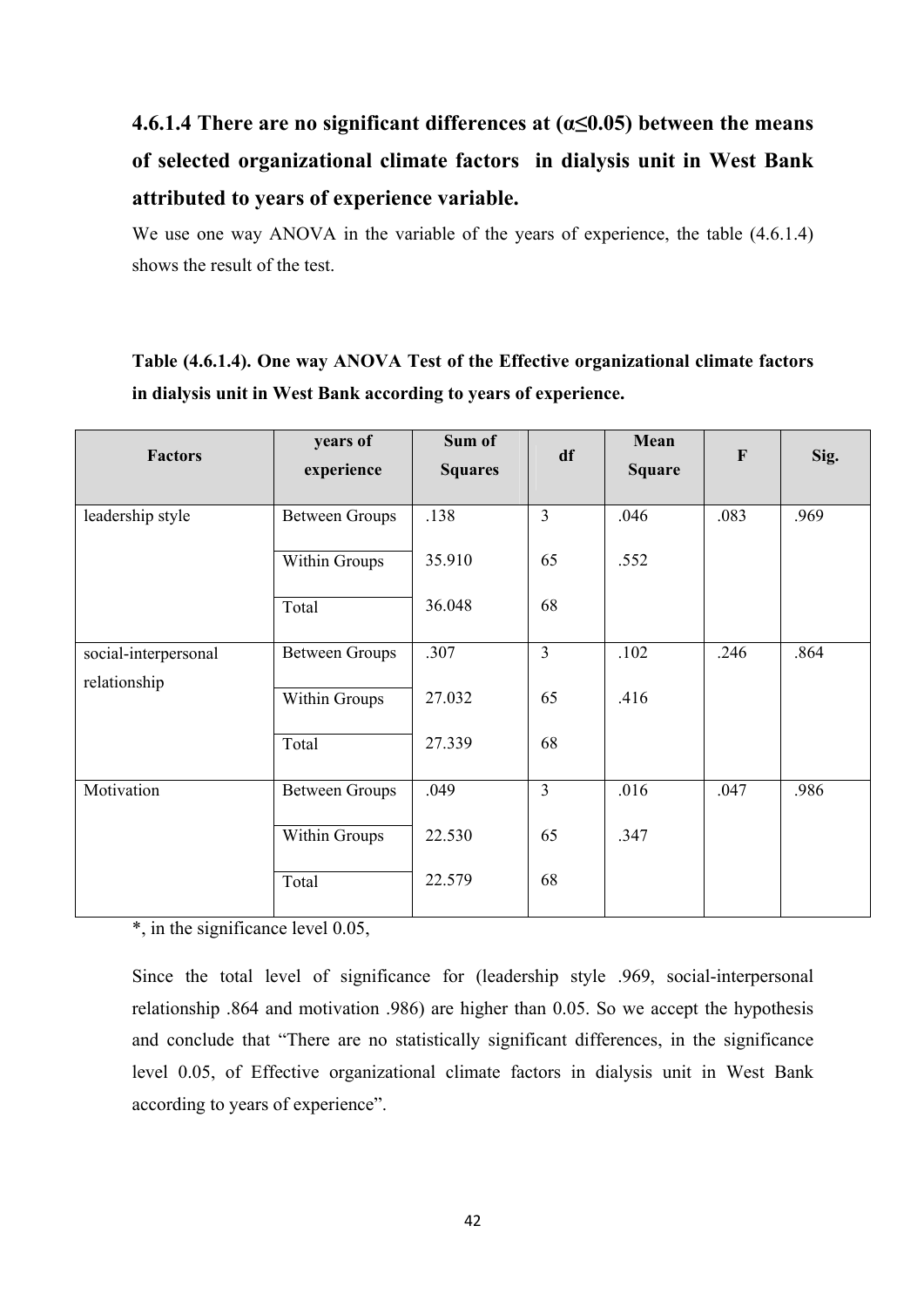# **4.6.1.5 There are no significant differences at (α≤0.05) between the means of selected organizational climate factors in dialysis unit in West Bank attributed to Academic degree variable.**

We use one way ANOVA in the variable of the Academic degree. Table  $(4.6.1.5)$  shows the result of the test.

**Table (4.6.1.5). One way ANOVA Test of the Effective organizational climate factors in dialysis unit in West Bank according to Academic degree.** 

| <b>Factors</b>       | Academic       | Sum of | df | Mean  | F     | Sig. |
|----------------------|----------------|--------|----|-------|-------|------|
| leadership style     | <b>Between</b> | .261   | 3  | .087  | .158  | .924 |
|                      | Within         | 35.787 | 65 | .551  |       |      |
|                      | Total          |        |    |       |       |      |
|                      |                | 36.048 | 68 |       |       |      |
| social-interpersonal | <b>Between</b> | 3.084  | 3  | 1.028 | 2.755 | .049 |
| relationship         | Within         | 24.255 | 65 | .373  |       |      |
|                      | Total          |        |    |       |       |      |
|                      |                | 27339  | 68 |       |       |      |
| Motivation           | <b>Between</b> | .782   | 3  | .261  | .777  | .511 |
|                      | Within         |        |    |       |       |      |
|                      |                | 21.797 | 65 | .335  |       |      |
|                      | Total          | 22.579 | 68 |       |       |      |
|                      |                |        |    |       |       |      |

\*, in the significance level 0.05,

Since the total level of significance for (leadership style .924 and motivation .511) are higher than 0.05. So we accept the hypothesis and conclude that "There is no statistically significant differences ,in the significance level 0.05, of Effective organizational climate factors(leadership style and motivation) in dialysis unit in West Bank according to Academic degree ", while social-interpersonal relations between health worker team in dialysis unit according to Academic degree is less than 0.05, so we reject the hypothesis.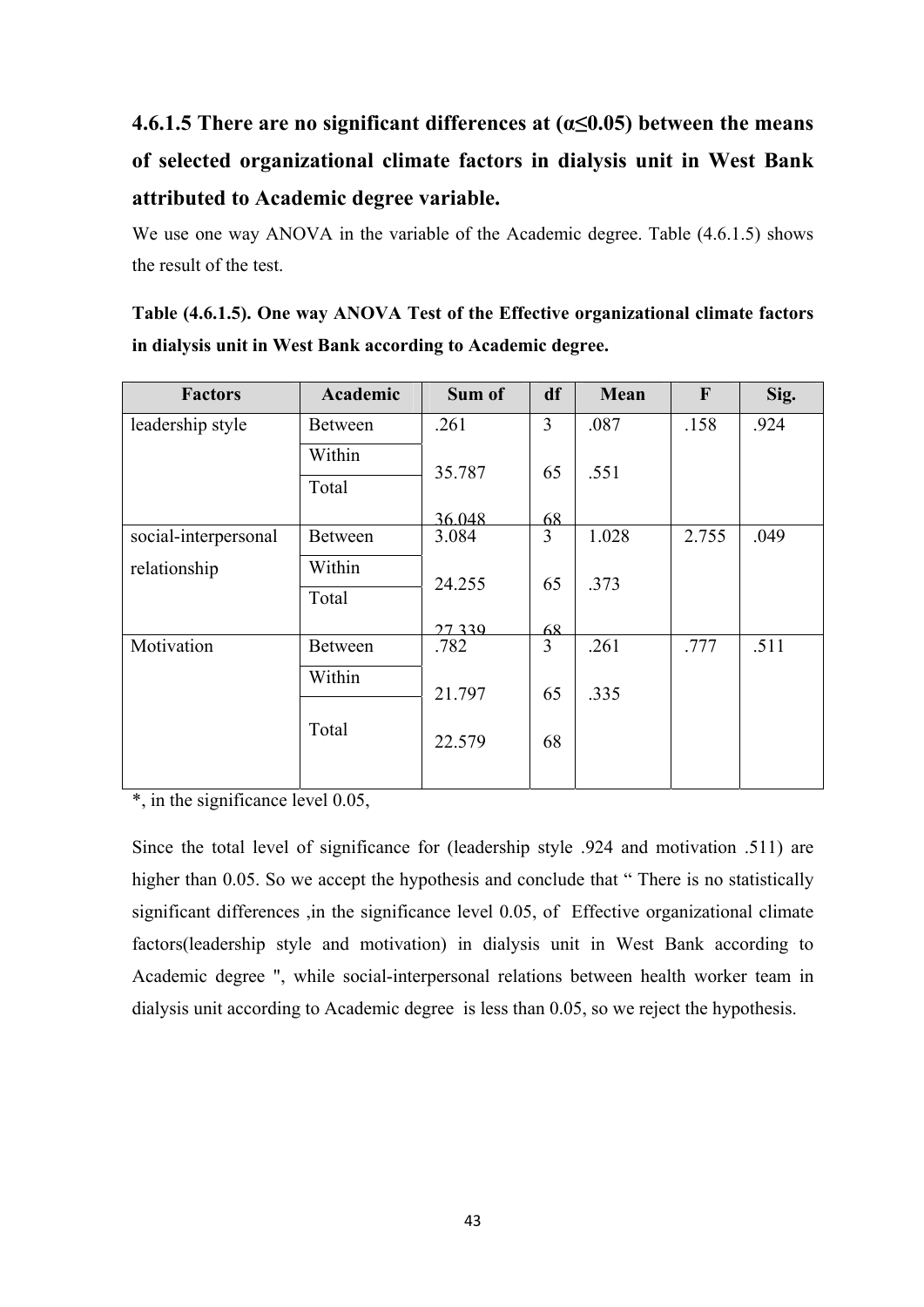# **4.6.2 Result of the second Hypothesis:**

# **Hypothesis 2**

There are no significant differences at  $(\alpha \le 0.05)$  between the means of effective nurses performance in dialysis unit in West Bank attributed to socio-demographic variables (gender, age, Workplace, Years of experience, Academic degree)

# **4.6.2.1 There are no significant differences at (α≤0.05) of the effective nurses performance in dialysis unit in West Bank according to gender.**

We use Independent Sample T-Test in the variable of the gender because compares the means between two unrelated groups on the same continuous and the table (4.6.2.1) shows the result of the test.

|  | Table (4.6.2.1). Independent Sample T-Test for gender Variable |  |  |
|--|----------------------------------------------------------------|--|--|
|  |                                                                |  |  |

|                           | Gender | N  | Mean $\vert$ S.D. $\vert$ t |     |      | df | Sig. (2-tailed) |
|---------------------------|--------|----|-----------------------------|-----|------|----|-----------------|
| Nurses performance   male |        | 29 | 3.47                        | .43 | .014 | 67 | .989            |
|                           | female | 40 | 3.47                        | .50 |      |    |                 |

 $\overline{\phantom{a}}$ , in the significance level 0.05,

Since the total level of significance for nurses performance according to gender is higher than 0.05. So we accept the hypothesis and conclude that "There are no significant differences at  $(\alpha \le 0.05)$  of Effective nurse's performance in dialysis unit in West Bank according to gender"

4.6.2.2 **There are no significant differences at (α≤0.05) of the effective nurses performance in dialysis unit in West Bank according to age, Workplace, Years of experience, Academic degree".** 

We use one way ANOVA in the variable of the Academic degree the table  $(4.6.2.2)$  shows the result of the test.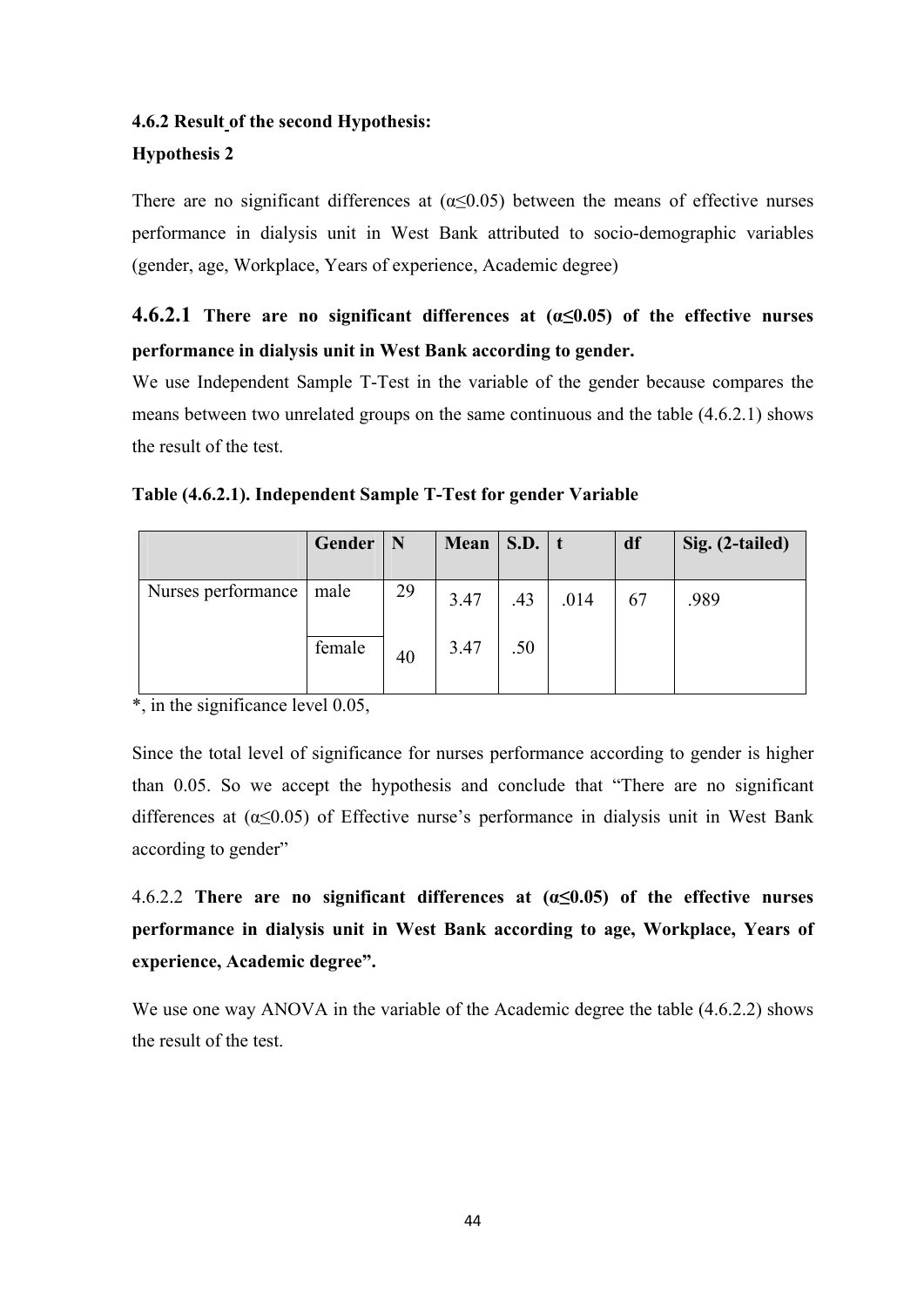**Table (4.6.2.2). One way ANOVA Test of the Effective nurses performance in dialysis unit in West Bank according to age, Workplace, Years of experience, Academic degree.** 

| <b>Nurses</b>       |                                                    | Sum of                    | df                         | Mean          | $\mathbf F$ | Sig. |
|---------------------|----------------------------------------------------|---------------------------|----------------------------|---------------|-------------|------|
| performance         |                                                    | <b>Squares</b>            |                            | <b>Square</b> |             |      |
| Age                 | Between<br>Groups<br><b>Within Groups</b><br>Total | 1.346<br>13.609<br>14.955 | $\overline{3}$<br>65<br>68 | .449<br>.209  | 2.143       | .103 |
| Workplace           | Between<br>Groups<br>Within Groups<br>Total        | 2.828<br>12.128<br>14.955 | 8<br>60<br>68              | .353<br>.202  | 1.749       | .106 |
| Years of experience | Between<br>Groups<br>Within Groups<br>Total        | 1.162<br>13.793<br>14.955 | $\overline{3}$<br>65<br>68 | .387<br>.212  | 1.826       | .151 |
| Academic degree     | Between<br>Groups<br><b>Within Groups</b><br>Total | .404<br>14.551<br>14.955  | $\overline{3}$<br>65<br>68 | .135<br>.224  | .602        | .616 |

\*, in the significance level 0.05,

Since the total level of significance for nurses performance according to age, Workplace, Years of experience, Academic degree are higher than 0.05, so we accept the hypothesis and conclude that "There are no significant differences at  $(\alpha \le 0.05)$  of effective nurses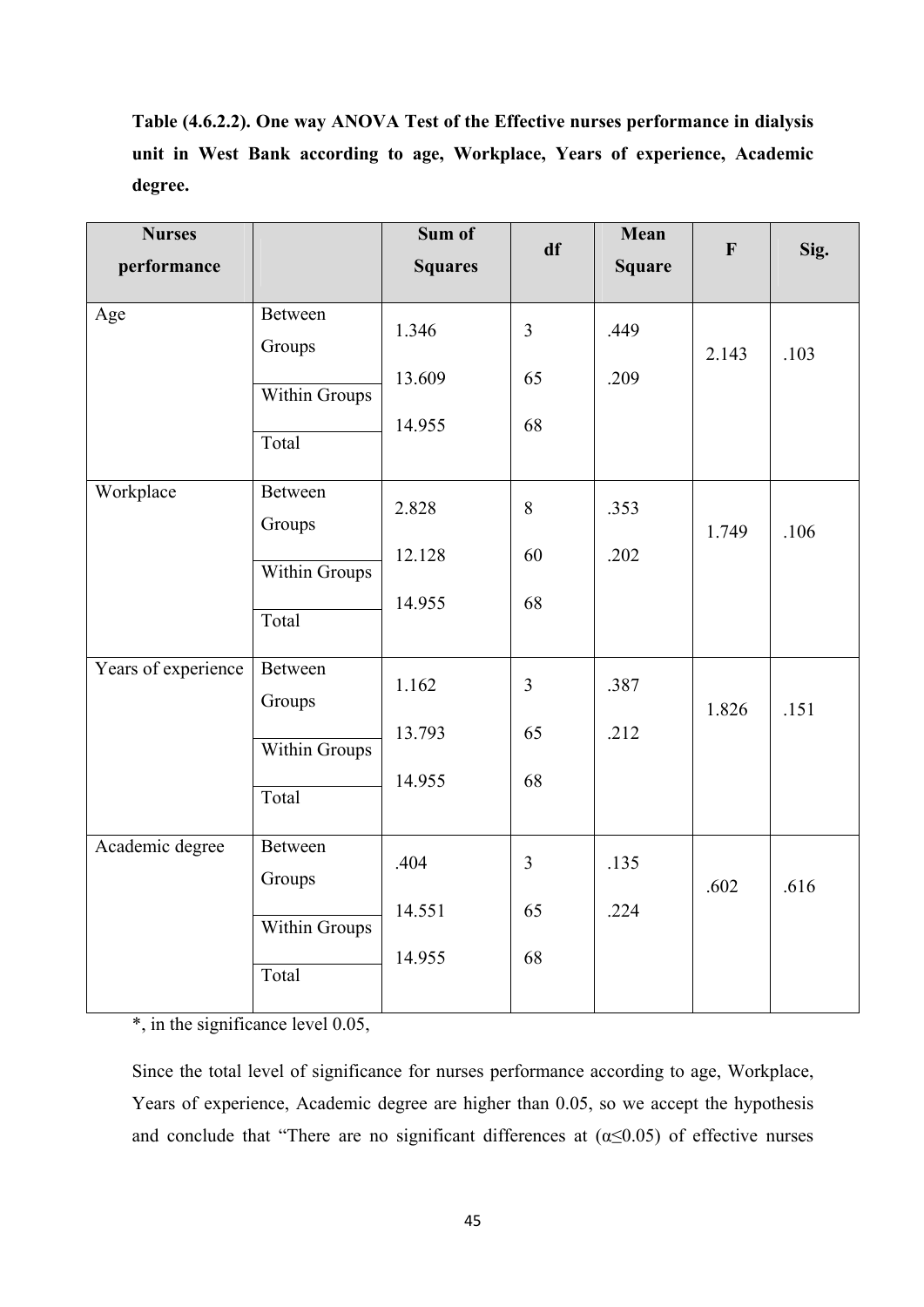performance in dialysis unit in West Bank according to age, Workplace, Years of experience, Academic degree.

# **4.6.3 Result of the third Hypothesis**

**Hypothesis 3** There are no significant differences relationship at ( $\alpha \le 0.05$ ) between the means organizational climate factors (motivation, social-interpersonal relationship and leadership style) and nurses' performance. We use Pearson chi square test to exist the relationship between organizational climate factors and nurses' performance, the table (4.6.3) shows the result of the test.

| Organizational climate factors       |                    | Nurses performance |
|--------------------------------------|--------------------|--------------------|
| Leadership style                     | Person correlation | $.435***$          |
|                                      | Sig.(2 tailed)     | .000               |
|                                      | $\mathbf n$        | 69                 |
| Social relations                     | Person correlation | $.304*$            |
|                                      | Sig.(2 tailed)     | .011               |
|                                      | $\mathbf n$        | 69                 |
| motivation                           | Person correlation | $.494***$          |
|                                      | Sig.(2 tailed)     | .000               |
|                                      | $\mathbf n$        | 69                 |
| <b>Total Questionnaire of Nurses</b> | Person correlation | $.667**$           |
|                                      | Sig.(2 tailed)     | .000               |
|                                      | $\mathbf n$        | 69                 |

**Table (4.6.3) Correlation between organizational climate factors and nurses performance**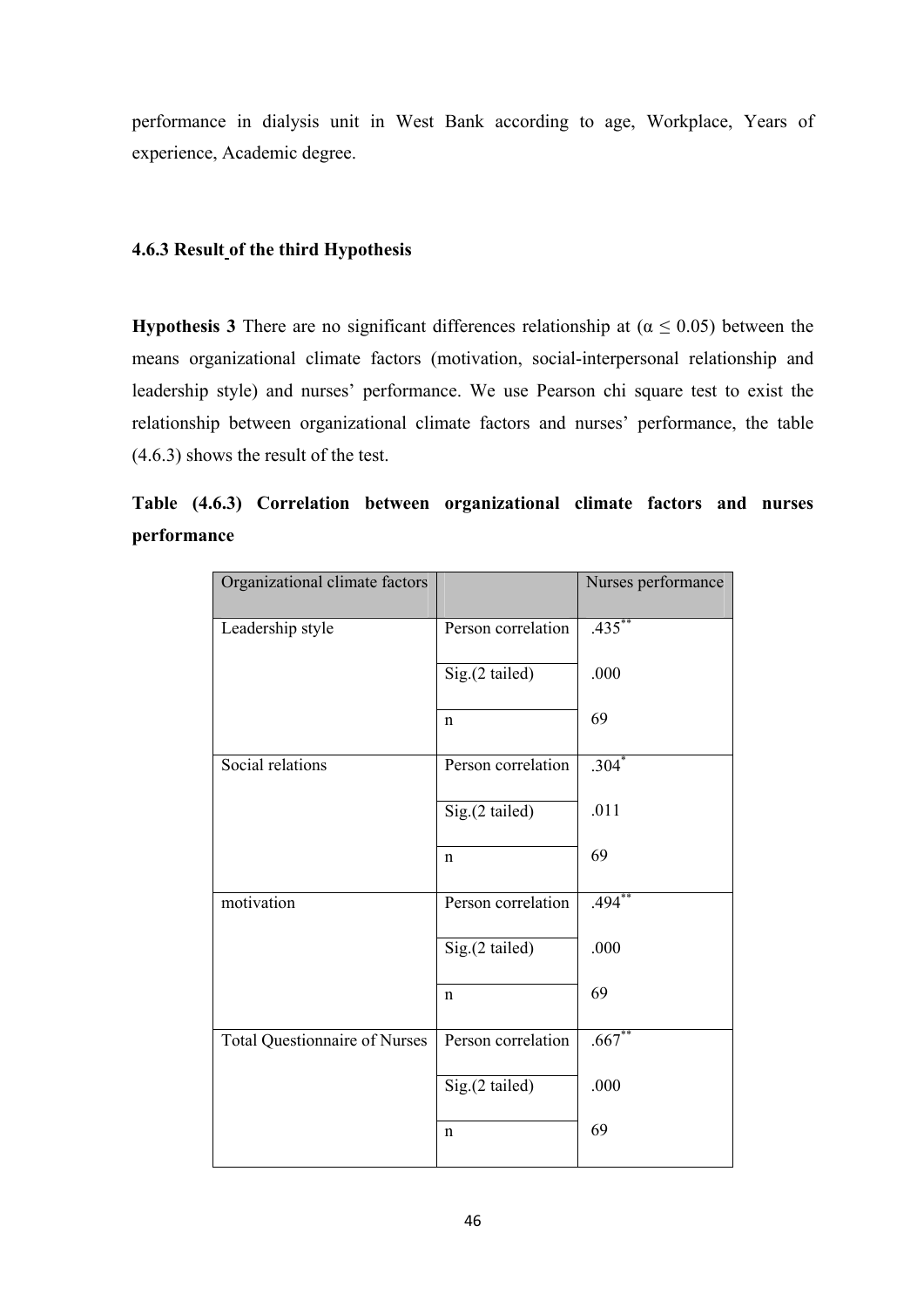\* Correlation is significant at the 0.05 level (2-tailed). \*\* Correlation is significant at the 0.01 level (2-tailed).

Since the level of significance (0.00) is less than 0.05, we reject the hypothesis and conclude that "There are significant differences relationship at ( $\alpha \leq 0.05$ ) between organizational climate factors (motivation and leadership style) and nurses performance, and that there are significant differences relationship at ( $\alpha \leq 0.05$ ) between socialinterpersonal relations and nurses performance, which the level of significance (0.011) is less than 0.05, we reject the hypothesis.

# **4.6.4 Result of the fourth Hypothesis:**

**Hypothesis 4** There are no significant differences relationship at ( $\alpha \le 0.05$ ) between the means organizational climate factors (motivation, social-interpersonal relationship and leadership style) and patients' satisfaction. We use Pearson chi square test, the table (4.6.4) shows the result of the test.

**Table (4.6.4) Correlation between organizational climate factors and patient satisfaction** 

| Organizational climate factors |                    | Patient satisfaction |
|--------------------------------|--------------------|----------------------|
| Leadership style               | Person correlation | $.454***$            |
|                                | Sig.(2 tailed)     | .000                 |
|                                | N                  | 198                  |
| Social-interpersonal relations | Person correlation | $.565***$            |
|                                | Sig.(2 tailed)     | .000                 |
|                                | $\mathsf{n}$       | 198                  |
| motivation                     | Person correlation | $.309^{**}$          |
|                                | $Sig(2$ tailed)    | .000                 |
|                                | $\mathbf n$        | 198                  |
|                                |                    |                      |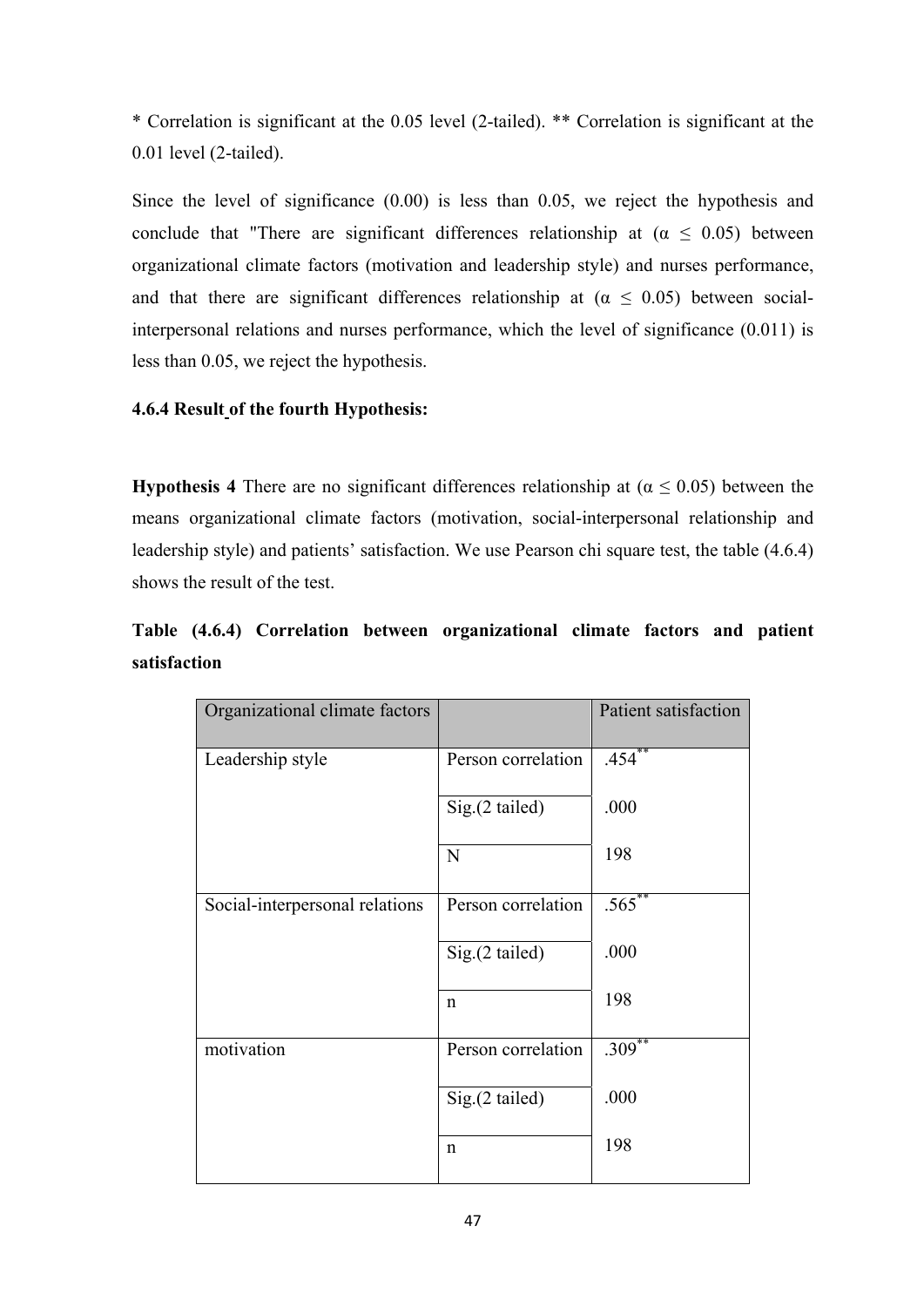\*\* Correlation is significant at the 0.01 level (2-tailed).

Since the level of significance (0.00) is less than 0.05, we reject the hypothesis and conclude that "There are significant differences relationship at  $(\alpha \le 0.05)$  between organizational climate factors (leadership style, social-interpersonal relations and motivation) and patient satisfaction.

#### **Summary**

Nurse's performance in dialysis units has moderate response (69.3%) for many reasons; unsuitable number of nurses to number of patients which it leads to workload, fatigue, job dissatisfaction, insufficient time that nurses can do the all nursing procedures (documentation, treating patients and giving medicine), and lack of breaks during shifts period because increase number of patients, lack of knowledge, skills, experience about dialysis units for equipments and tools, administration of dialysis unit does not adopt reward and punishment system for evaluation nurses performance.

Patient satisfaction dialysis units have moderate response (73.3%) for many reasons; lack the presence of renal specialists, social workers specialists and diet specialist to follow up the kinds of provided is another advantage, insufficient using for developed dialysis machines, tools, signs, inflexible of working hours in dialysis units in some cities because increase number of patients for decrease equipments, dialysis machines, specialist, and nurses.

Female who are working in dialysis units more than male, which affect on the nature of work as (workload, vacations, opportunities, etc) and affect of these on performance, 59.4% of nurses hold diploma degree ( 2 years ), it shows lack of interest administration for continue education, training sessions, suggestions, submitted initiatives, and provide scholarships for nurses.

Leadership style factor is high response (74.1%) on nurses performance (See table 4.3.1), motivation factor is moderate response (54.5%) on nurses performance in dialysis units (See table 4.3.3), it affects passively for salary; do not dues given commensurate the size of tender efforts, not equal opportunities for all, insufficient working vacations,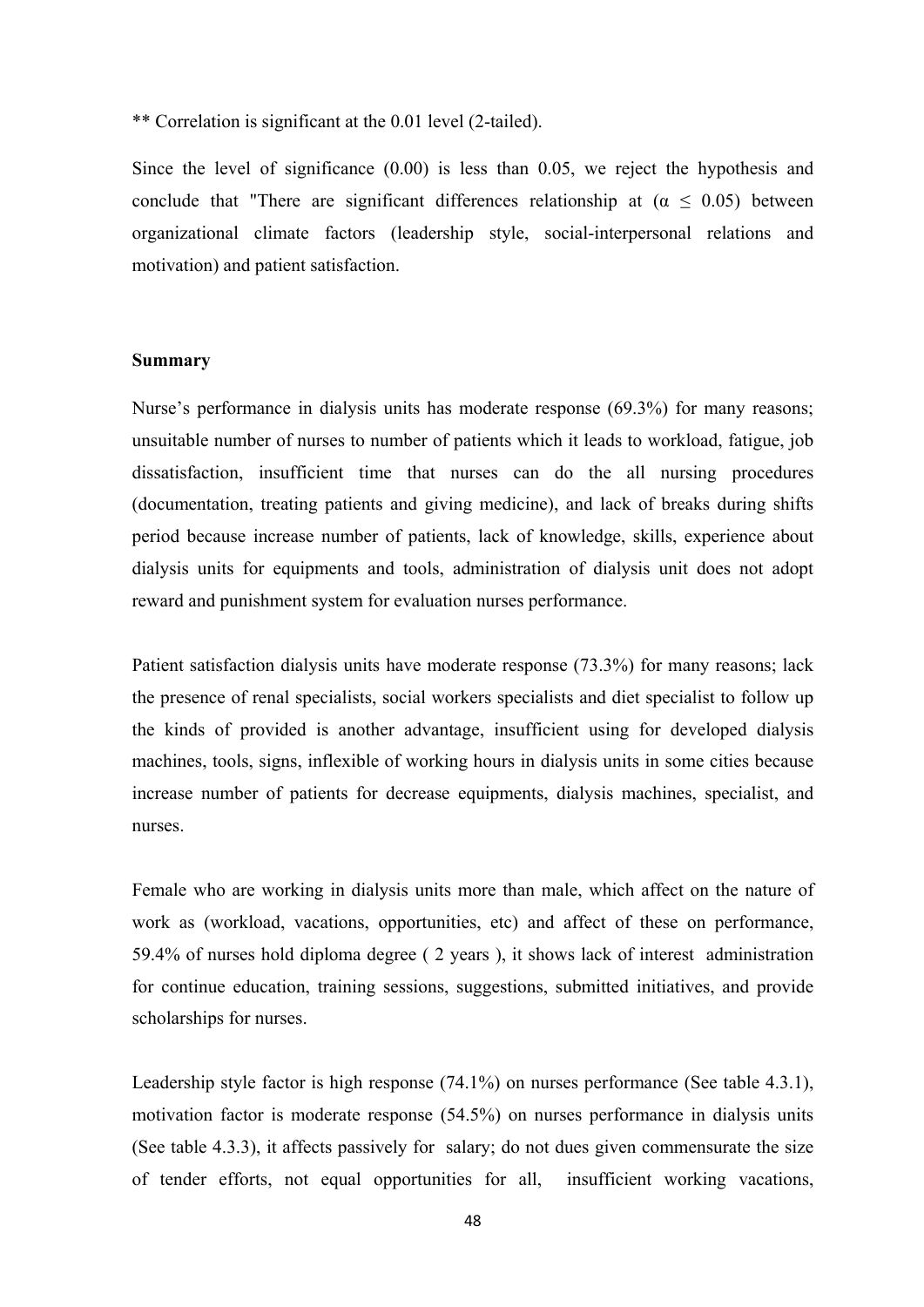transportation allowance, risk allowance for nurses, administration does not encourage of relations between co-workers, suggestions, submitted initiatives, administration does not provide training sessions and scholarships for nurses and social-interpersonal relations factor is moderate response (71%) on nurse performance (see table 4.3.1).

There are no significant differences between socio-demographic variables and selected organizational climate factors (leadership style, motivation) except social-interpersonal relationship for workplace dialysis units and academic degree, there are exists significant relations between selected organizational climate factors (leadership style, socialinterpersonal relationship, motivation) and nurses performance in dialysis units in West Bank hospitals.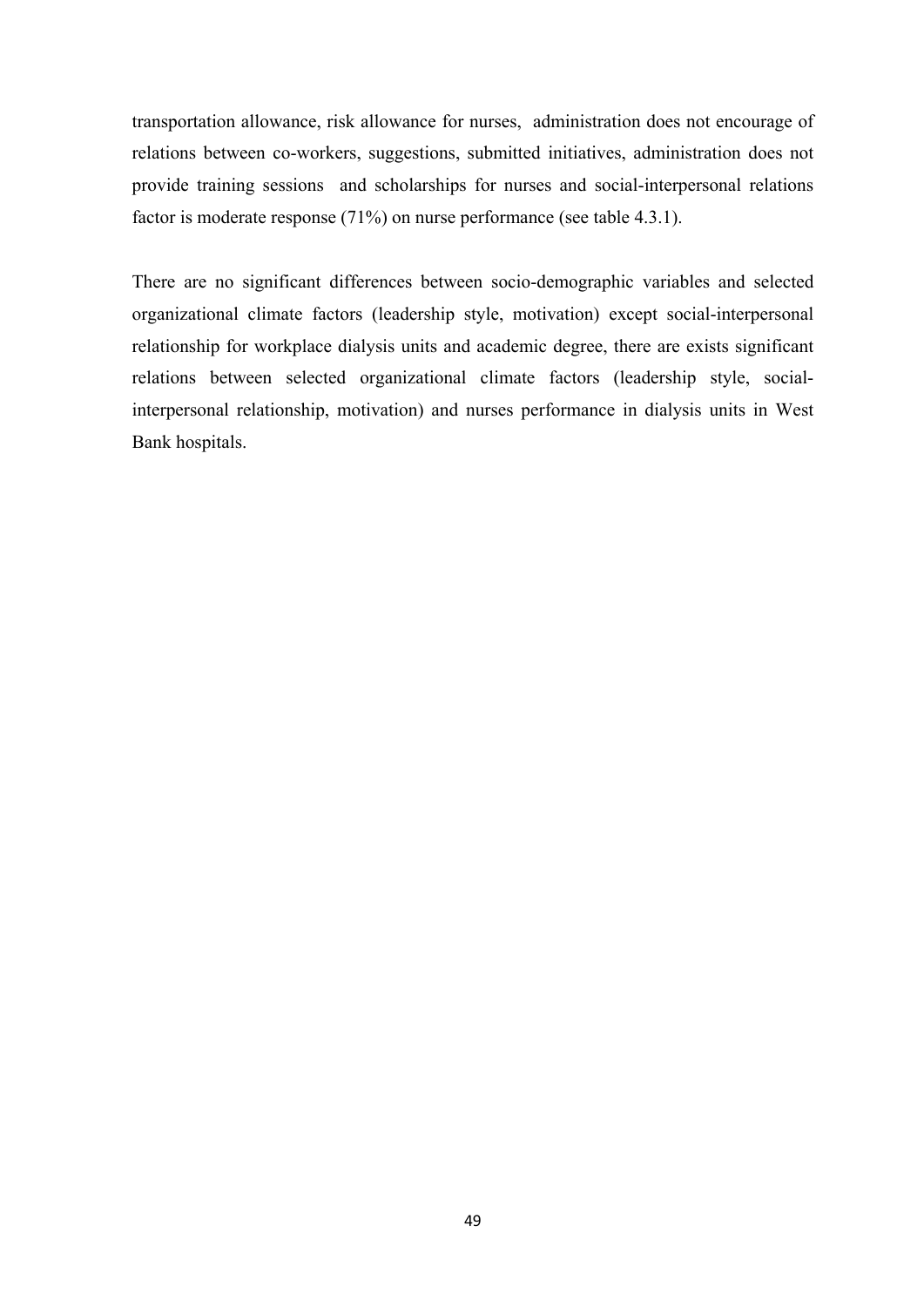# **Chapter**

## **Discussion**

### **Introduction**

In this chapter, results of the study are discussed followed by key conclusions and recommendations. The researcher proposes some further research that may provide additional insight to organizational climate factors and effect on nursing performance and patient satisfaction.

### **5.1 Effect of organizational climate factors**

To study the organizational climate factors and effectiveness in nursing performance in dialysis units in West Bank hospitals, questionnaire items distributed first leadership style, second the social-interpersonal relations, motivation third measure nursing performance.

# **5.1.1 Effect of leadership style on nurse's performance**

This organizational climate factor consists of 6 items related to leadership style in dialysis units in West Bank hospitals (Table 4.3.1), which shows response is high and that's mean that the leadership style in dialysis unit effect on nurses performance; there is a clear goal and vision in dialysis unit, and nurses determine the rules and regulations. One of the most important factors affecting the leadership is clarity of tasks and objectives, this result also was agreed study of Rizi, (2013) that showed leadership is viewed as an important predictor and plays a central role in organizational climate, leadership is a management function, which is mostly directed towards people and social interaction, as well as the process of influencing people so that they will achieve the goals of the organization. While administration allow nurses to take decisions making which affect trust and cooperation between head of dialysis unit and nurses, and affect encouraging, innovation, change and motivation work of nurses are mediating response, theses result based on few of nurses of higher degree in dialysis units (30.4%) are BA, although 63.8% nurses of experience of years from 5 to 15 years, recurrent study is consistent the study of Alomar, (2003) that showed dimension of management style also contained nursing staff's participation in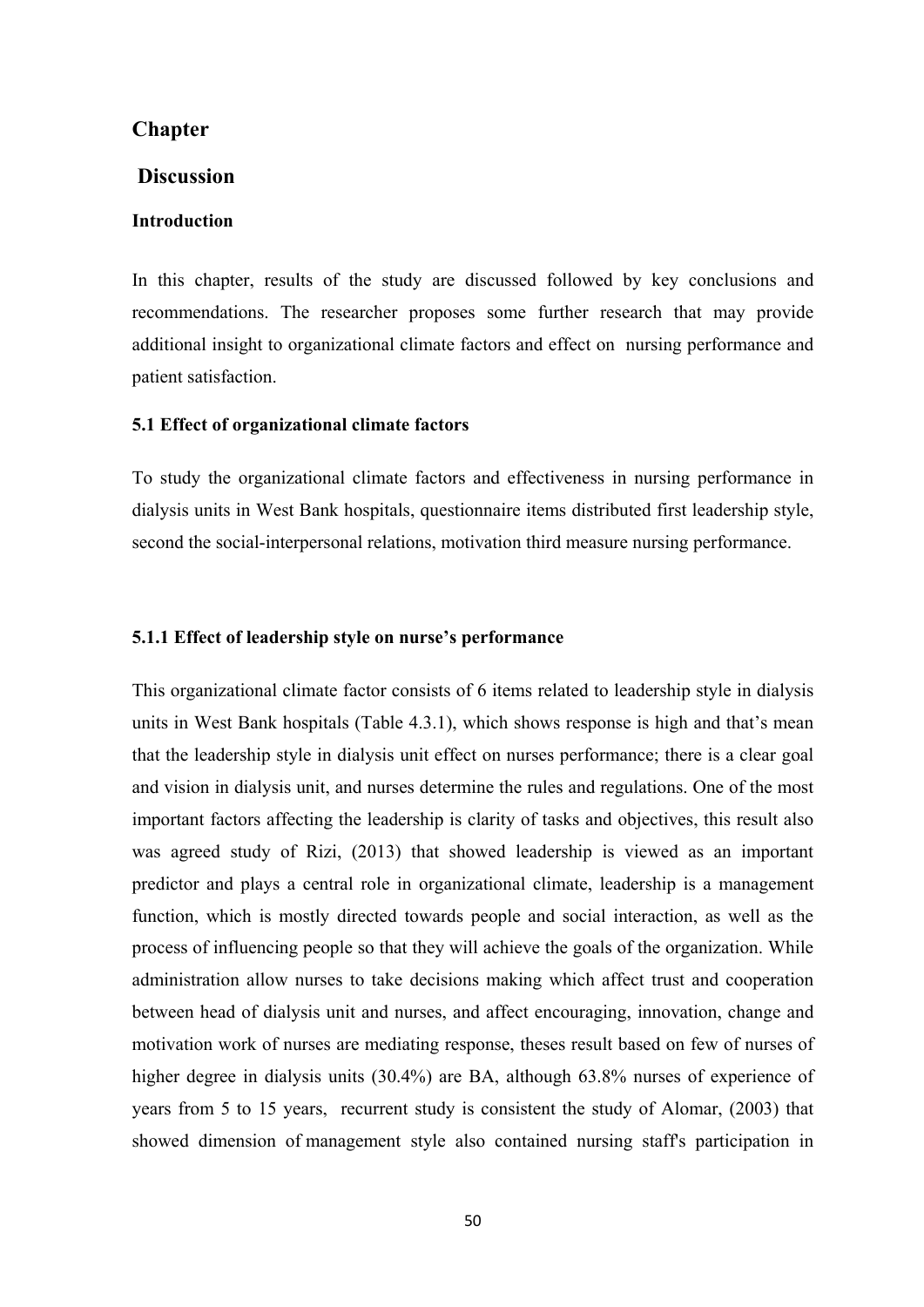decision making regarding the management of their departments and the ability to plan and execute their work.

#### **5.1.2 Effect of socio-interpersonal relations**

This subcategory consists of 6 items related to socio-interpersonal relations in dialysis units in West Bank. Table (4.3.2) showed that 71% it's moderate. That's mean that the socio-interpersonal relations between co-workers and professional health in dialysis unit affect on nurses performance; mediating response of nurses in dialysis unit about the relationship in the department encourages challenge and competition, connection and cooperation between the department employee and other departments, and nurses feeling that the administration is not satisfied of the social relation between the employees, which effect passively on nurses performance, this result inconsistent study of Safey-Eddiin, (2003) which has confirmed that among the most important factors that affect the positive behavior of the nurses are the human relations, specially the relationship of the supervisor with her subordinates of nurses. The study consequently; support, assistance, encouragement and help the nurse to feel secure create a positive impact on the performance and behavior.

# **5.1.3 Effect of motivation**

This subcategory consists of 11 items related to motivation in dialysis units in West Bank. Table (4.3.3) showed that 54.5% it's moderate. That's mean that the motivation in dialysis unit affects nurses performance passively; dues given not commensurate the size of tender efforts, not equal promotion opportunities for all, don't provide scholarships and training sessions for nurses, while mediating response for nurses feel satisfied about the salary that their get, keep working in dialysis unit, retirement and insurance system prompts them to hold on to work, insufficient working vacations, transportation allowance and risk allowance for nurses, and administration not attention for suggestions, submitted initiatives and not encourages moral sides. In spite of this, nurses feel the importance and humanitarian aspects of this job, this effect on performance positively. These results are consistent study of Hawley, (1992) confirmed that among these are lack of opportunities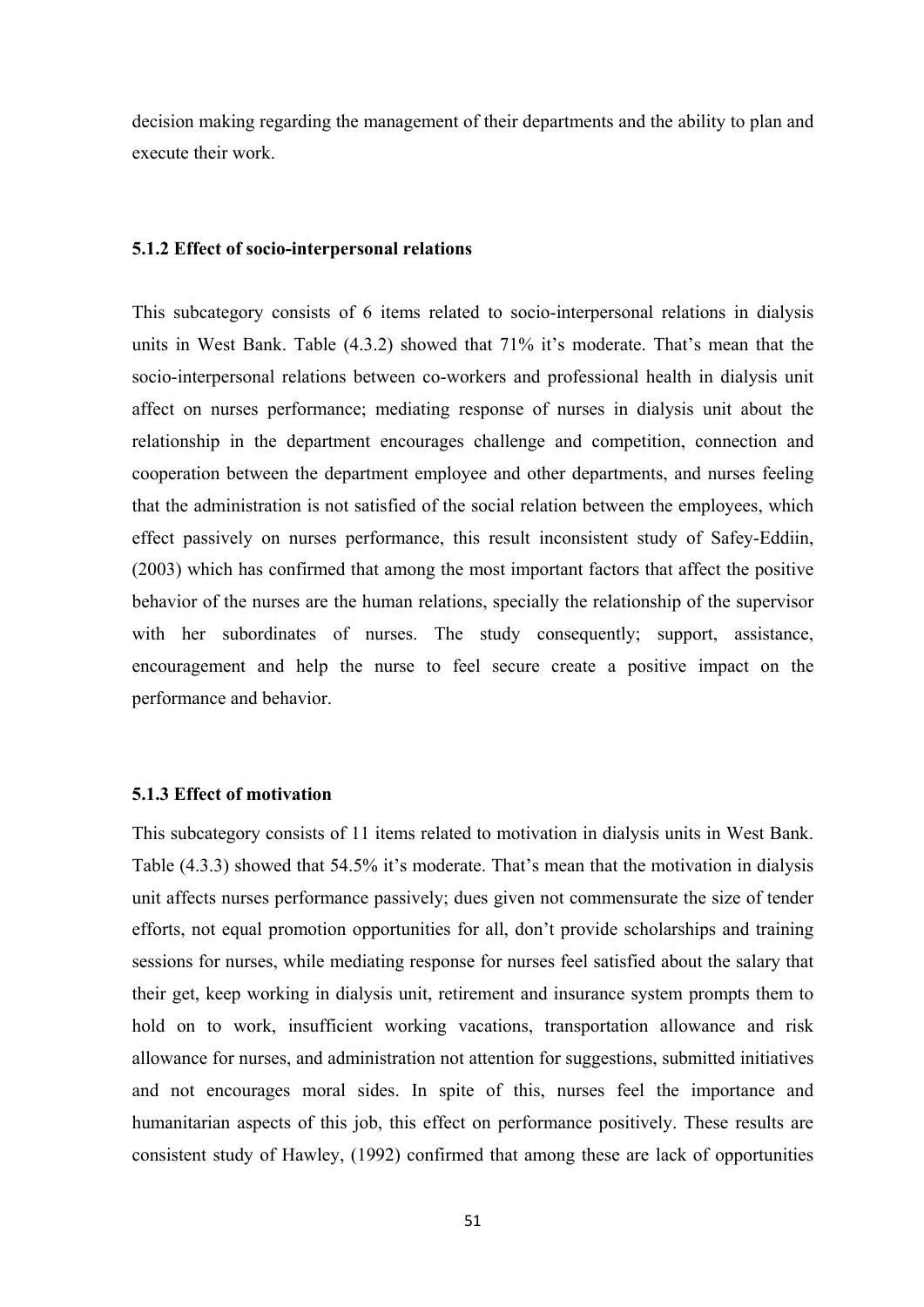sources for education and training and development, lack of staff development and promotions and inadequate rewards with the level of performance.

#### **5.2 Nurse's performance**

This subcategory consists of 15 items related to nursing performance in dialysis units in West Bank. Table (4.4) which indicate that 69.3% it's moderate.

organizational climate effect on nurses performance moderately; nurses low response for the number of nurses is suitable to the number of patients in dialysis unit, nurse's moderate response for they can do the all nursing procedures (documentation, treating patients and giving medicine) because insufficient number of nurses, working hours are unsuitable to the number of patients, during the shifts, it leads to shortage time for relaxing, these results are inconsistent study of Dawson, et al., (2008) showed that there is a clear relationship between performance and climate, the more the climate is better the performance is best. Administration of dialysis unit did not provide training and workshops for nurses and new tools and equipments, and it did not adopt reward and punishment system for evaluating performance, this effect for nurses performance negatively, this result is inconsistent study of Ayyash, (2011) concluded that nurses working at EGH are generally motivated and their performance is high and the results of the study raised the need of training and equitable work schedule to enhance motivation and reinforce. High responses of nurses in dialysis units commit to work time within the department, work in emergent circumstances, complete the job duties and requirements, cooperation with others, using of the kidney's tools and equipments in a highly experienced and professional way, then all of these make satisfaction of manager on the level of nurse's performance, this result is consistent study of Al-Shanty, (2006) showed that there is a positive attitude of study sample toward organizational climate at the Palestinian National Authority (P.N.A), positive effect of organizational climate at PNA on the level of PNA level of performance.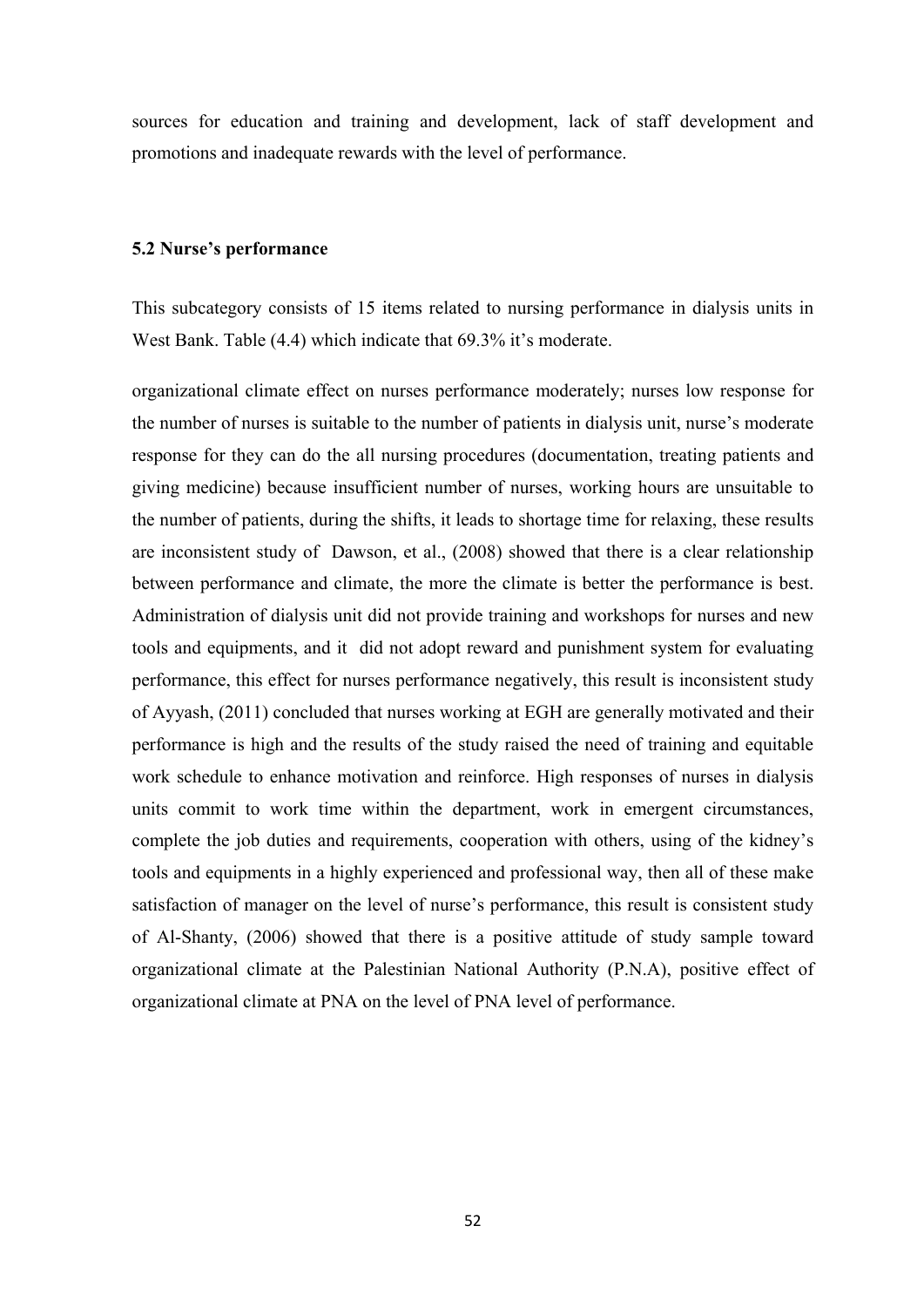#### **5.3 patient's satisfaction**

Organizational climate factors effect on patient's satisfaction in dialysis units in West Bank hospitals, that 73.3% its moderate; dialysis unit insufficient the presence of specialists, social specialists to care for patients cases, and diet specialist to follow up the kinds of provided is another advantage, not flexible of working hours in the department to check over any time. On the other hand, high responses of patient about dialysis department; administration and nurses are committed to provide the health service on time, this result is consistent study of Doris, (2004) showed patients cared for on units that nurses characterized as having adequate staff, good administrative support for nursing care, and good relations between doctors and nurses were more than twice likely as other patients to report high satisfaction with their care, and their nurses reported significantly lower burnout. Patients having trust doctors, nurses and specialists working in the department for their knowledge, skills, employees in the department are highly organized, and professionals in handling their works, and the department is clean and waiting area is suitable, although deficiency of tools, machines, signs, this result is consistent study of Eleuch, (2011) that also highlighted the need to adopt a development that enhances technical quality and medical practices in Japanese health care centers. Employees in the department are characterized by the spirit of humor and friendship, follow up different patients cases, respond for requests confidentially, quickly and effectively, this result is consistent study of Ezgi, et al., (2013), that result a high level of social support decreased the level of fatigue, when giving care to patients on hemodialysis nurses should consider the effect of social support on fatigue and approach their patients from this perspective.

# **5.4 Effect of socio-demographic data on organizational climate factors**

Regarding age, gender, years of experience and according to table (4.6.1.1, 4.6.1.2, 4.6.1.4), there are no significant differences between socio-demographic data (age, gender, years of experience) and organizational climate factors, 62.3% of nurses in dialysis units range of age 26-35 years, they do not have sufficient experience to meet work requirements in dialysis unit, build relationships, they do not have ability to make decisions for themselves, 63.8% nurses who are working in dialysis units in West Bank from 5 to 14 years of experience this effect positively of organizational climate; more years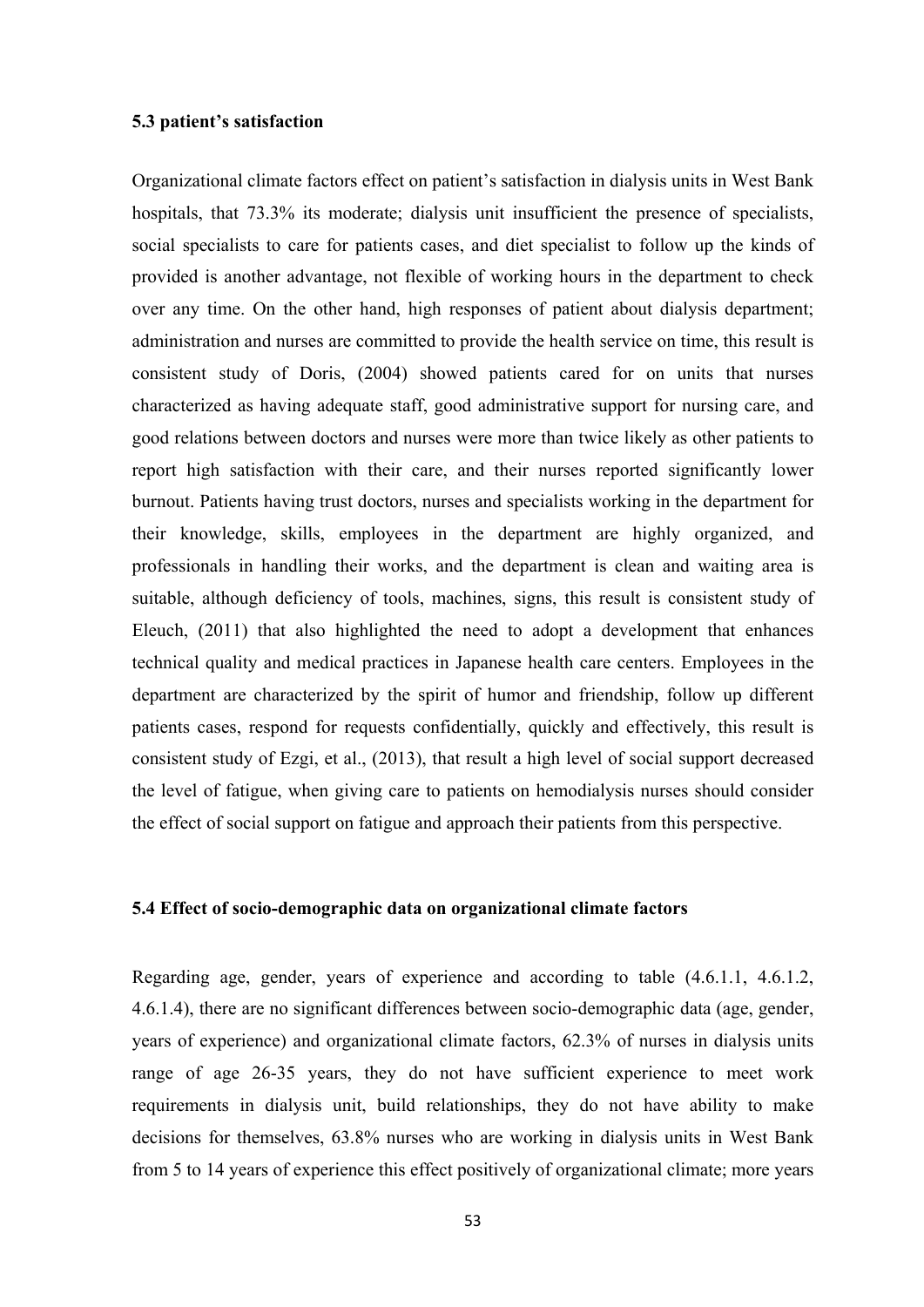of service for nurses, increase communication, relations, skills, and job satisfaction they have, reflecting the lack of their sense of problems, these results are consistent study of AL-Ahmadi, (2009) showed that job performance is positively related to some personal factors, including years of experience, nationality, gender, and marital status. The gender in nurse not effect on organizational climate factors because the male and female work together as a team, 58% nurses who are working in dialysis unit in west bank governmental hospitals female, that effect on decision making, work schedules are the most important reason for nurses leave the work, this result is inconsistent study of Bhattacharya, (2013) showed that there is a positive relationship between perceived organizational climate and work motivation for female group of employees who have more favorable attitude towards organizational climate than that of male group. Besides this, work motivation is also better among female group than that of male group. Duration of service has also significant impact in this regards.

Regarding workplace, academic degree and according to table (4.6.1.3, 4.6.1.5), there are no significant differences between academic degree and organizational climate factors (leadership style and motivation), while social-interpersonal relations between health worker team in dialysis unit are differences, This indicate that leadership style and motivation are not affected by academic degree; that the work in dialysis unit is the same for the nurses who hold diploma, bachelor's or higher graduate; there is no reduction of working hours or addition of vacations, motivations and increase positions. 59% of nurses in dialysis unit are diploma, so that it effects for social- interpersonal relations by administration doesn't allow scholarship, equal responsibility for continue education and training, and communication between nurses, this result is consistent study of AL-Ahmadi, (2009) showed Level of education is negatively related to performance and highlights the impact of national culture on job performance and work attitude among nurses in Saudi Arabia, and other countries facing the issue of multi-national work force.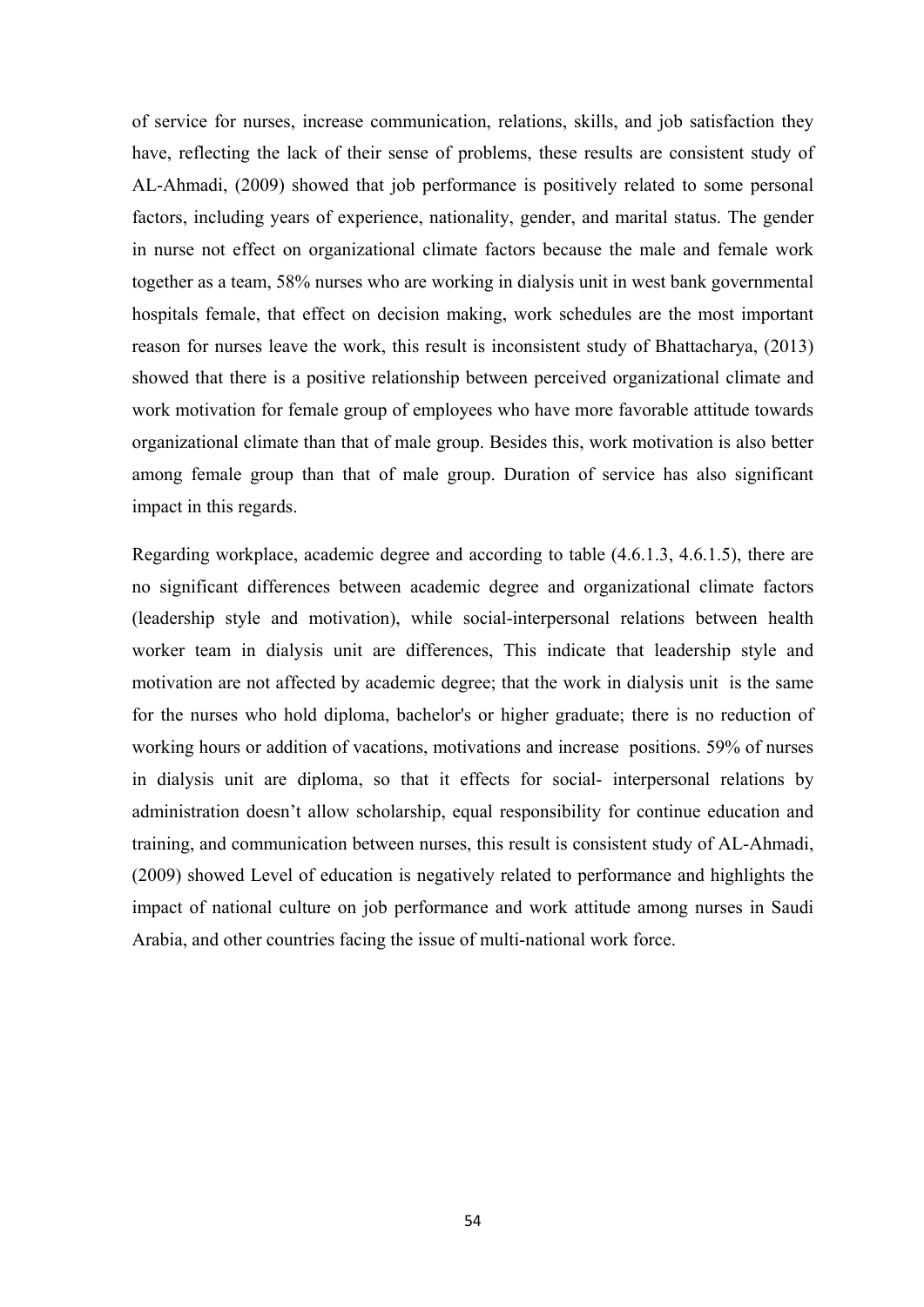## **Chapter Ι**

## **Conclusion and Recommendation**

#### **6.1 Conclusion**

This study assess selected organizational climate factors (motivation, social-interpersonal relationship and leadership style) affecting on nurses performance and patients satisfaction in dialysis unit in West Bank hospitals. The socio-demographic variables not effect on organizational factors which are selected and nursing performance, except workplace dialysis units and academic degree of nurses which effect on social-interpersonal relations and the study give more result.

#### **6.2 Recommendation**

- 1. Attention of Palestinian Ministry of Health to the structure of dialysis units in West Bank governmental hospital, to meet the requirements of staff working as ( specialist, nurses, employees, workers) and patients, contributing to the improvement of performance and achieve satisfactions and goals.
- 2. Work to improve methods of decision- makes, and involvement nurses in decision making and problem solving, regardless of age, gender ….etc.
- 3. Giving the right of nurses to participate in the elaboration of strategic policies and plans for the future by providing suggestions, putting plans and programs that improving their performance and impact on job satisfaction.
- 4. Development and improvement team of health professional by opened opportunities for education by providing scholarship and training courses.
- 5. Opening new channels of communication between administration and staff of workers on the one hand, and between staff of workers and patients on the other hand, and providing contact and communication between dialysis units and other units in hospitals.
- 6. Increasing the degree of trust between the administration and the nurses on the one hand, and between nurses and patients on the other hand.
- 7. Exploit properly technological development, by providing adequate training and acquire the skills needed.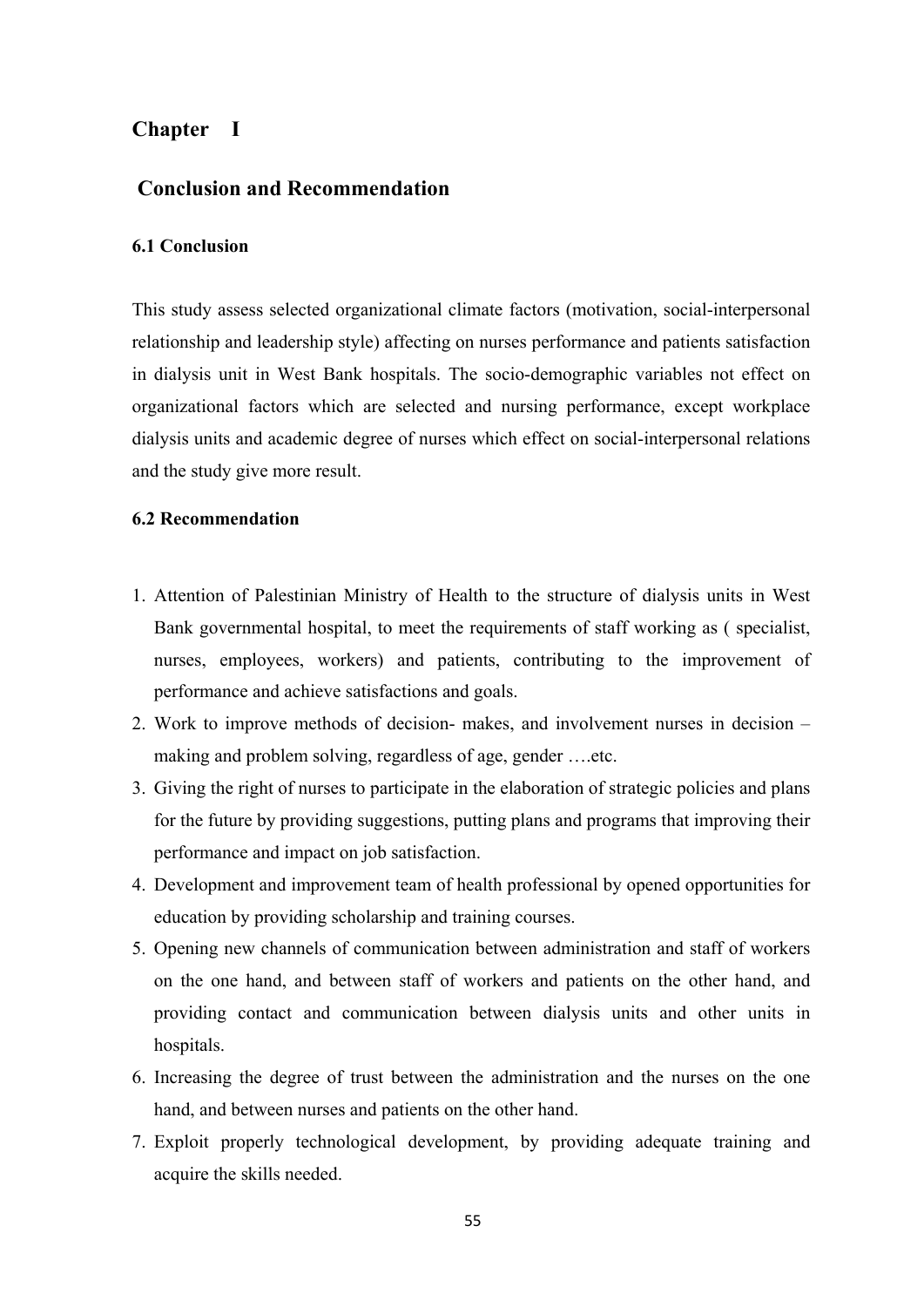- 8. Distribution nurses those occupying jobs that are fit with their qualifications and experiences.
- 9. Providing financial allocations and capabilities needed by Palestinian Ministry of Health to support and develop the performance of nurses.
- 10. Conducting a lot of studies and researches related to organizational climate factors and nurses performance in dialysis unit and other units in hospitals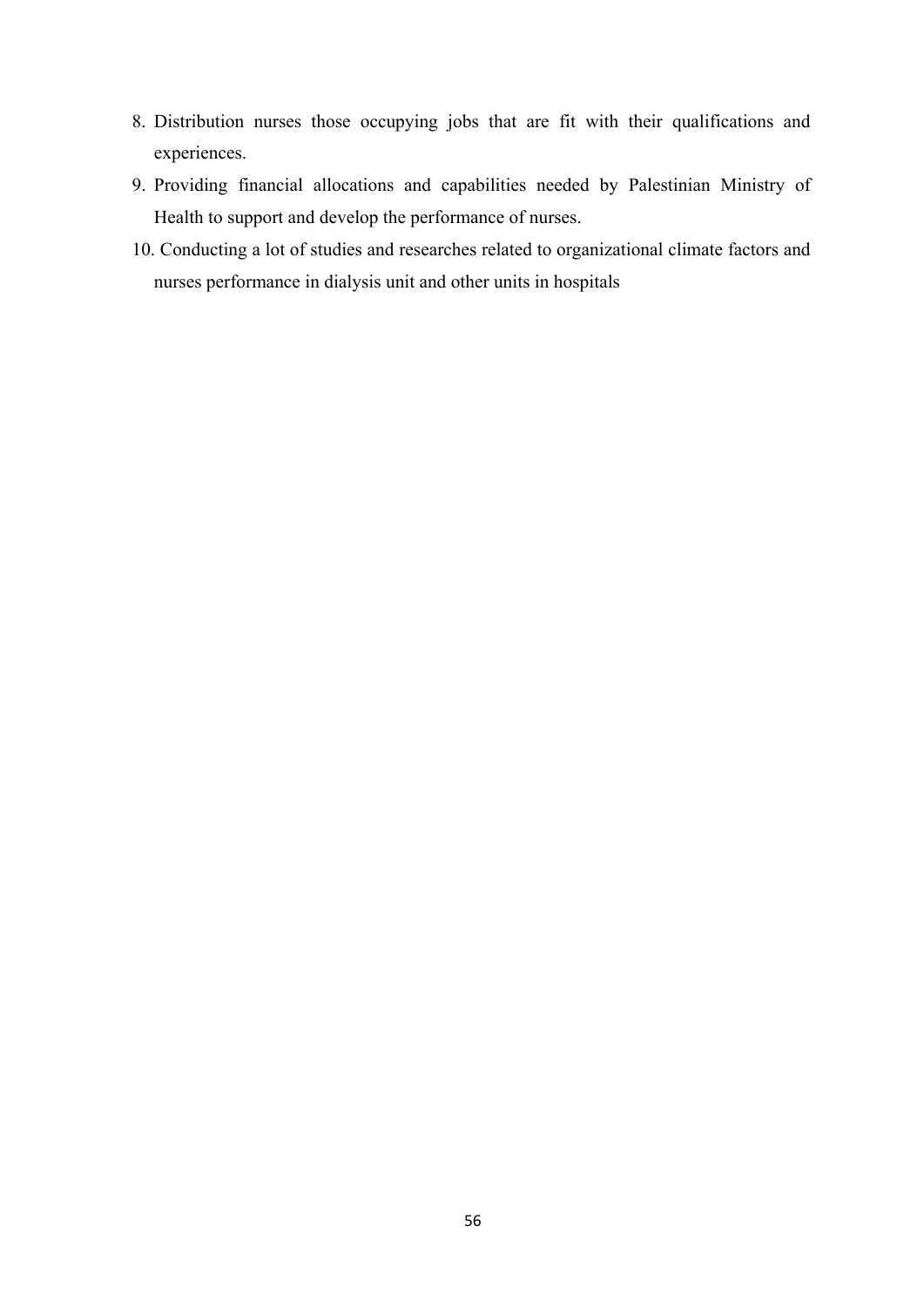#### **References**

Abramowitz S., Cote A., Berry E., (1987). Analyzing patient satisfaction with nursing care. *Nurse Res*, 5, 100–108.

AL- Ahmadi H., (2009). Factors affecting performance of hospital nurses in Riyadh. *International Journal of Health Care Quality Assurance*, 22 (1), 40-54.

American Nurses Association, (1996). *Nursing Quality Indicators,* Definitions and Implications.

American Nurses Association, (2012). What is nursing? . Inc. Retrieved 16 June 2012.

Amirul S. R., & Daud H. N., (2012). *European Journal of Business and Management*. 4, 93-201.

Aragon S.J., Gesell S.B., (2003). A patient satisfaction theory and its robustness across gender in emergency departments. *Am J of Medical Quality*, 18, 229-40.

Ayyash H., & Al-Jeesh Y., (2011). Nurses' Motivation and their Performance at European

Awamleh N. A. H. K., (1994). Managerial Innovation in the Civil Service in Jordan: A Field Study. *Journal of Management Development,* 13(9), 52-60.

Babbie E. R., (2007). The basics of social research **(**4th ed).

Best M., & Thurston N., (2004). Measuring nurse job satisfaction. *Journal of Nursing Administration, 34*(6), 283-290.

Bhattacharya S., & Mukherjee M., ( 2013). Organizational Climate and work Motivation - A Study on Private Sector Organization. *Indian journal research*, 2(1).

Brissette, I., Cohen, S., & Seeman, T. E. (2000). Measuring social integration and social networks. In S. Cohen, L. Underwood, & B. Gottlieb (Eds.), *Measuring and intervening in social support* (pp. 53–85). New York: Oxford University Press.

Brown S. P., & Leigh T. W., (1996). A new look at psychological climate and its relationship to job involvement, effort and performance. *Journal of Applied Psychology,*  81(4), 358-368.

Campbell J.P., et al., (1993). Personnel selection in organizations, New York: Jossey Bass. 35-70.

Chaaya M., Rabal B., Morou G., & Kaiss N., (2003). Implementing patient-centered care in Lebanon. *Journal of Nursing Administration*, 33(9), 437-440.

Ciccarelli S.K., & Meyer G.E., (2006). Psychology, Upper Saddle River, *NJ Pearson Prentice Hall.* P. 4.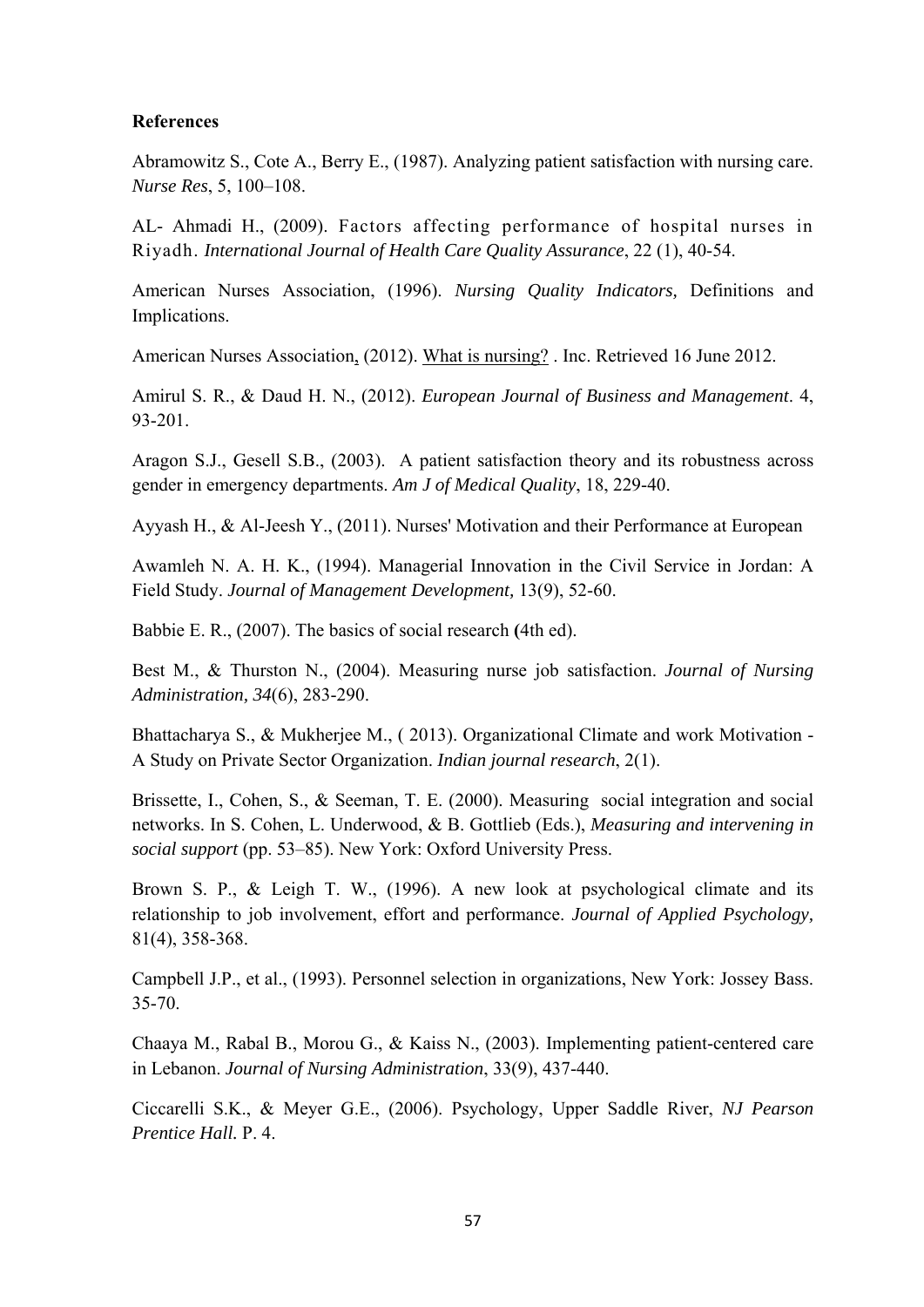Cleary P. D. S., Edgman-Levitan S., McMullen W., & Delbanco T. L., (1992). The relationship between reported problems and patient summary evaluations of hospital care. *Qual Rev Bull*. 18, 53-59.

Daft, R.N., & Noe, R.A., (2001). *Organizational Behavior.* Florida: Harcourt College Publishers.

Daresh J. C., (2002). *What it means to be a Principal: your guide to leadership*. California. Corwin Press Inc

Dawson et al., (2008), Organizational climate and climate strength in UK hospital. *European Journal of Work and Organizational Psychology*, 17(1), 89-111.

 Denison D. R., (1996). What is the difference between organizational culture and organizational climate? A native's point of view on a decade of paradigm wars. *The Academy of Management Review, 21*, 619-654.

Dirks J., Zeeuw D., Agarwal S., Atkins R., Rotter R., Amico G., Bennett P., Nahas M., Valdes R., Kaseje V., Katz I., Nicker S., Iturbe B., Schieppati A., Shaheen F., Amorn C., (2005). Prevention of the chronic kidney and vascular disease: Toward global health equity-the Bellagio 2004 declaration. *Kidney International,* 68(98), 1-6.

Doris C., Linda H., Aiken., Douglas M., Sean P., Delfino V., (2004). Nurse Burnout and Patient Satisfaction. *Medical Care*. 42( 2 )

Duncan D., (2007). The importance of managing performance processes well. *Kai Tiaki Nursing New Zealand*, 13(10), 25.

Ezgi K., Serap P., Parlar K., Ozgur M., (2013). Relationship between fatigue and social support in hemodialysis patients. *Nursing and Health Sciences,*15, 164–171

Eleuch, Amira E.K., (2011). Healthcare service quality perception in Japan. *International Journal of Health Care Quality Assurance*, 24(6), 417-429(13). Emerald Group Publishing Limited.

Falcone P., & Sachs R., (2007). Productive performance appraisals (2nd Ed.). New York Amacom.

Formella N., & Sheldon R., (2004). Creating a culture of service excellence. *Health Care Manager*, 23(3), 262-267.

Fred Luthans, (2005).*Organizational Behaviour*, 10<sup>th</sup> edition, McGraw Hill International Edition.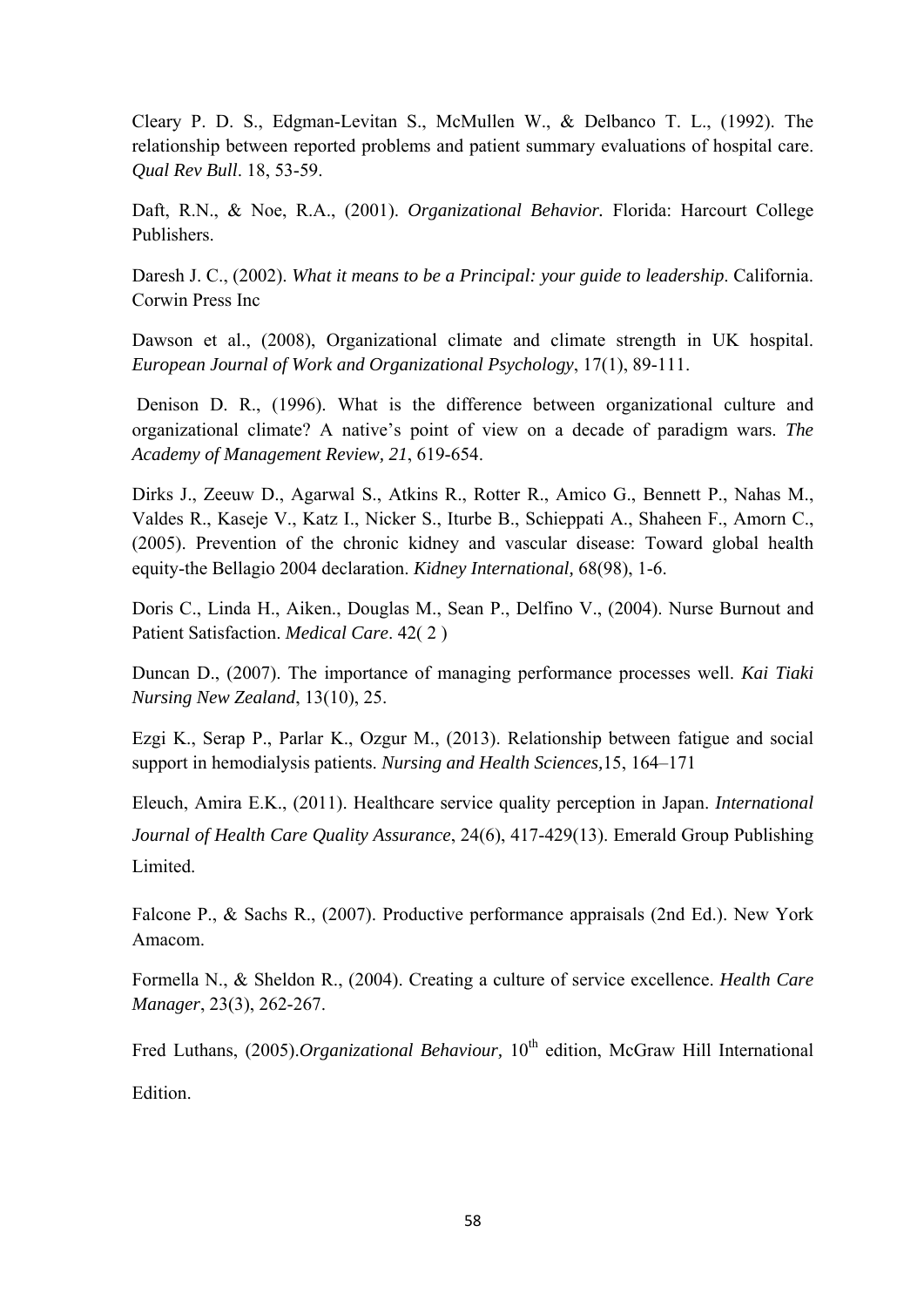Fredrick H., Bernard M., and Barbara S., (1959). The motivation of work. *New York: John Wiley.* 

Gray R., (2007). A Climate of Success. Creating the right organizational climate for high performance. Amsterdam. Elsevier

Greenslade J. H., & Jimmieson N.L., (2011). Organizational factors impacting on patient satisfaction: A cross sectional examination of service climate and linkages to nurses' effort and performance. **International Journal of Nursing Studies**, 48(10), 1188-1198.

Hafiza N., Shah S., Jamseheed H., Zamam K., (2011). Relationship between rewards and employee motivation in the non-profit organization of Pakistan. *Business intelligence Journal*, 4(2), 327–334.

Gaza Hospital in Gaza Strip. *Journal of Al Azhar University-Gaza (Natural Sciences),* 13, 55-68.

Hawley , MP.(1992) . Sources of Stress for Emergency Nurses in Four Urban Canadian Emergency Departments . *Journal of Emergency Nursing*, 18 (3),211- 216.

Hegney, D., Plank, A., & Parker, V. (2003). Nursing workloads: The results of a study of Queensland nurses. *Journal of Nursing Management*, 11, 307-314.

Helm, C., Holladay, C. L., & Tortorella, F. R. (2007). The performance management system: Applying and evaluating a pay-for-performance initiative. Including commentary by candio *Journal of Healthcare Management*, 52(1), 49-63.

Horrocks S., Anderson E., Salisbury C., (2002). Systematic review of whether nurse practitioners working in primary care can provide equivalent care to doctors. *BMJ,*  324(7341), 819–823.

Husban M. & Abu Arub R., (2009). Patient satisfaction with nursing care in Jordan. *Journal of Nursing Management*, 17, 749–758.

Husseini A., Abu-Rmeileh N., Mikki N., & Abu Ghosh H., (2009).Cardiovascular diseases, diabetes mellitus, and cancer in the occupied Palestinian territory. *The Lancet*, 373(9668), 1041- 1049.

James L. A., & James L. R., (1989). Integrating work environment perceptions: Explorations into the measurement of meaning. *Journal of Applied Psychology*, 74, 739- 751.

James L. R., & McIntyre M. D., (1996). Perceptions of Organizational Climate. Individual Differences and Behavior in Organizations, Jossey-Bass, San Francisco, *CA*. 416-450.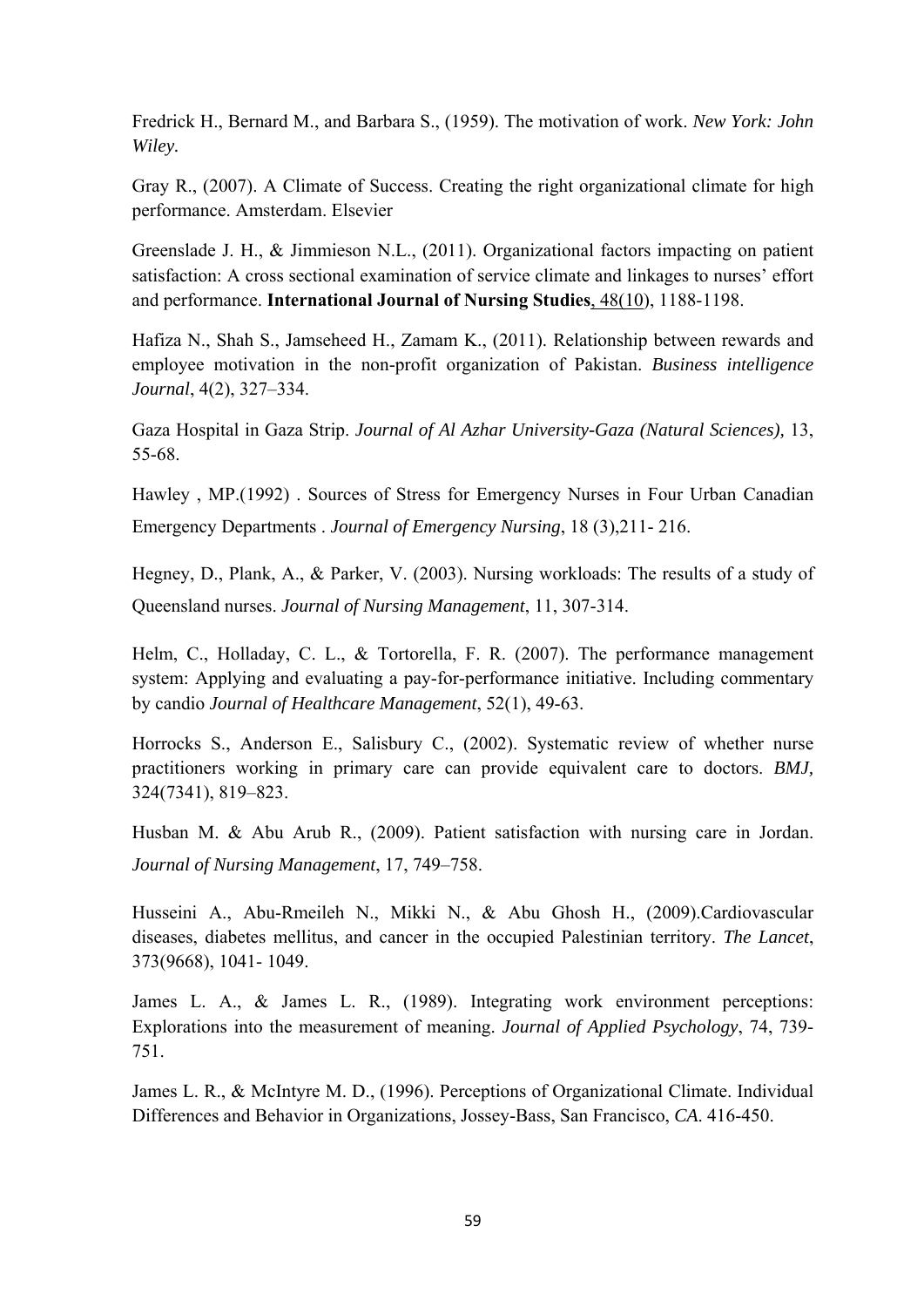James, L. R., Carol, C. C., Emily, K., Patrick, K. M., Matthew, K. M., Mary Ann, W., et al., (2008). Organizational and psychological climate: A review of theory and research*. European Journal of Work and Organizational Psychology,* 17(1), 5–32.

Johansson P., Oleni M., & Fridlund B., (2002). Patient satisfaction with nursing care in the context of health care: a literature study. *Scand J Caring Sci*, 16, 337 – 344.

Jooste K., (1993).Communication in *Dimensions of nursing management*, edited by SW Booyens*.* Kenwyn: Juta, 261 -280.

Josten J.C., Ngatham J.E., Thierry H., (2003). The effects of extended workdays on fatigue, health, performance and satisfaction in nursing. *J Adv Nurse,* 4 (6): 643–652.

Kaissi A., Kralewski J., & Curoe A., (2004). How does the culture of medical group practices influence the types of programs used to assure quality of care? *Health Care Manage Rev*, 29, 129–138.

Kane J. S., & Lawler E.E., (1979). Performance appraisal effectiveness: Its assessment and determinants. In B.M. Staw (Ed.). *Research in organizational behavior*, 425-478. Greenwich, CT: JAI Press.

Kangis P., & Williams D.G.S., (2000). Organizational climate and corporate performance: an empirical investigation. *Management Decision*, *38* (8), 531-540.

Keegan, O., & McGee, H. (2002). A Guide to Hospital Outpatient Satisfaction Surveys. Practical Recommendations and the Satisfaction with Outpatient Services (SWOPS) Questionnaire. Dublin: Royal College of Surgeons in Ireland.

Knights K. A., (2006). Psychometric evaluation of Queensland Health's Better Workplaces Staff Opinion Survey. Unpublished honor's thesis. University of Southern Queensland, Toowoomba, Australia.

Kozlowski S. W. J., Doherty M. L., (1989). Integration of climate and leadership: examination of a neglected issue. *Journal of Applied Psychology*, 74(4), 546-553.

Larrabee J. H., Ostrow C. L., Withrow M. L., Janney M. A., Hobbs G. R. & Burant C. (2004). Predictors of patient satisfaction with inpatient hospital nursing care. *Research in Nursing & Health*, 27, 254-268.

Laschinger H.K.S., Shamian, J., & Thomson D., (2001). Impact of Magnet Hospital Characteristics on Nurses' Perceptions of Trust, Burnout, *Quality of Care, and Work Satisfaction. Nursing Economics,* 19(5), 209–219.

Lawzi M., (1995). Satisfaction on the Organizational Climate for Personnel working in Public Sector Hospitals in Jordan, *Studies Journal* , University of Jordan, 26(6), 145-171.

Likert R., (1961) *New patterns o] management.* New York: McGraw Hill.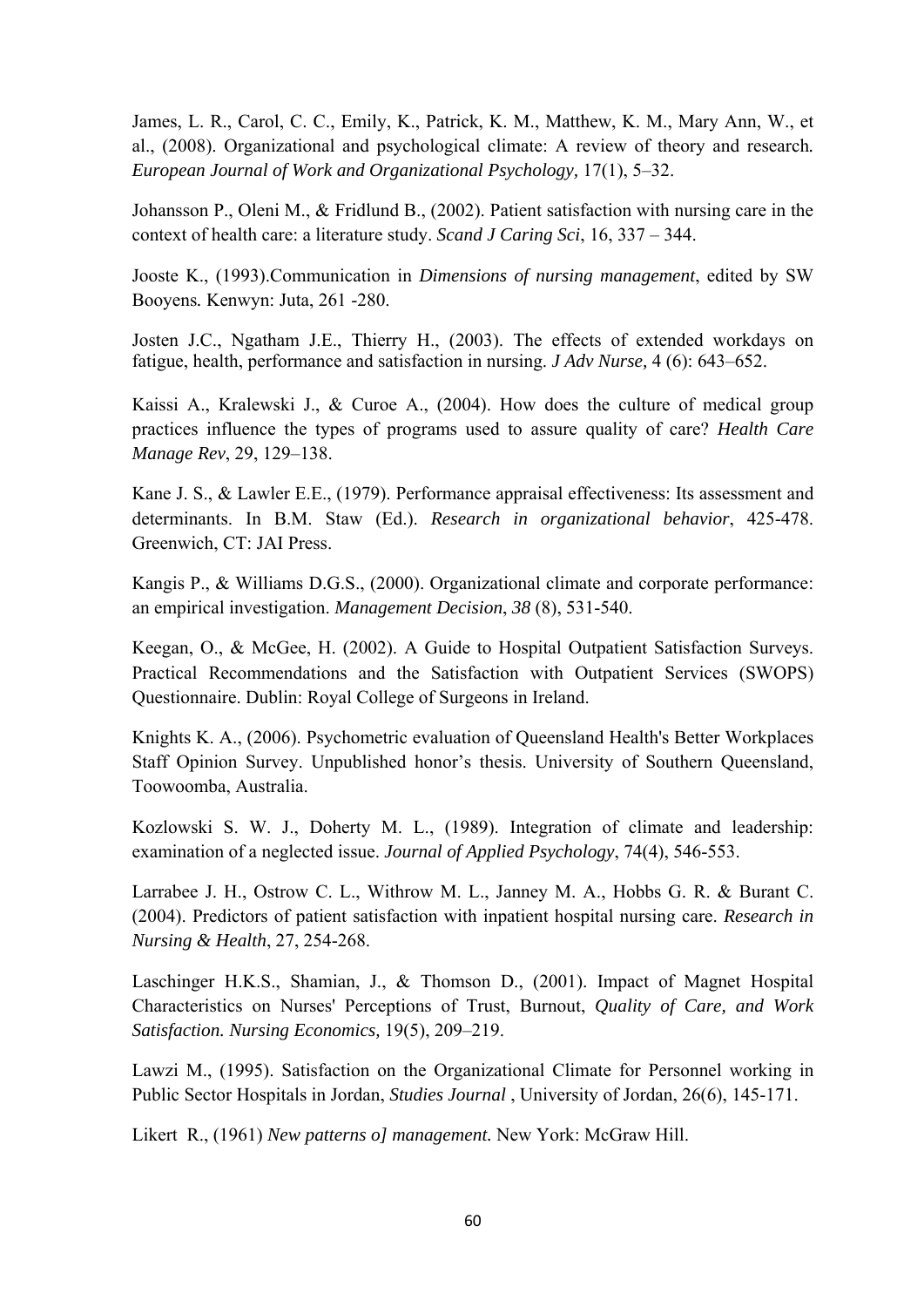Lezzoni L., Davis B., Soukup J., & O'Day B., (2002). Satisfaction with quality and access to health care among people with disabling conditions. *International Journal for Quality in Health care*, 14(5), 369 – 381.

Litwin G.H., & Stringer R.A., (1968). Motivation and Organizational Climate. Boston, MA: Harvard University Press.

Lysaght M. J., (2002). Maintenance dialysis population dynamics: Current trends and longterm implications. *J Am Soc Nephrol*, 13, 37-40.

Marquis B., & Huston C., (2006). Leadership roles and management functions in nursing (5th ed.). Philadelphia: Lippincott Williams & Wilkins.

Mathis R., & Jackson J., (2000). Human Resource Development and Careers, 9th ed., South-Western College Publishing, USA.

McGuire E., & Kennerly S., (2006). Nurse Managers as transformational and transactional leaders. *Nursing Economics*, *24*(4), 179-185.

McLaney M.A., and Hurrell J.J., (1988). Control, stress and job satisfaction in Canadian nurses. *Work and Stress*, 2, 217-224.

Mollaoglu, M. (2006). Perceived social support anxiety and self-care among patients receiving haemodialysis. *Dialysis and Transplantation Journal, 35*(3), 144-155.

Northouse, G. (2007). Leadership theory and practice, (3rd ed), Sage Publication, Inc. 65- 66.

Omar & Badran, (2003). Job Dissatisfaction and Nurses With drawl from Hospitals in Riyadh City. *Journal of King Saud University*, 15(2), 67-122.

Palestinian National Authority. Ministry Of Health, Annual Report, (2012).

 Parsons M., (2004). Capacity building for magnetism at multiple levels. *Topics in Emergency Medicine*, *26*(4), 287-294.

Peplau H., (1989). Interpersonal relationships: The purpose and characteristics of professional nursing. In A. W. O'Toole & S. R.Welt (Eds.), *Interpersonal theory in nursing practice: Selected works of Hildegard E. Peplau (pp. 5–55). New York, NY:* Springer.

Polit D.F., & Beck C.T., (2004). *Nursing research: Principles and methods* (7th ed). Philadelphia: Lippincott Williams & Wilkins.

Polit D.F., & Beck, C.T., (2012). Nursing research: Generating and assessing evidence for nursing practice (9th ed.). Philadelphia: Lippincott Williams & Wilkins.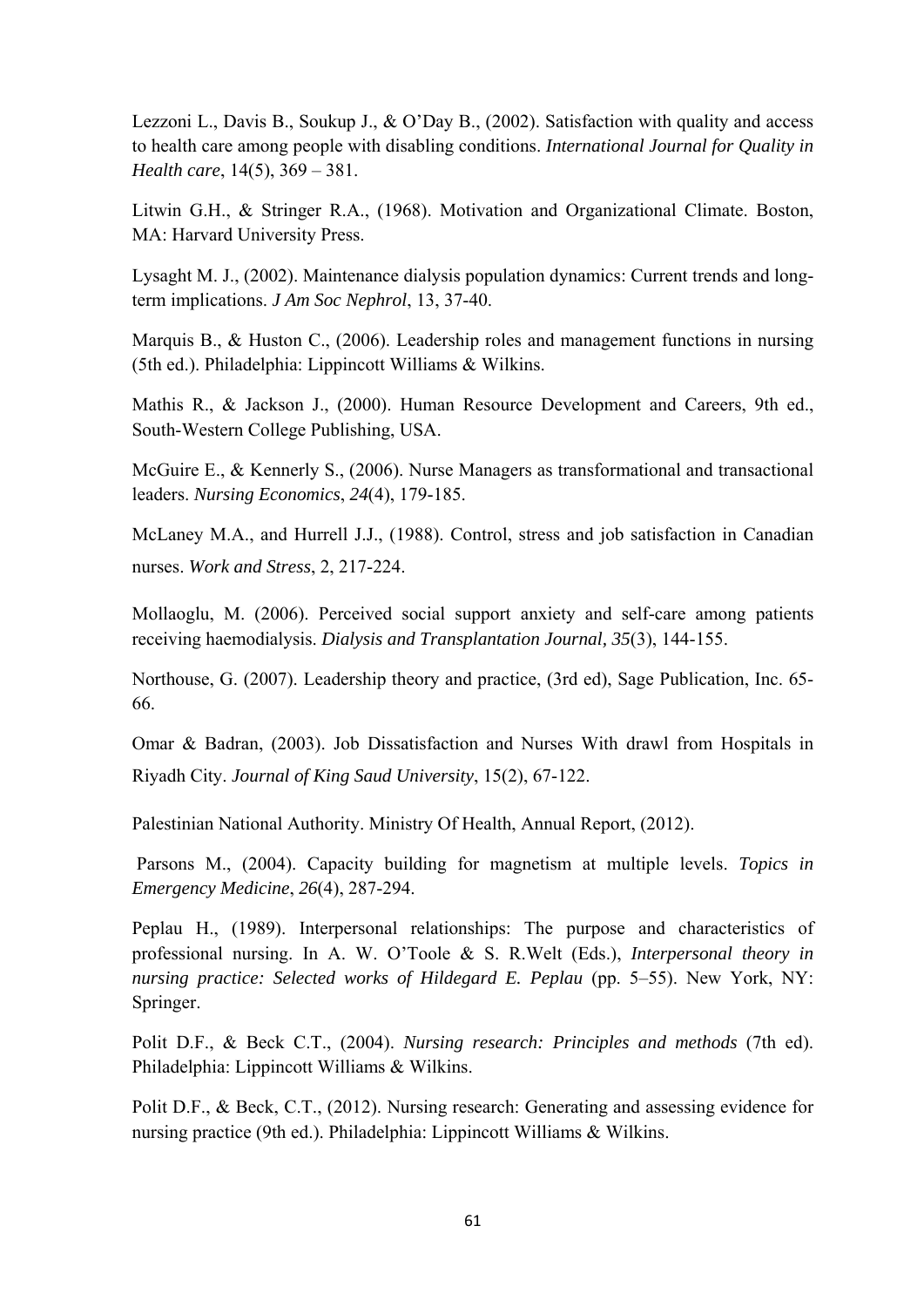Public Health Code, Department of Public Health, (2007). Current with materials published in Connecticut Law Journal through 11/06/2007.19-13-D55a.

Qatawneh, Manar I., (2000). Organizational Climate and its Impact on Creative Conduct: A Field Study of the Administrative Supervisors in the Ministries of Jordan, unpublished Master thesis, University of Jordan, Amman.

Rathert C., & May Douglas R., (2007). Health care work environments, employee satisfaction, and patient safety: Care provider perspectives, *Health Care Management Review*, 32, 1, 2-11.

Rizi R. M., Azadi A., Farsani M. E., Aroufzad Sh., (2013). Relationship between leadership styles and job satisfaction among physical education organizations employees. European Journal of Sports and Exercise Science, 2 (1), 7-11

Rotundo M., & Sackett P.R., (2002). The relative importance of task, citizenship and counterproductive performance to global ratings of job performance: a policy-capturing approach. *Journal of Applied Psychology,* 87(1), 66–80.

Safey EL-Din, Dalia, (2003). Factors Affecting Assertive Behavior Of Nurses Working In Different Units Cairo University Hospitals. Master's Thesis. Cairo, Cairo University.

Saltonistal R., (1996). Human Relationships in Management, Al-Nahda Library, Cairo.

Sathvik B., Parthasarathi G., Narahari M., Gurudev K., (2008). An assessment of the quality of life in haemodialysis patients using the WHOQOL-BREF questionnaire. *Indian Journal of Nephrology, 18*(4), 141-149

Schneider B., (1990). *Organizational climate and culture.* San Francisco, California: Jossey–Bass Inc. Publishers

Schwirian P. M., (1978). Evaluating the performance of nurses: A multidimensional approach. *Nursing Research, 27*(6), 347-351.

Shanti M., (2006). Effects of Organizational Structure on Human Resources Management, Higher Education Thesis, Islamic University, Gaza.

Sharif B. F. T., (2008). Patient's satisfaction with hospital services at Nablus district. West Bank. Palestine. *Unpublished master thesis*, An- Najah National University. Palestine.

Shdaifat E. A., (2012). Quality of Life of Caregivers and Patients Undergoing Haemodialysis at Ministry of Health of Jordan. *International Journal of Applied Science and Technology,* 2 (3), 75.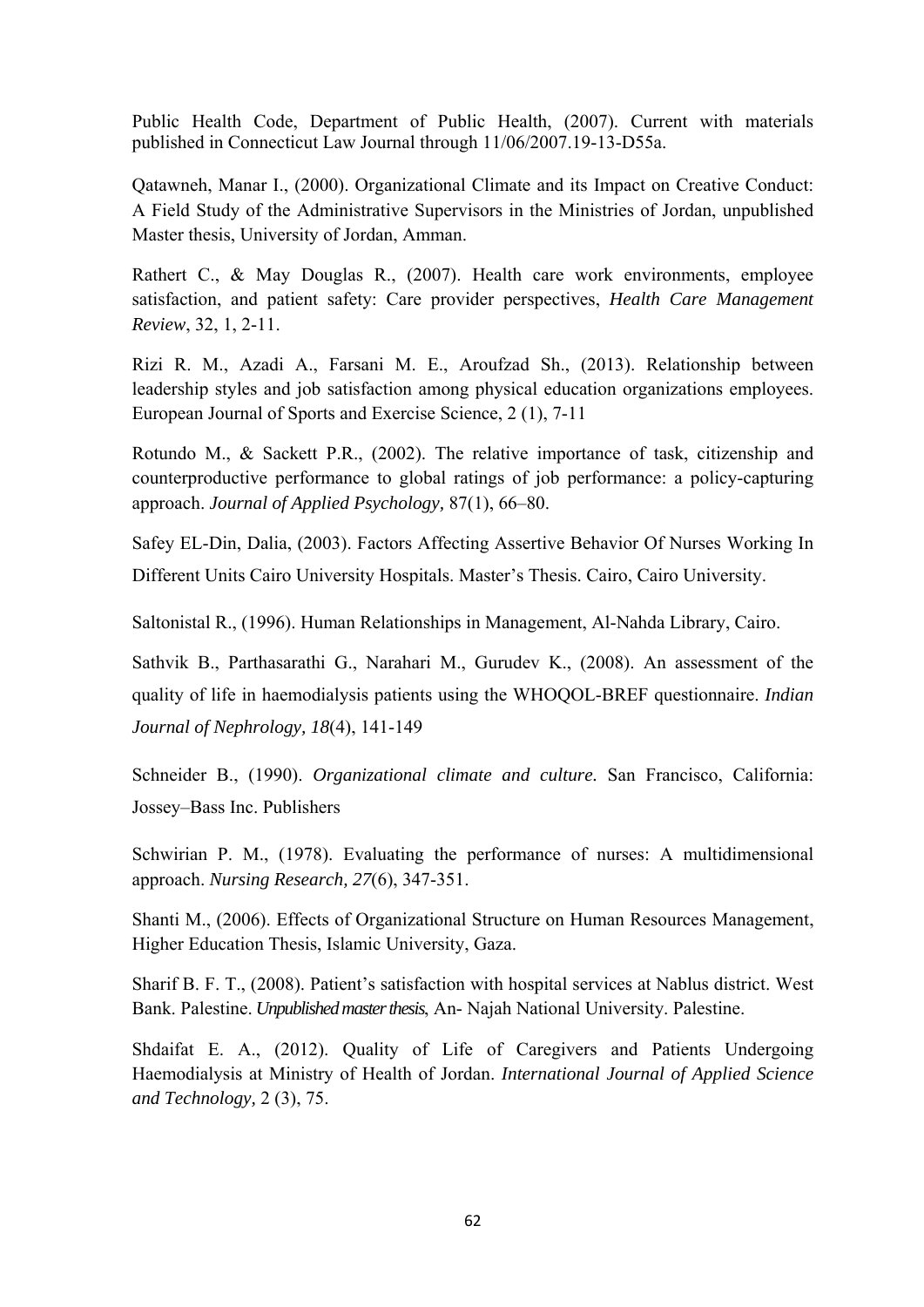Schulte M., Ostroff C., & Kinicki A.J., (2006). Organizational climate systems and psychological climate perceptions: A cross-level study of climate. *Journal of Occupational and Organizational Psychology*, 79, 645-671.

South Africa, (2011). Human resources for health South Africa. *HRH strategy for the health sector*: 2012/13–2016/17, viewed 13 December 2012, from http://www.psyssa.com/ documents/HRH

Specter P. E., (2002). Employee control and occupational stress. *Current Directions*, *11*, 133-136.

Stordeur S., D' Hoore W., & Vandenberghe C., (2001). Leadership, Organizational Stress and Emotional Exhaustion Among Hospital Nursing Staff. *Journal of Advanced Nursing*, 35, 533 – 542.

Sunila K., (2009): Motivation and performance – What behavioral scientists say?

Swansburg, R. C. & Swansburg, R. J., (1999). Introductory management and leadership for nurses. 2nd edition. Sudbury: Jones and Bartlett Publishers.

Thyer G., (2003). Dare to be different: Transformational leadership may hold the key to reducing the nursing shortage. *Journal of Nursing Management*, 11, 73-79.

Tonges M., Rothstein H., Carter H., (1998). Sources of Job Satisfaction in Hospital Nursing Practice. *Journal of Nursing Administration*, 28, 47-61.

Upenieks V., (2000). The relationship of nursing practice models and job satisfaction outcomes. *Journal of Nursing Administration*, *30*(6), 330-335.

Wesorick B., (2004). A leadership story about caring. *Nursing Administration Quarterly*. *28*(4), 271-275.

Westaway M.S., Rheeder P., Van Zyl D.G., & Seager J.R., (2003). Interpersonal and organizational Dimensions of Patient satisfaction: The moderating effects of health Status. *International Journal for Quality Health Care,*  http://intqhc.oxfordjournals.org/cgi/content/full/15/4/337. Accessed 2007/04/30.

Wilson P., Madary A., Brown J., Gomez L., Martin J., & Molina T., (2004). Using the forces of magnetism to bridge nursing research and practice. *Journal of Nursing Administration*, *24*(4), 39-47.

Wilson M. G., DeJoy D. M., Vandenberg R. J., Richardson H. A., & McGrath A. L., (2004). Work characteristics and employee health and well-being: Test of a model of healthy work organization. *Journal of Occupational & Organizational Psychology*, 77(4), 565-588.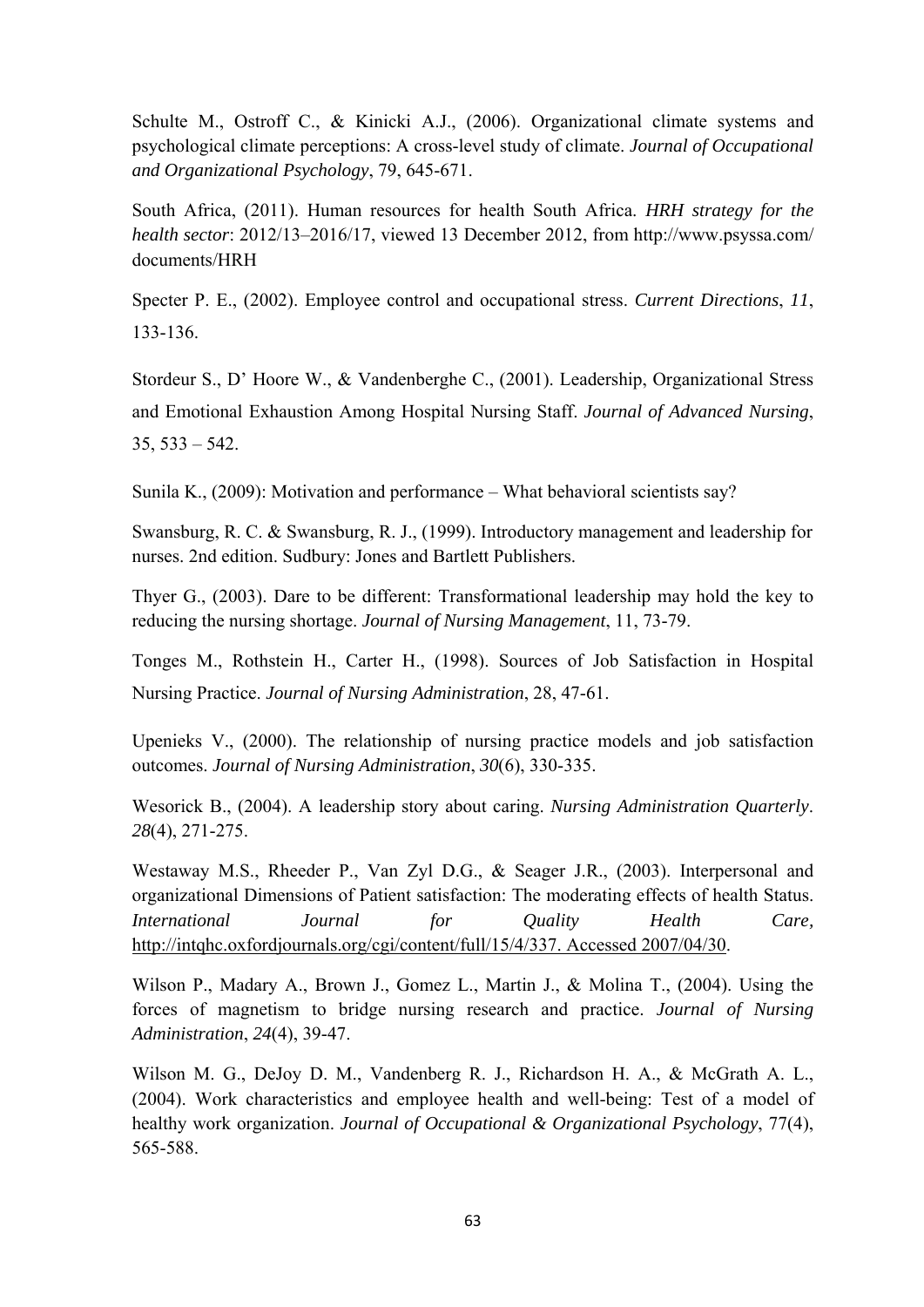Winch, PJ, Bhattacharyya, K, Debay, M, Sarriot, EG, Bertoli SA & Morrow, RH., ( 2003). Improving the performance of facility- and community-based health workers. *State-of-the-Art Series: Health Worker Performance.* Maryland: The Child Survival Technical Support (CSTS) project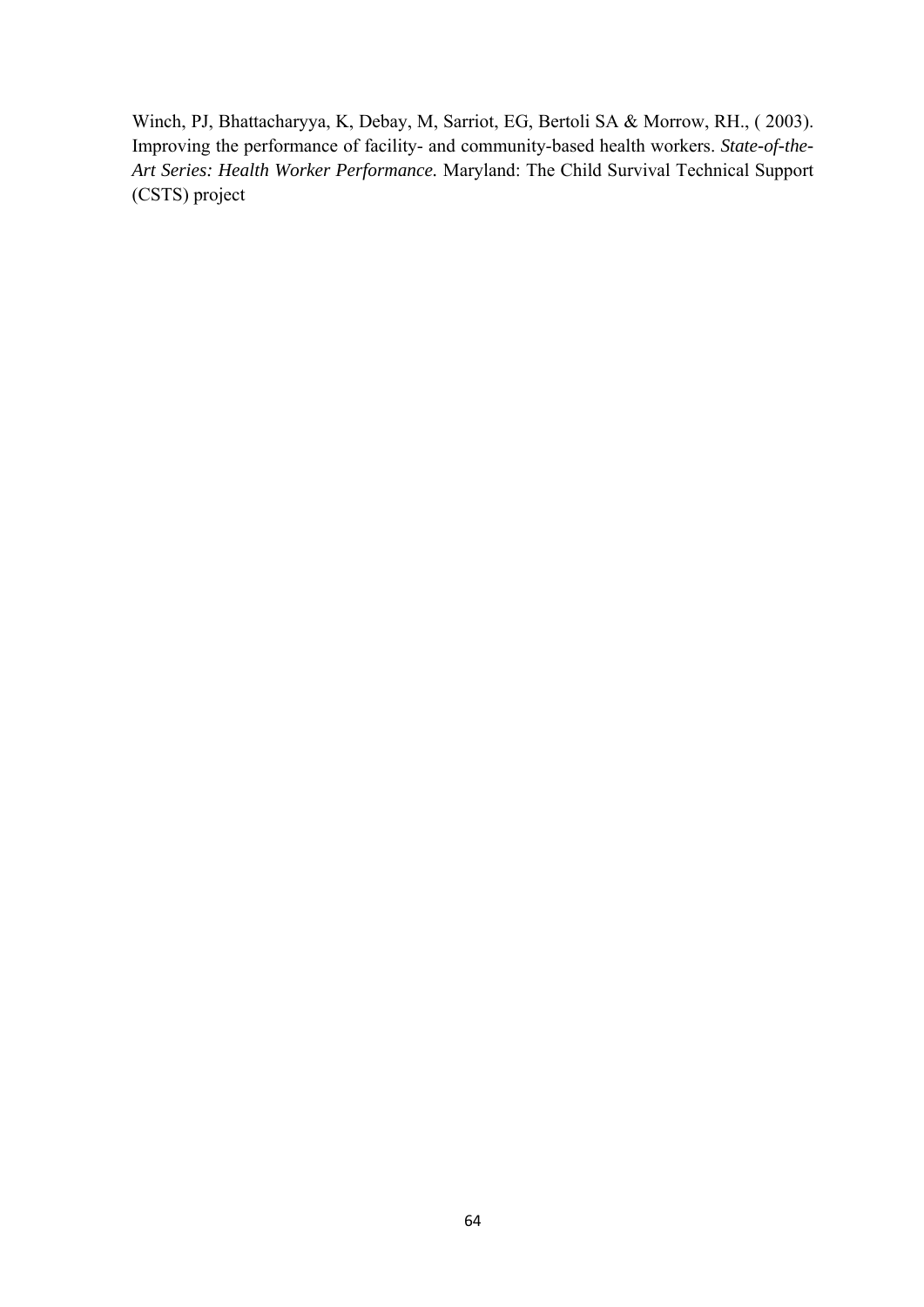## **بسم االله الرحمن الرحيم**



#### **ملحق رقم (1)**

#### **الممرضين/ الممرضات**

**جامعة القدس** 

**آلية التمريض/ ماجستير ادارة في التمريض** 

**الدراسات العليا** 

# **م/ نموذج استبانة خاصة بالممرضين/ الممرضات الذين يعملون في قسم الكلية في مختلѧف محافظѧات الضفة الغربية**

**الممرض الكريم/ الممرضة الكريمة** 

**السلام عليكم و رحمة االله و برآاته** 

نضع بين ايديكم استبانـة الدراسـة التي تتعلق في (أثر عوامل المنـاخ التنظيمي على اداء الممرضين و رضـا المرضى في وحدة غسيل الكلي في مستشفيات الحكومة بالضفة الغربية) ، و هي جزء من متطلبات شهادة الماجستير في ادارة التمريض في جامعة القدس ، و تود الباحثة في ان تتقدم بوافر الشكر و الامتنان مقدماً لانكم ستخصصون جزءاً من **وقتكم الثمين للاجابة على فقراتها ، آما تود الباحثة ان تبين ما يلي :** 

- **.1 لا حاجة لذآر الاسم حيث سيتم التعامل مع البيانات بسرية تامة و ان البيانات ستستخدم لاغراض البحث العلمي حصراً**
- 2. ان نجاح هذه الدراسة يتوقف على صحة الاجابة و دقتها ، لذا يرجى التريث و الموضوعية في تحديد الرأي **لغرض تحقيق الاهداف التي ترجوها المؤسسات الصحية .**
	- **.3 لا توجد اجابات صحيحة و اخرى خاطئة بقدر ما تعكس الاجابة وجهة نظرآم عن آل فقرة من فقرات الاستبانة.**
		- **.4 يرجى عدم ترك اي فقرة دون اجابة**
		- **.5 ان الباحثة مستعدة للاجابة عن اية تساؤلات او اشكالات قد تواجهكم**

**مع الشكر و التقدير** 

**الباحثة سمر الجلاد**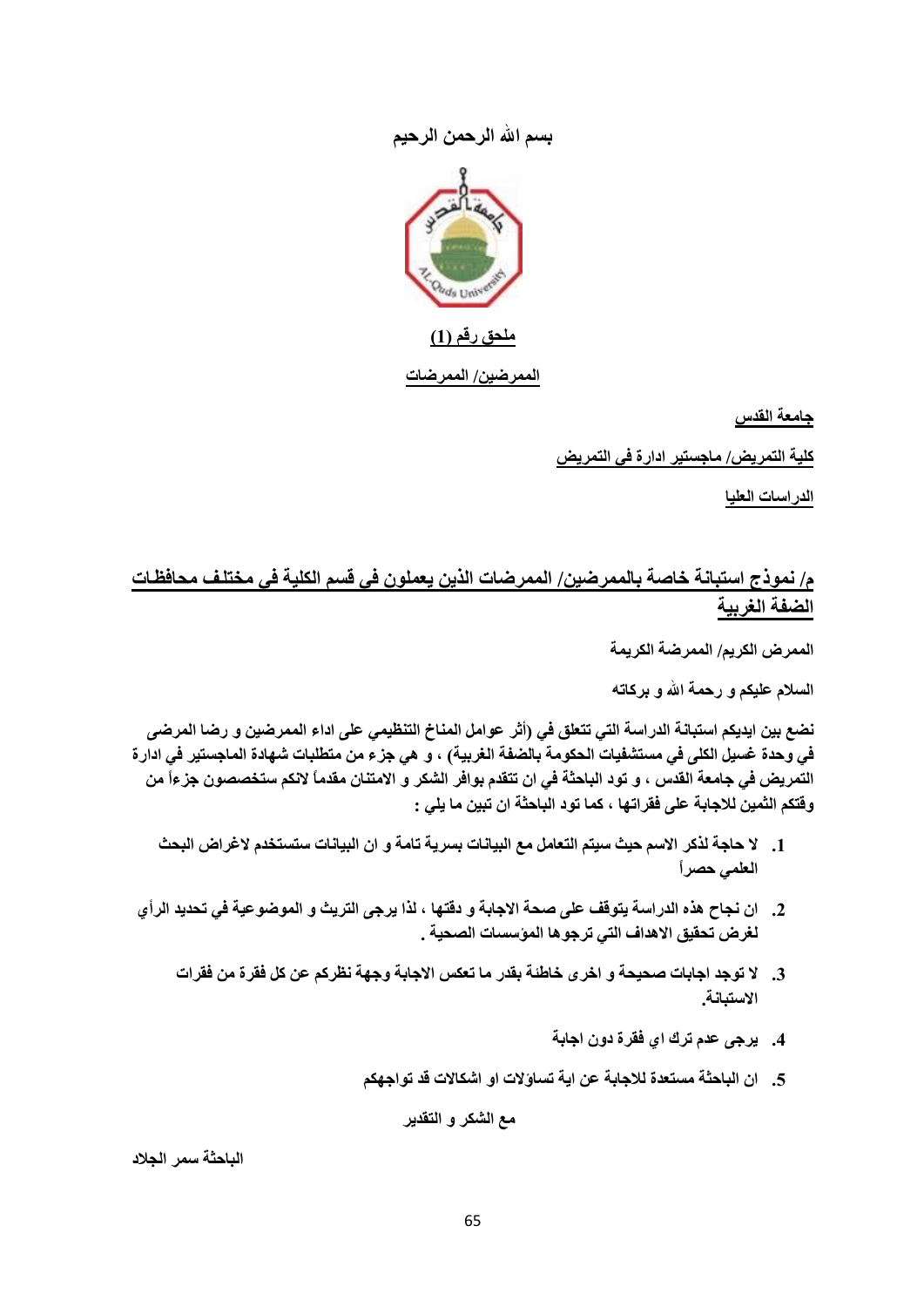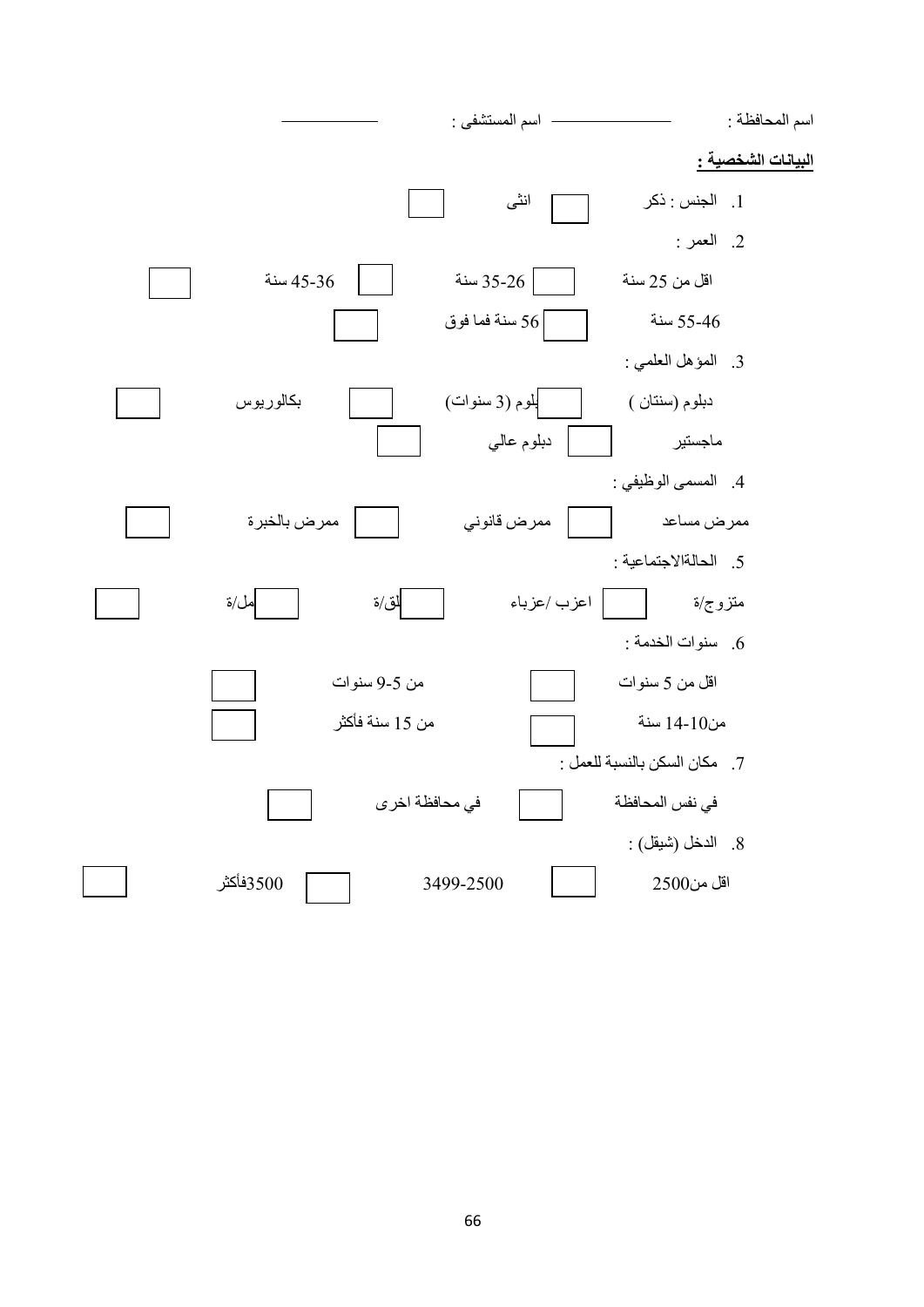## **.1 النمط القيادي السائد في وحدة غسيل الكلية**

| غير موافق<br>بشدة | غير<br>موافق | محايد | موافق | موافق بشدة | العبارة                                                          | الرقم               |
|-------------------|--------------|-------|-------|------------|------------------------------------------------------------------|---------------------|
|                   |              |       |       |            |                                                                  |                     |
|                   |              |       |       |            | يوجد  هدف واضح و رؤيا و رسالة  واضحة لقسم الكلية                 | $\vert \cdot \vert$ |
|                   |              |       |       |            | تهتم ادارة القسم بتطبيق السياسات و التعليمات المطلوبة منها       | $\cdot$ .2          |
|                   |              |       |       |            | تسمح ادارة القسم بمشاركة الموظفين باتخاذ القرار                  | $\cdot$ .3          |
|                   |              |       |       |            | تهتم ادارة القسم بالتشجيع و الإبداع و التغيير                    | $\cdot$ .4          |
|                   |              |       |       |            | يساعد نمط رئيس/ة قسم الكلية على تقدم العمل .                     | $\overline{.5}$     |
|                   |              |       |       |            | يوجد ثقة و تعاون بين الرئيس / ة و الممرضين داخل وحدة غسيل الكلية | .6                  |

## **.2 العلاقات الاجتماعية و الزمالة التي تسود داخل القسم**

| غير موافق | غير   | محايد | موافق | موافق بشدة | العبارة                                                     | الرقم      |
|-----------|-------|-------|-------|------------|-------------------------------------------------------------|------------|
| بشدة      | موافق |       |       |            |                                                             |            |
|           |       |       |       |            | يسود القسم جو من الصداقة و الزمالة يشعرني بالارتياح         |            |
|           |       |       |       |            | تسود علاقات داخل القسم تشجع التعاون و التحدي و المنافسة     | $\cdot$ .2 |
|           |       |       |       |            | اشعر بأن تلك العلاقات تدعم العمل و لا تعطله                 | .3         |
|           |       |       |       |            | يوجد تواصل و تعاون بين ممرضىي القسم و ممرضىي الأقسام الأخرى | .4         |
|           |       |       |       |            | اشعر بأن الإدارة راضية عن العلاقات الاجتماعية بين الموظفين  | .5         |
|           |       |       |       |            | احتفظ بعلاقات طيبة مع الرئيس /ة في القسم                    | .6         |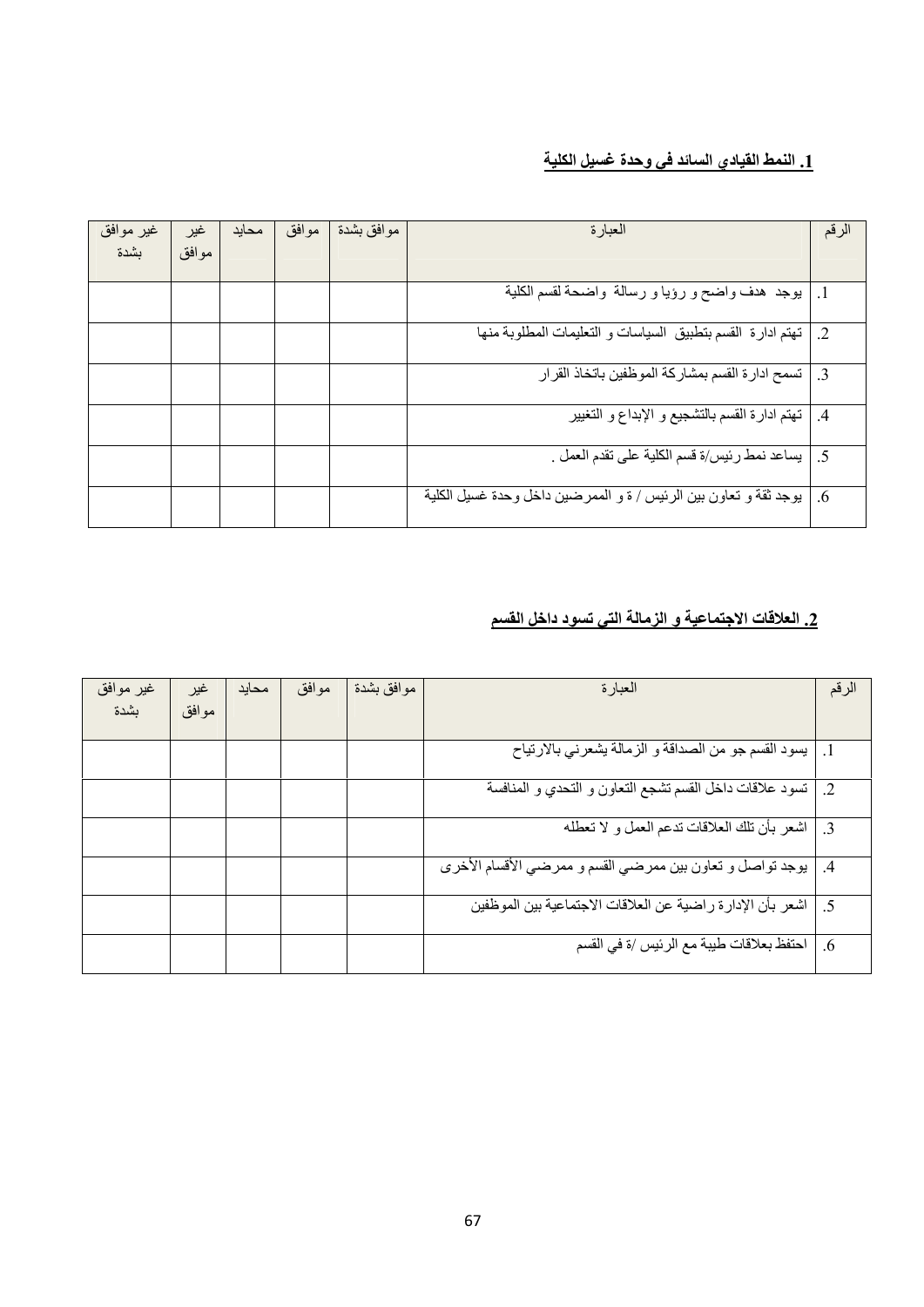# **.3 الحوافز**

| غير موافق<br>بشدة | غير<br>موافق | محايد | مو افق | موافق بشدة | العبارة                                                      | الرقم                |
|-------------------|--------------|-------|--------|------------|--------------------------------------------------------------|----------------------|
|                   |              |       |        |            |                                                              |                      |
|                   |              |       |        |            | اشعر بالرضا عن الراتب و المكافات التي اتقاضاها               | $\cdot$ 1            |
|                   |              |       |        |            | يتناسب حجم المستحقات المعطاة مع حجم العطاء المبذول           | $\cdot$ <sup>2</sup> |
|                   |              |       |        |            | تتساوى فرص الترقية امام الجميع                               | $\cdot$ 3            |
|                   |              |       |        |            | يوجد نظام تأمين معاشات ( نظام التقاعد ) يدفعني للتمسك بالعمل | .4                   |
|                   |              |       |        |            | ارغب بالبقاء في العمل داخل القسم                             | .5                   |
|                   |              |       |        |            | تصرف اجازات ، بدل مواصلات ، بدل مخاطرة كافية للممرضين        | .6                   |
|                   |              |       |        |            | اشعر بأهمية و إنسانية العمل الذي أقوم به                     | $\cdot$ .7           |
|                   |              |       |        |            | تهتم الإدارة بالجانب المعنوي و رفع الروح المعنوية            | .8                   |
|                   |              |       |        |            | تهتم الادارة بالاقتراحات و المبادرات المقدمة                 | .9                   |
|                   |              |       |        |            | 10] احصل على مزايا المشاركة في دورات تدريبية                 |                      |
|                   |              |       |        |            | 11] توفر منح دراسية للممرضين                                 |                      |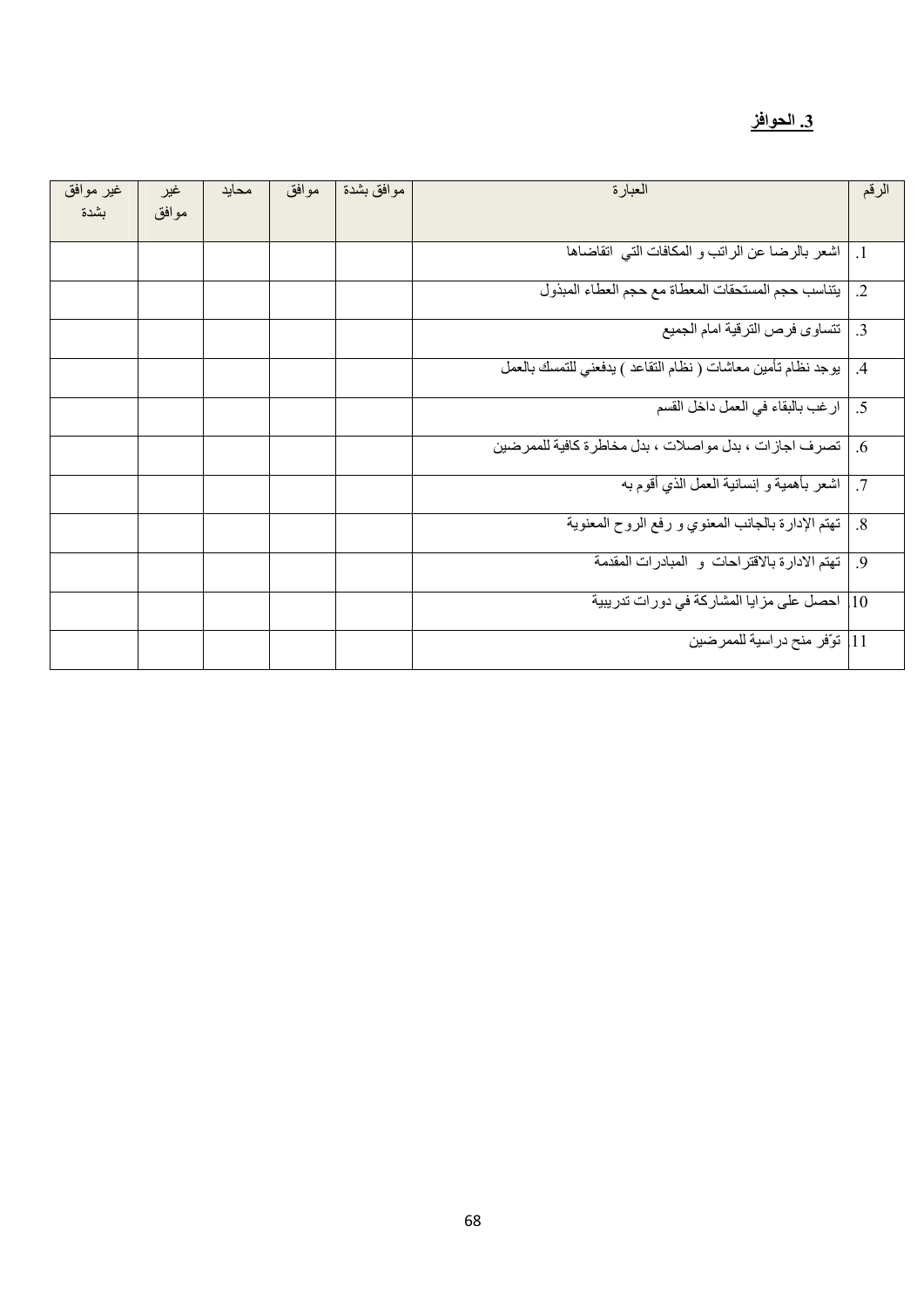# **الأداء الوظيفي**

| غير   | غير   | محايد | موافق | موافق | المعبارة                                                                         | الرقم           |
|-------|-------|-------|-------|-------|----------------------------------------------------------------------------------|-----------------|
| موافق | موافق |       |       | بشدة  |                                                                                  |                 |
| بشدة  |       |       |       |       |                                                                                  |                 |
|       |       |       |       |       | التزم بالوقت الرسمي للعمل .                                                      | $\cdot$ 1       |
|       |       |       |       |       | انجز واجبات و متطلبات الوظيفة                                                    | $\cdot$ .2      |
|       |       |       |       |       | انجز عملي برغبة و حماس                                                           | $\overline{3}$  |
|       |       |       |       |       | استطيع العمل في الظروف الطارئة                                                   | .4              |
|       |       |       |       |       | يتناسب عدد الممر ضبن مع عدد المرضى داخل القسم                                    | .5              |
|       |       |       |       |       | استطيع خلال الدوام القيام بالاجراءات التمريضية المختلفة ( توثيق ، رعاية المرضى ، | .6              |
|       |       |       |       |       | اعطاء الدواء)                                                                    |                 |
|       |       |       |       |       | يوفر القسم الوقت الكافي للراحة اثناء المناوبة                                    | .7              |
|       |       |       |       |       | اشعر بأن عدد ساعات العمل مناسبة لعدد المرضى خلال المناوبات ( shift)              | .8              |
|       |       |       |       |       | تتناسب قدراتي و امكانياتي مع عملي و دوري                                         | $\overline{.9}$ |
|       |       |       |       |       | تؤثر ورشات العمل و تدريب الممرضين التي تقدمها الادارة على طبيعة عملي             | .10             |
|       |       |       |       |       | تتوفر الاجهزة و المعدات المنطورة و الحديثة داخل القسم                            | $\vert .11$     |
|       |       |       |       |       | استخدم الاجهزة و المعدات المتوفرة في قسم الكلية بخبرة و كفاءة                    | .12             |
|       |       |       |       |       | يسود علاقاتي مع الاخرين التعاون لتحقيق المصلحة العامة                            | $\vert .13$     |
|       |       |       |       |       | 14. [نطبق الإدارة أسلوب الثواب و العقاب لتقييم الأداء                            |                 |
|       |       |       |       |       | 15.   اشعر بأن الرئيس / ة راضياً عن مستوى أداء عملي                              |                 |

**شكراً لحسن تعاونكم**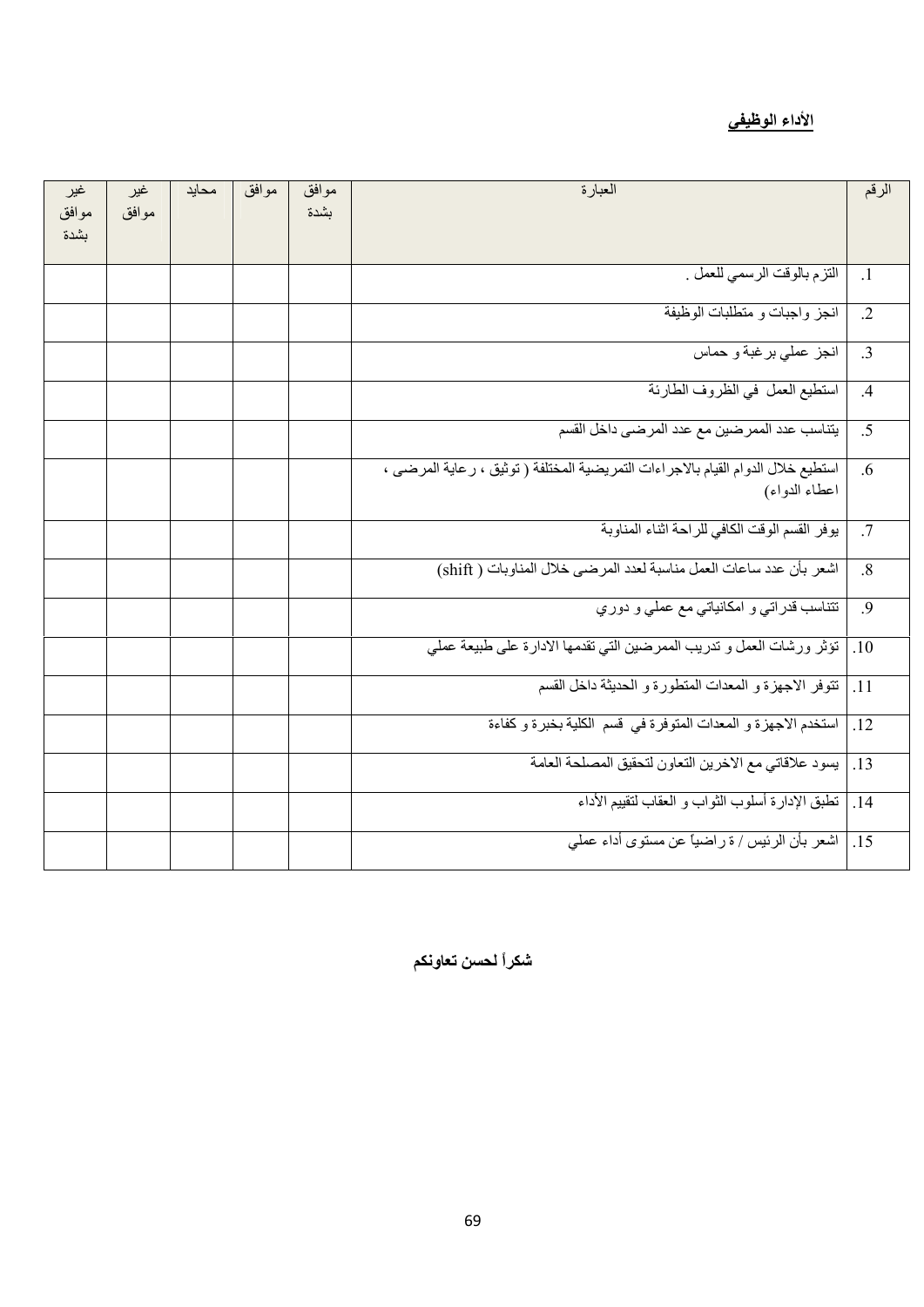### **بسم االله الرحمن الرحيم**



**جامعة القدس** 

**آلية التمريض/ ماجستير ادارة في التمريض** 

**الدراسات العليا** 

**م/ نموذج استبانة لقياس مستوى رضا مرضى الفشل الكلوي عن الرعاية الصحية المقدمة لهم من قبل الممرضين في قسم الكلية** 

**الاخ الكريم/ الاخت الكريمة** 

**السلام عليكم و رحمة االله و برآاته** 

نضع بين ايديكم استبانـة الدراسـة التي تتعلق (أثر عوامل المنـاخ التنظيمي على اداء الممرضين و رضـا المرضى في وحدة غسيل الكلى في مستشفيات الحكومة بالضفة الغربية) ، و هي جزء من متطلبات شهادة الماجستير في ادار ة التمريض في جامعة القدس ، و تود الباحثة في ان تتقدم بوافر الشكر و الامتنان مقدماً لانكم ستخصصون جزءاً من **وقتكم الثمين للاجابة على فقراتها ، آما تود الباحثة ان تبين ما يلي :** 

- **.6 لا حاجة لذآر الاسم حيث سيتم التعامل مع البيانات بسرية تامة و ان البيانات ستستخدم لاغراض البحث العلمي حصراً**
- 7. ان نجاح هذه الدراسة يتوقف على صحة الاجابة و دقتها ، لذا يرجى التريث و الموضوعية في تحديد الرأي **لغرض تحقيق الاهداف التي ترجوها المؤسسات الصحية .**
	- **.8 لا توجد اجابات صحيحة و اخرى خاطئة بقدر ما تعكس الاجابة وجهة نظرآم عن آل فقرة من فقرات الاستبانة.**
		- **.9 يرجى عدم ترك اي فقرة دون اجابة**
		- **.10 ان الباحثة مستعدة للاجابة عن اية تساؤلات او اشكالات قد تواجهكم**

**مع الشكر و التقدير** 

**الباحثة سمر الجلاد**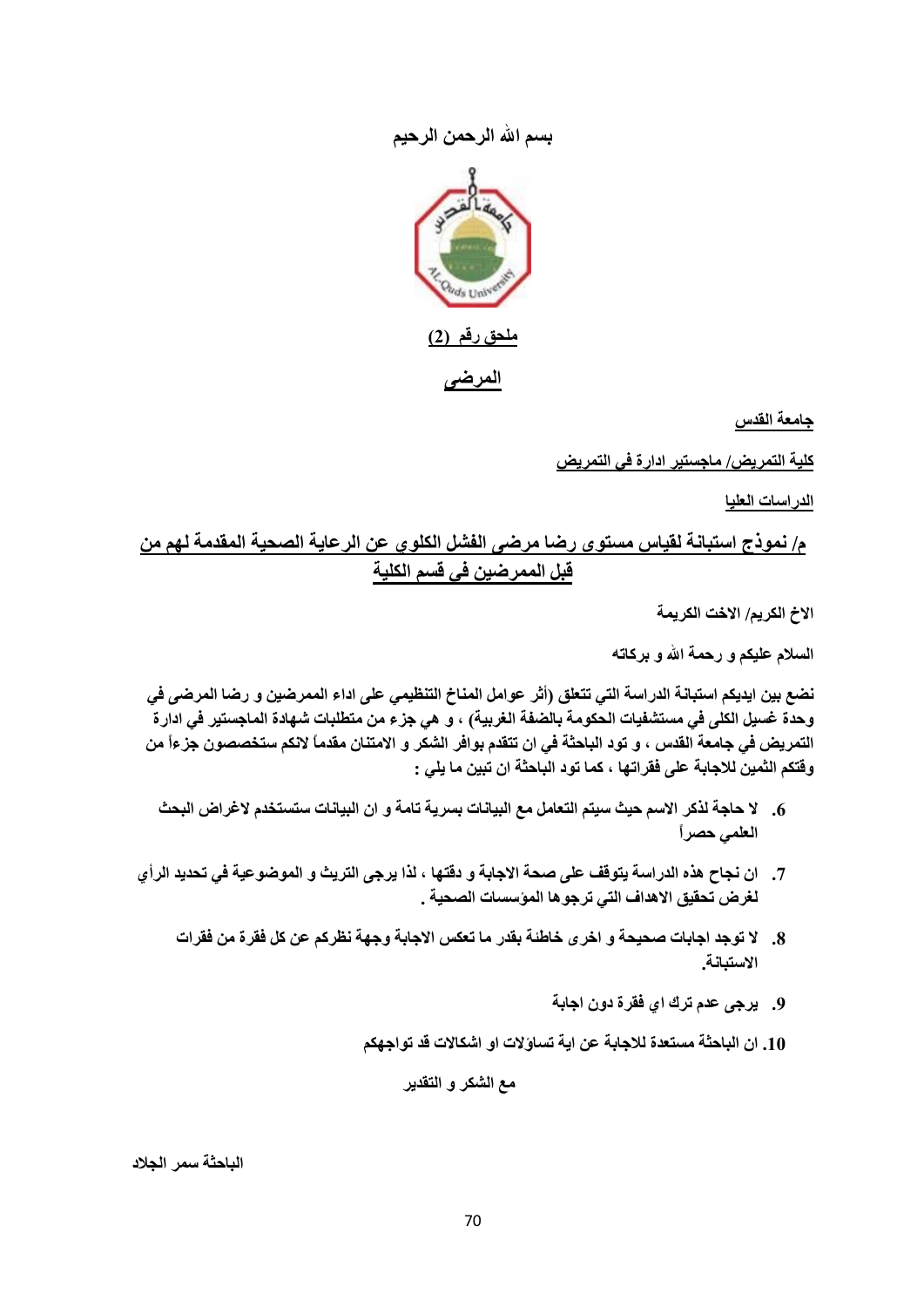اسم المحافظة : اسم المستشفى : **يرجى وضع اشارة ( x (في المربع الذي ينطبق عليك : المعلومات الشخصية :**  .1 الجنس : ذآر انثى .2 العمر : دون ال 25 35-26 36 – 45 46 55- -56 فما فوق .3 الحالة الاجتماعية : متزوج/ة | |اعزب /عزباء | |مطلق/ة | مل/ة .4 المستوى الدراسي : امي ابتدائي ثانوي جامعي 5. المهنة :<br>موظف /ة ربة منزل | عامل غير ذلك (حددها) . مكان السكن  $6$  مدينة قرية مخيم غير ذلك (حددها) .7 وجود مرافق /نوع القرابة: لا يوجد اب/ام اخ / اخت غير ذلك ( حددها) **الحالة الصحية :**  .8 موعد المراجعة ( الايام ) :سبت/ اثنين/اربعاء احد/ ثلاثاء/ خميس .9 فترة المراجعة : صباحاً ظهراً مساءً .10 تاريخ الاصابة بالمرض : سنة $-2$  سنة  $\sqrt{5-3}$  سنوات  $\sqrt{5-3}$  سنوات .11 وجود امراض اخرى : لا يوجد | لعغط | لمغط غير ذلك ( حددها)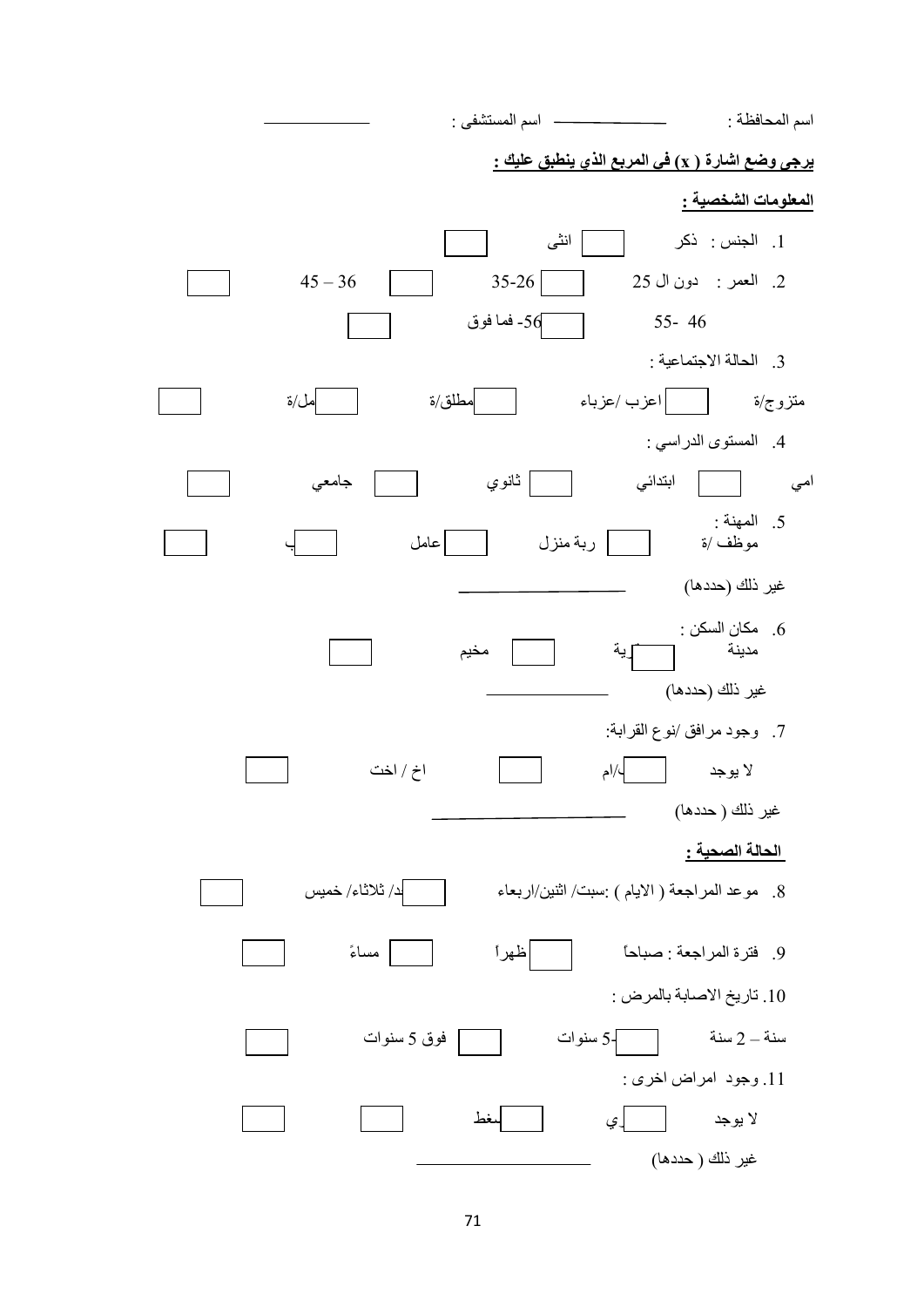# **رضا المريض عن الخدمة المقدمة له في قسم الكلى :**

| غير   | غير   | محايد | موافق | موافق | العبارة                                                                   | الرقم      |
|-------|-------|-------|-------|-------|---------------------------------------------------------------------------|------------|
| موافق | موافق |       |       | بشدة  |                                                                           |            |
| بشدة  |       |       |       |       |                                                                           |            |
|       |       |       |       |       | يلتزم القسم بتقديم الخدمة الصحية لي في المواعيد المحددة                   | $\cdot$ 1  |
|       |       |       |       |       | يحرص القسم على حل المشكلات المرتبطة بتوفير الادوية التي                   | $\cdot$ .2 |
|       |       |       |       |       | احتاجها                                                                   |            |
|       |       |       |       |       | يمتاز القسم بوجود اخصائيي امراض الكلى و الفشل الكلوي                      | $\cdot$ 3  |
|       |       |       |       |       | يمتاز القسم بوجود اخصائيين اجتماعيين يشرفون على حالتي                     | .4         |
|       |       |       |       |       | يمتاز القسم بوجود اخصائيي تغذية يشرفون و يتابعون طبيعة غذائي              | .5         |
|       |       |       |       |       | اثق في الاطباء و الممرضين و الاخصائيين العاملين في القسم                  | .6         |
|       |       |       |       |       | يمتلك العاملون في القسم المهارة و المعرفة الكافية التي تمكنهم من          | $\cdot$ .7 |
|       |       |       |       |       | الاجابة على تساؤ لاتى                                                     |            |
|       |       |       |       |       | يحرص العاملون في القسم على سرية المعلومات المتعلقة بحالتي                 | .8         |
|       |       |       |       |       | يحرص العاملون في القسم على الاستمرار بمتابعة حالتي                        | $\cdot$ .9 |
|       |       |       |       |       | يستخدم في القسم الاجهزة المتطورة والحديثة و المعدات الكافية للعلاج        | .10        |
|       |       |       |       |       | الذي اتلقاه                                                               |            |
|       |       |       |       |       | 11.  يستخدم في القسم اللوحات الارشادية و التعليمية                        |            |
|       |       |       |       |       | يمتاز العاملون في القسم بمستوى عال من الترتيب و التنظيم و المهنية         | .12        |
|       |       |       |       |       | في تقديم الخدمة لي                                                        |            |
|       |       |       |       |       | 13. يمتاز القسم بالنظافة و اماكن الانتظار مناسبة                          |            |
|       |       |       |       |       | 14. [ تمتاز ساعات العمل في القسم بالسهولة و المرونة و هذا بمكنى من        |            |
|       |       |       |       |       | المراجعة في اي وقت                                                        |            |
|       |       |       |       |       | 15] ليتميز العاملون في القسم بالروح المرحة و الصداقة في التعامل معي       |            |
|       |       |       |       |       | 16 ] يستجيب العاملون في القسم لطلباتي بشكل سريع و فعال                    |            |
|       |       |       |       |       | 17   اشعر ان ادارة القسم لديها استعداد نام للرد على طلباتي و استفسار اتبي |            |

شكراً لحسن تعاونكم